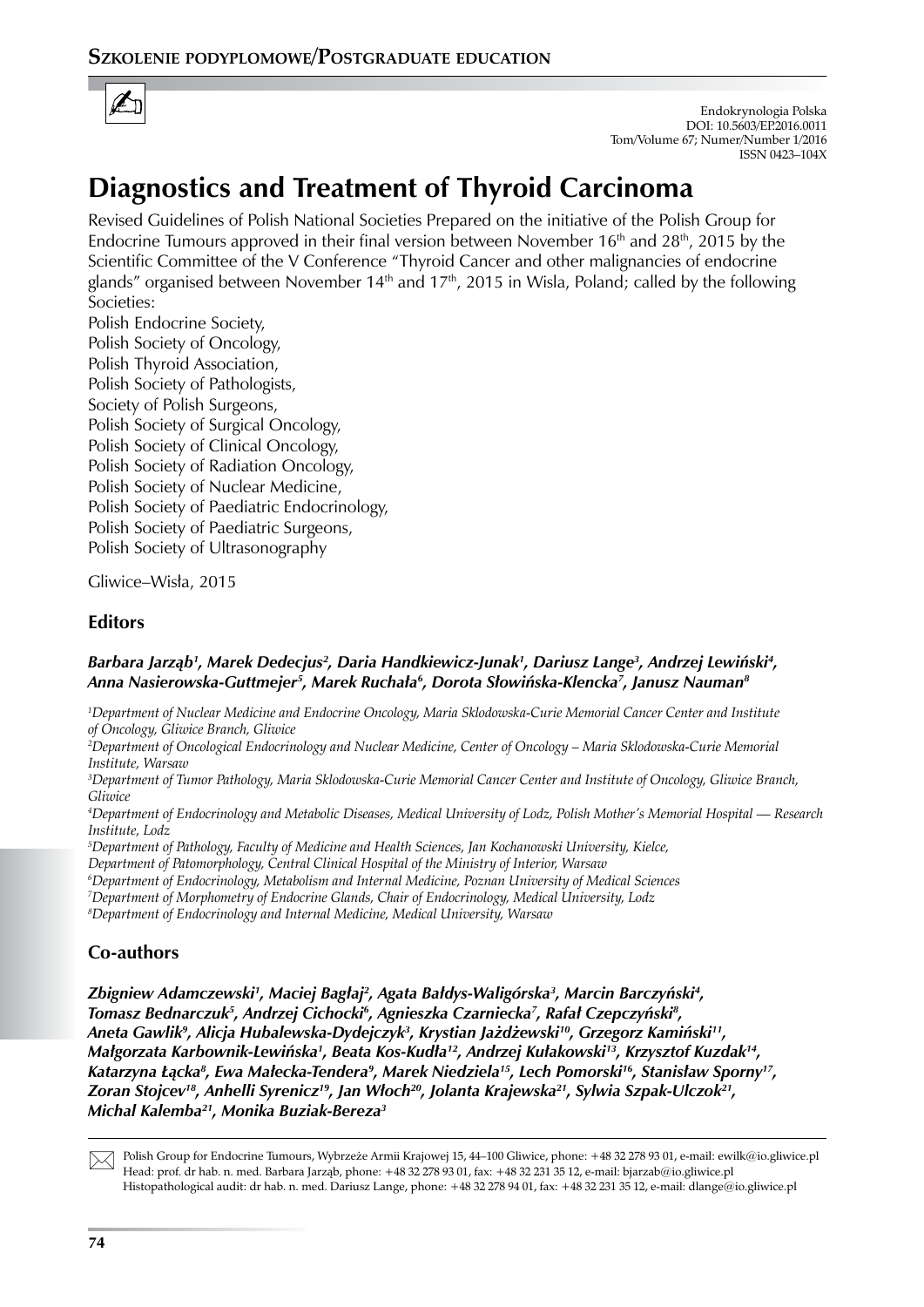*1 Department of Oncological Endocrinology, Medical University, Lodz*

*2 Department of Pediatric Surgery and Urology, Wroclaw Medical University, Wroclaw*

*3 Department of Endocrinology, Jagiellonian University Medical College, Krakow* 

*4 Department of Endocrine Surgery, Third Chair of General Surgery, Jagiellonian University Medical College, Krakow 5 Department of Endocrinology and Internal Medicine, Medical University, Warsaw*

*6 Department of Surgical Oncology, Maria Skłodowska-Curie Memorial Cancer Center, Institute of Oncology, Warsaw*

*7 Department of Oncological and Reconstructive Surgery, Maria Sklodowska-Curie Memorial Cancer Center and Institute of Oncology, Gliwice Branch, Gliwice*

*8 Department of Endocrinology, Metabolism and Internal Medicine, Poznan University of Medical Sciences*

*9 Department of Pediatrics and Pediatric Endocrinology, School of Medicine in Katowice Medical University of Silesia 10Genomic Medicine, Medical University, Warsaw*

*11Department of Endocrinology and Isotope Therapy, Military Institute of Medicine, Warsaw*

*12Department of Pathophysiology and Endocrinology, Division of Endocrinology, Medical University of Silesia, Katowice*

*13Retired professor of oncological surgery*

*14Department of Endocrinological, General and Oncological Surgery, Medical University, Lodz*

*15Department of Pediatric Endocrinology and Rheumatology, 2nd Chair of Pediatrics, Poznan University of Medical Science, Poznan*

*16Department of General and Oncological Surgery, Medical University, Lodz*

*17Department of Dental Pathology, Medical University, Lodz*

*18Department of General, Vascular and Oncological Surgery, Regional Hospital Slupsk; Department of Oncological Surgery, Medical University of Gdansk, Gdansk*

*19Department of Endocrinology, Metabolic Diseases and Internal Diseases, Pomeranian Medical University, Szczecin 20Private practice, ul. Witosa 10, Katowice*

*21Department of Nuclear Medicine and Endocrine Oncology, Maria Sklodowska-Curie Memorial Cancer Center and Institute of Oncology, Gliwice Branch, Gliwice*

## **Declaration**

These recommendations are created by the group of delegates of the National Societies, which declare their willingness to participate in the preparation of the revised version of the Polish Guidelines.

The members of the Working Group have been chosen from the specialists involved in medical care of patients with thyroid carcinoma. Directly before the preparation of the Polish national recommendations the American Thyroid Association (ATA) published its own guidelines together with a wide comment fulfilling evidence-based medicine (EBM) criteria. ATA Guidelines are consistent with National Comprehensive Cancer Network (NCCN) Recommendation. According to the members of the Working Group, it is necessary to adapt them to both the specific Polish epidemiological situation as well as to the rules referring to the Polish health system. Therefore, the Polish recommendations constitute a consensus of the experts' group, based on ATA information. The experts analysed previous Polish Guidelines, published in 2010, and other available

data, and after discussion summed up the results in the form of these guidelines. It should be added that Part II, which constitutes a pathological part, has been available at the website of the Polish Society of Pathologists for acceptance of the members of the Society, and no essential comments have been proposed.

The Members of the Group decided that a subgroup selected from among them would update the Guidelines, according to EBM rules, every year. The Revised Guidelines should help physicians to make reasonable choices in their daily practice; however, the final decision concerning an individual patient should be made by the caring physician responsible for treatment, or optimally by a therapeutic tumour board together with the patient, and should take into consideration the patient's health condition. It should be emphasised that the recommendations may not constitute a strict standard of clinical management imposed on medical staff. The data from clinical trials concerning numerous clinical situations are scarce. In such moments the opinion of the management may differ from the recommendations after considering possible benefits and disadvantages for the patient.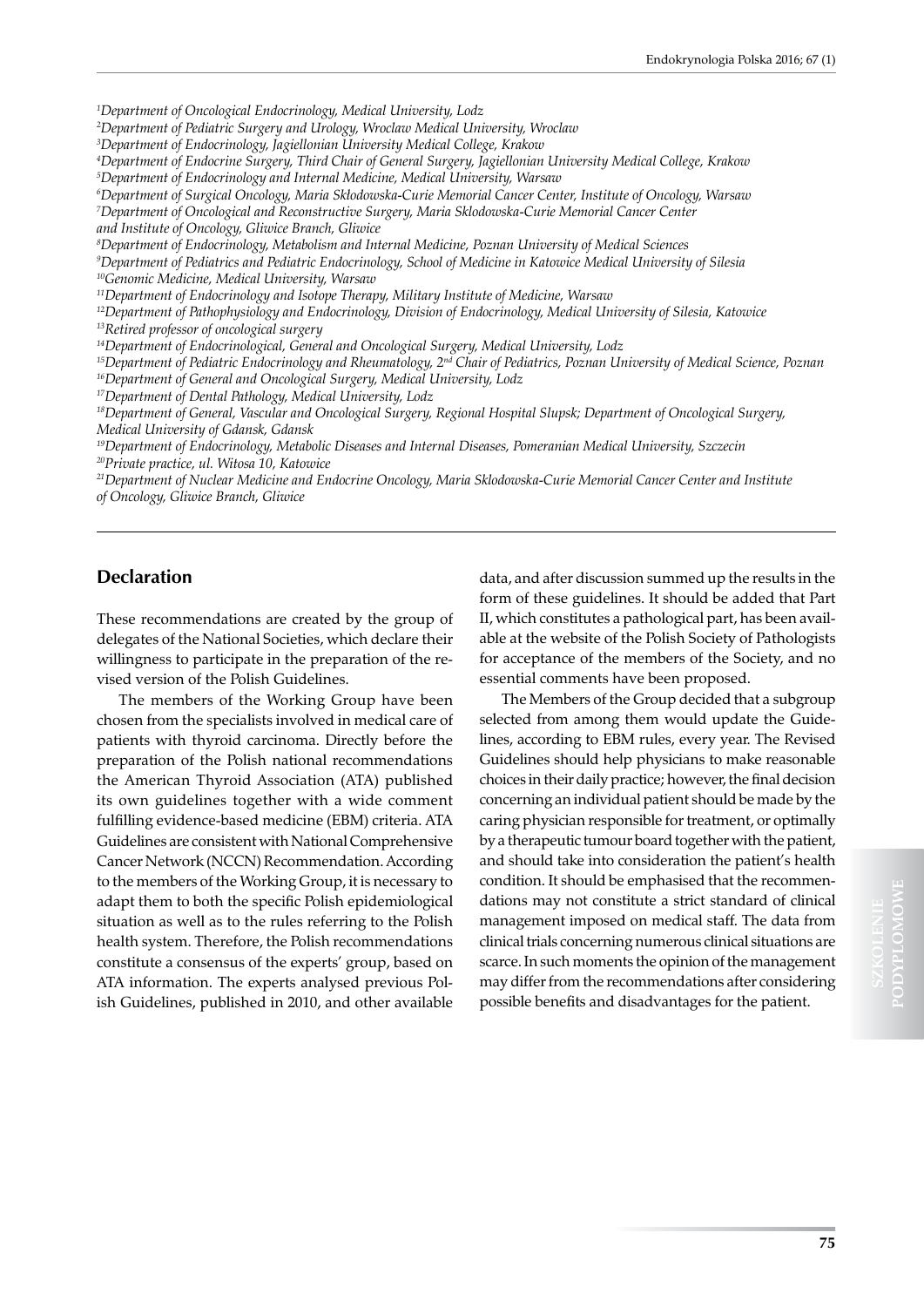## **Part I**

# **Diagnostics of thyroid carcinoma**

## **Editors**

### *Dariusz Lange1 , Stanisław Sporny<sup>2</sup> , Daria Handkiewicz-Junak3 , Barbara Jarząb<sup>3</sup> , Andrzej Lewiński<sup>4</sup> , Anna Nasierowska-Guttmejer5 , Marek Ruchała<sup>6</sup> , Dorota Słowińska-Klencka<sup>7</sup> , Janusz Nauman8*

*1 Department of Tumor Pathology, Maria Sklodowska-Curie Memorial Cancer Center and Institute of Oncology, Gliwice Branch, Gliwice 2 Department of Dental Pathology, Medical University, Lodz*

*3 Department of Nuclear Medicine and Endocrine Oncology, Maria Sklodowska-Curie Memorial Cancer Center and Institute of Oncology, Gliwice Branch, Gliwice*

*4 Department of Endocrinology and Metabolic Diseases, Medical University of Lodz, Polish Mother's Memorial Hospital — Research Institute, Lodz*

*5 Department of Patomorphology, Central Clinical Hospital of the Ministry of Interior, Warsaw*

*6 Department of Endocrinology, Metabolism and Internal Medicine, Poznan University of Medical Sciences*

*7 Department of Morphometry of Endocrine Glands, Chair of Endocrinology, Medical University, Lodz*

*8 Department of Endocrinology and Internal Medicine, Medical University, Warsaw*

## **Co-authors**

*Tomasz Bednarczuk1 , Aneta Gawlik<sup>2</sup> , Alicja Hubalewska-Dydejczyk<sup>3</sup> , Krystian Jażdżewski<sup>4</sup> ,*  Małgorzata Karbownik-Lewińska<sup>5</sup>, Beata Kos-Kudła<sup>6</sup>, Katarzyna Łącka<sup>7</sup>, Ewa Małecka-Tendera<sup>2</sup>, *Marek Niedziela<sup>8</sup> , Anhelli Syrenicz<sup>9</sup> , Jolanta Krajewska<sup>10</sup>, Sylwia Szpak-Ulczok<sup>10</sup>, Michal Kalemba10, Monika Buziak-Bereza3 , Mariusz Klencki<sup>11</sup>, Wojciech Rzeszutko12, Maria Rzeszutko12, Krzysztof Kaczka12, Ryszard Anielski13, Jan Sir14, Janusz Dzięcioł15, Andrzej Namiot15, Ewa Zembala-Nożyńska16, Małgorzata Janicka-Jedyńska<sup>17</sup>, Aleksandra Kukulska<sup>10</sup>, Aleksandra Blewąska<sup>10</sup>, Teresa Wojtala10, Tomasz Stęchły<sup>10</sup>, Ewa Paliczka Cieślik<sup>10</sup>, Aleksandra Kropińska<sup>10</sup>, Aleksandra Król10, Tomasz Tomkalski<sup>18</sup>, Aldona Woźniak<sup>19</sup>*

*1 Department of Endocrinology and Internal Medicine, Medical University of Warsaw*

*2 Department of Pediatrics and Pediatric Endocrinology, School of Medicine in Katowice Medical University of Silesia*

*3 Department of Endocrinology, Jagiellonian University Medical College, Krakow*

*4 Genomic Medicine, Medical University of Warsaw*

*5 Department of Endocrinology and Metabolic Diseases, Medical University of Lodz, Polish Mother's Memorial Hospital — Research Institute, Lodz*

*6 Department of Pathophysiology and Endocrinology, Division of Endocrinology, Medical University of Silesia, Katowice*

*7 Department of Endocrinology, Metabolism and Internal Medicine, Poznań University of Medical Sciences*

*8 Department of Pediatric Endocrinology and Rheumatology, 2nd Chair of Pediatrics, Poznan University of Medical Science, Poznan*

*9 Department of Endocrinology, Metabolic Diseases and Internal Diseases, Pomeranian Medical University, Szczecin* <sup>10</sup>Department of Nuclear Medicine and Endocrine Oncology, Maria Sklodowska-Curie Memorial Cancer Center and Institute of *Oncology, Gliwice Branch, Gliwice*

*11Department of Morphometry of Endocrine Glands, Chair of Endocrinology, Medical University of Lodz*

*12Department of General and Oncological Surgery, Medical University of Lodz*

*13Third Department of General Surgery, Jagiellonian University, Medical College, Krakow* 

*14Private Practice, Bydgoszcz*

*16Department of Tumor Pathology, Maria Sklodowska-Curie Memorial Cancer Center and Institute of Oncology, Gliwice Branch, Gliwice 17Department of Clinical Pathomorphology, Poznan University of Medical Sciences* 

*18Department of Endocrinology, Diabetology and Internal Diseases, Lower Silesian Hospital, Wroclaw*

*19Department of Clinical Pathology, Poznan University of Medical Sciences*

- 1.1. Nodular goitre or palpable thyroid nodule.
- 1.2. Neck lymph node enlargement not related to infection.
- 1.3. Thyroid enlargement without any palpable tumour.
- 1.4. Thyroid lesion detected by sonography performed due to other reasons or by another imaging tool.
- 1.5. RET germline mutation carrying.
- 1.6. History of exposure to previous neck radiation.
- 1.7. Other suspicion of thyroid disease.

**SZKOLENIE**

*<sup>15</sup>Department of Human Anatomy, Medical University of Bialystok, Bialystok*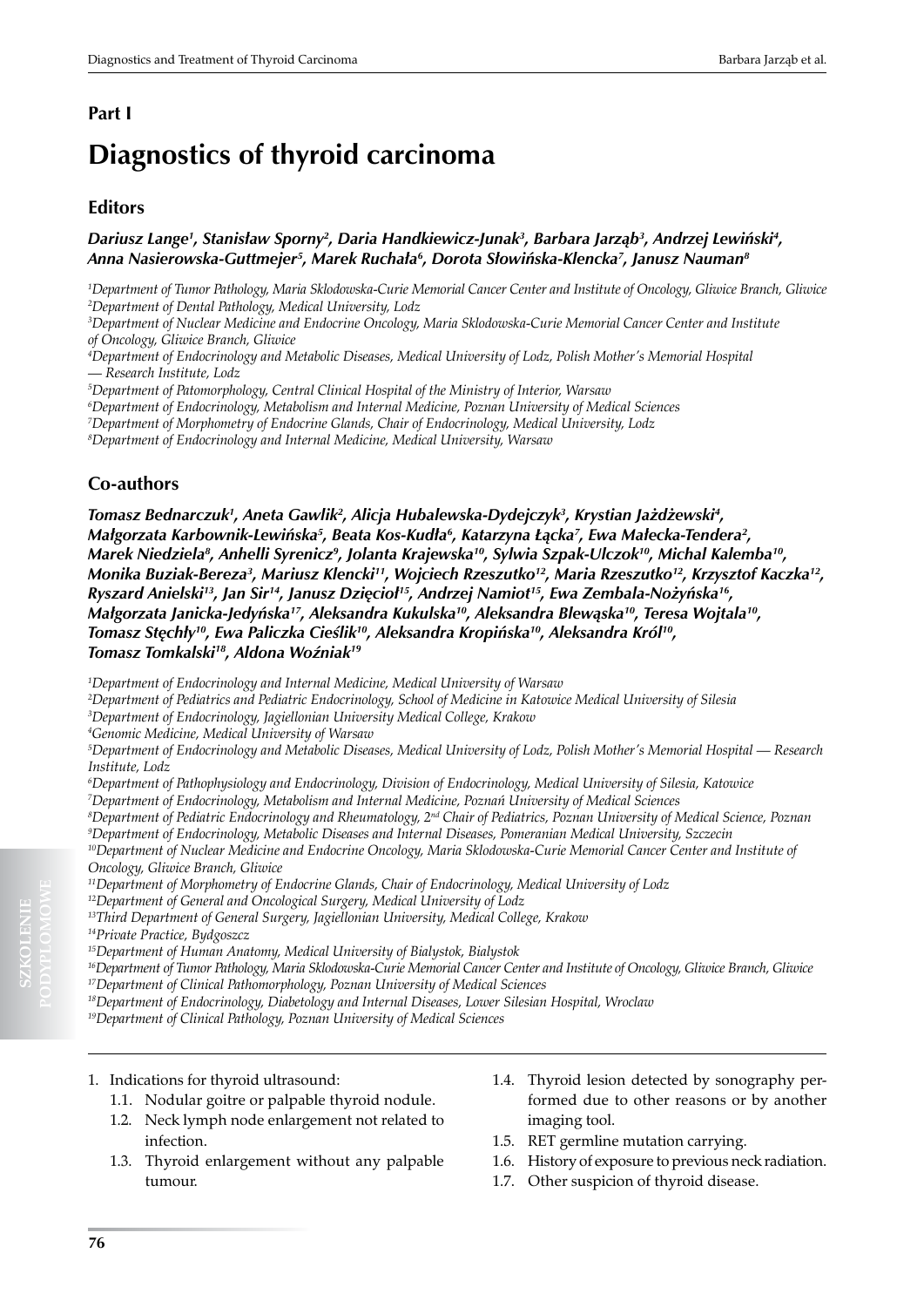- 1.8. Neck ultrasound does not constitute a screening tool.
- 1.9. Neck ultrasound may be considered as screening tool in obese subjects (BMI  $> 30 \text{ kg/m}^2$ ).
- 1.10. Neck ultrasound together with physical examination is sufficient to exclude nodular goitre.
- 2. Other necessary diagnostic examinations in a nodular goitre are:
	- 2.1. In each case of nodular goitre TSH, fT4.
	- 2.2. TPOAb and other antithyroid antibodies depending on a choice of a particular centre.
	- 2.3. The assessment of serum calcitonin (Ct) concentration is useful in diagnostics of nodular goitre, but due to a low risk of medullary thyroid carcinoma (MTC) it is not recommended in each case. However, it is useful:
		- 2.3.1. When there is a clinical suspicion medullary thyroid carcinoma and in RET mutation carriers.
		- 2.3.2. To exclude medullary thyroid carcinoma before the planned thyroid surgery.
	- 2.4. The assessment of serum thyroglobulin (Tg) is not recommended because it does not provide any essential information in thyroid lesions suspicious for malignancy.
	- 2.5. 99mTc thyroid scan is recommended only when TSH is near the lower norm limit in a patient with nodular goitre.
	- 2.6. Elastography is not routinely required in the assessment of thyroid lesions; however, it may be helpful in the selection of a thyroid lesion amendable to fine needle aspiration biopsy (FNAB).
	- 2.7. MRI and CT are not routinely used in the evaluation of thyroid nodules.
	- 2.8. FDG-PET is not recommended for a differential diagnostics of thyroid nodules.
- 3. The factors of increased malignancy risk in a thyroid lesion, evaluated before FNAB:
	- 3.1. Clinical.
		- 3.1.1. Lymph node and/or distant metastases.
		- 3.1.2. History of previous neck exposure to radiation.
		- 3.1.3. Rapid tumour growth, a hard thyroid nodule fixated to surrounding tissues.
		- 3.1.4. Tumour growth is considered significant if an increase of 20% in each nodule diameter occurs during one year. This statement does not concern nodules < 1 cm. However, it should be added that benign nodules may show a similar growth.

IMPORTANT! Rapid growth of nodule (in few weeks) may suggest serious risk of anaplastic thyroid cancer development and should be the subject of urgent examination.

- 3.1.5. Tumour  $> 4$  cm in diameter.
- 3.1.6. Nodule occurrence before 20 year of age.
- 3.1.7. Nodule occurrence after 60 year of age.
- 3.1.8. Paresis of recurrent laryngeal nerves, particularly unilateral.
- 3.2. Sonographic.
	- 3.2.1. Neck metastatic lymph nodes.
	- 3.2.2. Infiltration of adjacent neck structures.
	- 3.2.3. Microcalcifications inside a thyroid lesion.
	- 3.2.4. Solid, hypoechogenic tumour pattern.
	- 3.2.5. Tumour shape (taller than it is wider).
	- 3.2.6. Irregular tumour margins.
	- 3.2.7. Increased tumour vascularisation.
- 4. Indications for FNAB of a thyroid lesion.
	- 4.1. A single thyroid lesion  $\geq 1$  cm in the gratest diameter, if there are no other nodules showing a higher risk of malignancy, evaluated according to the rules presented in point 3.
	- 4.2. Clinical or sonographical features of malignancy, regardless of lesion diameter (please *see* 3.1.4).
	- 4.3. If malignancy risk features are present in a lesion < 10 mm, a follow-up with repeated neck ultrasound every 3–6 months, depending on a clinical risk, is acceptable and FNAB may performed only when tumour size increases ≥ 1 cm.
	- 4.4. Thyroid lesions regardless of their diameter when lymph node or distant metastases from thyroid cancer, high calcitonin concentration or RET mutation carrying are present.
- 5. Indications for FNAB in multifocal thyroid lesions meet the following rules.
	- 5.1. The risk of thyroid cancer in a patient with multifocal thyroid lesions and a single thyroid lesion is the same.
	- 5.2. The optimal strategy assumes that a physician performing FNAB chooses the lesions showing the highest malignancy risk that require FNAB as the first.
	- 5.3. If the thyroid lesion shows autonomous appearance on thyroid scan (so-called "hot nodule") it is acceptable not to perform FNAB because the risk of malignancy is  $\lt 2\%$ .
	- 5.4. The risk of malignancy of multiple lesions amendable to FNAB may be excluded when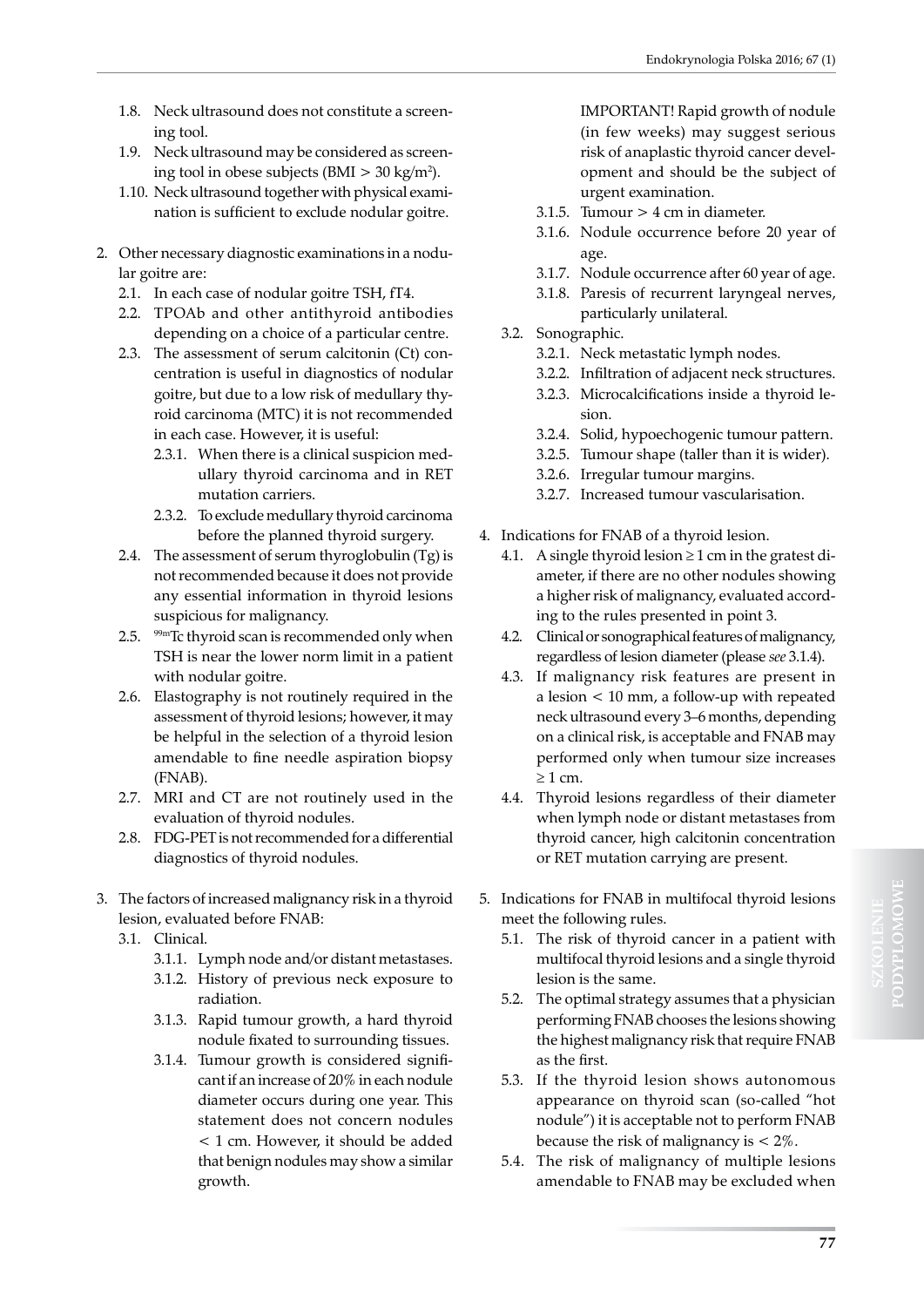in all lesions present or in at least four of them FNAB gives a benign result. However, all biopsies should be carried out at 3–6-month intervals, depending on clinical risk.

- 6. Indications for FNAB after the diagnosis of a thyroid lesion by other imaging modalities.
	- 6.1. Thyroid lesions, incidentally detected in ultrasound done due to other reasons (such as Doppler ultrasound of carotid arteries), are subject to the same rules as presented in point 4.
	- 6.2. Thyroid lesions, detected by CT or MRI, should be preliminarily evaluated by ultrasound, and further management depends on this examination, according to point 4.
	- 6.3. Hot lesions, detected by FDG-PET, should be preliminary evaluated by ultrasound, and further management depends on this examination, according to point 4. However, FNAB of a hot thyroid lesion on FDG-PET is obligatory.
	- 6.4. Hot lesions, detected incidentally by <sup>99m</sup>TcMIBI (a heart scan), should be preliminary evaluated by ultrasound, and further management depends on this examination, according to point 4.
- 7. When is it advisable to resign from FNAB of a thyroid lesion?
	- 7.1. In lesions  $\leq$  5 mm in all diameters FNAB is not recommended due to low clinical risk.
	- 7.2. In pure cystic lesions according to sonographic criteria.
	- 7.3. In lesions showing spongiform appearance on ultrasound in at least 50% of the lesion volume.
	- 7.4. In lesions that appear as autonomous on thyroid scan.
- 8. All thyroid FNABs should be ultrasound-guided.
- 9. Cytological classification of lesions subjected to FNAB should be based on NCI guidelines, which are referred to as "Bethesda Classification" in these "Recommendations" (Table I).
- 10. The management at the detection of a thyroid lesions should meet the following criteria:
	- 10.1. If the FNAB result is benign (Bethesda class II) but the lesion shows a high sonographic risk of malignancy (see point 3.2), ultrasound followup and repeated FNAB in a period not longer than 3–6 months depending on a clinical risk are indicated.
- 10.2. If the FNAB result is indeterminate (Bethesda class III) and sonographic factors of malignancy are present (*see* point 3.2), a repeated FNAB within a three-month interval is indicated depending on a clinical risk. When the second FNAB gives a similar result surgery may be considered (*see* point 3.1).
- 10.3. If the FNAB result is classified as Bethesda class IV surgery and histopathological examination should be considered, particularly when clinical or sonographic features of malignancy exist and simultaneously the criteria given in point 7 are not met.
- 10.4. If the FNAB result is classified as Bethesda class V and sonographic factors coexist, proper surgical treatment should be considered.
- 10.5. If the FNAB result is classified as Bethesda VI, surgical treatment is recommended.
- 11. FNAB how to carry out and technique.
	- 11.1. The requirement for ultrasound-guided FNAB. 11.1.1. Concerns all FNABs.
		- 11.1.2. Ultrasound guidance is not required when general thyroid enlargement with diffuse echostructure alterations without clear lesions are present.
		- 11.1.3. Ultrasound-guided FNAB is always required in a case of repeated FNAB due to a non-diagnostic result of the previous one (for comparison, lesion localisation and date of previous FNAB are required).
	- 11.2. Written informed consent. 11.2.1. Is always required.
	- 11.3. Information that should be provided in the referral form.
		- 11.3.1. First name, last name, and address of the referring physician.
		- 11.3.2. First name and last name of the patient or patient's identification number.
		- 11.3.3. Patient's sex and age.
		- 11.3.4. Initial clinical diagnosis.
		- 11.3.5. Lesion location and diameter.
		- 11.3.6. Data related to patient history (any primary cancer, exposure to neck radiation, concomitant thyroid disorders).
		- 11.3.7.Data related to the treatment administered, only if they might influence the interpretation of cytological results.
		- 11.3.8. Data about any previous FNAB (date, location of the lesion).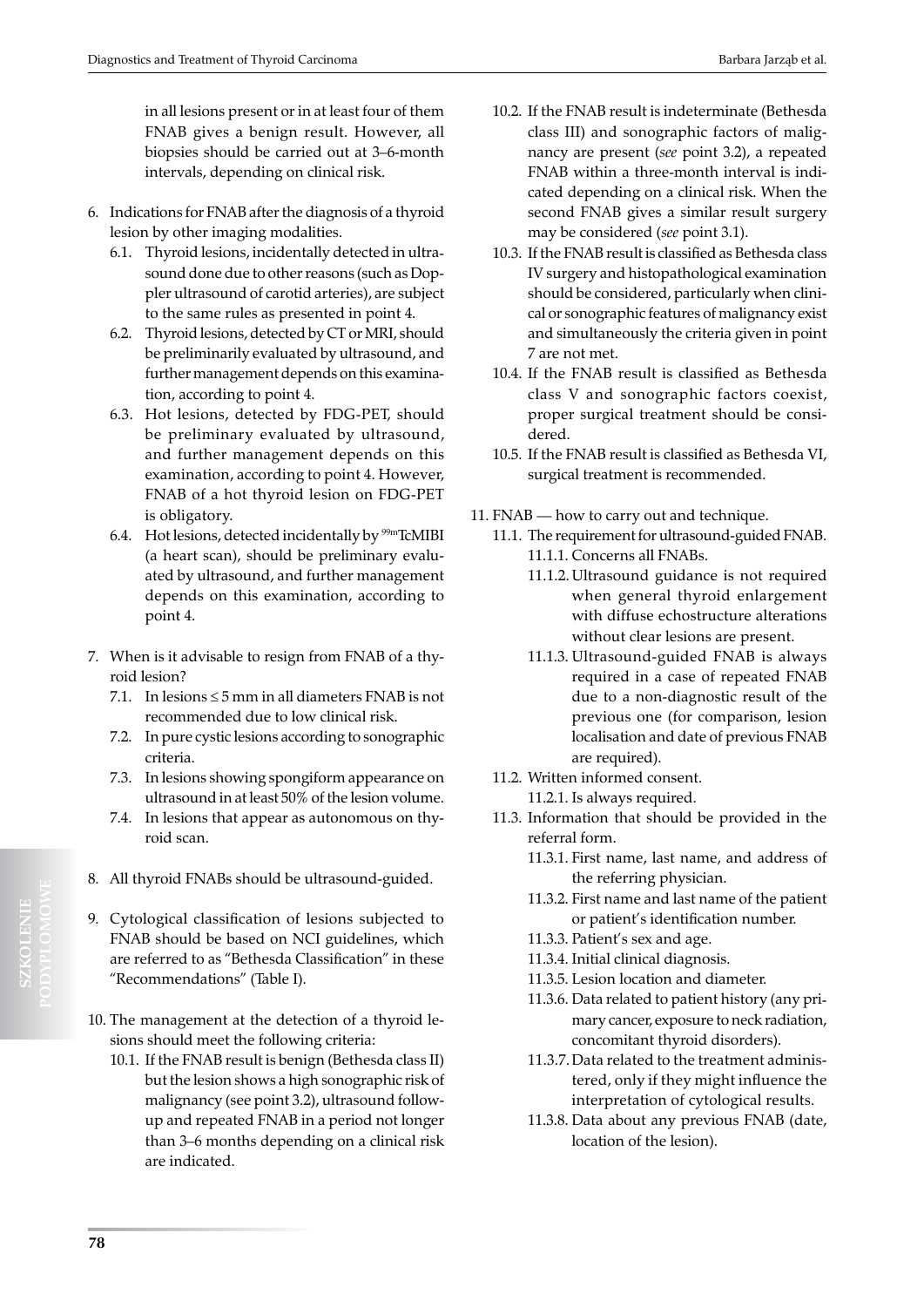| <b>Recommended</b><br>terminology                           | <b>Accepted</b><br>terminology                                 | <b>Previous terminology</b><br>(currently not<br>accepted)                | The risk of cancer<br>in Polish patients | Cytological diagnoses included in<br>a particular category and other comments                                                                                                                                                                                      |
|-------------------------------------------------------------|----------------------------------------------------------------|---------------------------------------------------------------------------|------------------------------------------|--------------------------------------------------------------------------------------------------------------------------------------------------------------------------------------------------------------------------------------------------------------------|
| Nondiagnostic                                               |                                                                |                                                                           | $5 - 10\%$ *                             | Clinical context should be considered                                                                                                                                                                                                                              |
| Benign                                                      | Benign nodule                                                  |                                                                           | $< 1\%$ *                                | Nodular goitre<br>Thyroiditis, including chronic inflammations<br>Hyperplastic nodule<br>Colloid nodule (lots of colloid, sufficient<br>cellularity)<br>Cytological findings suggest colloid nodule<br>(lots of colloid, insufficient cellularity)<br>Thyroid cyst |
| <b>Follicular lesion</b><br>of undetermined<br>significance |                                                                |                                                                           | $2.4 - 5.2%$                             | This category should be used in rare cases<br>when it is not possible to state a precise<br>cytological diagnosis                                                                                                                                                  |
| Suspicious for<br>a follicular<br>neoplasm                  | (SFN)<br>Suspicion<br>for oxyphilic<br>neoplasm<br>(oncocytic) | Follicular neoplasm/tumour<br>Oxyphilic neoplasm/tumour<br>Hurthle tumour | $8.2 - 19%$                              | At least 25% of lesions belonging to this category<br>are not neoplastic tumours (hyperplastic nodules,<br>inflammation).<br>This category should not be diagnosed when<br>nuclear features of papillary thyroid cancer are<br>present                             |
| Suspicious for<br>malignancy                                | Suspicion of<br>cancer                                         |                                                                           | 75%                                      | This category involves:<br>- papillary thyroid cancer<br>- medullary thyroid cancer<br>— lymphoma<br>- metastatic carcinoma<br>- anaplastic thyroid cancer/vascular sarcoma<br>due to the presence of necrotic tissues                                             |
| Malignant                                                   | Cancer                                                         |                                                                           | 95-100%*                                 | This category involves:<br>papillary thyroid cancer<br>- medullary thyroid cancer<br>lymphoma<br>metastatic carcinoma<br>- anaplastic thyroid cancer/vascular sarcoma                                                                                              |

|  |  |  | Table I. Classification of the results of fine needle aspiration biopsy on the basis of NCI recommendations 2008 [1] |  |
|--|--|--|----------------------------------------------------------------------------------------------------------------------|--|
|  |  |  |                                                                                                                      |  |

\*Due to the lack of Polish data these values are based on NCI Guidelines [1]

- 12. The selection of the lesion for FNAB.
	- 12.1. The selection of the lesion for FNAB is based on ultrasound according to the following rules.
		- 12.1.1. The main criterion is not the lesion diameter but the presence of clinical and sonographic risk factors. See NCI guidelines [1].
		- 12.1.2. As a nodule diameter > 4 cm increases the risk of its malignancy, each nodule fulfilling this criterion is recommended for FNAB.
		- 12.1.3. A large nodule requires at least two biopsies taken from two different locations within a nodule.
		- 12.1.4. A cyst should be drained, and any solid part of it, if present, requires FNAB.
	- 12.2. In a case of multifocal lesions the following rules are obligatory.
- 12.2.1. If there are multiple lesions in a nodular goitre the order of FNAB depends on the presence of sonographic and clinical criteria of malignancy.
- 12.2.2. If lesions are multiple, show a similar sonographic appearance, and simultaneously do not demonstrate any malignancy risk features, FNAB of the largest lesion only is acceptable.
- 12.2.3. It is acceptable to divide FNAB into a few stages, performed within a six-month period, optimally within three months.
- 12.2.4. In case of diffuse echostructure alterations, indications for FNAB are relative. FNAB may be confined to one location only. According to the NCI, ultrasoundguided FNAB is not required when the thyroid gland is significantly enlarged.
- 12.3. In the case of neck lymph node enlargement.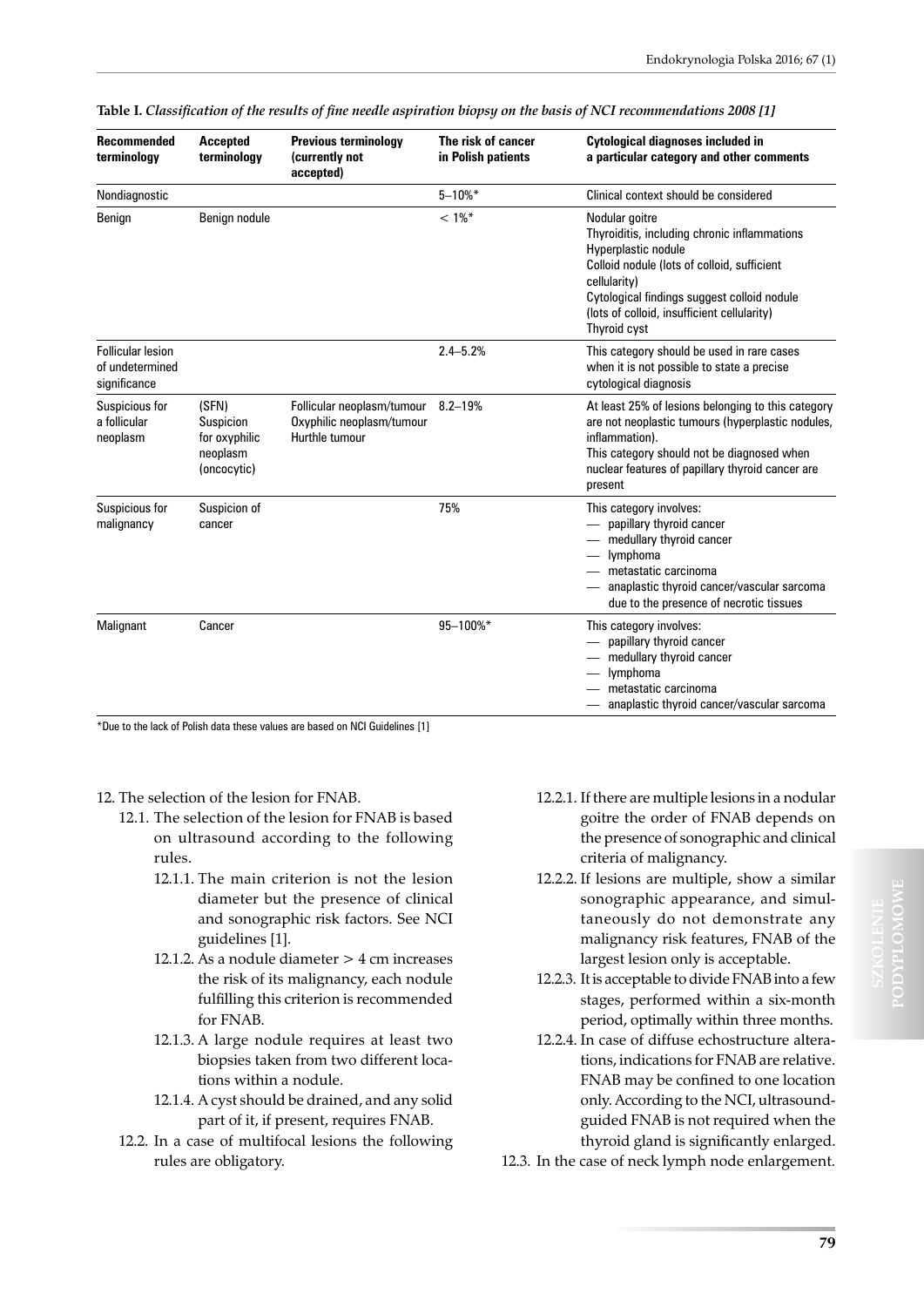- 12.3.1. When a suspicious lymph node accompanies a thyroid nodule it should also undergo FNAB.
- 12.3.2. Sonographic features suspicious for metastatic lymph node are: transversal diameter > 5 mm, loss of hilar architecture, heterogenic echotexture with cystic areas, round shape, peripheral or mixed vascularity, and calcifications.
- 13. Representativeness of FNAB.
	- 13.1. The assessment of the representativeness of a cytological aspirate is obligatory, with reference both to its qualitative and quantitative aspects.
	- 13.2. The qualitative evaluation is expressed dichotomously as satisfactory/unsatisfactory and should consider the differences related to the lesion type (*see* point 14).
	- 13.3. The following grading of quantitative assessment is recommended.
		- 13.3.1. Diagnostic material: at least five groups of cells containing at least 10 wellpreserved follicular cells. It is necessary to consider the clinical context when preparing this assessment.
		- 13.3.2. Diagnostic material despite poor cellularity (*see* point 14.1)
		- 13.3.3. Limited quality of assessment due to the lack of/small number of follicular cells. 13.3.4. Cyst liquid only.
- 14. Clinical-radiological context of FNAB qualitative assessment.
	- 14.1. Solid thyroid nodules.
		- 14.1.1. With cytological cellular features suspicious for malignancy\* (Bethesda, class III). The diagnosis of cells suspicious for malignancy in a cytological smear has to be given in the final FNAB report even if the number of cells is small (*see* point 13.3.2). \*(**Please Note:** According to the source data prepared by the NCI there was a statement on "cellular atypia". However, the authors of the "Recommendations" propose instead using the statement "Changes in cellular structure suspicious for malignancy").
		- 14.1.2. With inflammation.

It should be taken into consideration that the aspirate contains fewer follicular cells, thus the criterion given in point 13.3.1 is not absolutely crucial. Therefore, the criterion given in point 13.3.2 should be fulfilled.

- 14.1.3. With a large colloid amount. The presence of a large colloid amount is a reliable proof of tumour benignity, so FNAB may be diagnostic despite poor cellularity.
- 14.1.4. With follicular hypertrophy and small colloid amount.

Criterion 13.3.1 is optimal, especially when it is fulfilled in one smear. However, it should be taken into consideration that requirements which are too restrictive with reference to sample cellularity and quality increase the percentage of nondiagnostic FNABs by up to 20%.

14.2. Cysts.

- 14.2.1. Pure cyst (sonographic criterion): the risk of cancer 1–4%.
- 14.2.2. The aspiration of a pure cyst is very rarely related to cancer diagnosis. The use of criterion 13.3.4 allows for a clinically useful report. The information "nondiagnostic material to exclude a cystic appearance of cancer" may be added.
- 14.2.3. In our opinion, in such cases FNAB of the solid part of the nodule should be performed.
- 15. Recommended diagnostic terminology.

It is recommended that six classes of cytological diagnosis be used, according to The Bethesda System for Reporting Thyroid Cytopathology (BSRTC, called "Bethesda").

- 15.1. Nondiagnostic FNAB (Bethesda class I).
	- 15.1.1. The FNAB result is defined as nondiagnostic if it does not fulfil representativeness criteria (*see* point 13), taking into consideration the clinical-radiological context (*see* point 14).
	- 15.1.2. Nondiagnostic FNABs may be related to three causes:
		- inadequate cellularity,
		- lack of follicular cells,
		- incorrect sample fixation and storage.
- 15.2. Benign nodule (Bethesda class II). This term corresponds to the final diagnosis of nodular goitre, lymphocytic or granulomatous (subacute) thyroiditis, or a single hyperplastic or colloid nodule. The risk of malignancy is minimal.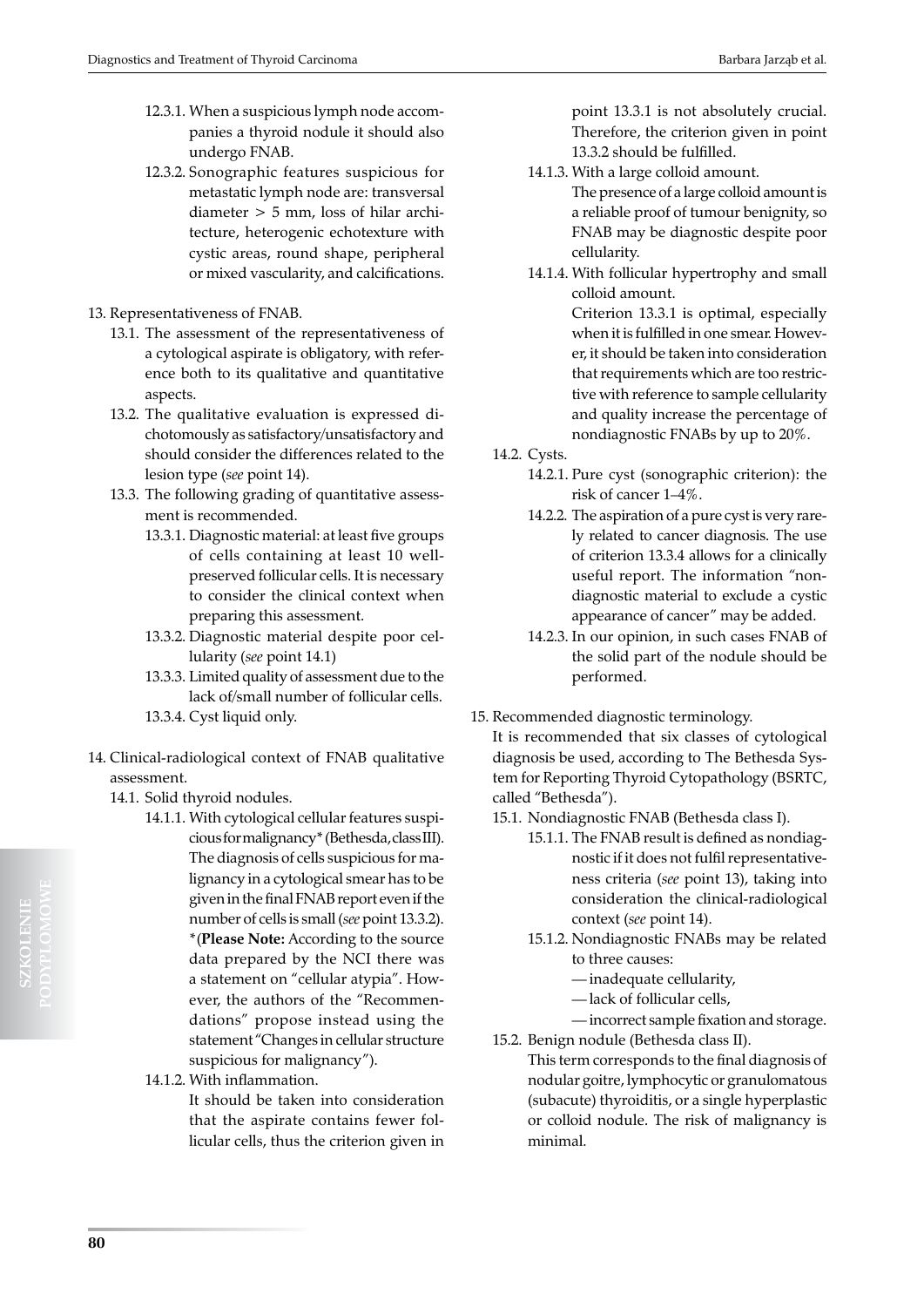| <b>Feature</b>                                                       | <b>Follicular lesion of undetermined</b><br>significance | Suspicious for a follicular neoplasm                                                                                                                                                      |
|----------------------------------------------------------------------|----------------------------------------------------------|-------------------------------------------------------------------------------------------------------------------------------------------------------------------------------------------|
| Hypercellular aspirate (subjective)                                  | Rather yes                                               | Yes                                                                                                                                                                                       |
| Prominent population of small arrangement<br>(groups, nests, rosets) | Yes                                                      | Yes                                                                                                                                                                                       |
| Sheets of follicular cells                                           | Might be seen                                            | No or single                                                                                                                                                                              |
| Colloid in background                                                | Might be seen                                            | No or trace                                                                                                                                                                               |
| Foamy macrophages                                                    | Might be present                                         | No or single                                                                                                                                                                              |
| Anisocytosis/anisokaryosis                                           | No or a little                                           | No                                                                                                                                                                                        |
| Lymphocytes/plasmatic cells                                          | No or single                                             | No                                                                                                                                                                                        |
| Oncocytes                                                            | Non significant                                          | If $>$ 75% of cells — there is a suspicion for an<br>oxyphilic follicular neoplasm<br>Oncocytes have prominent nucleoli<br>Anisocytosis of oncocytes<br>Oncocytes in spatial arrangements |
| Indication for surgery                                               | No                                                       | Yes, after confirmation by a second pathologist                                                                                                                                           |
| Indication for a repeated FNAB                                       | Yes                                                      | Rather no                                                                                                                                                                                 |

**Table II.** *Cytological criteria for diagnosis of "follicular lesion of undetermined significance" and "suspicion for a follicular neoplasm"*

- 15.2.1. The diagnosis of a "benign nodule" formally involves also the diagnosis of a follicular adenoma; therefore, some centres use the statement "FNAB negative with reference to malignancy" or "non-malignant lesion". The statement "benign lesion" is preferred in the guidelines.
- 15.2.2. FNAB smear should contain an adequate number of cells. If the number of cells is too small and a repeated FNAB shows mainly colloid and a few cells the appearance of which does not suggest malignancy, we recommend the diagnosis "cytological picture suggests a colloid lesion/nodule".
- 15.3. Follicular lesion of undetermined significance (Bethesda class III)
	- 15.3.1. This diagnosis should be stated as rarely as possible (*see* also point 14.1.1).
	- 15.3.2. This diagnostic category may be stated after the exclusion of five remaining Bethesda classes. It involves such cytological findings that do not fulfil qualitative or quantitative criteria "suspicious for a follicular neoplasm".
	- 15.3.3. The criteria that differentiate between categories "follicular lesion of undetermined significance" and "suspicious for a follicular neoplasm" are given in Table II.
- 15.3.4. Follicular lesion of undetermined significance constitutes a substitute diagnosis that requires further correction correlating with the clinical and sonographic features of the lesion during the next FNAB. This repeated FNAB, depending on clinical indications, is usually recommended after a 12-month interval, between 6 and 24 months. It should not be performed earlier unless there are urgent clinical indications or significant nodule diameter (*see* point 3.1.4).
- 15.3.5. An interpretation of follicular lesion of undetermined significance should be particularly cautious when it is diagnosed in a lesion < 1–2 cm.
- 15.3.6. The risk of malignancy, assessed by NCI as 5–10%, ranges in Poland between 2.4% and 5.9% [2, 3]. Therefore, in the authors opinion, this diagnosis should not be interpreted as an increased risk of malignancy and does not constitute *per se* an indication for surgery.
- 15.3.7. Sometimes, the qualification of an FNAB result as a follicular lesion of undetermined significance may be related to the limitations of the sample (low cellularity, blood admixture, wrong sample fixation) when cell features do not unequivocally indicate nodule benignity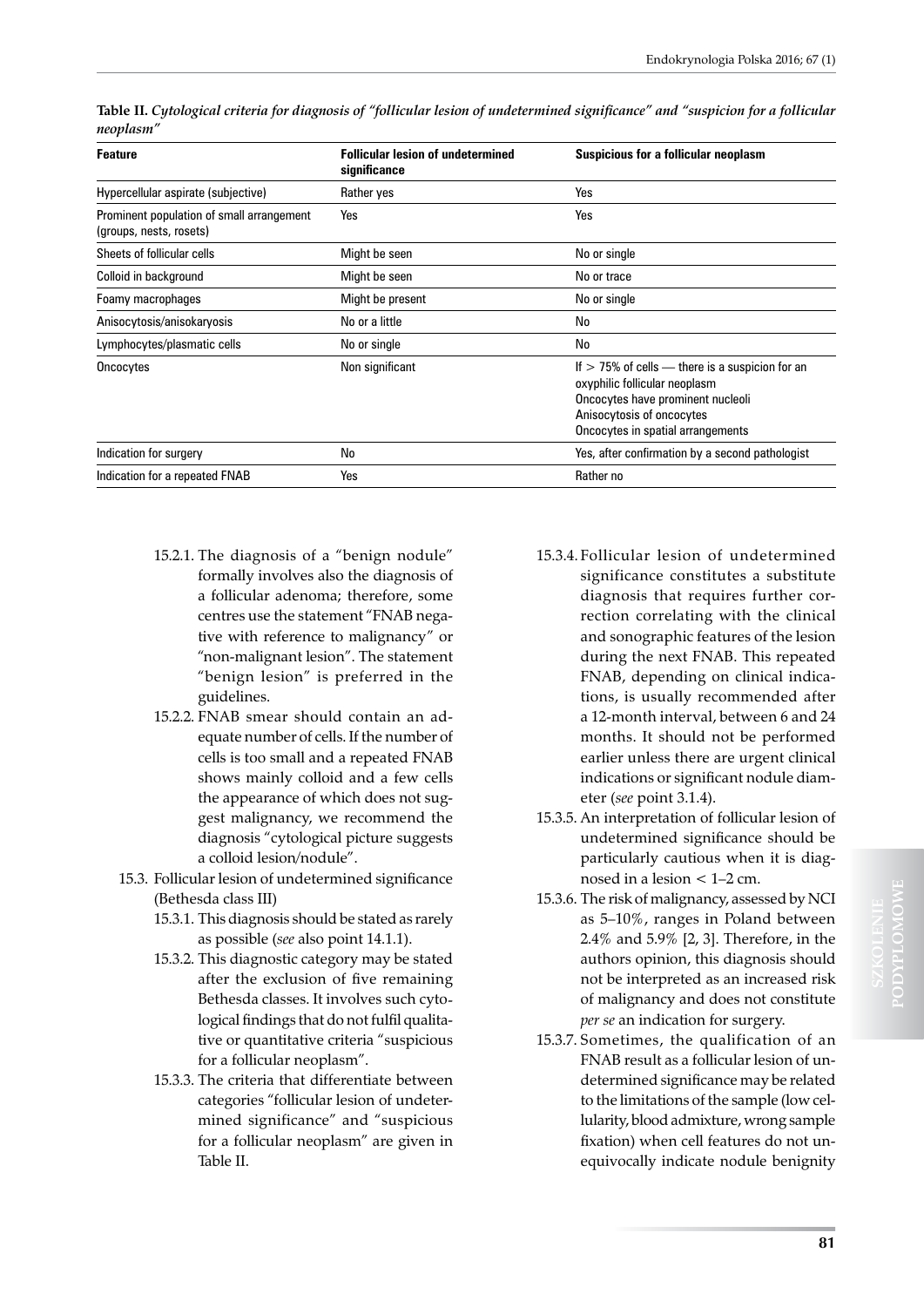or are even suspected for malignancy. This suspicion should be included in the pathologist's comments. In such cases surgery may be indicated

- 15.4. Suspicious for follicular neoplasm (Bethesda class IV).
	- 15.4.1. The NCI recommends the statement "suspicious for a follicular neoplasm" because 25% of these nodules are not, in fact, neoplasms. Diagnostic criteria are given in Table II.
	- 15.4.2. This class involves lesions previously known as both "follicular/oncocytic neoplasm" or "follicular/oncocytic tumour". It should not involve lesions that show nuclear features of papillary thyroid cancer.
	- 15.4.3. "Suspicious for oncocytic/oxyphilic neoplasm" is diagnosed when the percentage of oxyphilic cells exceeds 75%. It is believed that this diagnosis indicates higher risk of malignancy than a diagnosis of "suspicious for a follicular neoplasm".
	- 15.4.4. The risk of malignancy of a lesion "suspicious for a follicular neoplasm" in Poland is 8.2–19% [2, 4] and depends on the centre. Therefore, the decision concerning surgery may be made with reference to the centre experience.
	- 15.4.5. The diagnosis of "suspicious for a follicular neoplasm" should be stated in cases when the pathologist anticipates the necessity of surgery and final histopathological diagnosis.
	- 15.4.6. Considering this diagnosis, the risk of cancer should be evaluated individually together with clinical-epidemiological factors.
	- 15.4.7. If a diagnosis "suspicious for a follicular neoplasm" constitutes an indication for surgery, it should be confirmed by an another pathologist.
	- 15.4.8. This statement may reflect a final histopathological diagnosis of follicular adenoma, follicular carcinoma, and follicular variant of papillary thyroid carcinoma and its oxyphilic variants. However, it may also indicate a nonneoplastic lesion, such as a hyperplastic tumour, showing a high cellularity or lymphocytic thyroiditis (in which disturbances of cell structure are often present, *see* point 14.1.1). Therefore, the

statement "suspicious for a follicular neoplasm", recommended by the NCI [1], is more adequate than "follicular tumour" or "follicular neoplasm" (these statements may be used as clinical terms only, not as a cytological diagnosis).

- We recommend to use the abbreviation "SFN" or "Bethesda class IV" due to the difficulty in appropriate Polish translation.
- The diagnosis "suspicious for a follicular neoplasm" also involves a subclass "suspicious for oxyphilic neoplasm", which should be more precisely called "suspicious for oncocytic (oxyphilic) variant of a follicular neoplasm".
- 15.4.9. In the authors opinion, the statement "Huerthle tumour" should be avoided
- 15.5. Suspicious for malignancy (Bethesda class V).
	- 15.5.1. Such a statement means that some features of malignant tumours are present but not all that would allow a diagnosis of malignancy. The risk of cancer is 50% according to Medical University in Lodz [2] and 75% according to the data from M. Sklodowska-Curie Memorial Cancer Centre and the Institute of Oncology in Gliwice [5].
	- 15.5.2. Suspicion for papillary thyroid carcinoma most often concerns its follicular variant.
	- 15.5.3. Suspicion for medullary thyroid carcinoma should be accompanied by serum calcitonin assessment ( $Ct > 100$  pg/mL allows diagnosis of medullary thyroid cancer with a high probability).
	- 15.5.4. Suspicion for lymphoma requires a second FNAB and flow cytometry.
- 15.6. Malignant tumours (Bethesda class VI).
	- 15.6.1. This category involves the diagnosis of papillary thyroid cancer, anaplastic thyroid cancer, and metastatic carcinoma.
		- 15.6.2. MTC diagnosis, localisation of primary focus of a metastasis from other cancer, and lymphoma require immunocytochemistry.
		- 15.6.3. In the diagnosis of Bethesda class VI, the decision about surgery is obvious.

16. FNAB report.

- The FNAB report should involve.
- 16.1. Information related to the nodule location and the features enabling its identification.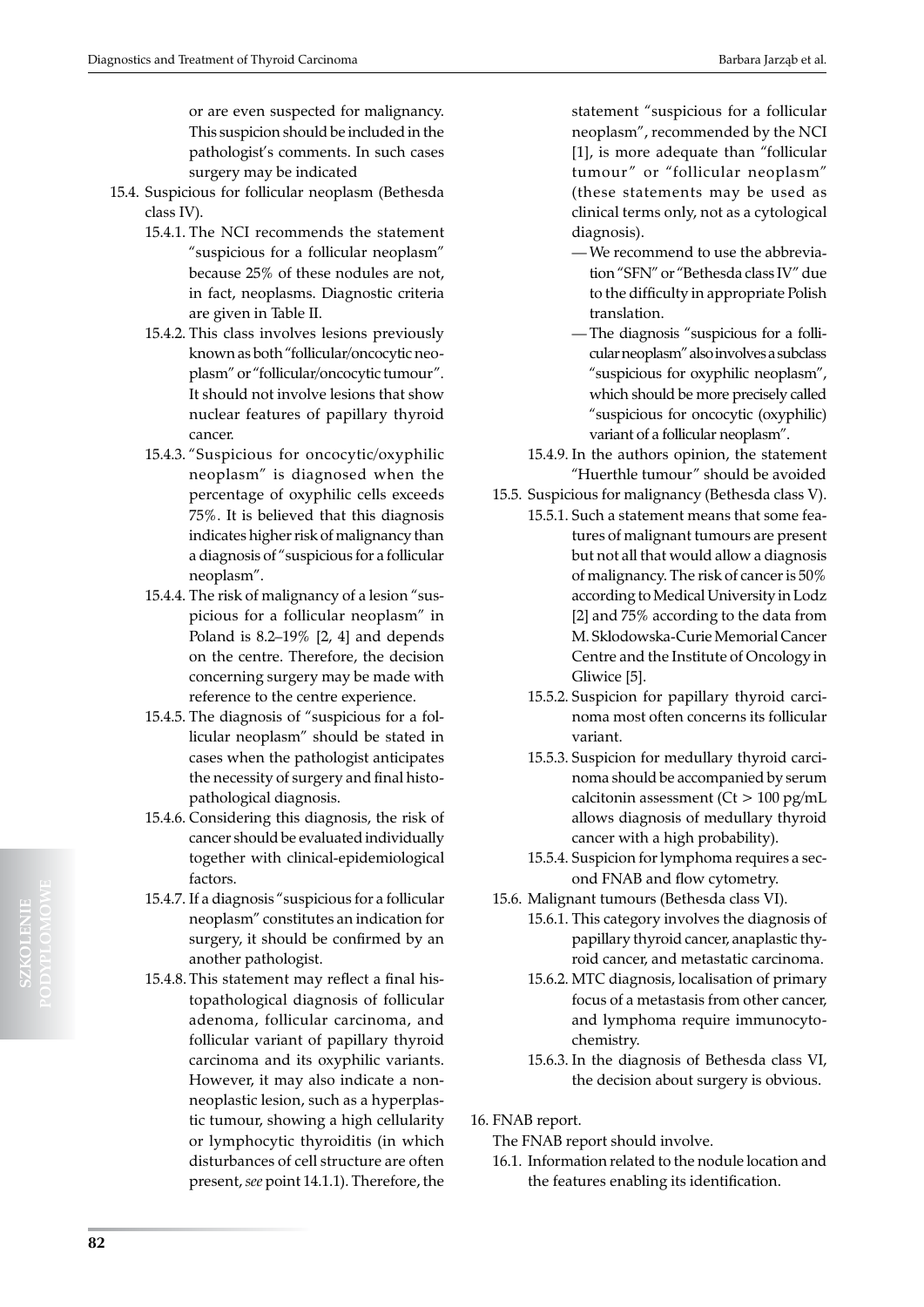- 16.2. Information concerning FNAB representativeness, both qualitative and quantitative.
- 16.3. Description of cytological examination of each assessed nodule.
- 16.4. Diagnostic conclusion that classifies FNAB findings to one of the six Bethesda classes (*see*  point 16).
- 16.5. Please note: It is recommended that a comment be attached to the FNAB report.

17. Unacceptable diagnostic terminology.

- 17.1. The following statement should be avoided.
	- 17.1.1. "atypical cells have not been found", "bloody smear", "malignancy features have not been found".
	- 17.1.2. All examples given in point 17.1.1 should unequivocally evaluate whether the FNAB result is benign or nondiagnostic.
	- 17.1.3. One must not use of the statement "FNAB result may arouse suspicion for a follicular tumour".
	- 17.1.4. The statement given in point 17.1.3 does not provide the clinician with sufficient information about whether a pathologist formally diagnoses "suspicious for a follicular neoplasm" or whether there are some data that suggest this diagnosis but are not sufficient to state it. In such cases the pathologist should consider whether or not to state a diagnosis of "follicular lesion of undetermined significance", which is obvious for a clinician because it gives information that the nodule requires further diagnostics. Additional information "suspicion for a follicular neoplasm is not excluded" or "suspicion for a follicular neoplasm was considered but not all criteria are fulfilled" is also acceptable.
- 18. FNAB reliability and limitations.
	- 18.1. The differentiation between follicular carcinoma and adenoma on the basis of cytological examination is not possible.
	- 18.2. The risk of a false negative result is 1–11% (mean 5%). Physicians should evaluate the presence of clinical features of malignancy indicating surgical treatment.
	- 18.3. This risk is usually related to insufficient sample cellularity, incorrect aspiration, wrong interpretation, or the occurrence of a cystic form of thyroid carcinoma.
	- 18.4. The risk of a false positive result is 1%.
- 19. Contraindications to FNAB.
	- 19.1. Absolute.
		- 19.1.1. Serious haemorrhagic diathesis.
		- 19.1.2. Purulent skin lesions.
		- 19.1.3. Lack of patient cooperation.
		- 19.2. The use of anticoagulant drugs.
			- 19.2.1. Acenocoumarol and warfarin. The authors of the recommendations believe, after consultation with specialists, that the use of acenocoumarol and warfarin does not constitute an absolute contraindication to FNAB, especially when a needle 0.4 mm in diameter is used and INR ranges between 2.5 and 3.
			- 19.2.2. Replacement with a low molecular weight heparin may be considered. Low molecular weight heparin. An eight-hour interval between the last dose of the drug and FNAB is necessary.
			- 19.2.3. Dabigatran (Pradaxa). A 12-hour interval between the last dose of the drug and FNAB is necessary.
			- 19.2.4. Rivaroxaban (Xarelto). A 24-hour interval between the last dose of the drug and FNAB is necessary.
			- 19.2.5. Clopidogrel.

If, due to cardiological reasons, drug withdrawal is contraindicated, FNAB may be carried out in a patient using clopidogrel, when there is an absolute indication for FNAB. Replacement with a low molecular weight heparin is not justified due to differences in the mechanisms of action of both drugs.

- 19.2.6. Acceptable drugs:
	- aspirin with doses  $< 0.3 g$ ,
	- non-steroidal anti-inflammatory drugs.

20. FNAB complications.

- 20.1. Transient.
	- 20.1.1. Haematoma (prevention to press the site of FNAB just after it. When deeply located lesions are aspirated 30-minute observation is recommended).
	- 20.1.2. Pain and oedema (ice compress, paracetamol).
	- 20.1.3. Syncope.
	- 20.1.4. Infection (a rare event in patients with immune deficiency, increased risk in patients infected with HIV or with diagnosis of diabetes mellitus, tuberculosis, atopic dermatitis due to susceptibility for staphylococcal infection). If the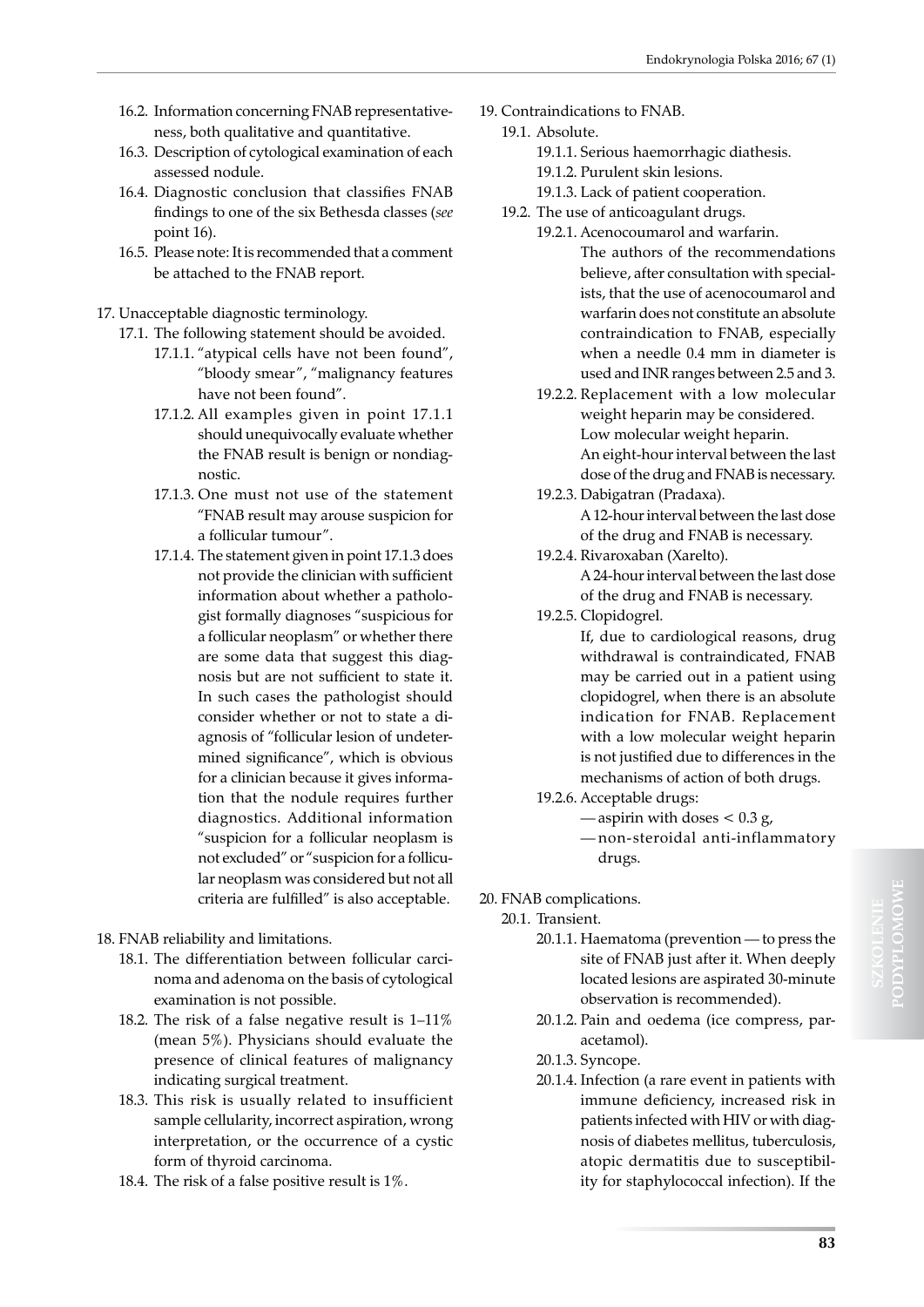skin's hygienic condition is poor, the skin should be disinfected with the use of iodine solution.

- 20.2. Serious extremely rare.
	- 20.2.1. Needle tract implantation from thyroid carcinoma has never been reported with reference to a needle 23 gauge or smaller. These complications concerned mostly a core biopsy.
	- 20.2.2. Recurrent laryngeal nerve palsy (the total risk is 0.036%) — dysphonia and dysphasia typically develop on the second day after FNAB and recovery takes up to four months.
	- 20.2.3. Haemorrhage or haematoma requiring surgery.
- 21. Immunocytochemistry. *See* NCI comments [1].
- 22. Further follow-up after a non-diagnostic FNAB. 22.1. A cyst.

If it is a pure sonographic cyst without a solid part and the first FNAB failed to achieve diagnostic material, a repeated FNAB may be considered within 6–18 months. The risk of cancer is low but not excluded.

22.2. Solid nodule.

A solid nodule, clinically benign with a nondiagnostic FNAB result requires a clinical and/or sonographic follow-up and a repeated FNAB usually within 3–12 months, depending on clinical risk.

22.3. Solid nodule with cystic degeneration. If the first FNAB is nondiagnostic, a repeated FNAB is indicated within 3–12 months. A solid part should be biopsied.

> The ATA consider surgical treatment in a case of nondiagnostic FNAB. The authors of the recommendations propose that in such situations one should lay on clinical risk factors of malignancy (*see* point 3.1).

- 23. Interval between nondiagnostic and the second FNAB.
	- 23.1. This interval should not be shorter than three months unless clinical features speak strongly for a particularly high risk of malignancy (in case of suspicion for poorly differentiated or anaplastic thyroid carcinoma or lymphoma) or an incorrect FNAB procedure.
	- 23.2. In most cases, when the clinical risk is not high, a repeated FNAB may be performed in 6–12 months.
- 24. Two nondiagnostic FNABs.
	- 24.1. Two nondiagnostic FNABs in a cyst. When two FNABs are nondiagnostic in a pure cyst it should be taken into consideration that cancer risk is very small (1%); however, it cannot be definitely excluded.
	- 24.2. Two nondiagnostic FNABs in a solid lesion.
		- 24.2.1. Due to the lack of cancer exclusion and a possible higher probability of its detection the clinical risk as well as surgery should be considered depending on this risk.
		- 24.2.2. In a case of significant lesion growth surgery should be considered unless the clinical context explains the lack of adequate cellularity of the FNAB.
		- 24.2.3. When neither nodule growth nor sonographic risk factors are present surgical treatment is considered with reference to the clinical context and a decision is made together with the patient.
		- 24.2.4. In a lesion < 1 cm in any diameter, which does not show significant growth or clinical risk factors, surgery is not indicated.
- 25. Further follow-up after the diagnosis of a benign nodule on FNAB.
	- 25.1. Benign FNAB result does not unequivocally settle against surgery.
	- 25.2. If clinical indications and the results of other examinations together with the patient's preference do not speak for surgery further follow-up should consider that the risk of malignancy in a nodule that has undergone FNAB is significantly lower than in a nodule that has not.
	- 25.3. Follow-up of a nodule benign on FNAB.
		- 25.3.1. A solid tumour benign on FNAB requires a clinical follow-up (physical examination and ultrasound) every 6–18 months.
		- 25.3.2. Repeated FNAB is not required when no clinical doubt exists and the quality of the first FNAB is good. The risk of a false negative result is 3.6% according to Medical University in Lodz [8].
		- 25.3.3. Repeated FNAB in a lesion with echostructure alterations that is recognised as benign confirms the diagnosis and decreases the risk of cancer omission. However, such management when no clinical risk factors, no tumour growth, and no new sonographic risk factors are noticed is generally recommended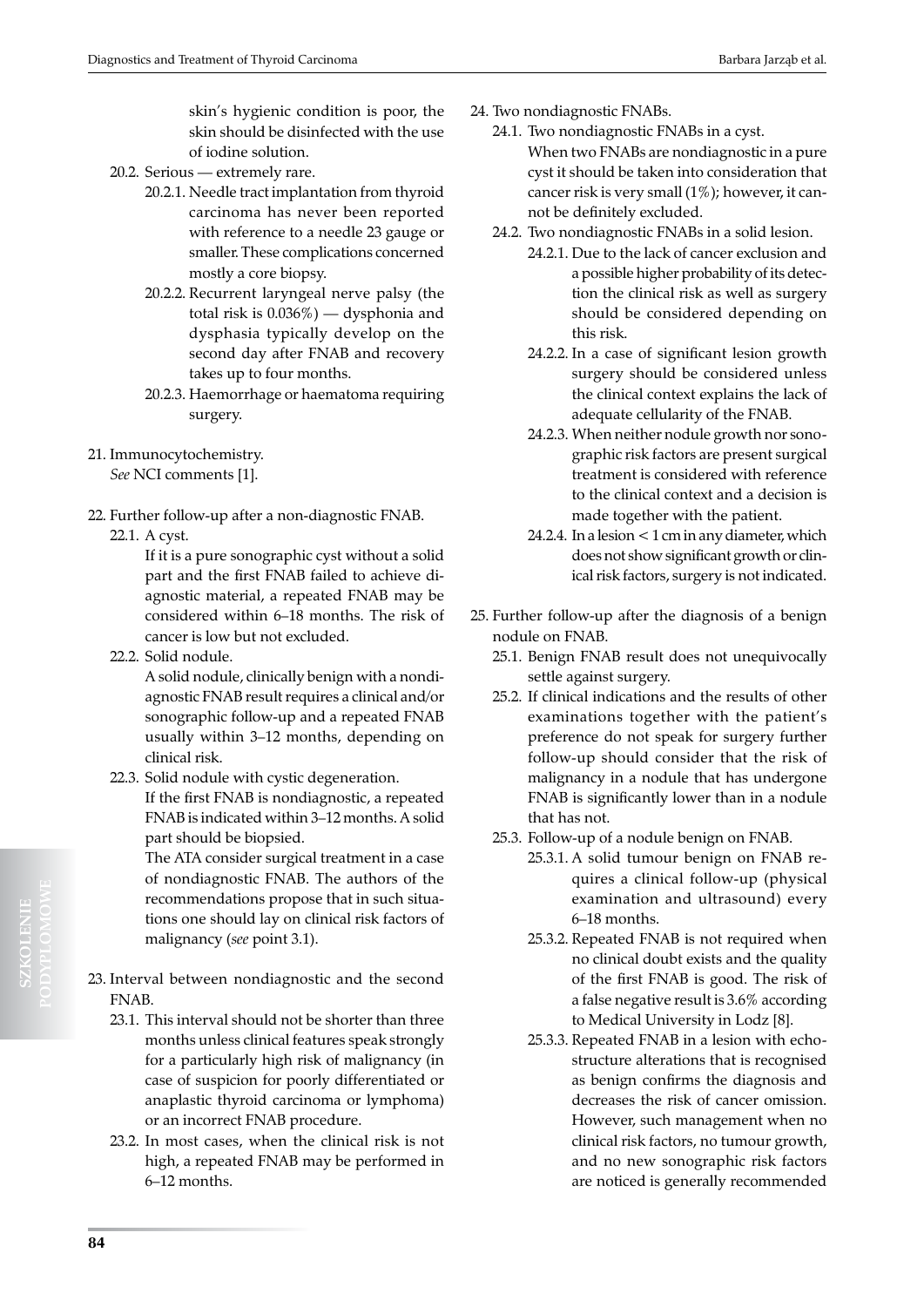not earlier than 6–12 months after the first FNAB.

- 25.3.4. Indications for a repeated FNAB in 6–12 months may be related to the nodule growth, the presence of clinical risk factors, or lower reliability of the first FNAB due to small lesion diameter or its location in the dorsal part of the thyroid lobe – an increased risk of misguiding the lesion during FNAB.
- 25.3.5. An increase of the nodule does not speak for its malignancy *per se*, but it constitutes an indication for a repeated FNAB (if the tumour growth is significant, see below).
- 25.3.6. The occurrence of new sonographic highrisk factors of malignancy in a benign tumour on the previous FNAB constitutes an indication for a repeated FNAB.
- 25.3.7. The recommendations given in points 25.3.1–6 concern also solid-cystic nodules. A repeated FNAB is indicated when a solid part of the nodule increases.
- 25.3.8. Further follow-up is acceptable after the second benign FNAB result, even when significant nodule growth is observed.
- 26. Further follow-up after the diagnosis of a follicular lesion of undetermined significance.
	- 26.1. The risk of cancer in such lesions is probably not higher than 5%, according to the Polish data, ranging between 2.4% and 5.2% [2, 3].
	- 26.2. Follow-up (repeated sonography every 6 months), a repeated FNAB in 6–12 months, not earlier than after 3 months, due to the risk of the presence of repair changes, is recommended.
	- 26.3. Surgery is recommended in nodules > 4 cm, in smaller lesions when a significant nodule growth is present or when the second FNAB points to a higher cancer risk.
	- 26.4. If a nodule with this diagnosis has an autonomous scintigraphic appearance further followup may be recommended and 131I treatment because the risk of cancer is  $\leq 2\%$ .
- 27. Further follow-up after the diagnosis of a lesion suspicious for a follicular neoplasm.
	- 27.1. This diagnosis should be stated only in cases when the necessity of surgical treatment is anticipated to obtain the material and to carry out a final histopathological examination.
		- 27.1.1. The diagnosis has to be confirmed by another pathologist.
- 27.1.2. If such confirmation has been achieved, a repeated FNAB does not provide any new essential information, especially when it is performed shortly after the first one.
- 27.1.3. If there is no possibility to consult FNAB result, surgery is acceptable in case of urgent clinical indications.
- 27.2. Indications for surgery when a lesion suspicious for a follicular neoplasm is diagnosed.
	- 27.2.1. If the FNAB result is suspicious for a oxyphilic neoplasm (oxyphilic variant of follicular neoplasm), surgery is recommended due to 15% risk of cancer.
	- 27.2.2. In follicular neoplasms  $> 2$  cm, especially in nodules > 3–4 cm, surgical treatment constitutes the optimal way to evaluate the nodule character.
	- 27.2.3. An intraoperative nodule examination usually does not add any important information.
	- 27.2.4. *See* point 27.4.
	- 27.2.5. In nodules  $< 1-2$  cm (and some  $< 3-4$ cm), when there are no risk factors, it is acceptable to resign from surgery. However, careful clinical and sonographic monitoring is necessary.
- 27.3. Surgical treatment should involve the resection of the whole lobe where a nodule suspicious for a follicular neoplasm is located. The extent of surgery in the second lobe depends on the presence of nodules/Lesions within it. If lesions are present in the second lobe, total thyroidectomy should be considered, or at least subtotal resection of this lobe.
- 27.4. If the decision is made to resign from surgery and a nodule is subjected to the further followup, a repeated FNAB may be performed not earlier than after 3–12 months, usually after 6 months.
- 28. Further management after the diagnosis of a malignant neoplasm/suspicion for a malignant neoplasm on FNAB.
	- 28.1. Suspicion for malignancy.
		- 28.1.1. Surgery is recommended.
		- 28.1.2. Confirmation of FNAB diagnosis by a second pathologist is indicated.
		- 28.1.3. In the case of suspicion for malignancy intraoperative histopathological examination may be considered.
	- 28.2. Malignant neoplasm.
		- 28.2.1. Surgery is recommended.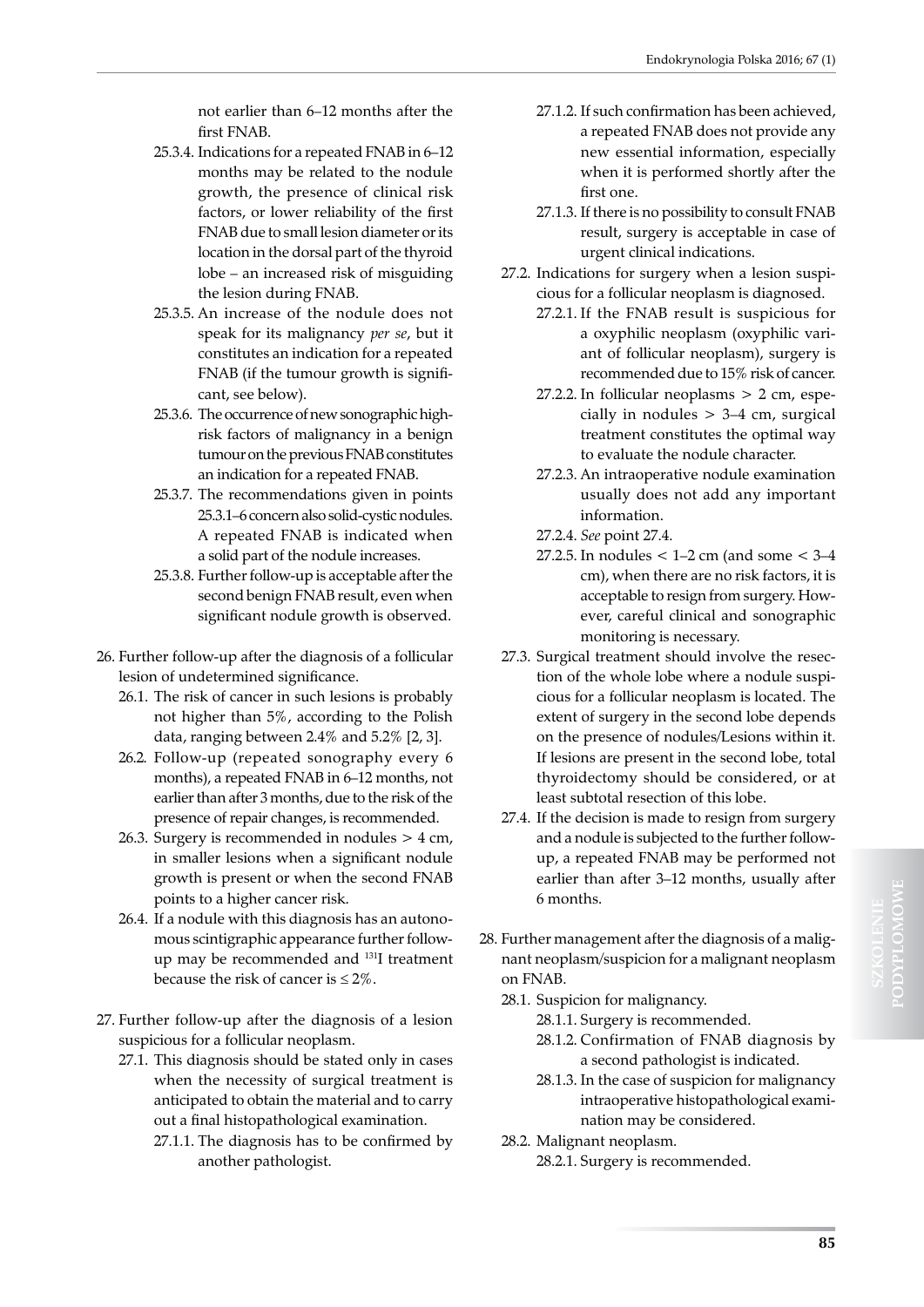- 28.2.1. Confirmation of FNAB diagnosis by a second pathologist is necessary.
- 28.2.2. In the case of preoperative diagnosis of anaplastic thyroid cancer, thyroid lymphoma, or a metastasis from other cancer diagnostics to evaluate whether the tumour is amendable for surgery and to establish further management is necessary.
- 29. Indications for FNAB and its interpretation in children.
	- 29.1. Children are subject to separate guidelines.
	- 29.2. However, in children surgery is undertaken more often because the risk of tumour malignancy may be higher and also concerns autonomous thyroid nodules.
- 30. Indications for FNAB and its interpretation during pregnancy.
	- 30.1. Indications for FNAB in pregnant and nonpregnant women are the same.
		- 30.1.1. In pregnant women showing a low serum TSH level during the first and the second trimester, it is acceptable to postpone FNAB until after delivery due to the probability of an autonomous nodule with a low risk of malignancy.
	- 30.2. The cytological diagnosis "suspicions for a follicular neoplasm" does not constitute an absolute indication for surgery during pregnancy. Surgery, if it is considered as indicated, may be performed after delivery.
	- 30.3. When a diagnosis of low advanced papillary thyroid carcinoma is stated during pregnancy sonographic tumour monitoring should be undertaken. In the case of an increase of the tumour diameter surgery should be performed in the second trimester, before the 24<sup>th</sup> week of pregnancy. When sonographic appearance is stable or cancer is diagnosed in the second half of pregnancy surgery may be carried out after delivery.
	- 30.4. When surgery is postponed until after delivery the administration of suppressive L-thyroxine doses may be considered.
- 30.5. In the case of benign nodule L-thyroxine administration during pregnancy is not recommended.
- 31. Intraoperative histopathological examination.
	- 31.1. Imprint cytology and frozen section are included in intraoperative histopathological examination. If a lab is equipped with the newest generation instrumentation enabling histopathological examination within 48 hours after surgery, it is acceptable not to make the intraoperative examination.
	- 31.2. In the case of a follicular lesion of undetermined significance and a lesion suspicious for a follicular neoplasm intraoperative histopathological examination is not recommended.
- 32. The role of core biopsy.
	- 32.1. Core biopsy does not significantly improve the differentiation between cancer and follicular adenoma.
	- 32.2. Some insufficiency in the accuracy of the FNAB result compared to the core biopsy is compensated for by the simplicity, lower cost, and a lower patient's discomfort related to FNAB.
	- 32.3. Core biopsy may constitute an alternative to FNAB, when there is no other possibility to state diagnosis.
- 33. The role of FDG-PET in the evaluation of tumour malignancy.
	- 33.1. FDG-PET is not recommended in the differential diagnostics of thyroid nodule malignancy.
	- 33.2. However, if FDG-PET performed due to other reasons shows an increased focal tracer uptake in thyroid the risk of malignancy is significant.
- 34. Molecular diagnostic of thyroid nodules (gene expression profile and sequencing) is acceptable in clinical practice. The patient has to be fully informed about the role of its results.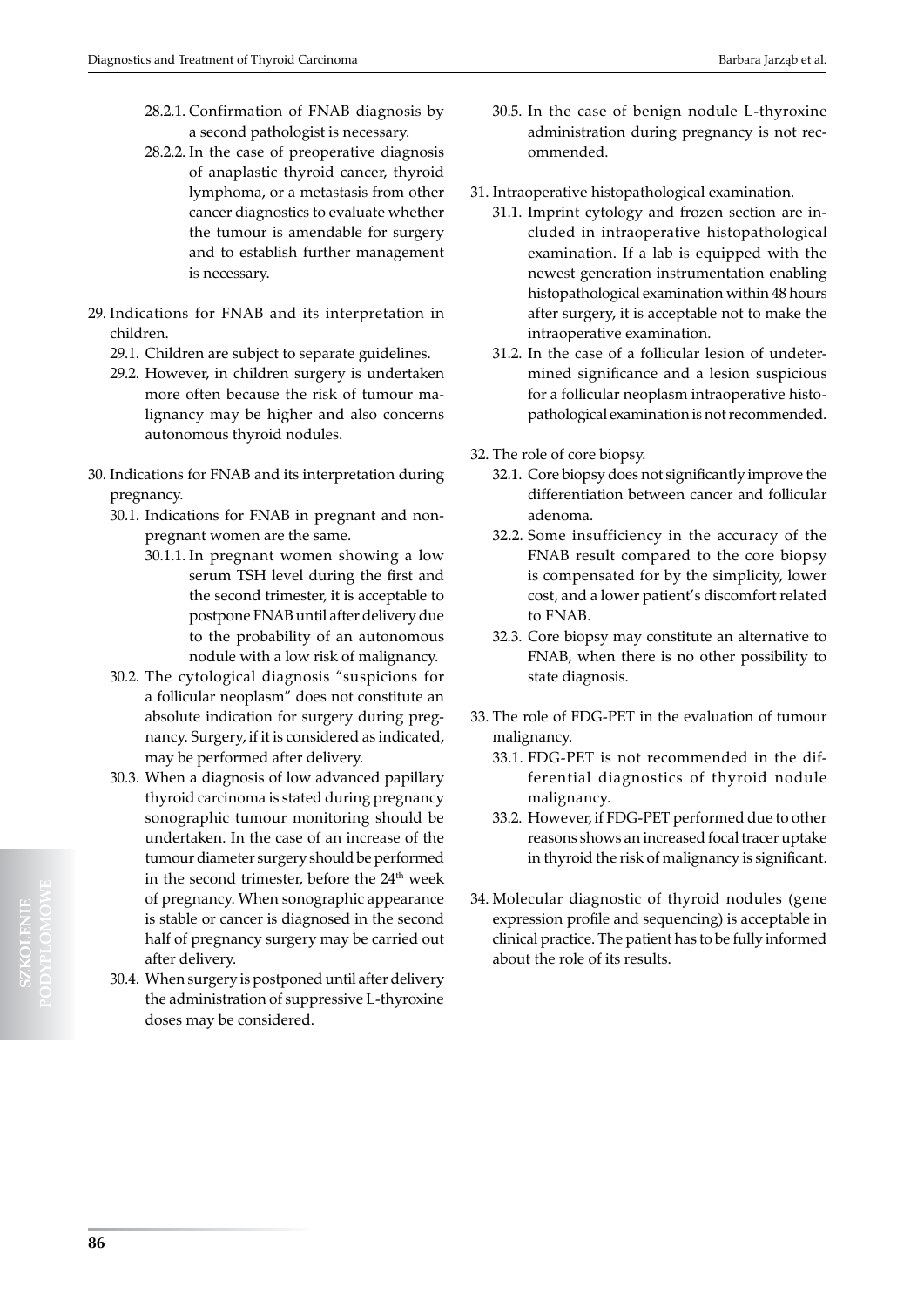# **Part II**

# **Histopathological examination of postoperative thyroid material**

# **Editors**

## *Dariusz Lange1 , Anna Nasierowska-Guttmejer2 , Stanisław Sporny<sup>3</sup>*

*1 Department of Tumor Pathology, Maria Sklodowska-Curie Memorial Cancer Center and Institute of Oncology, Gliwice Branch, Gliwice*

*2 Department of Patomorphology, Central Clinical Hospital of the Ministry of Interior, Warsaw 3 Department of Dental Pathology, Medical University, Lodz*

# **Co-authors**

**Part II was presented to Members of the Polish Society of Pathologists via website of the Society and approved on behalf of them by Prof. Anna Nasierowska-Gutmejer, the Head of the Society.**

- 1. Recommendations related to the preparation of the histopathological specimen after thyroid surgery.
	- 1.1. The management.
		- 1.1.1. Measure and weigh the specimen.
		- 1.1.2. Mark the surface and the cut line with ink before tissue fixation, if it is possible.
		- 1.1.3. Orient the specimen and cut parallel 5 mm slices.
		- 1.1.4. Check whether parathyroid glands are present in the tissue surrounding the thyroid gland.
	- 1.2. General principles of grossing.
		- 1.2.1. Type of surgery (lobectomy, isthmectomy, subtotal thyroid resection, total thyroidectomy).
		- 1.2.2. Weight, shape, colour, and consistency of the specimen.
		- 1.2.3. Cut surface: smooth or nodular, number, size and appearance of nodules, and their characteristics (cystic, solid, calcified, haemorrhagic, necrotic, encapsulated or invasive, distance to line of resection).
		- 1.2.4. Photographic documentation may be considered.
	- 1.3. Sections for histology.
		- 1.3.1. For diffuse lesions: three sections from each lobe and one from isthmus.
		- 1.3.2. For solitary encapsulated lesion up to 5 cm: entire circumference, most of these sections should include tumour

capsule and adjacent thyroid tissue, one additional section for each additional centimetre in diameter.

- 1.3.3. For multinodular thyroid glands: one section of each nodule (up to five nodules) including rim and adjacent normal gland.
- 1.3.4. For papillary thyroid cancer: the whole thyroid gland with the assessment of resection lines.
- 1.3.5. For thyroid carcinoma other than papillary: three sections of tumour, three of non-neoplastic gland, one or more from the line of resection.
- 1.3.6. Take a parathyroid sample if parathyroid glands are present in the specimen.
- 1.3.7. Collect each lymph node and report their number.
- 1.3.8. Identify other anatomical structures present (ex. thymus) and take them for histopathological evaluation.
- 2. Histopathological intraoperative assessment.
	- 2.1. The decision of whether there is the necessity of intraoperative histopathological examination or not should be made individually in each case suspected for malignancy.
	- 2.2. If there is a possibility to evaluate a fresh specimen, the pathologists should carry out grossing of the specimen. In the case of the presence of suspected lesion microscopic frozen sections should be performed.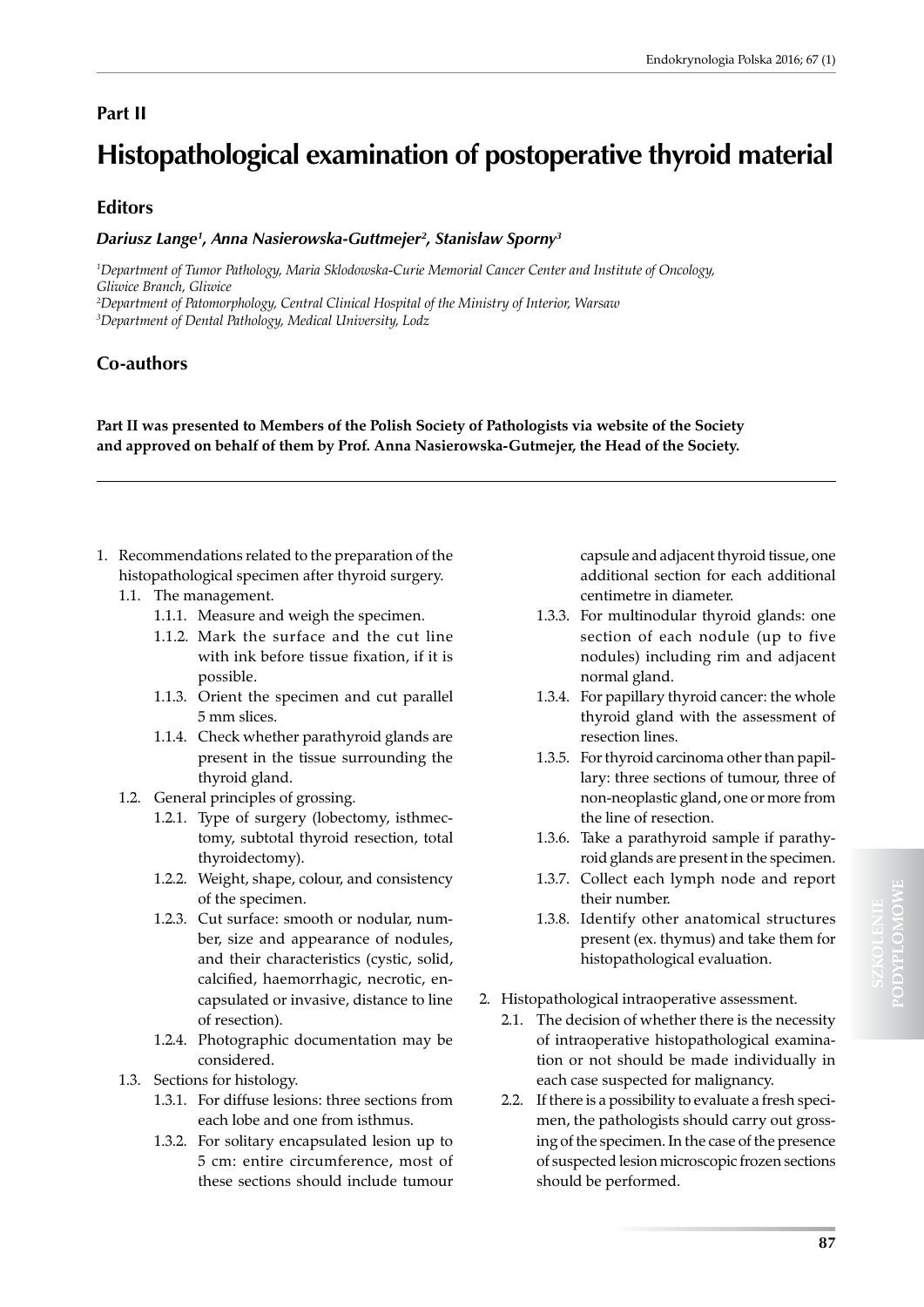- 2.3. Intraoperative histopathological examination allows the differentiation between nonneoplastic goitre and papillary, medullary, and undifferentiated thyroid carcinoma.
- 2.4. When there is a suspicion for follicular thyroid carcinoma the decision about the extent of surgery should take into consideration the fact that the final differentiation between follicular thyroid adenoma is possible on the basis of postoperative microscopic study. In the case of follicular cancer tumour capsule infiltration and angioinvasion have to be demonstrated. This is possible using a paraffin embedded specimen.
- 2.5. In the case of follicular variant of papillary thyroid carcinoma imprint cytology of the tumour cut surface is necessary as it enables the identification of very characteristic nuclear features of cancer cells (grooves and intranuclear inclusions).
- 2.6. Although most diagnoses may be unequivocally stated one should remember that the differentiation between lymphoma and poorly differentiated or medullary thyroid cancer requires immunohistochemistry similarly to metastatic tumours from other cancers (such as clear cell renal carcinoma).
- 3. Histopathological examination.
	- 3.1. Histopathological diagnosis must involve a precise assessment of thyroid cancer type and subtype, tumour diameter, and pTN staging.
	- 3.2. In the case of lymph node metastases their number and diameter should be given. The information about whether neoplastic infiltration exceeds the nodule capsule and the assessment of the diameter of lesions in extrathyroidal and extranodal tissue should also be provided.
	- 3.3. The diagnosis should fulfil WHO histopathological criteria of thyroid tumours excluding newly recognised cancer types with significant clinical impact such as hobnail variant of papillary thyroid cancer (PTC), encapsulated follicular variant of PTC without invasion.
	- 3.4. The conclusion of the histopathological report should include TNM classification according to AJCC/UICC criteria (Table III).
	- 3.5. The following issues should be involved in the histopathological report.
		- 3.5.1. Type of specimen (whether it reflects the extent of surgery) with the information referred to its fixation, condition

(any damages, intended or not), and topography.

- 3.5.2. Histopathological diagnosis with a subtype and the data regarding
	- tumour localisation,
	- tumour size (three dimensions are necessary) and grossing,
	- tissue located outside the tumour,
	- tumour capsule and its condition,
	- angioinvasion (number of invaded vessels: up to four or above four),
	- infiltration of adjacent tissues with a differentiation between minimal extrathyroidal extension of soft tissues and sternocleidomastoid muscle  $(T_3)$  and gross extrathyroidal extension when cancer infiltrates subcutaneous fat tissue, larynx, trachea, oesophagus, or recurrent laryngeal nerve  $(T_{4a})$ ,
	- radicalness of surgery including surgical margins marked with ink with unequivocal information whether they are infiltrated or not,
	- multifocality,
	- pathological lesions in thyroid, outside the tumour.
- 3.5.3. The presence and number of parathyroid glands and information about any abnormalities, if present.
- 3.5.4. Total number of all lymph nodes and of involved lymph nodes, and the diameter of a metastatic lymph node. Lesions < 2 mm in diameter should be defined as micrometastases. Information about whether cancer cells exceed nodal capsule should be provided.
- 3.5.5. Description of extrathyroidal tissues.
- 3.6. Additionally, the histopathological report may involve the following issues.
	- 3.6.1. Grading (not widely accepted in thyroid carcinoma).
	- 3.6.2. Mitotic activity.
	- 3.6.3. Presence and extent of tumour necrosis.
	- 3.6.4. Presence of squamous metaplasia and clear cell changes.
	- 3.6.5. Presence and type of tumour calcification, stromal changes (such as diffuse fibrosis).
	- 3.6.6. Results of immunohistochemistry.
- 3.7. Immunohistochemistry plays an important role in the diagnostics of thyroid neoplasms. One should accept that in some tumour types they are essential.

**88**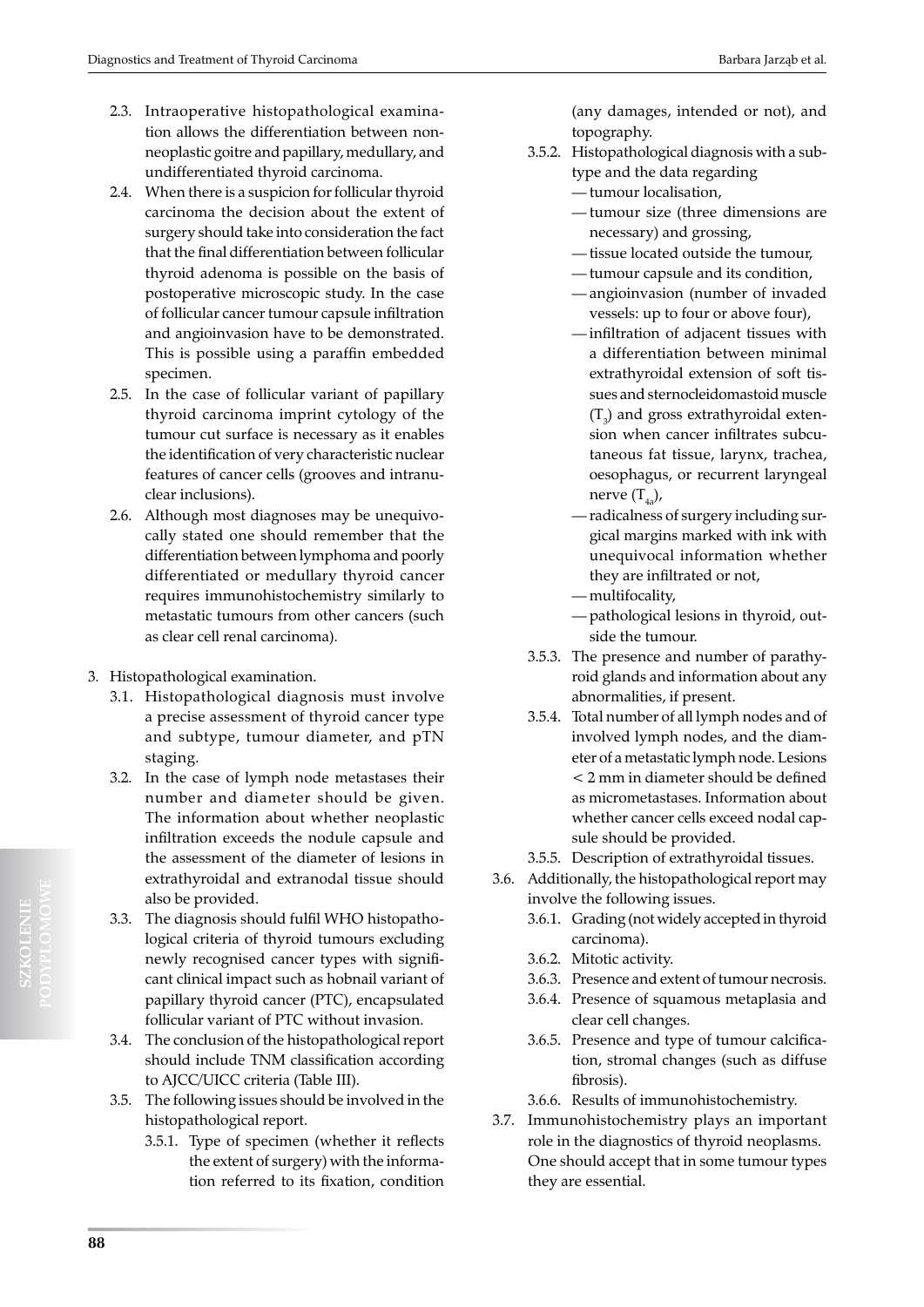#### **Table III.** *TNM/UICC 2010 classification*

|                  | Primary tumor (T)                                                                                                                                                        |
|------------------|--------------------------------------------------------------------------------------------------------------------------------------------------------------------------|
| Tх               | Primary tumor cannot be assessed                                                                                                                                         |
| T0               | No evidence of primary tumor is found                                                                                                                                    |
| T <sub>1</sub>   | Tumor size $\leq 2$ cm in greatest dimension and is limited to<br>the thyroid                                                                                            |
| T1a              | Tumor $\leq 1$ cm, limited to the thyroid                                                                                                                                |
| T <sub>1</sub> b | Tumor $> 1$ cm but $\leq 2$ cm in greatest dimension, limited<br>to the thyroid                                                                                          |
| T <sub>2</sub>   | Tumor size $> 2$ cm but $\leq 4$ cm, limited to the thyroid.                                                                                                             |
| T3               | Tumor size $>4$ cm, limited to the thyroid or any tumor<br>with minimal extrathyroidal extension (eg, extension to<br>sternothyroid muscle or perithyroid soft tissues)  |
| T <sub>4</sub> a | Tumor of any size extending beyond the thyroid capsule<br>to invade subcutaneous soft tissues, larynx, trachea,<br>esophagus, or recurrent laryngeal nerve               |
| T <sub>4</sub> b | Tumor invades prevertebral fascia or encases carotid<br>artery or mediastinal vessel                                                                                     |
|                  | All anaplastic carcinomas are considered stage IV                                                                                                                        |
| T4a              | Intrathyroidal anaplastic carcinoma                                                                                                                                      |
| T4h              | Anaplastic carcinoma with gross extrathyroid extension                                                                                                                   |
|                  | <b>Regional lymph nodes (N)</b>                                                                                                                                          |
| Nx               | Regional nodes cannot be assessed                                                                                                                                        |
| N0               | No regional lymph node metastasis                                                                                                                                        |
| N <sub>1</sub>   | Regional lymph node metastasis                                                                                                                                           |
| N <sub>1</sub> a | Metastases to level VI (pretracheal, paratracheal, and<br>prelaryngeal/Delphian lymph nodes)                                                                             |
| N <sub>1</sub> b | Metastases to unilateral, bilateral, or contralateral cervical<br>(levels I, II, III, IV, or V)<br>or retropharyngeal or superior mediastinal lymph nodes<br>(level VII) |
|                  | <b>Distant Metastasis (M)</b>                                                                                                                                            |
| M0               | No distant metastasis                                                                                                                                                    |
| M1               | Distant metastasis is present                                                                                                                                            |

- 3.7.1. In the case of MTC, immunostaining for calcitonin is obligatory.
- 3.7.2. In the case of suspicion for some PTC variants (such as follicular variant) it is worth evaluating cytokeratin 19, CD56, galectin, and HBME-1, but it is not obligatory.
- 3.7.3. In the case of suspicion for poorly differentiated thyroid carcinoma, immunostaining for thyroglobulin and Ki-67 should be performed.
- 3.7.4. Angioinvasion in uncertain cases should be verified by the immunoreactivity for markers of endothelial cells (such as CD34).

**Table IIIA.** *TNM/UICC 2010 classification — staging of thyroid cancer*

| <b>Stage</b>                     | T                                         | N                | M              |
|----------------------------------|-------------------------------------------|------------------|----------------|
|                                  | Differentiated thyroid cancer; $age < 45$ |                  |                |
| ı                                | Any T                                     | Any N            | M <sub>0</sub> |
| Ш                                | Any T                                     | Any N            | M <sub>1</sub> |
|                                  | Differentiated thyroid cancer; $age > 45$ |                  |                |
| I                                | T1                                        | N <sub>0</sub>   | M <sub>0</sub> |
| Ш                                | T <sub>2</sub>                            | N <sub>0</sub>   | M <sub>0</sub> |
|                                  | T <sub>3</sub>                            | N <sub>0</sub>   | M <sub>0</sub> |
| Ш                                | $T1-3$                                    | N <sub>1</sub> a | M <sub>0</sub> |
|                                  | T <sub>4</sub> a                          | N <sub>0</sub>   | M <sub>0</sub> |
|                                  | T <sub>4</sub> a                          | N1a              | M <sub>0</sub> |
| <b>IVA</b>                       | $T1-3$                                    | N <sub>1</sub> b | M <sub>0</sub> |
|                                  | T <sub>4</sub> a                          | N <sub>1</sub> b | M <sub>0</sub> |
| <b>IVB</b>                       | T <sub>4</sub> b                          | Any N            | M <sub>0</sub> |
| <b>IVC</b>                       | Any T                                     | Any N            | M1             |
| <b>Anaplastic thyroid cancer</b> |                                           |                  |                |
| <b>IVA</b>                       | T <sub>4</sub> a                          | Any N            | M <sub>0</sub> |
| <b>IVB</b>                       | T <sub>4</sub> b                          | Any N            | M <sub>0</sub> |
| <b>IVC</b>                       | Any T                                     | Any N            | M1             |
| <b>Medullary thyroid cancer</b>  |                                           |                  |                |
| L                                | T1                                        | N <sub>0</sub>   | M <sub>0</sub> |
| Ш                                | T2, T3                                    | N <sub>0</sub>   | M <sub>0</sub> |
| Ш                                | $T1 - T3$                                 | N <sub>1</sub> a | M <sub>0</sub> |
|                                  | T <sub>4</sub> a                          | N <sub>0</sub>   | M <sub>0</sub> |
|                                  | T <sub>4</sub> a                          | N <sub>1</sub> a | M <sub>0</sub> |
|                                  | T1                                        | N <sub>1</sub> b | M <sub>0</sub> |
| <b>IVA</b>                       | T <sub>2</sub>                            | N <sub>1</sub> b | M <sub>0</sub> |
|                                  | T <sub>3</sub>                            | N <sub>1</sub> b | M <sub>0</sub> |
|                                  | T <sub>4</sub> a                          | N <sub>1</sub> b | M <sub>0</sub> |
| <b>IVB</b>                       | T <sub>4</sub> b                          | Any N            | M <sub>0</sub> |
| <b>IVC</b>                       | Any T                                     | Any N            | M <sub>1</sub> |

- 3.8. In the case of suspicion for poorly differentiated or undifferentiated thyroid carcinoma (anaplastic) the histopathological report should provide information about whether residual DTC is present in the tumour.
- 3.9. Due to difficulties noticed in histopathological diagnosis of thyroid cancer it should be confirmed by a second pathologist from the centre that will treat the patient.
- 3.10. Uncertain cases with divergent opinions referred for cancer diagnosis or its histological variant are routinely examined by pathologists working under the Polish Group for Endocrine Tumours.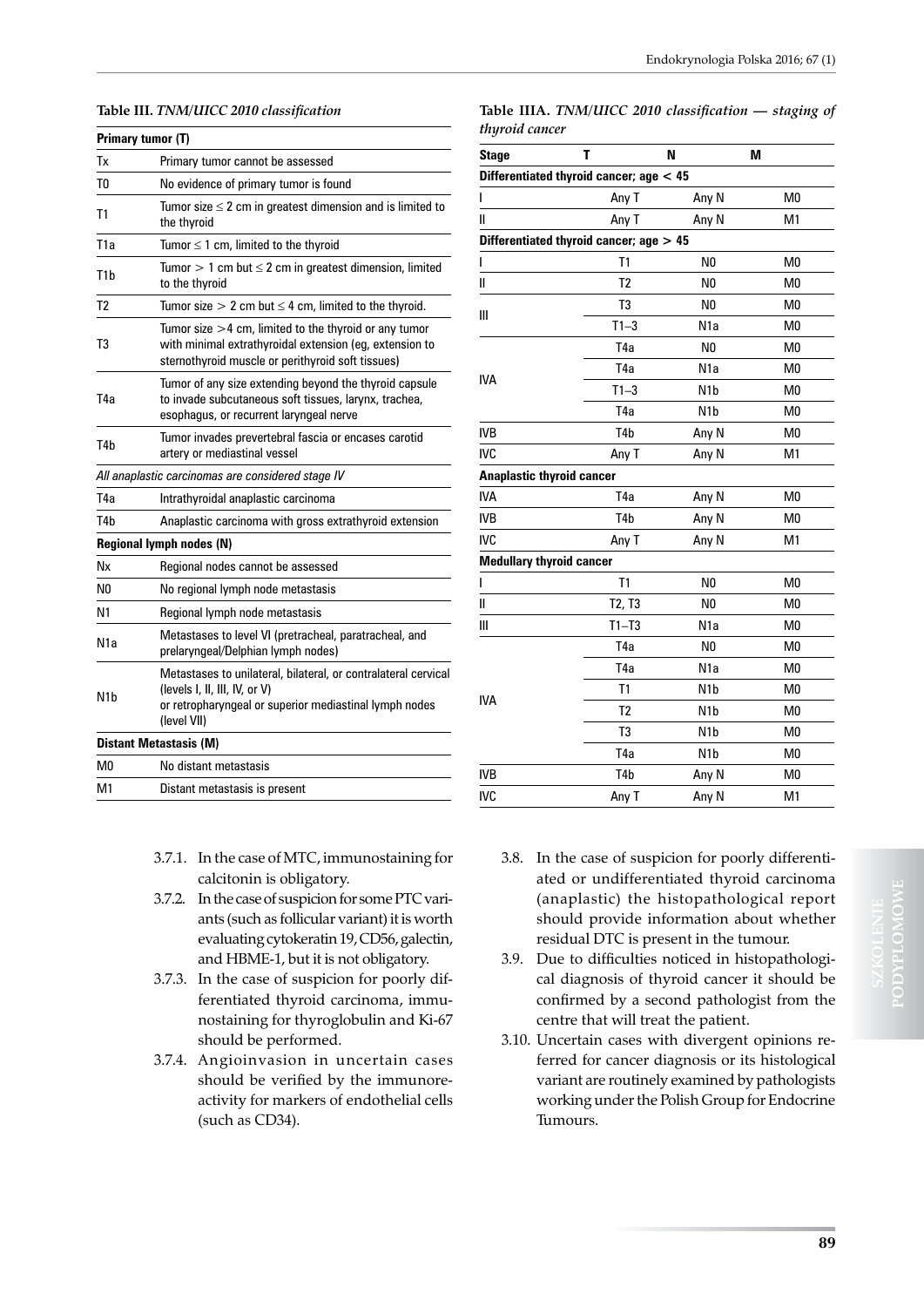# **Treatment and follow-up of thyroid cancer**

## **Editors**

## *Barbara Jarząb<sup>1</sup> , Marek Dedecjus2 , Daria Handkiewicz-Junak1 , Andrzej Lewiński<sup>3</sup> , Marek Ruchała<sup>4</sup> , Janusz Nauman5*

*1 Department of Nuclear Medicine and Endocrine Oncology, Maria Sklodowska-Curie Memorial Cancer Center and Institute of Oncology, Gliwice Branch, Gliwice*

*2 Department of Oncological Endocrinology and Nuclear Medicine, Center of Oncology – Maria Sklodowska-Curie Memorial Institute, Warsaw*

<sup>3</sup>Department of Endocrinology and Metabolic Diseases, Medical University of Lodz, Polish Mother's Memorial Hospital *— Research Institute, Lodz*

*4 Department of Endocrinology, Metabolism and Internal Medicine, Poznan University of Medical Sciences*

*5 Department of Endocrinology and Internal Medicine, Medical University, Warsaw*

# **Co-authors**

Zbigniew Adamczewski', Maciej Bagłaj<sup>2</sup>, Agata Bałdys-Waligórska<sup>3</sup>, Marcin Barczyński<del>'</del>, *Tomasz Bednarczuk5 , Andrzej Cichocki6 , Agnieszka Czarniecka7 , Rafał Czepczyński<sup>8</sup> , Alicja Hubalewska-Dydejczyk<sup>3</sup> , Grzegorz Kamiński<sup>9</sup> , Andrzej Kułakowski<sup>10</sup>, Krzysztof Kuzdak11, Katarzyna Łącka<sup>8</sup> , Lech Pomorski12, Zoran Stojcev13, Anhelli Syrenicz<sup>14</sup>, Jan Włoch<sup>15</sup>, Jolanta Krajewska16, Sylwia Szpak-Ulczok<sup>16</sup>, Michal Kalemba16, Monika Buziak-Bereza3*

*1 Department of Endocrinology and Metabolic Diseases, Medical University of Lodz, Polish Mother's Memorial Hospital — Research Institute, Lodz*

*2 Department of Pediatric Surgery and Urology, Wroclaw Medical University, Wroclaw*

*3 Department of Endocrinology, Jagiellonian University Medical College, Krakow* 

*4 Department of Endocrine Surgery, Third Chair of General Surgery, Jagiellonian University Medical College, Krakow*

- *5 Department of Endocrinology and Internal Medicine, Medical University, Warsaw*
- *6 Department of Surgical Oncology, Maria Skłodowska-Curie Memorial Cancer Center, Institute of Oncology, Warsaw*

*7 Department of Oncological and Reconstructive Surgery, Maria Sklodowska-Curie Memorial Cancer Center and Institute of Oncology, Gliwice Branch, Gliwice*

*8 Department of Endocrinology, Metabolism and Internal Medicine, Poznan University of Medical Sciences*

*9 Department of Endocrinology and Isotope Therapy, Military Institute of Medicine, Warsaw*

*10Retired professor of oncological surgery*

*11Department of Endocrinological, General and Oncological Surgery, Medical University, Lodz*

*12Department of General and Oncological Surgery, Medical University, Lodz* 

*13Department of General, Vascular and Oncological Surgery, Regional Hospital Slupsk; Department of Oncological Surgery, Medical University of Gdansk, Gdansk*

*14Department of Endocrinology, Metabolic Diseases and Internal Diseases, Pomeranian Medical University, Szczecin 15Private practice, ul. Witosa 10, Katowice*

*16Department of Nuclear Medicine and Endocrine Oncology, Maria Sklodowska-Curie Memorial Cancer Center and Institute of Oncology, Gliwice Branch, Gliwice*

- 1. The authors accept the ATA classification of differentiated thyroid cancer (papillary or follicular) based on the risk of cancer relapse as part of these recommendations (Table IV) [6].
- 2. Similarly, the treatment response should be classified according to the rules proposed by the ATA in 2015 (Table V) [6].
- 3. Extent of diagnostics before surgery.
	- 3.1. Tests, recommended before surgery, necessary in the case of diagnosis or suspicion of thyroid cancer.
		- 3.1.1. Medical history and clinical examination.
		- 3.1.2. Neck ultrasound:
			- thyroid,
			- lymph nodes.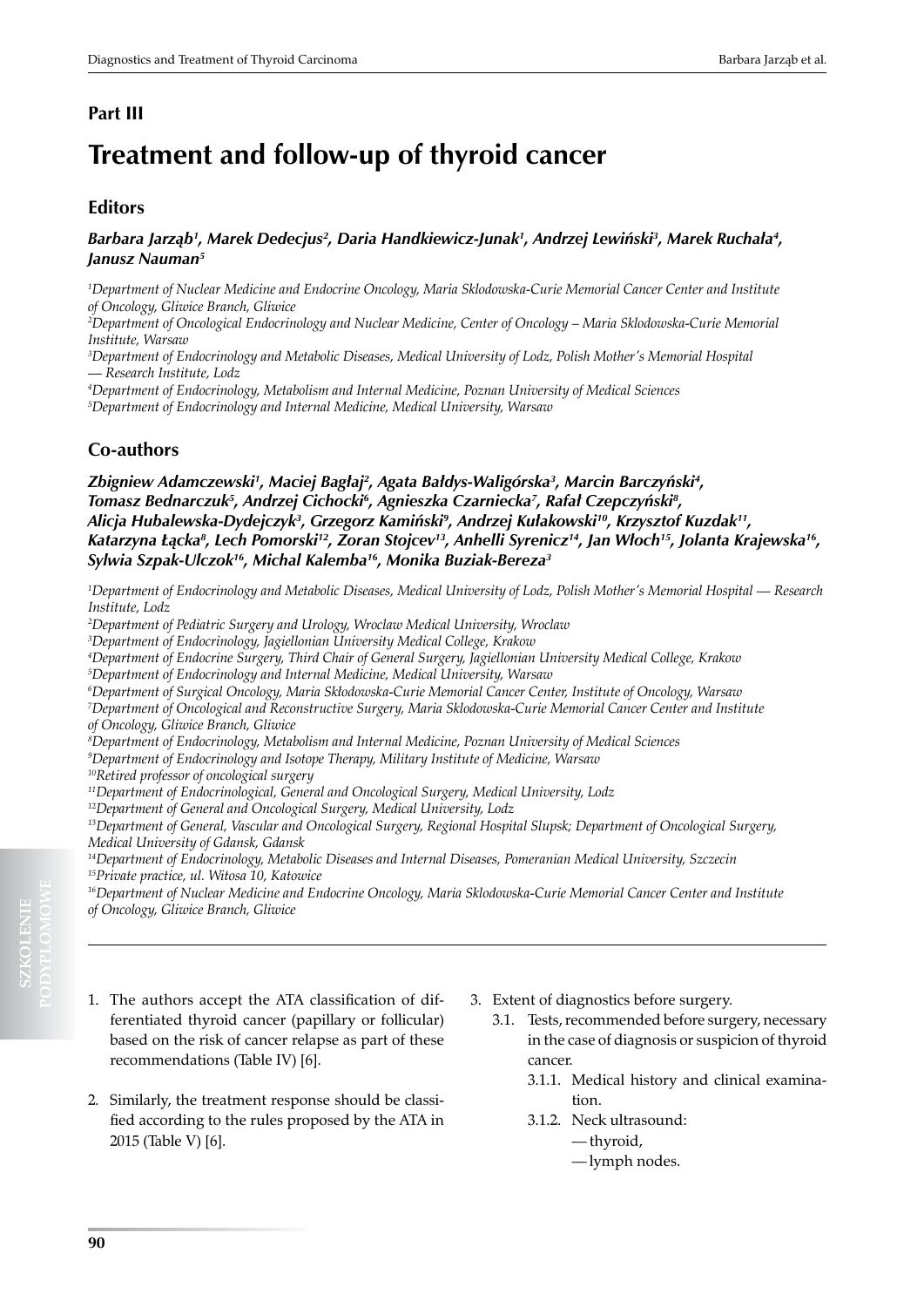| Low-risk cancer          | Intrathyroidal DTC<br>$\leq$ 5 lymph node micrometastases ( $<$ 0.2 cm)                                              |
|--------------------------|----------------------------------------------------------------------------------------------------------------------|
| Intermediate-risk cancer | Aggressive histology<br>Minor extrathyroidal extension<br>Vascular invasion<br>$> 5$ involved lymph nodes (0.2-3 cm) |
| High-risk cancer         | Gross extrathyroidal extension<br>Incomplete tumour resection<br>Lymph node $>$ 3 cm                                 |

**Table IV.** *Classification of the risk of papillary and follicular thyroid cancer recurrence according to ATA 2015 [6]*

**Table V.** *Classification of treatment response of papillary and follicular thyroid cancer according to ATA 2015 [6]*

| Excellent response              | No clinical, biochemical, and structural evidence of disease:<br>— negative imaging<br>— $Tg$ (suppression) $< 0.2$ ng/mL<br>$-$ Tq (stimulation) < 1 ng/mL                                                                                                                                                                                                                                 |
|---------------------------------|---------------------------------------------------------------------------------------------------------------------------------------------------------------------------------------------------------------------------------------------------------------------------------------------------------------------------------------------------------------------------------------------|
| Incomplete biochemical response | Persistent abnormal Tg level in the absence of localisable disease:<br>— negative imaging<br>— Tq (suppression) $>1.0$ ng/mL<br>$-$ Tq (stimulation) $>$ 10 ng/mL<br>— rising antiTg Ab                                                                                                                                                                                                     |
| Incomplete structural response  | Persistent or newly identified locoregional disease or distant metastases:<br>- structural evidence of disease regardless to Tg and anti-Tg levels                                                                                                                                                                                                                                          |
| Indeterminate response          | Non-specific biochemical or structural findings that cannot be unequivocally classified as benign or malignant:<br>— nonspecific findings on imaging studies<br>-faint RAI uptake in thyroid bed<br>- non-stimulated Tq detectable but $Tq < 1.0$ nq/mL<br>$-$ stimulated Tq detectable but $< 10$ ng/mL<br>- Tg Ab stable or declining in the absence of structural and functional disease |

- 3.1.3. Ultrasound-guided FNAB *see* part I of the recommendations.
	- of thyroid lesions,
	- of suspected lymph nodes.
- 3.1.4. TSH evaluation to exclude thyroid functional disorders.
- 3.1.5. Analysis of serum ionised calcium concentration.
- 3.1.6. Analysis of serum calcitonin concentration (*see* part I, point 2.3).
- 3.1.7. Chest X-ray.
- 3.1.8. Laryngeal examination of vocal cords.
- 3.2. Examinations useful in differentiating diagnostics and staging of cancers:
	- 3.2.1. Neck and upper mediastinum CT scan for evaluation of the extent of surgery, in the case of suspicion of cancer at cT4, cN1b, or cM1 stage

Note: In differentiated thyroid cancer CT without contrast is recommended if scintigraphy or <sup>131</sup>I treatment is planned to be carried out within six weeks.

- 3.2.2. CT is not a routine pre-surgery imaging examination indicated in all cases of thyroid cancer.
- 3.2.3. Evaluation of the presence of distant metastases by other imaging examinations only, when indicated.
- 3.2.4. In the case of medullary thyroid cancer presurgical exclusion of the co-existence of adrenal pheochromocytoma.
- 3.3. The role of the evaluation of serum calcitonin concentration (*see* part I, point 2.3 of the recommendations).
	- 3.3.1. The analysis of serum calcitonin concentration is recommended in the case of suspicion for medullary thyroid cancer, particularly when the following conditions occur:
		- a positive familial history,
		- nodular goitre in a patient with pheochromocytoma,
		- exhaustive diarrhoea of unknown origin,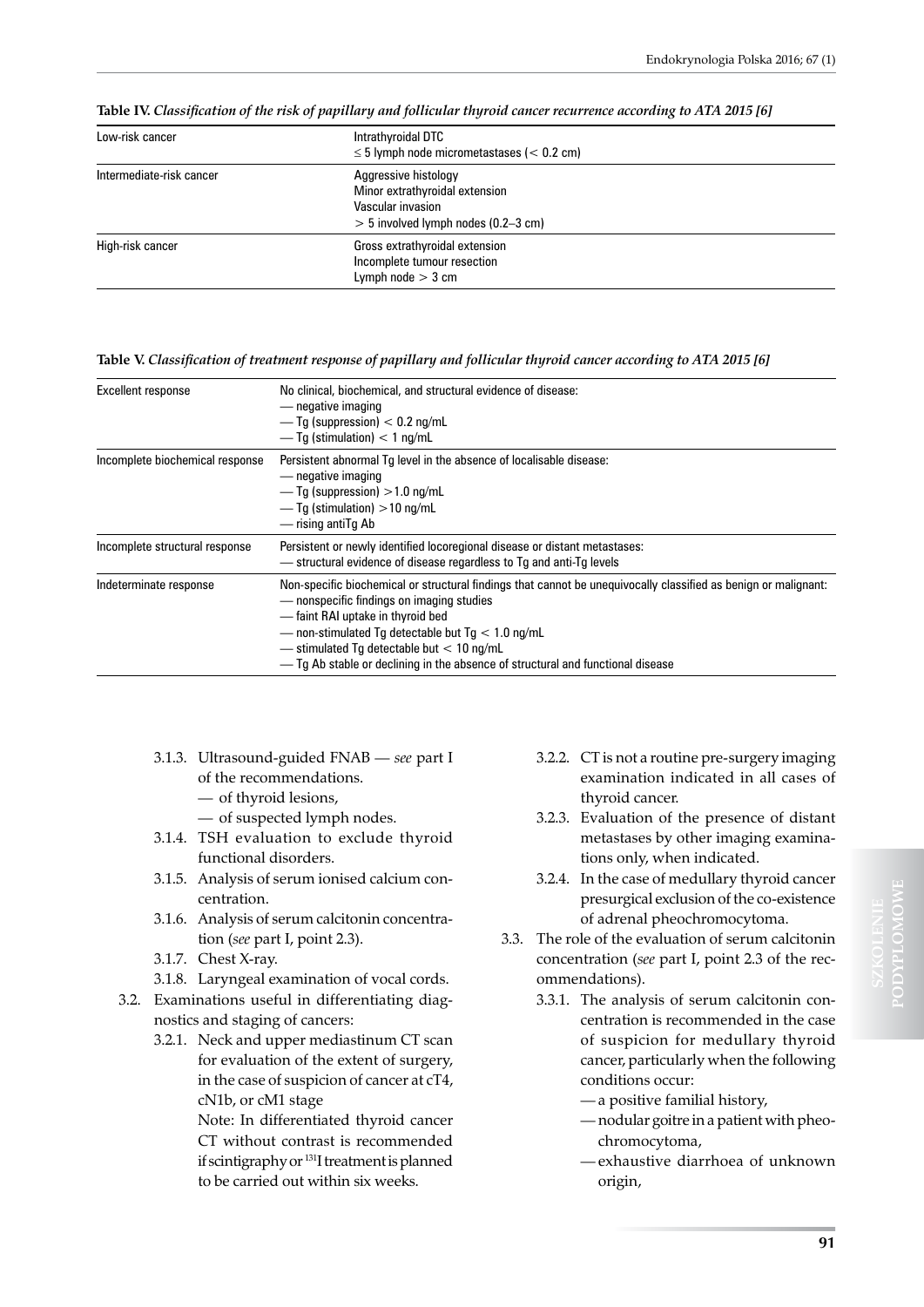- suspicion of medullary thyroid cancer in cytology,
- follicular neoplasm, especially its oxyphilic variant in cytology.
- 3.3.2. The importance of serum calcitonin level evaluation in a patient qualified to surgery maximally reduces the risk of unrecognised MTC before surgery of goitre.

The authors of these recommendations propose it as a compromising solution towards conflicting ETA and ATA statements: ETA recommendation to assess serum calcitonin in each case of nodular goitre and ATA position according to that there is no proves supporting the usefulness of serum calcitonin evaluation in the case of nodular goitre.

- 3.3.3. Calcitonin level exceeding 100 pg/mL indicates medullary thyroid cancer. However, it is necessary to differentiate with rare neuroendocrine tumours secreting calcitonin, especially lung cancer.
- 3.3.4. If calcitonin level ranges between 10 and 100 pg/mL, the risk of a false positive result indicating medullary thyroid cancer should be considered.
- 4. Surgery in patients with diagnosed or suspected thyroid cancer.
	- 4.1. General rules.
		- 4.1.1. The most important part of surgical strategy is careful and full-profile presurgical diagnostics towards cancer in all cases of thyroid surgery (*see* part I of the recommendations).
		- 4.1.2. Surgical treatment without an earlier FNAB may be acceptable only in exceptional cases.
		- 4.1.3. If FNAB preceding surgery was negative or did not give an unequivocal cancer diagnosis but the suspicion of cancer is still strong, intraoperative histopathological examination of suspected tumours may be useful; nevertheless, it is optional.
		- 4.1.4. In surgical treatment of cancer one should follow the rule of an increasing extent of surgery along with the increase of cancer risk and clinical stage of malignant neoplasm.

4.1.4.1. A surgeon preparing to carry out thyroid surgery during which it is not possible to exclude the risk of malignant goitre should abide by the rule of avoiding complications, especially postoperative hypoparathyroidism.

4.1.5. In the case of cancer and aiming at primary total thyroidectomy there are the following, obligatory rules:

> 4.1.5.1. Hemithyroidectomy (lobectomy + isthmectomy) may constitute an acceptable surgical approach in patients in whom papillary thyroid cancer is diagnosed preoperatively in a single nodule ≤ 10 mm in diameter, staged cN0, when there are no unequivocal indications for bilateral surgery and the treating team have obtained the patient's consent for such an approach.

> 4.1.5.2. Total thyroidectomy due to cancer should be performed in fully equipped, highly specialised centres or by a well-experienced surgeon.

- 4.2. Surgical management when there is a suspicion for a follicular neoplasm on cytology (Bethesda class IV, previous nomenclature: follicular tumour, follicular neoplasm, oxyphilic nodule, oxyphilic cancer).
	- 4.2.1. In the case of suspicion for a follicular neoplasm (including oxyphilic follicular neoplasm) there is no possibility of presurgical cytological differentiation between a benign and malignant nodule.
	- 4.2.2. The principle to operate all nodules which are diagnosed as "suspicious for a follicular neoplasm", proposed by the ATA, cannot be applied in Poland due to its epidemiological conditioning: iodine deficiency in the 1980s and 1990s caused an increased incidence of nonmalignant thyroid nodules that were diagnosed as follicular nodules on FNAB, which according to recently proposed nomenclature refers to "suspicion for a follicular neoplasm". Polish published data indicates the risk of cancer in a follicular neoplasm to be 8.2–19%.
	- 4.2.3. In nodules cytologically diagnosed as a "follicular lesion of undetermined significance" and "suspicious for a follicular neoplasm" that show autonomous appearance in thyroid scan, the risk of malignancy is small, and therefore there is no absolute indication for surgery.
	- 4.2.4. In small nodules (< 1–2 cm in diameter) with the cytological diagnosis "suspicion for a follicular neoplasm",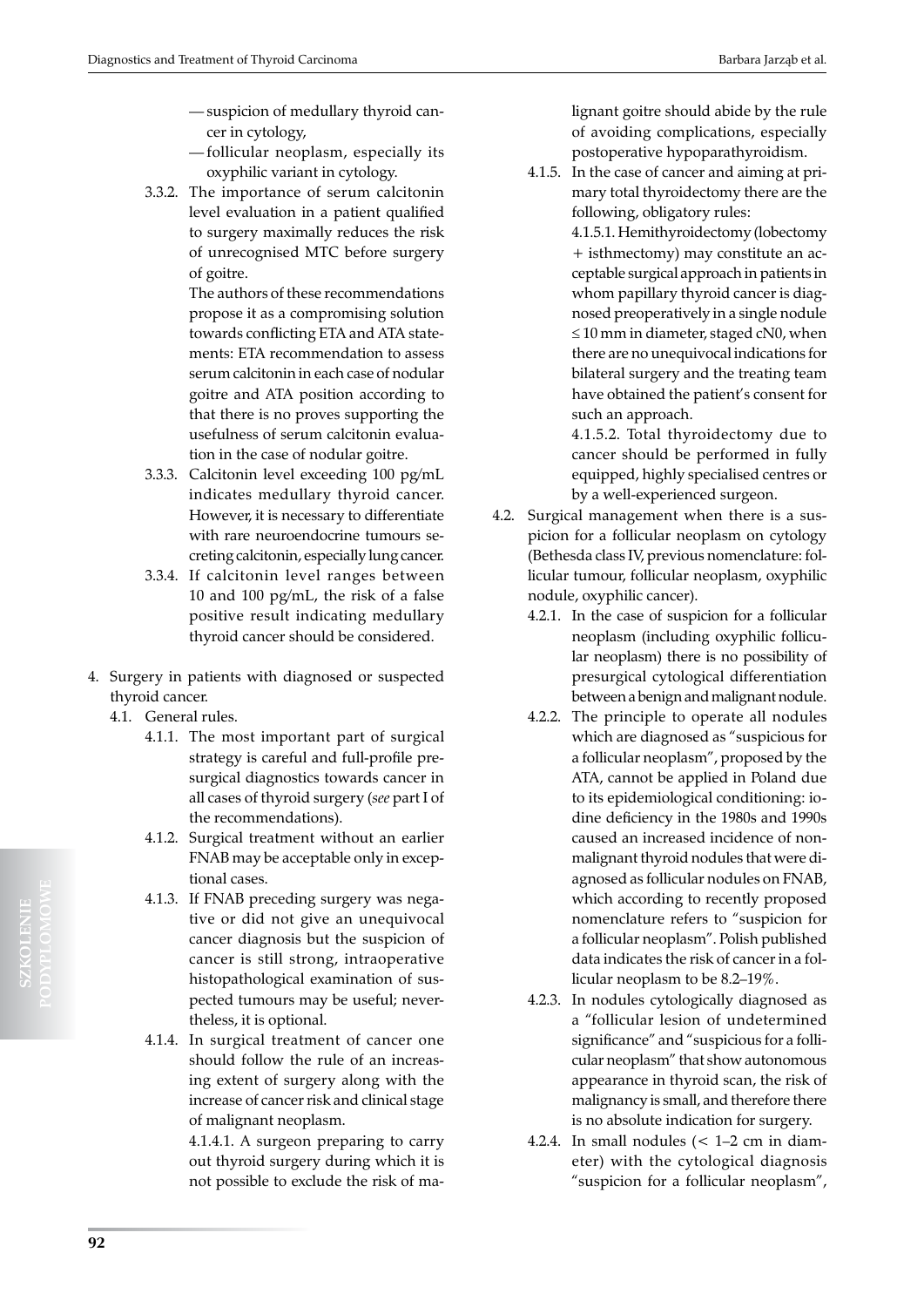well-controlled during continuous follow-up, and if indicated by a repeated biopsy, it is accepted to resign form surgery due to a low clinical risk.

- 4.2.5. Surgery is indicated in oxyphilic nodules (currently recommended diagnosis is: "suspicion for an oxyphilic neoplasm"), particularly if they are > 1 cm in diameter, because they show a higher risk of malignancy.
- 4.2.6. At the diagnosis "suspicion for a follicular neoplasm" in a single nodule the minimal extent of surgery involves hemithyroidectomy with isthmus and its extension to the second lobe (nearly total or total resection of the second thyroid lobe) depends on the individual risk of malignancy and the presence of focal lesions in the second lobe.
- 4.2.7. If the diagnosis "suspicion for a follicular neoplasm" concerns a single nodule and it is stated in multinodular goitre located only in one lobe, a total or near total resection of this lobe and isthmus may be considered. Alternatively, total resection of that lobe, where a lesion suspicious for a follicular neoplasm is located, isthmus, and subtotal resection of contralateral lobe is acceptable.
- 4.2.8. When there is suspicion for a follicular or oxyphilic neoplasm in one of the nodules in multinodular goitre bilateral subtotal thyroidectomy is inappropriate. One should follow point 4.2.7.
- 4.2.9. In the case of follicular lesion of undetermined significance (*see* part I) surgery is not obligatory; however, it may result from clinical indications.
- 4.2.10. As has been already stated above, calcitonin serum assessment is necessary in follicular lesions (both in a "follicular lesion of undetermined significance" and "suspicious for a follicular neoplasm", particularly in oxyphilic type), especially when surgery is not performed (due to the fact that some of them may be medullary thyroid cancers).
- 4.3. Total thyroidectomy constitutes proper management in the following cases.
	- 4.3.1. As a primary surgery in the case of thyroid cancer diagnosed or suspected on FNAB.
	- 4.3.2. Total secondary thyroidectomy may be considered by a multidisciplinary thera-

peutic team in each case of thyroid cancer recognised after surgery of extent less than total or subtotal thyroidectomy (with the following exceptions given below).

4.3.3. The principle of secondary total thyroidectomy may be omitted in the following situations if the diagnosis of low-risk cancer was stated in a patient in whom total unilateral lobectomy with isthmus or total unilateral lobectomy with isthmus and subtotal resection of contralateral lobe or subtotal bilateral lobectomy were performed:

4.3.3.1. Unifocal papillary cancer not exceeding 1 cm in diameter ( $pT_{1a}$ ), if there are no lymph nodes and distant metastases and careful histopathological analysis of postoperative tissue was carried out to exclude multifocal tumour growth.

4.3.3.2. Well-differentiated cancer with higher stage with reference to T feature  $(T_2)$ , if remnants of both lobes in ultrasound do not exceed 1 mL on each side and available data indicate complete surgical resection and low-risk cancer. 4.3.3.3. More advanced cancer, if available clinical data indicates that the total surgery is impossible (especially in poorly and undifferentiated cancers).

- 4.3.4. Exception from total thyroidectomy may refer to minimally invasive follicular cancer < 1 cm in diameter  $(pT_{1})$ , diagnosed after total lobectomy or subtotal thyroidectomy, when distant or lymph node metastases were not found. So far, the improvement of long-term outcomes after secondary thyroidectomy has not been confirmed. The extent of necessary surgery should be defined individually by a therapeutic team.
- 4.4. Radicalness of surgical approach its assessment in terms of indications to secondary total thyroidectomy.
	- 4.4.1. Secondary total thyroidectomy should not be treated as optimal; however, it may be justified in particular cases only.
	- 4.4.2. Secondary total thyroidectomy should be considered by a therapeutic team, when the extent of primary surgery was less than present indications to total thyroidectomy.
	- 4.4.3. If the extent of surgery is not unequivocal, the assessment of its radicalness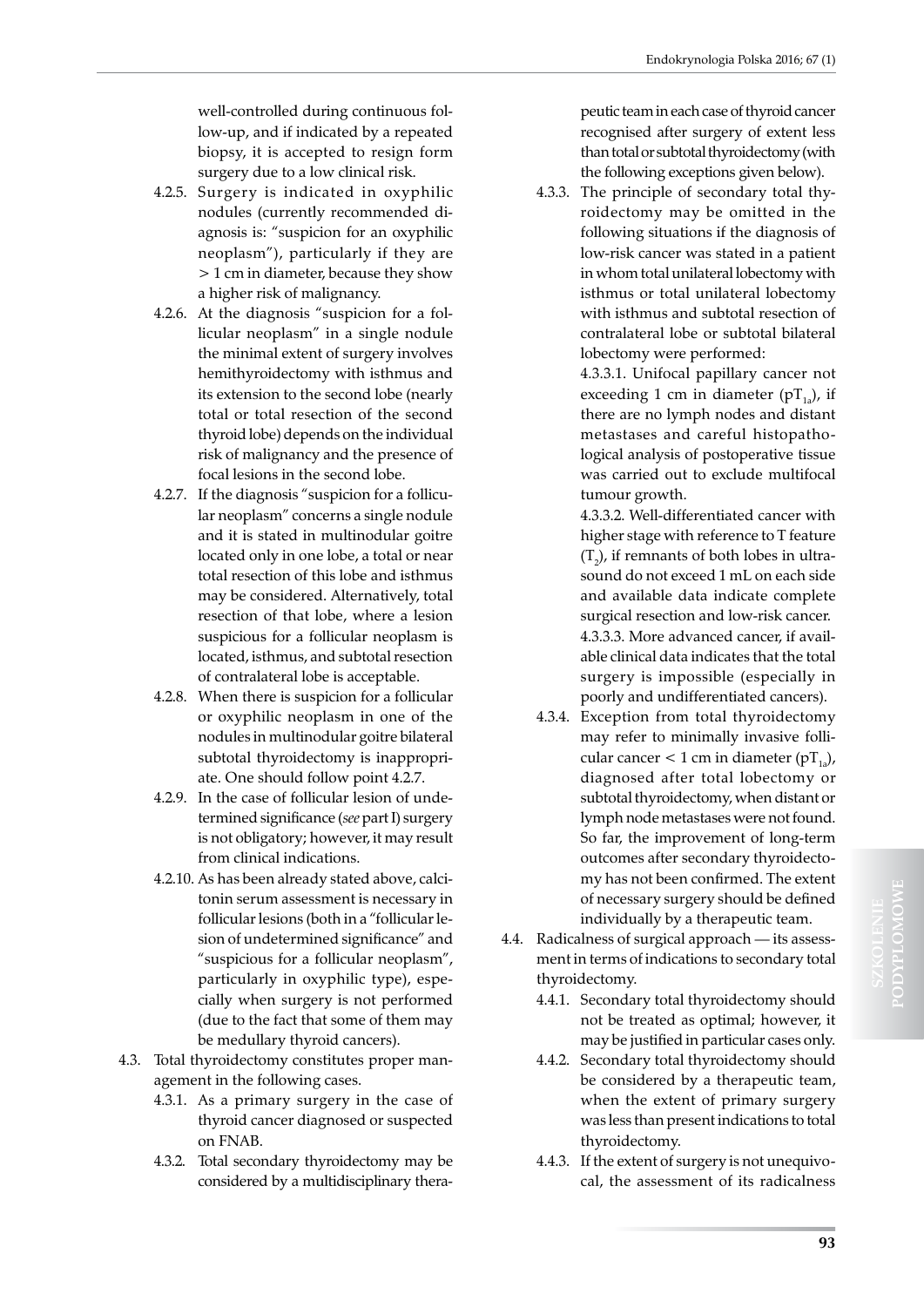4.4.3.1. Surgery may be considered as near total thyroidectomy if the volume of remnant tissue does not exceed 1 mL at each side. The evaluation of the radicalness of surgery by means of ultrasound should include neck lymph nodes (*see* below).

- 4.4.4. The assessment of radioiodine (RAI) uptake and postsurgical thyroid scan, performed under TSH stimulation are useful in defining the extent of performed surgery; however, it cannot become the absolute criterion of its radicalness. In a patient in whom total thyroidectomy was performed the uptake after rhTSH stimulation is usually less than 1%. After L-thyroxin withdrawal the expected RAI uptake is  $< 5\%$ , whereas RAI uptake < 2% is a reliable proof confirming a total thyroid resection. Nevertheless, a higher RAI uptake with small volume of thyroid remnants in ultrasound does not constitute in itself an indication for reoperation.
- 4.4.5. Secondary total thyroidectomy may be considered when ultrasound shows thyroid remnants significantly larger than 1 mL on each side (the examination should be performed after the recovery of a postsurgical swelling), when the tumour  $>$  T<sub>1</sub> was diagnosed, and when intermediate- and high-risk thyroid cancer is diagnosed.
- 5. The obligatory rules during surgery due to a diagnosis or suspicion of thyroid carcinoma.
	- 5.1. Intraoperative visualisation of laryngeal recurrent nerves is recommended. One should aim to preserve the external branch of the laryngeal superior nerve during the tissue separation near the upper part of thyroid lobe.
	- 5.2. To make the identification of the nerve and evaluation of its function easier one may use electrostimulation (with or without neuromonitoring) intraoperatively.
- 5.3. During surgery one should aim to preserve parathyroid glands showing a normal vasculature.
- 6. Surgery of the lymphatic system in the primary thyroid cancer.
	- 6.1. Central neck dissection.
		- 6.1.1. Dissection of central neck lymph nodes due to thyroid cancer should involve group VI of neck lymph nodes — prelaryngeal, pretracheal, paratracheal and parathyroidal lymph nodes. Such dissection diminishes the risk of cancer relapse and significantly reduces the postoperative Tg level. However, according to ATA guidelines this dissection is not necessary in a low-risk cancer. 6.1.1.1. Whenever the involvement of this compartment or lateral neck lymph nodes occurs, surgery constitutes a therapeutic procedure and is absolutely indicated at each stage of primary tumour. 6.1.1.2. If there are no features of nodal involvement in the central neck compartment the surgery is prophylactic, and according to the ATA it is not recommended in a low-risk cancer.
		- 6.1.2. Prophylactic surgery is not obligatory if the disease stage is low (especially in tumours smaller than 1 cm) and there are no features of nodal involvement on preoperative neck ultrasound and during intraoperative assessment.
		- 6.1.3. The relationship between a prophylactic central neck dissection and the frequency of permanent postsurgical side-effects speaks for the reduction in the number of indications to do it.
		- 6.1.4. According to ATA guidelines a prophylactic (elective) central neck dissection in low-risk patients, including cT2 papillary thyroid cancer, is not an obligatory approach.
		- 6.1.5. Central lymphadenectomy is not routinely necessary in well-differentiated follicular thyroid cancer if the diagnosis was made prior to surgery and the intraoperative assessment of central lymph nodes gives no suspicion of metastases.
	- 6.2. Lateral lymphadenectomy in differentiated thyroid cancers.
		- 6.2.1. Unilateral or bilateral lateral neck lymphadenectomy as a modified procedure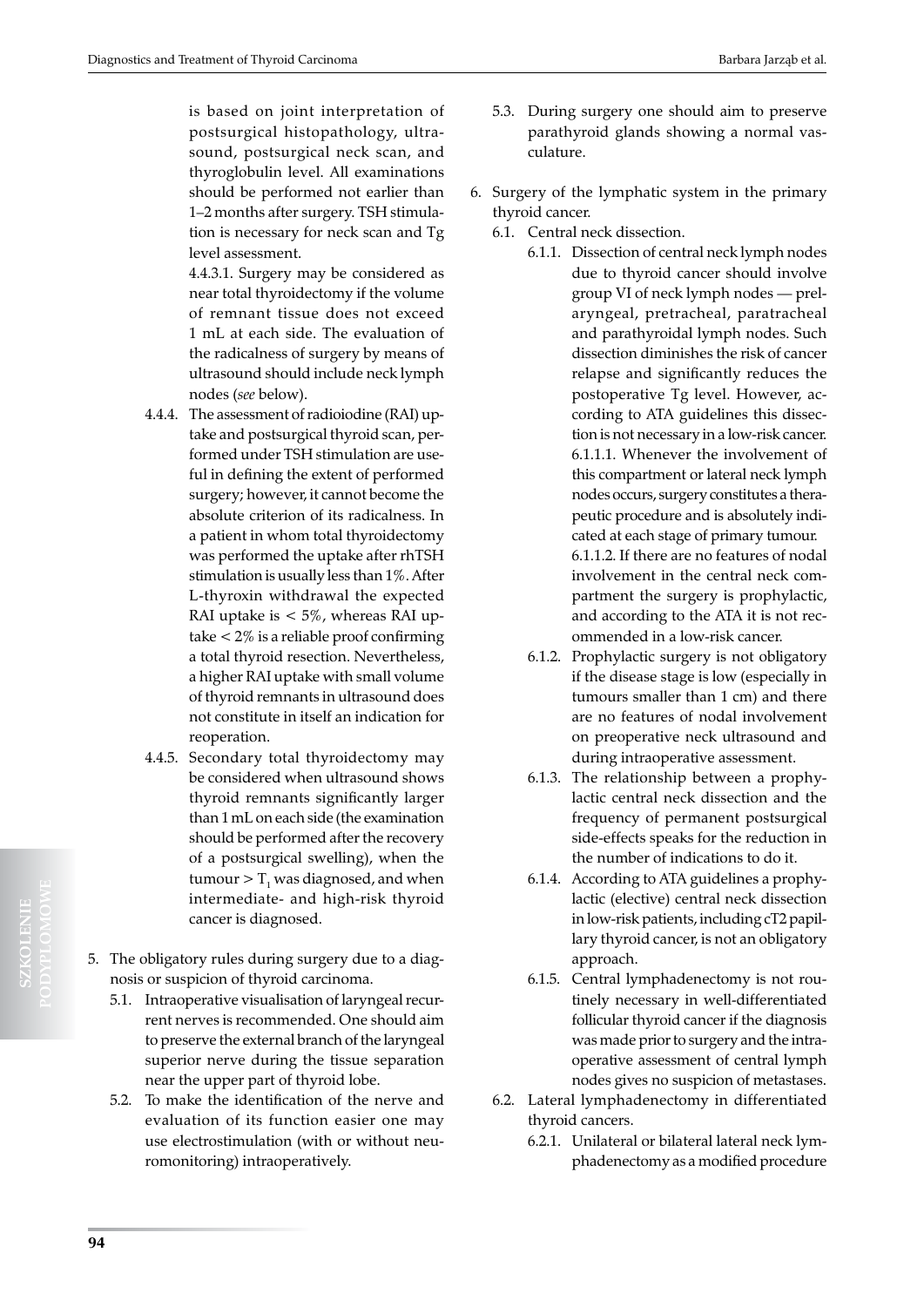(without the dissection of jugular vein, sternocleidomastoid muscle, and XI nerve) and a complete lymphadenectomy is indicated when lymph node metastases are confirmed (by a positive FNAB or intraoperative biopsy).

- 6.2.2. Selective resection of metastatic lymph nodes instead of a modified lateral lymphadenectomy in differentiated thyroid cancer is unacceptable.
- 6.2.3. Intraoperative bilateral biopsy of lateral lymph nodes is indicated for the exclusion of lymph node metastases. If it is negative, stage  $\rm N_{_0}$  can be defined. If the result is positive it constitutes an indication for a modified lateral lymphadenectomy. Such a type of lymphadenectomy is a curative procedure (selective — this name does not refer to a selective dissection of metastatic lymph nodes, which is not recommended in this situation). 6.2.3.1. Postoperative histopathological diagnosis of a single small lymph node metastasis is not an indication to secondary lymphadenectomy, if there are no other clinically apparent metastases and there is an option of adjuvant RAI therapy. Similarly, this approach can be applied in the case of small metastases (< 0.2 cm) in less than five neck lymph nodes.

6.2.3.2. The presence of central lymph node involvement does not require a lateral neck lymphadenectomy if there are no lateral lymph node metastases.

- 6.3. The extent of lymphadenectomy in medullary thyroid carcinoma (MTC).
	- 6.3.1. The extent of lymphadenectomy in hereditary MTC depends on the primary tumour diameter, serum calcitonin concentration, and type of RET mutation, and its detailed description is given in a further part of the recommendations.
	- 6.3.2. Central neck lymphadenectomy, as a general rule, constitutes a routine treatment in MTC except for the patients in whom surgery is carried out at a very early stage of the disease. Unilateral lymphadenectomy at the tumour side is always recommended if there is an enlargement of lymph nodes suggesting metastases or they are found on FNAB. Elective surgery is also considered if the primary focus

exceeds 1 cm in diameter and calcitonin level is high. In advanced MTC with a high calcitonin level bilateral neck lymphadenectomy should be considered.

- 6.3.3. In the case of prophylactic thyroidectomy, performed in proto-oncogene RET mutation carriers, indications for elective lymphadenectomy depend on the type of germinal RET mutation (i.e. a type of hereditary cancer) and age at which the surgery is performed as well as present calcitonin level.
- 6.4. Extent of lymphadenectomy in poorly differentiated and undifferentiated (anaplastic) thyroid cancer.
	- 6.4.1. In poorly and undifferentiated (anaplastic) thyroid cancers elective (routine) lymphadenectomy is recommended. However, usually the advancement of disease unequivocally suggests lymph node involvement, and the extent of surgery depends on whether these tumours are resectable or not. In undifferentiated (anaplastic) thyroid cancer a lateral neck dissection modo Crile may be necessary.
- 6.5. Surgery of mediastinal lymph nodes.
	- 6.5.1. Mediastinal lymph nodes are operated in the case of confirmed metastases or when suspected lymph nodes are present. There is no indication for elective mediastinal lymph node dissection or for a preoperative CT scan.
- 7. Multiple organ surgery.
	- 7.1. In differentiated thyroid cancers multiple organ surgery may be carried out when there is an infiltration of adjacent structures (larynx, oesophagus, blood vessels) and complete resection R0 is possible. In undifferentiated cancer confirmed in histopathology the infiltration of adjacent organs requires a combined therapy.
- 8. Complications after surgery of thyroid carcinoma.
	- 8.1. The most common complications after surgery are recurrent laryngeal nerve palsy and hypoparathyroidism.
		- 8.1.1. Both complications may be transient or permanent. The frequency of permanent side effects constitute an important measure of a particular centre's experience; however, it is also related to the stage of the disease.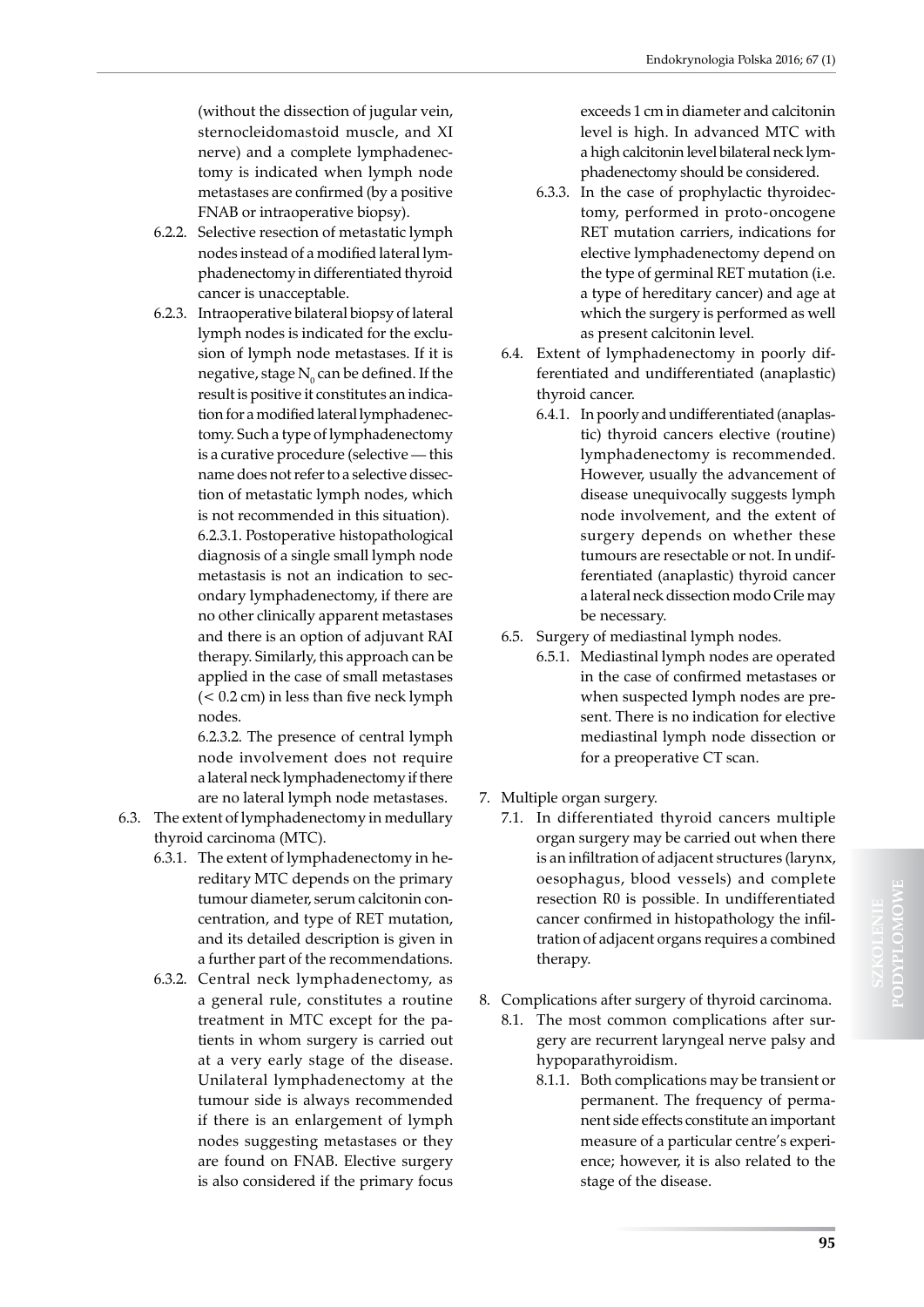- 8.1.2. Central and lateral lymphadenectomy are much more closely related to the general frequency of complications than to total thyroidectomy itself.
- 8.2. Laryngeal recurrent nerve palsy.
	- 8.2.1. Laryngological examination to evaluate vocal cords and indications for the treatment of this complication should be performed before and after each surgery.
	- 8.2.2. In the case of vocal cord paresis phoniatric voice rehabilitation is necessary, whereas when this complication is permanent a remedial surgery may be considered.
	- 8.2.3. Bilateral vocal cord paresis, in general, requires tracheotomy immediately after surgery.
- 8.3. Hypoparathyroidism.
	- 8.3.1. Principles related to the treatment of hypoparathyroidism follow the Guidelines of the European Society of Endocrinology (ESE) [7].
	- 8.3.2. Strict monitoring of serum ionised (or corrected) calcium level is necessary immediately after surgery, for the evaluation of parathyroid function.
	- 8.3.3. PTH assessment immediately after surgery may support the evaluation of the risk of hypoparathyroidism.
	- 8.3.4. If hypoparathyroidism lasts longer than a few days after the operation, its intensity should be evaluated by more detailed tests — as well as calcium level it is advisable to assess serum PTH and phosphate levels [7].
	- 8.3.5. Transient hypoparathyroidism recovers usually within 1–6 months; however, it may disappear even later, after 1–2 years. Therefore, the assessment of indications for treatment continuation should be repeated 6 months, a year, and 2 years after operation.
	- 8.3.6. Serum ionised calcium should be maintained at the lower range of the normal result or slightly below it to avoid clinical symptoms of hypocalcaemia. Calciuria should be maintained within the normal range, respective to sex. Serum phosphate and magnesium concentration should be maintained within the normal range, whereas calciumphosphate index should remain below  $4.4 \text{ mmol}^2/1^2$  (55 mg $^2$ /dl $^2$ ).
- 8.3.7. The treatment of hypoparathyroidism involves calcium supplementation and active vitamin D analogues.
- 8.3.8. Biochemical monitoring of hypoparathyroidism should involve analysis of serum ionised (or corrected) calcium, phosphate, magnesium, creatinine every 3–6 months. In the case of treatment modification biochemical analyses should be carried out up to two weeks. Calciuria may be evaluated rarely (every year or two).
- 8.3.9. In the case of hypophosphataemia and/ or elevated calcium-phosphate index a low phosphate diet and/or correction of calcium and vitamin D substitution may be considered. Hypercalciuria may require a low-sodium diet, decrease of calcium substitution, and/or administration of thiazide diuretics.
- 8.3.10. As active analogues of vitamin D do not provide an adequate  $25$ -OH- $D_3$  concentration at tissue level, serum 25-OH-D<sub>3</sub> concentration above 20 ng/mL should be obtained.
- 8.3.11. PTH evaluation allows one to distinguish between hypoparathyroidism and other reasons of hypocalcaemia. Normal PTH level is indication to gradually diminish substitution doses.
- 9. The evaluation of cancer stage should be updated at subsequent stages of diagnostics and therapy.
	- 9.1. According to TNM classification (the year of the last update should be provided). Currently the 7<sup>th</sup> edition of AJCC/UICC classification from 2010 is obligatory (Table III).
	- 9.2. Simultaneously according to ATA classification based on the risk of cancer relapse from 2015 (Table IV).
- 10. RAI treatment.
	- 10.1. The general rule that is obligatory in RAI treatment: the patient should be fully informed about the treatment goal, its course, including radiologic protection procedures, possible consequences, and contraindications. Patient's consent to treatment is required.
		- 10.1.1. The aim of RAI treatment:
			- to destroy thyroid remnants after surgery (ablation of thyroid remnants),
			- sterilisation of the remaining cancer microfoci localised in the thy-

**SZKOLENIE**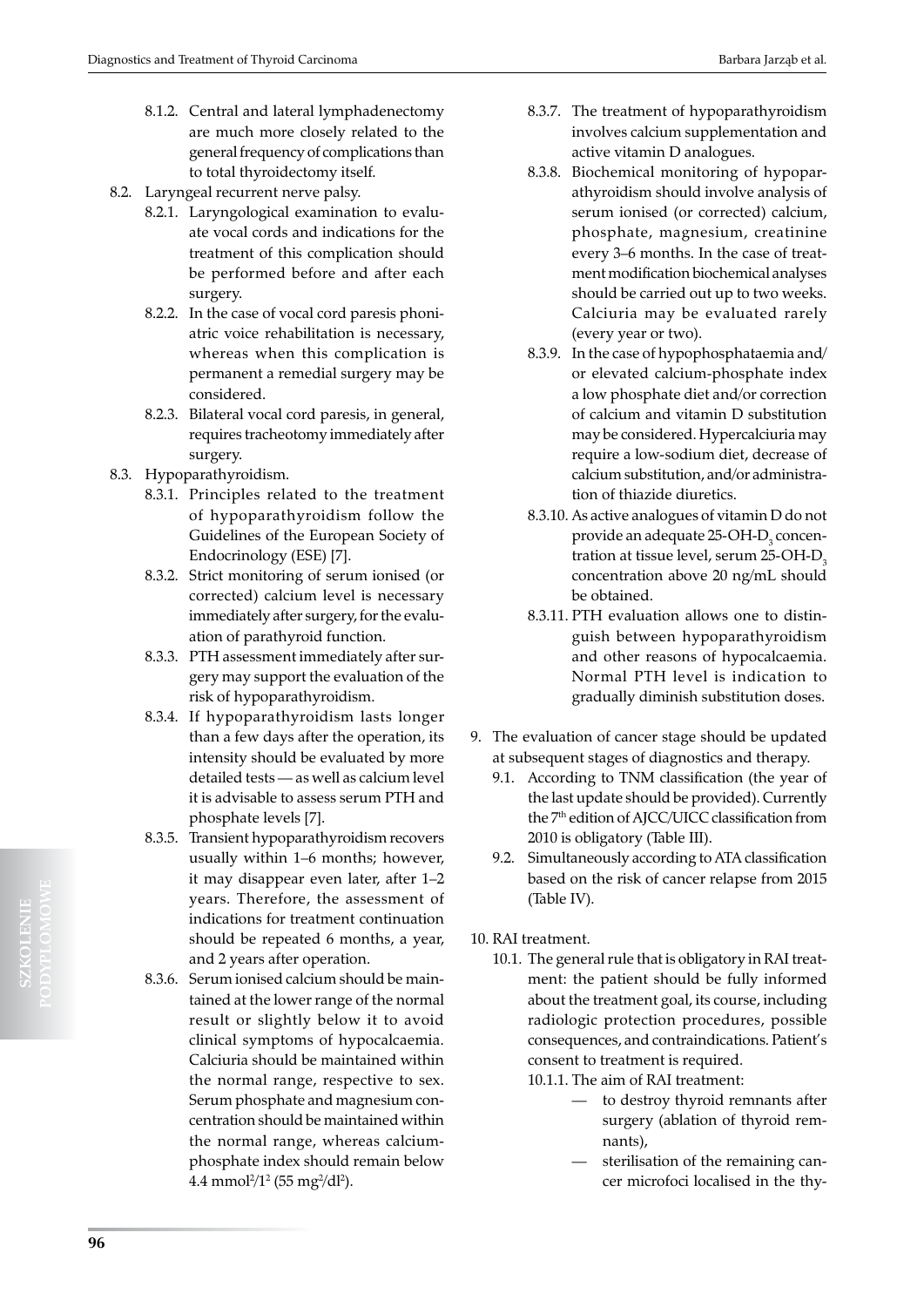roid bed and lymph nodes (adjuvant therapy),

- sterilisation of distant micrometastases (adjuvant therapy).
- 10.1.2. Types of RAI treatment:
	- adjuvant therapy (this category also involves thyroid ablation),
	- radical treatment,
	- palliative treatment.
		- The first RAI treatment may be used after surgery as thyroid remnant ablation in low-risk patients.
- 10.2. Indications for RAI treatment.
	- 10.2.1. Indications for RAI treatment may be considered only in DTC patients.
	- 10.2.2. There is no indication for RAI treatment in patients with anaplastic and medullary thyroid cancer.
- 10.3. Adjuvant RAI therapy.
	- 10.3.1. Adjuvant RAI therapy concerns patients showing no signs of persistent disease after radical surgical approach; however, possible cancer microdissemination is assumed. Patients with apparent distant metastases are not subjected to RAI adjuvant therapy on principle.
	- 10.3.2. The differentiation between adjuvant therapy understood as an oncological treatment and thyroid remnant ablation is necessary.

10.3.2.1. Ablation of thyroid remnants after surgery may be considered in low-risk patients. The important value of this treatment is to facilitate of further disease monitoring with the use of thyroglobulin measurements.

10.3.2.2. Adjuvant therapy assumes as its goal the sterilisation of possible cancer microfoci that are not detected by other examinations.

- 10.3.3. Postoperative RAI treatment, given as adjuvant treatment, should be considered in all patients with papillary and follicular thyroid cancer staged  $\rm pT_{3}$ - $\rm T_{4}N_{0}$ and in all patients staged  $\mathrm{N}_\mathrm{1}$  regardless of tumour diameter after previous total thyroidectomy.
- 10.3.4. Good previous experience of Polish centres speaks in favour of routine indications to this treatment also in patients staged  $T_{1b} - T_2 N_0 M_0$ ; however, it is important to remember that its efficacy with reference to overall survival has not been proven so far.

Authors believe that the insufficient number of clinical trials documenting the efficacy of RAI treatment in low-risk patients results from a conviction about its beneficial effects, which for ethical reasons excludes the undertaking of controlled clinical trials. The decision about RAI treatment should be discussed with the patient.

- In low-risk patients after radical surgery staged  $T_{1b}$ - $T_2N_0M_0$  it is acceptable to abandon RAI therapy if they show an excellent treatment response (total thyroidectomy, no lymph node metastases confirmed by an intraoperative histopathological examination), no significant RAI uptake in the thyroid bed, and TSH-stimulated serum Tg level is  $< 1-2$  ng/mL.
- 10.3.5. In low-risk patients, staged  $pT_{1a}N_0M_{0'}$ who demonstrate a very low risk of cancer relapse, RAI treatment is not necessary.
- 10.3.6. RAI treatment may complement the operation of incomplete thyroidectomy if there are contraindications for secondary total thyroidectomy or if the patient refuses surgery.
- 10.4. Indications for thyroid ablation in a patient with distant metastases.

If distant metastases showing no RAI uptake in diagnostic whole-body scan are present and simultaneously significant RAI uptake in the thyroid bed is noticed, it is necessary to destroy thyroid remnants by ablative RAI dose administration before the final evaluation of metastases RAI avidity.

10.5. RAI activity used for adjuvant treatment.

10.5.1. RAI activities applied for ablation range between 1.1 and 3.7 GBq (30–100 mCi). So far there are no convincing data speaking in favour of one, defined dose. The most positive Polish experiences refer to RAI activities of 2.2–3.7 GBq (60–100 mCi).

> 10.5.1.1. Lower RAI activities may be used in low-risk patients complying with the rule that a single administered dose should not be lower than 1.1 GBq (30 mCi).

> 10.5.1.2. The preparation for RAI ablation with the use of thyrotropin alpha is optimal regarding the quality of life. 10.5.1.3. If the risk of cancer microdissemination is high, the administration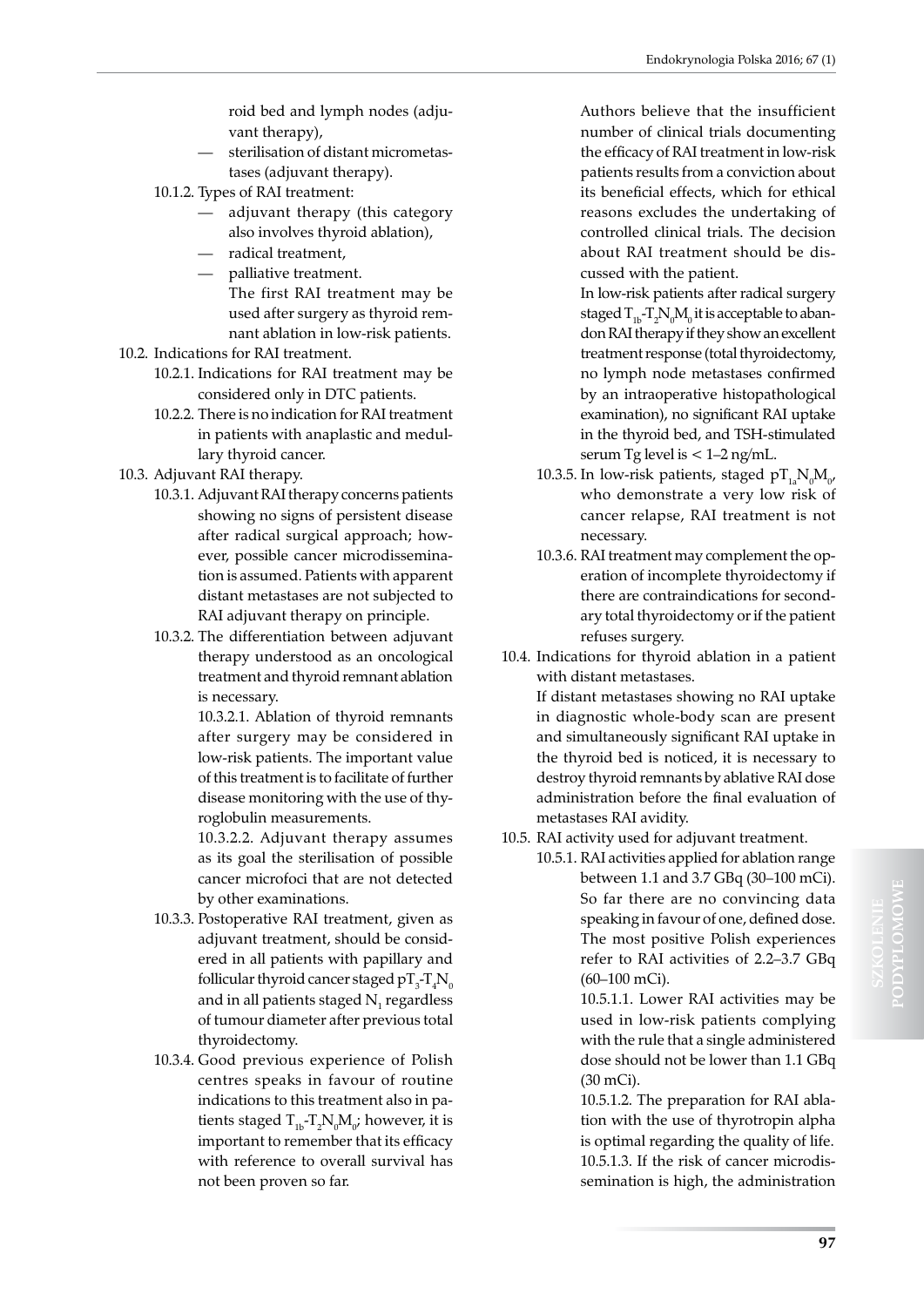of higher RAI activities may be justified, especially in high-risk cancers.

- 10.6. Indication for RAI treatment in disseminated thyroid cancers.
	- 10.6.1. Treatment of disseminated DTC may be carried out with a radical or palliative intention.
	- 10.6.2. Radical treatment is possible in these DTC patients with RAI-avid metastases showing RAI uptake strong enough to respond to sterilising activity of ionising energy — microdissemination or dissemination in which none of the metastases exceed 1 cm in diameter and all of them show iodine uptake.
	- 10.6.3. Palliative treatment may be considered in DTC patients with inoperable primary tumour, inoperable local recurrence, or the presence of distant metastases with iodine uptake insufficient to allow a sterilising effect of ionising energy. Radioiodine may then reduce the tumour size and slow cancer progression as well as alleviate pain.
- 10.7. Qualification for RAI therapy.

Patients should be informed about the aim of treatment, its course, including the principles of radiological protection, possible consequences, and contraindications.

- 10.7.1. Before RAI treatment of thyroid cancer the following, qualifying examinations should be performed and its goal should be defined.
	- In each case the following are necessary:
	- patient's history and clinical exami-
	- nation, — neck ultrasonography,
	- the assessment of Tg and Tg autoantibodies,
	- haematology and total or ionised serum calcium concentration.
- 10.7.2. Imagine examinations necessary when distant metastases are suspected:
	- CT or MRI of selected areas,
	- whole-body scan to localise bone metastases (usually 99mTc MDP or 18F PET),
	- FDG FDG-PET-CT scan in selected cases.
- 10.7.3. The analysis of iodine urinary excretion allows the exclusion of stabile iodine contamination.

10.7.3.1. There is no data demonstrating whether, considering the present iodine supply in Poland, a low-sodium diet is necessary before RAI treatment. However, it should be emphasised that the efficacy of RAI treatment in our country is satisfactory and comparable to European results, despite the fact that this diet has never been recommended. Along with the increase of food iodine supply, such indications may occur. 10.7.3.2. Low-sodium diet may be ordered 1–2 weeks before radioiodine treatment (see www.thyca.org).

- 10.8. Contraindications to RAI treatment.
	- 10.8.1. Absolute contraindications include pregnancy (in fertile female patients pregnancy should be excluded by a pregnancy test) and breastfeeding (time interval between finished breastfeeding and RAI treatment should last at least three weeks).
- 10.9. Course of RAI treatment.
	- 10.9.1. RAI treatment is conducted in authorised centres.
	- 10.9.2. RAI treatment of thyroid cancer is possible only when sufficient stimulation of cancer cells with endogenous or exogenous thyrotropin (rhTSH) can be achieved.

10.9.2.1. Recombinant TSH — thyrotropin alpha allows adjuvant therapy without L-thyroxine withdrawal to be carried out, which secures against sideeffects related to hypothyroidism and decreases exposition of healthy tissues to radiation.

10.9.2.2. RAI treatment with Thyrotropin alpha.

Patients do not withdraw L-thyroxine. One package of rhTSH includes two ampules of thyrotropin alpha, 0.9 mg each. On the first day, after the tests already mentioned, the patient receives an intramuscular injection of 0.9 mg of thyrotropin alpha dissolved in 1 mL of attached dissolvent; the dose is repeated after 24 hours.

RAI treatment is applied after the next 24 hours. Whole-body scan is performed no sooner than three days after RAI administration. Tg concentration test is performed on  $2-6$ <sup>th</sup> day after the onset of thyrotropin alpha administration. Some centres take the blood sample on the second day, others prefer day

**SZKOLENIE**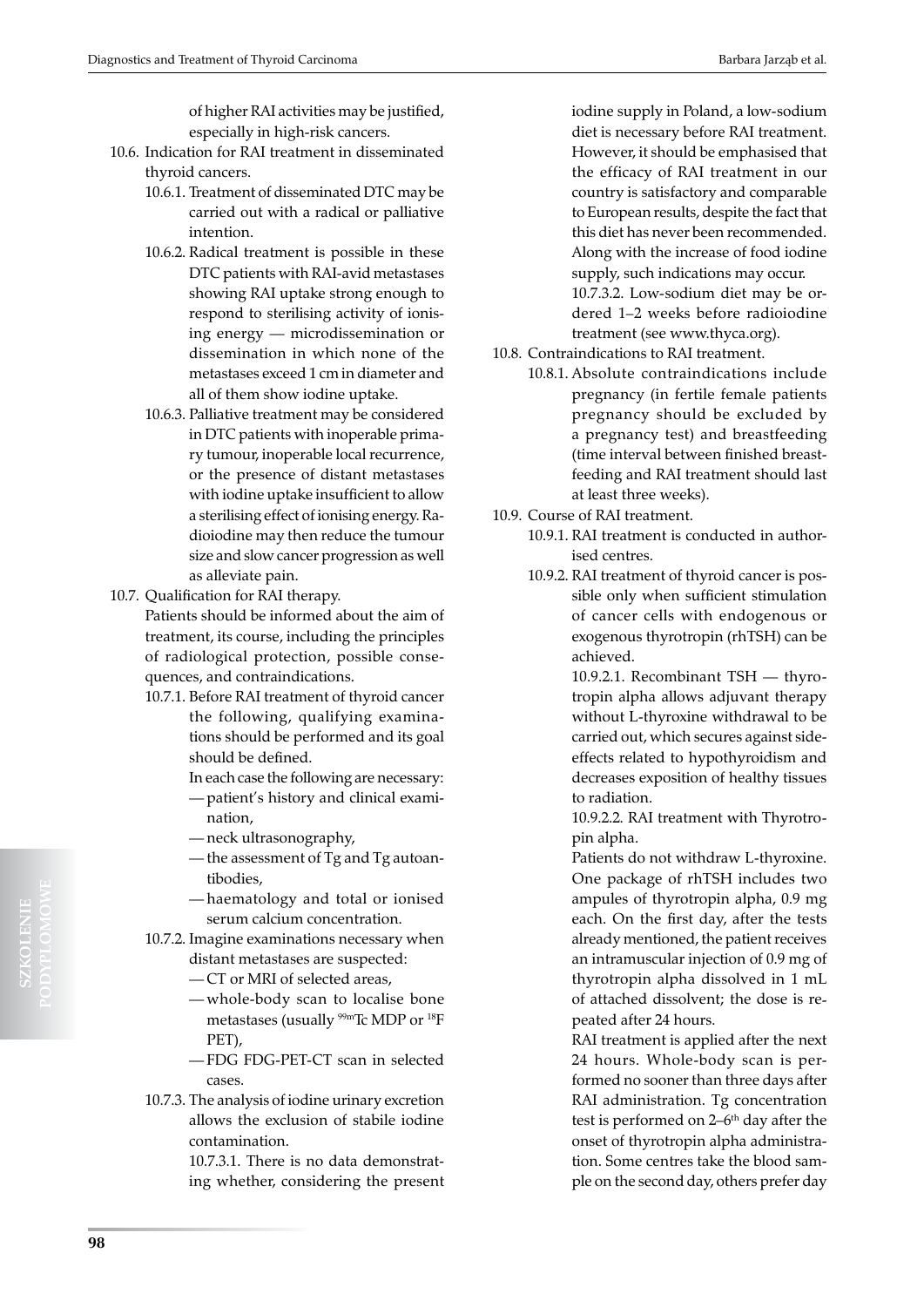6; however, they are aware of a possible false result after RAI treatment. This decision should be made according to a particular centre's experience.

10.9.2.3. Treatment after interval in thyroxine treatment.

RAI ablation after interval in L-thyroxin administration constitutes in adults the solution of second choice, when stimulation with thyrotropin alpha is impossible. RAI treatment is introduced after 4–6 weeks of thyroxine withdrawal (during the first 2–4 weeks triiodothyronin is administered in doses maintaining euthyreosis, whereas during the last 2 weeks no thyroid hormone is administered). The condition necessary for RAI treatment is serum TSH level ranging between 20 and 30 IU/L.

10.10. When RAI treatment should be carried out.

- 10.10.1. The optimal time to carry it out is four weeks after completed surgery, when the wound is healed, swelling is reduced, Tg level is lowered, and there are no immediate and transient postsurgical complications.
	- 10.10.2. Nevertheless, RAI therapy up to three months after surgery constitutes a sufficient treatment; however, if this time is longer than one year the treatment is delayed.
	- 10.10.3. If the patient still shows cancer remission one year after surgery, despite the fact that RAI was not administered after surgery, indications for adjuvant therapy become doubtful.
- 10.11. Post-therapeutic whole-body scan. The treatment should be finalised with a whole-body scan (a post-therapeutic scan) to evaluate the presence of RAI uptake in the patient's body.
- 10.12. Information that should be provided after completed RAI treatment.
	- 10.12.1. After completed RAI therapy the patient should be informed about the results of performed tests (neck ultrasonography, TSH level, stimulated serum Tg level, post-therapeutic scan, and others) giving answers to the following questions:
		- whether the results suggest persisting disease,
		- how to interpret neck uptake, if present,
- if there is no evidence of persistence of disease, what the patient's risk category is,
- where and when follow-up examinations should be done.
- 10.12.2. After RAI therapy the patient should receive full information regarding whether and for how long to avoid contact with other people, especially with children and pregnant women. On average, 1–2 weeks after adjuvant RAI treatment following radical surgery is enough. It is important to inform the patient about procedures at home to avoid RAI contamination.
- 10.13. RAI treatment of DTC dissemination or local recurrence.
	- 10.13.1. RAI therapy in disseminated cancer is usually carried out after L-thyroxine withdrawal.
	- 10.13.2. Therapy of metastases with thyrotropin alpha may be conducted under clinical trials held in centres where full monitoring and treatment of possible side-effects as well as the assessment of its outcomes are available.
- 10.14. Dosimetry of RAI treatment.
	- 10.14.1. Currently, there are no defined principles of dosimetry planning referring to RAI treatment. There are no widely accepted methods of therapeutic dose individualisation that would safely sterilise cancer lesions without excessive side effects targeting healthy organs. Therefore, pre-therapeutic dosimetry is not obligatory.
- 10.15. Complications after RAI treatment and how to avoid them.
	- 10.15.1. After exceeding a cumulative dose of 18.5 GBq (500 mCi) it is advisable to consider premises speaking in favour of the further treatment, including increasing risk of induction of secondary cancer. It is important to remember that after reaching a cumulative dose of 600 mCi in a case of persistent metastatic disease, thyroid cancer is considered as refractory to RAI treatment.
	- 10.15.2. Contraception is recommended for 6–12 months in women and for 4–6 months in men after RAI therapy.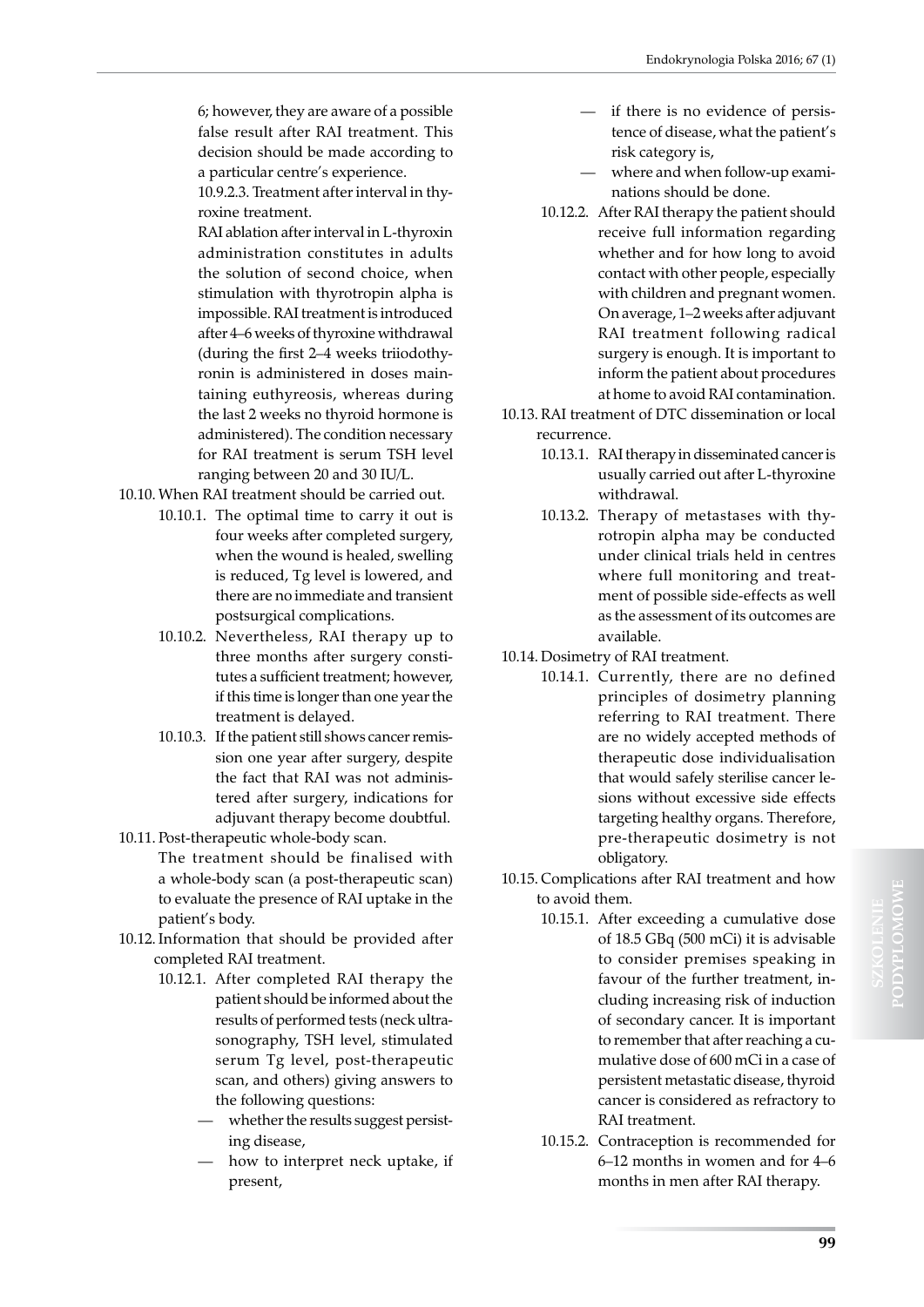### 11. Teleradiotherapy.

- 11.1. Teleradiotherapy of the neck and mediastinum is recommended.
	- in undifferentiated/ anaplastic thyroid cancer,
	- after non-radical surgery of DTC, when secondary surgery or radioiodine treatment is not possible,
	- it may be considered after non-radical surgery in MTC.
- 11.2. Adjuvant teleradiotherapy.
	- 11.2.1. In radically operated DTC usually there are no indications to adjuvant teleradiotherapy.
	- 11.2.2. There is no evidence of the effectiveness of adjuvant teleradiotherapy in MTC after radical surgery.
	- 11.2.3. It may be considered in patients with lymph node metastases in whom calcitonin level do not normalise after surgery and there is no data suggesting distant metastases.
- 11.3. Teleradiotherapy procedures.
	- 11.3.1. Radical teleradiotherapy involves the administration of 50–60 Gy on the region neck lymphatic system and 60–66 Gy on thyroid bed/tumour.
	- 11.3.2. Conformal radiotherapy with modulated dose intensity is recommended when it is possible in a particular centre.
	- 11.3.3. Palliative teleradiotherapy is used in inoperable thyroid cancer.
	- 11.3.4. Palliative teleradiotherapy of metastases, including radiotherapy to control pain, is used in thyroid cancer according to the principles applied in other types of cancer.
- 12. Assessment of the efficacy of combined treatment. 12.1. Evaluation of remission after primary treatment.
	- 12.1.1. DTC remission (papillary and follicular thyroid cancer) may be diagnosed if patients after total thyroidectomy and adjuvant RAI therapy do not demonstrate any symptoms of the persistent disease in imaging examinations, or an increase in serum Tg level after TSH stimulation (this test is particularly reliable in the absence of anti-Tg autoantibodies) — to sum up, when the criteria of excellent treatment response are fulfilled.
		- 12.1.2.In patients who do not demonstrate an increase in serum Tg level on

L-thyroxine therapy the evaluation may be performed 12 months after adjuvant RAI treatment.

- 12.1.3. Whole-body scan after RAI administration does not constitute a routine part of the evaluation of DTC remission after primary treatment.
- 12.1.4. Minimal RAI uptake in thyroid bed is not unequivocal with ineffective ablation, and it does not constitute an indication for another RAI treatment itself if other tests do not show recurrent disease, stimulated Tg does not exceed 1–2 ng/mL, and thyroid remnants are small in ultrasound.
- 12.1.5.Remission may be estimated with a considerable probability already during adjuvant RAI treatment in patients after radical surgery, in whom RAI uptake is present in the thyroid bed only and stimulated serum Tg is < 1–2 ng/mL after rhTSH administration or 10 ng/mL after endogenous TSH stimulation.
- 13. Follow-up of patients in whom excellent treatment response is diagnosed.

The criterion of persistent remission, stated after primary treatment, is a combination of negative neck ultrasound and TSH-stimulated serum Tg level < 1 ng/mL and simultaneously the lack of other features of persistent or recurrent disease.

- 13.1. It seems that at least one examination confirming this condition should be performed 3–5 years after the first diagnosis of DTC remission.
- 13.2. Whole-body scan is currently not routinely performed in the follow-up of further course of the disease in patients showing the excellent treatment response.
	- 13.2.1. However, the authors of these recommendations believe that there is no reason to resign from whole-body scan together with examination evaluating treatment efficacy with Tg stimulation test, because in a case of serum Tg increase simultaneously the information about the presence of any RAI-avid cancer foci is provided.
	- 13.2.2. In patients in whom the first evaluation after treatment revealed excellent response and a further course of disease is asymptomatic, majority of Tg tests are performed on L-thyroxin therapy without subsequent TSH stimulation.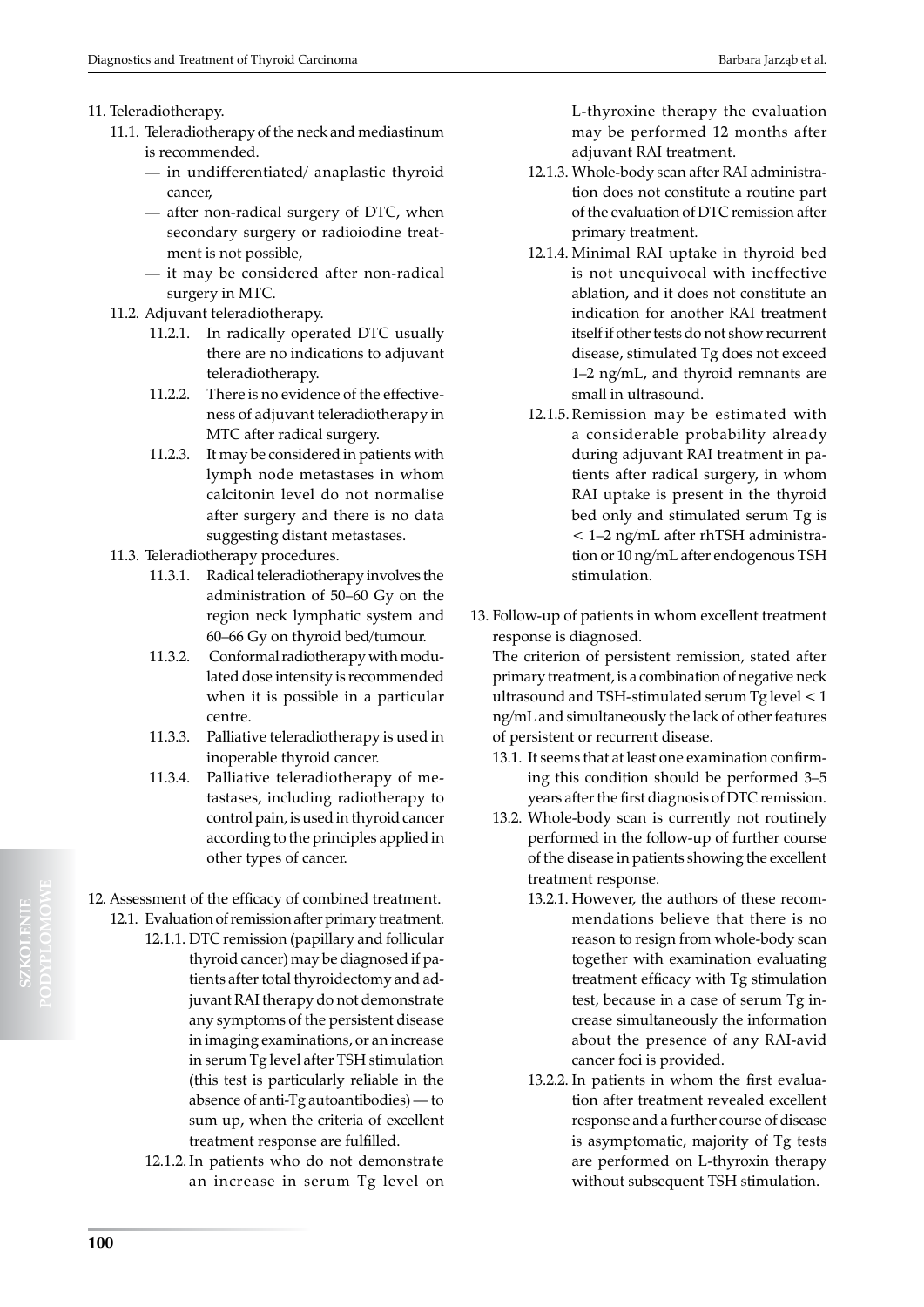- 14. Interpretation of serum Tg results DTC patients.
	- 14.1. As increasing serum Tg constitutes the defined criterion for the detection of DTC recurrence it is important to evaluate this marker in the same center by the same method.
		- 14.1.1. Optimally, for Tg estimation methods standardized to Certified Reference Material 457 (CRM-4570 should be used. Each laboratory should characterize the functional sensitivity of its own Tg analyzing method.
	- 14.2. Tg assessment should be accompanied by the evaluation of Tg antibodies which should be performed at least once a year.
		- 14.2.1. When anti Tg antibodies are present, low serum Tg level cannot be fully reliable criterion of treatment response.
	- 14.3. Interpretation of serum Tg level should refer to earlier Tg results, level of Tg antibodies, present and previous TSH level as well as extent of previous surgery and RAI treatment.
	- 14.4. Ultrasensitive methods of serum Tg evaluation (functional sensitivity of 0,1 ng/mL) are recommended.
	- 14.5. During first 5 years in patients with excellent treatment response it is recommended to maintain Tg evaluation every 6 months, next once a year, and after 10 years Tg level may be checked every 2 years if there are no other risk factors. If there is a suspicion of recurrence, time intervals should be shorter.
	- 14.6. If the patient did not undergo total thyroidectomy and/or RAI therapy, serum Tg level may be higher than 1 ng/mL and only increasing Tg levels may speak for suspicion of cancer progression.
	- 14.7. Tg level should not constitute the only factor monitoring cancer remission in DTC patients. Apart from patient's history and physical examination at least neck ultrasound should be performed in a similar time period.
- 15. Principles of the follow-up of DTC patients in whom anti Tg antibodies are present.
	- 15.1. Neck ultrasound constitutes the main followup examination in patients after radical surgery in whom the presence of antiTg antibodies make not possible reliable Tg level measurements and interpretation.
- 16. Neck ultrasound in the evaluation of treatment efficacy and follow-up.

Neck ultrasound should be carried out every 6 months during first 5 years and then once a year.

In a case of suspicion of recurrence time intervals should be shorter. The diagnosis of cancer lesions in thyroid bed or enlarged lymph nodes are indications for FNAB, especially when the appearance of neck lymph nodes suggests their metastatic character (transversal diameter > 5 mm, loss of hilar architecture, heterogenic echotexture with cystic areas, round shape, peripheral or mixed vascularity, calcifications).

- 16.1. If a suspected lymph node is < 1 cm in diameter its follow-up may be accepted and FNAB may be performed in a case of its further growth.
- 16.2. Tg assessment in the aspirate taken on FNAB may be helpful in a diagnosis of lymph node metastasis.
- 16.3. Normal serum Tg level does not exclude lymph node metastases.
- 17. Whole-body scan after RAI administration.
	- 17.1. Isotope examinations (particularly neck and whole-body scans) are usually useful for the first evaluation of RAI treatment efficacy; however, they are not obligatory.
		- 17.1.1. However, if such examinations performed during RAI treatment indicate a very low risk of cancer relapse in low-risk patients after radical surgical approach it is acceptable to resign from diagnostic RAI scans.
		- 17.1.2. In the case of an increase in serum Tg level (evaluated on L-thyroxine therapy or after TSH stimulation) neck and whole-body scans are obligatory to localise RAI-avid cancer foci and to assess indications for RAI treatment.
		- 17.1.3. Routine, periodic whole-body scan in the further follow-up patients, in whom cancer remission is stated, is not necessary as the chance of diagnosing RAIavid recurrence without earlier increase in serum Tg level is low.
- 18. CT and MRI.
	- 18.1. CT and/or MRI are performed in the case of suspicion of cancer recurrence on the basis of an increasing serum Tg level or other symptoms. However, one should remember that CT with contrast administration attenuates RAI avidness for at least a two-month period or longer.
	- 18.2. Chest CT scan is performed as the first one in the case of serum Tg increase.
	- 18.3. Suspicion for bone metastases, stated on the basis of the patient's history, physical exami-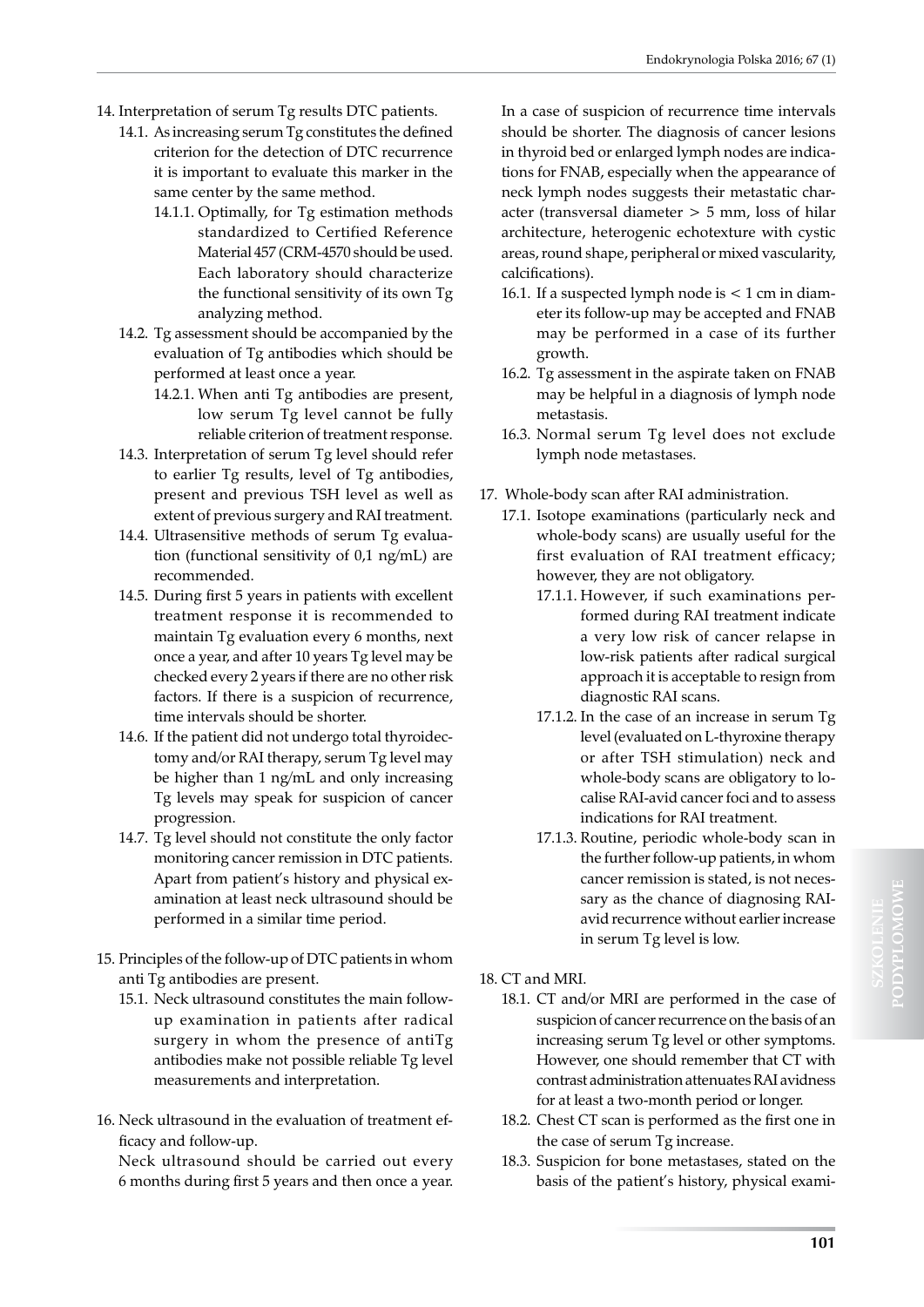nation, or other examination, constitutes an indication for bone scan.

- 18.4. FDG-PET/CT in useful to localise cancer relapse or distant metastases, especially in patients in whom serum Tg increase is not accompanied by the detection of cancer foci by other classical imaging examination and RAI whole-body scan. It should be added that the intensity of glucose metabolism in cancer foci demonstrates a negative prognostic significance and that in some patients an increased glucose metabolism is revealed only after TSH stimulation.
- 18.5. A negative FDG PET/CT does not exclude DTC dissemination.
- 19. Treatment with L-thyroxine in DTC patients.
	- 19.1. Hormonal therapy with L-thyroxine constitutes an essential part of combined DTC treatment.
	- 19.2. The goal of L-thyroxine therapy in DTC patients is:
		- supplementation of hormonal deficiency (substitutive treatment),
		- reduction of the risk of cancer relapse related to the fact that TSH is a growth factor for cancer cells (suppressive treatment is currently considered only in high-risk patients or in patients who do not demonstrate excellent treatment response.
- 20. Indications for TSH suppression.
	- 20.1. Full TSH suppression (TSH  $< 0.1$  mU/L) is necessary due to the following reasons:
		- in patients with clinically apparent DTC,
		- in patients in whom clinically apparent disease is not present but stimulated serum Tg level is elevated  $(> 1-2 \text{ ng/mL})$ .
		- In both cases these indications should be balanced with clinical contraindication for L-thyroxine treatment.
	- 20.2. Full TSH suppression may be considered in patients demonstrating a high risk of relapse if there are no contraindications for suppressive treatment.
	- 20.3. Evidence confirming the safety of resignation from L-thyroxine suppressive therapy has been published with reference to the lowest risk group:
		- in patients staged  $\rm pT_{1a}N_{0}M_{0^{\prime}}$
		- in patients staged p $\mathrm{T_{1b}}\mathrm{-} \mathrm{T_{2}}\mathrm{N_{0^{\prime}}}$ radically treated, in whom excellent treatment response has been achieved.

In these patients substitutive L-thyroxine doses should be administered. Incomplete TSH suppression (TSH 0.1–0.4 mU/L) is also acceptable; however, the decision should be personalised.

- 20.4. In these patients, in whom excellent treatment response has been confirmed by all possible methods, among whom low serum Tg level with the absence of anti-Tg antibodies and remission lasts at least five years, substitutive L-thyroxine treatment is acceptable.
- 20.5. In all patients who undergo DTC treatment an increase of serum TSH level > 2–2.5 mU/L should be avoided except for short periods of TSH stimulation due to control examinations.
- 20.6. In patients on full TSH suppression the addition of beta-blockers or ACE inhibitors to prevent heart hypertrophy may be considered.
- 21. Dosage of L-thyroxin.

The dose of L-thyroxin is established individually and it is given once a day, fasting, 20–30 minutes before food intake.

- 21.1. Despite the fact that all L-thyroxine forms registered in Poland are considered equal there are some differences in their bioavailability, and therefore one drug should not be replaced by another without justification and the physician's informed approval as it may influence precise serum TSH control.
- 21.2. If L-thyroxine dose requires a modification, small dose changes are acceptable (in general, not higher than by  $25 \mu$ g daily), and a subsequent assessment of TSH level should be done in 6–8 weeks.
- 21.3. Serum TSH level should be measured every 3–6 months, with the use of  $3<sup>rd</sup>$  generation assay, in the morning before the next L-thyroxine dose intake.
- 21.4. Treatment-related side effects of the cardiovascular system, bones, and others should be monitored and, if indicated, concomitant medications should be administered.
- 22. L-thyroxine treatment in other types of thyroid cancer.

Patients diagnosed with MTC, poorly differentiated, and anaplastic thyroid cancer require substitutive L-thyroxin doses only.

23. Thyroid cancer in children.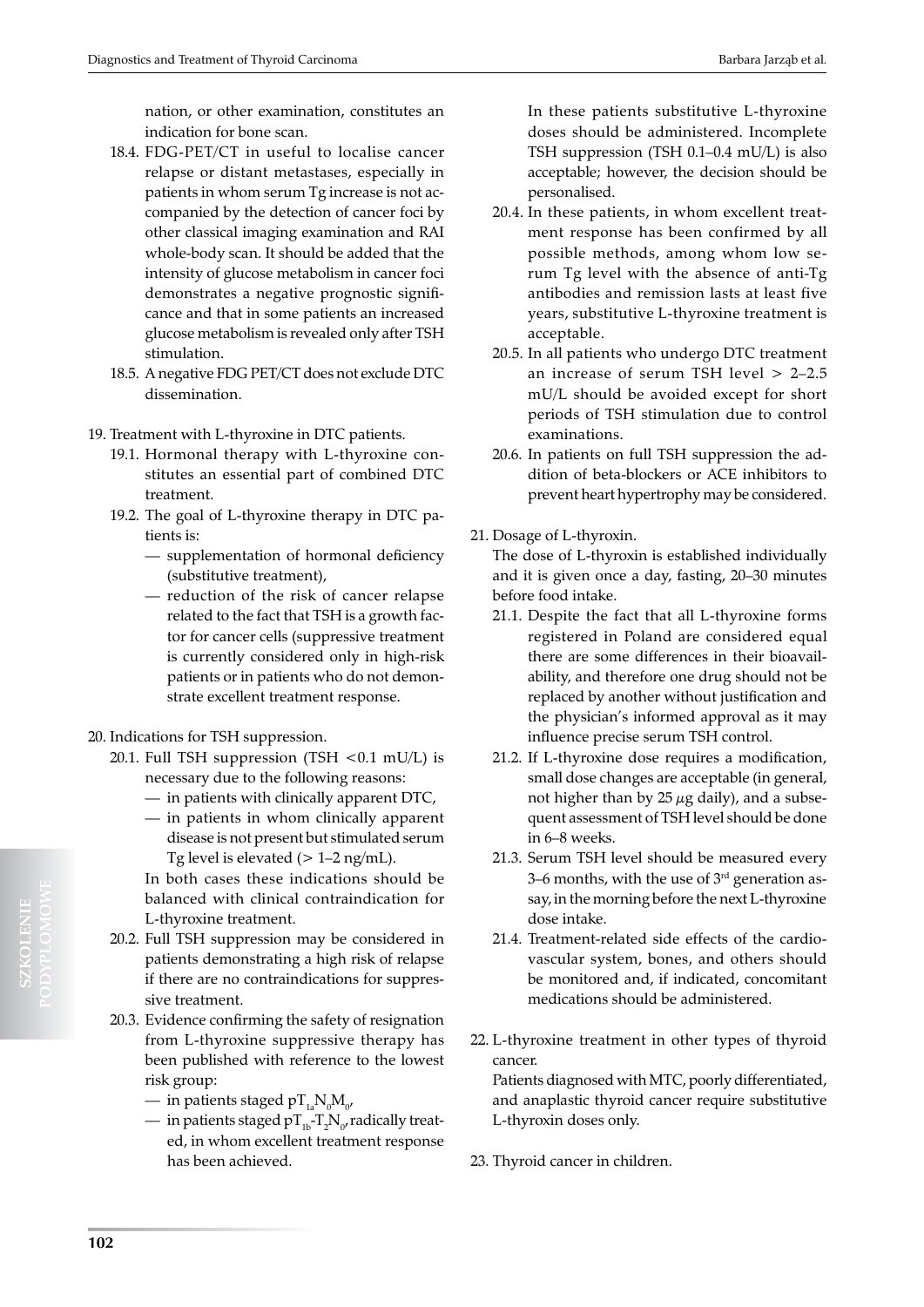Thyroid (papillary) cancer in children and adolescents commonly shows more advanced stages that in adults and simultaneously is characterised by a good prognosis, mostly if the treatment radicalness is sufficient. Thus, the authors of these recommendations chose the Paediatric Working Group and prepared separate guidelines.

- 24. Cancer recurrence and persistent/progressive disease.
	- 24.1. The risk of cancer relapse in DTC is the highest during the first five years; however, it should be considered that life-long and therefore continuous follow-up in a treatment centre is required. Such follow-up should be carried out 5, 10, and 20 years after the operation.
	- 24.2. The optimal solution assumes the follow-up in the same centre where the primary treatment was performed.
- 25. Treatment of locoregional DTC relapse.
	- 25.1. The basic treatment option is surgery. RAI treatment may be used if indicated.
	- 25.2. In the case of non-resectable tumour showing no RAI avidness, which demonstrates progression despite previous treatment, radiotherapy is recommended.
- 26. Treatment of distant metastases.
	- 26.1. RAI treatment is indicated if RAI avidness of all metastatic lesions is observed.
	- 26.2. In the case of a single metastasis, surgery should be considered if its resection is possible and other metastases are excluded with a high probability. In a single brain metastasis the decision regarding the operation should be personalised because in the case of difficult surgical approach RAI treatment (if a lesion shows RAI uptake) may be more beneficial.

Considering this issue the authors' opinion is in contrast to the European consensus that recommends neurosurgery first.

- 26.3. Induction of RAI avidness with the use of cisretinoid acid does not constitute an approved treatment method and should not be used outside clinical trials.
- 27. Radiotherapy is used in the palliative treatment of metastases.
- 28. Pharmacological treatment of DTC.
	- 28.1. L-thyroxine administration constitutes a hormonal therapy of DTC (*see* point 20).
	- 28.2. There is no evidence supporting the use of chemotherapy in DTC.
- 28.3. Targeted therapy with the use of tyrosine kinase inhibitors is recommended in DTC patients with locally advanced or disseminated cancer, RAI resistant, demonstrating progression fulfilling Response Evaluation Criteria in Solid Tumours (RECIST).
	- 28.3.1. Treatment under randomised clinical trials should be considered as the first line systemic therapy.
	- 28.3.2. Sorafenib or lenvatinib.
- 29. Medullary thyroid carcinoma.
	- 29.1. Management in medullary thyroid cancer substantially differs from DTC due to:
		- 29.1.1. High specificity and sensitivity of serum calcitonin (Ct) assessment allowing the use of this marker in MTC diagnostics, planning of the extent of surgery, early detection of MTC relapse/progression, and its prognosis.
		- 29.1.2. Wider use of elective lymphadenectomy, compared to DTC, with dependence on serum Ct concentration.
		- 29.1.3. High percentage of MTC hereditary type and the possibility of DNA analysis to detect a genetic predisposition in family members as well as to carry out prophylactic surgery.
		- 29.1.4. High risk of the coexistence of pheochromocytoma in patients with hereditary MTC.
		- 29.1.5. Other indications and other types of radioisotope treatment.
- 30. Diagnosis of MTC.
	- 30.1. Diagnosis of MTC on FNAB is often difficult because it requires immunocytochemistry with the use of anti-Ct antibodies.
	- 30.2. Diagnosis of MTC may be based on serum Ct evaluation, and it is very probable when serum Ct level is  $> 100$  pg/mL.
	- 30.3. Ct stimulation test allows for selection of doubtful cases and increases the effectiveness of MTC preoperative diagnostics and its follow-up.
	- 30.4. The assessment of serum Ct level in the aspirate from FNAB helps to state MTC diagnosis.
- 31. DNA diagnostics in MTC.
	- 31.1. DNA test should be performed in each patient diagnosed with MTC even when family history and physical examination do not indicate hereditary MTC.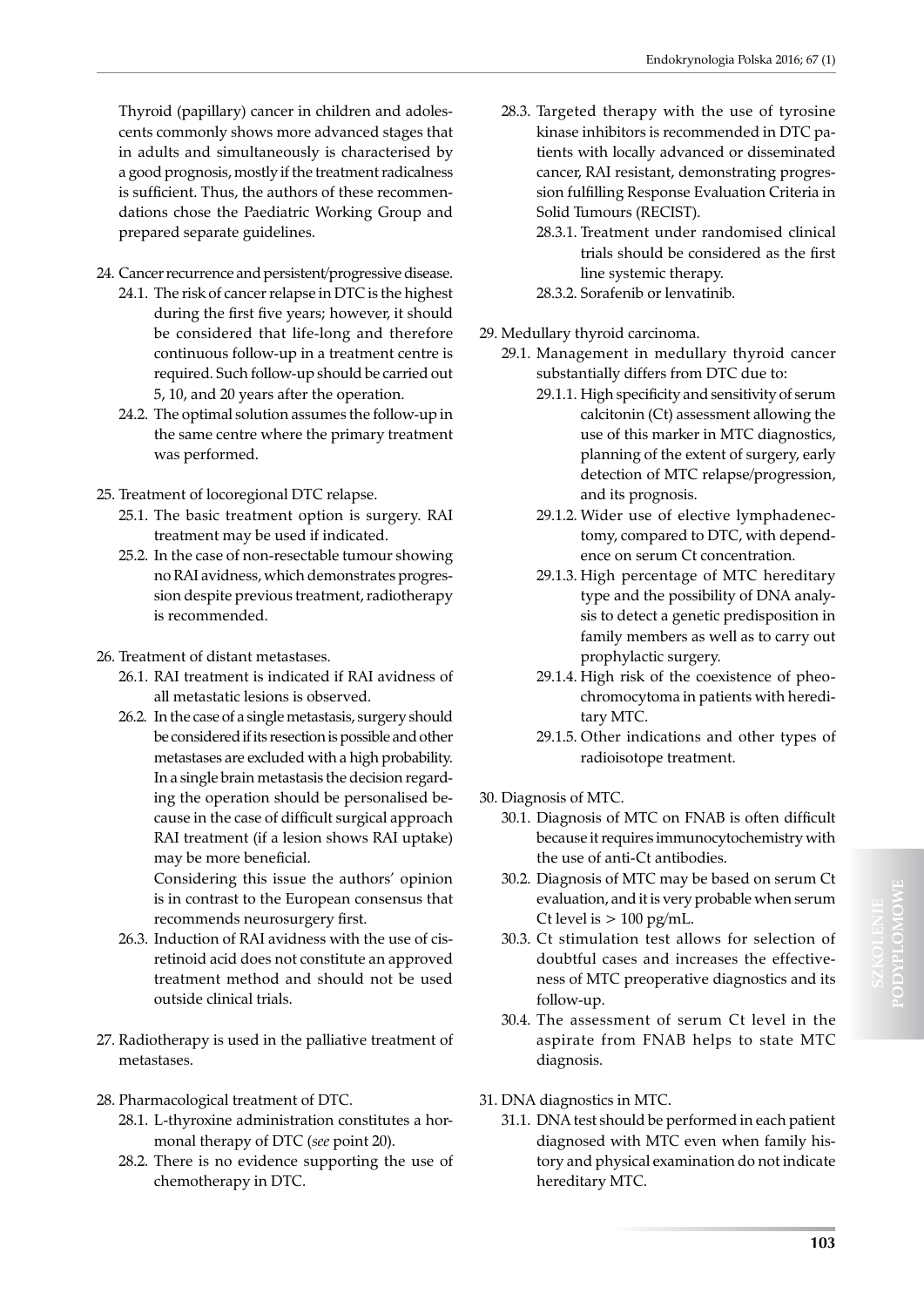- 31.2. Diagnostic test and the risk of mutation carrying.
	- 31.2.1. DNA test involves an analysis of known RET proto-oncogene mutations in patient's peripheral blood sample, and this should be performed in an accredited centre.
	- 31.2.2. Negative result of a full DNA analysis excludes hereditary MTC with a probability of 95%.
	- 31.2.3. Positive result of DNA analysis constitutes an indication for testing family members.
	- 31.2.4. Both the detection of an asymptomatic gene mutation carrying and a negative DNA test in a family member have to be confirmed by the test of another, independent blood sample.
	- 31.2.5. In patients with a negative family history there is a 10% probability that the DNA test gives a positive result.
- 32. Management proposed in families of RET gene mutation carriers.
	- 32.1. Hereditary MTC occurs as a symptom of multiple endocrine neoplasia syndrome (MEN 2). In a typical MEN 2A and MEN 2B syndrome MTC coexists with pheochromocytoma showing the risk of occurrence up to 50%. Familiar MTC (FMTC) with other endocrinopathies constitutes a particular form of MEN 2A syndrome.
	- 32.2. In a family with hereditary MTC the risk of MTC in a first-degree relative is 50%.
	- 32.3. In families with MEN 2A/FMTC DNA, particularly in children, who have  $1<sup>st</sup>$  degree of relationship with the RET mutation carrier, testing to detect RET mutation carrying should be performed starting from the second or third year of age, and definitely before the fifth year of age.
	- 32.4. In MEN 2B families DNA analysis should be performed in children as soon as possible, optimally in the first year of life.
- 33. Diagnostic management in RET mutation carriers.
	- 33.1. Complete diagnostics to evaluate current disease stage should be carried out in RET mutation carriers:
		- basal and stimulated serum Ct measurement, — neck ultrasound,
		- FNAB in the case of the presence of thyroid lesions,
- abdominal ultrasound,
- biochemical diagnostics to exclude pheochromocytoma,
- serum calcium assessment.
- 34. Prophylactic total thyroidectomy in RET mutation carriers.
	- 34.1. In asymptomatic RET mutations carriers prophylactic total thyroidectomy should be considered. It is accepted that prophylactic surgery constitutes a better protection against MTC development than continuous follow-up of serum Ct level.
- 35. Prophylactic total thyroidectomy is indicated:
	- just after the detection of RET mutation in MEN 2B syndrome (in this syndrome DNA analysis is obligatory within the first year of life);
	- after the age of five years in MEN 2A syndrome and in FMTC (DNA analysis is performed between two and three years old).
- 36. In patients with RET mutations causing later MTC onset it is acceptable to postpone prophylactic surgery above five years of age if the patient/parents are fully informed about the risk related to such treatment delay and fully accept it, basal serum Ct level is normal, there are no thyroid lesions in neck ultrasound, and family history confirms a relative mild disease course.
- 37. In RET mutation carriers in whom prophylactic surgery has not yet been performed, stimulation of serum Ct level performed yearly may diagnose MTC earlier than basal Ct concentration.
	- 37.1. Normally, the increase of serum Ct level after pentagastrin administration does not exceed 30 pg/mL.
	- 37.2. An increase in serum Ct level up to 100 pg/mL after pentagastrin stimulation is unequivocally interpreted as a positive result; however, this result is not unequivocal with MTC diagnosis (it may be a result of C-cell hyperplasia). Nevertheless, in RET mutation carriers it constitutes an absolute indication for surgery.
	- 37.3. Intravenous calcium infusion may constitute an alternative to pentagastrin test.
- 38. Diagnostics and treatment of pheochromocytoma.
	- 38.1. Indications for diagnostics of pheochromocytoma depends on the type of RET mutation.
	- 38.2. Diagnostics of pheochromocytoma is based on biochemical tests indicated yearly from the eighth year of age in MEN 2B and in RET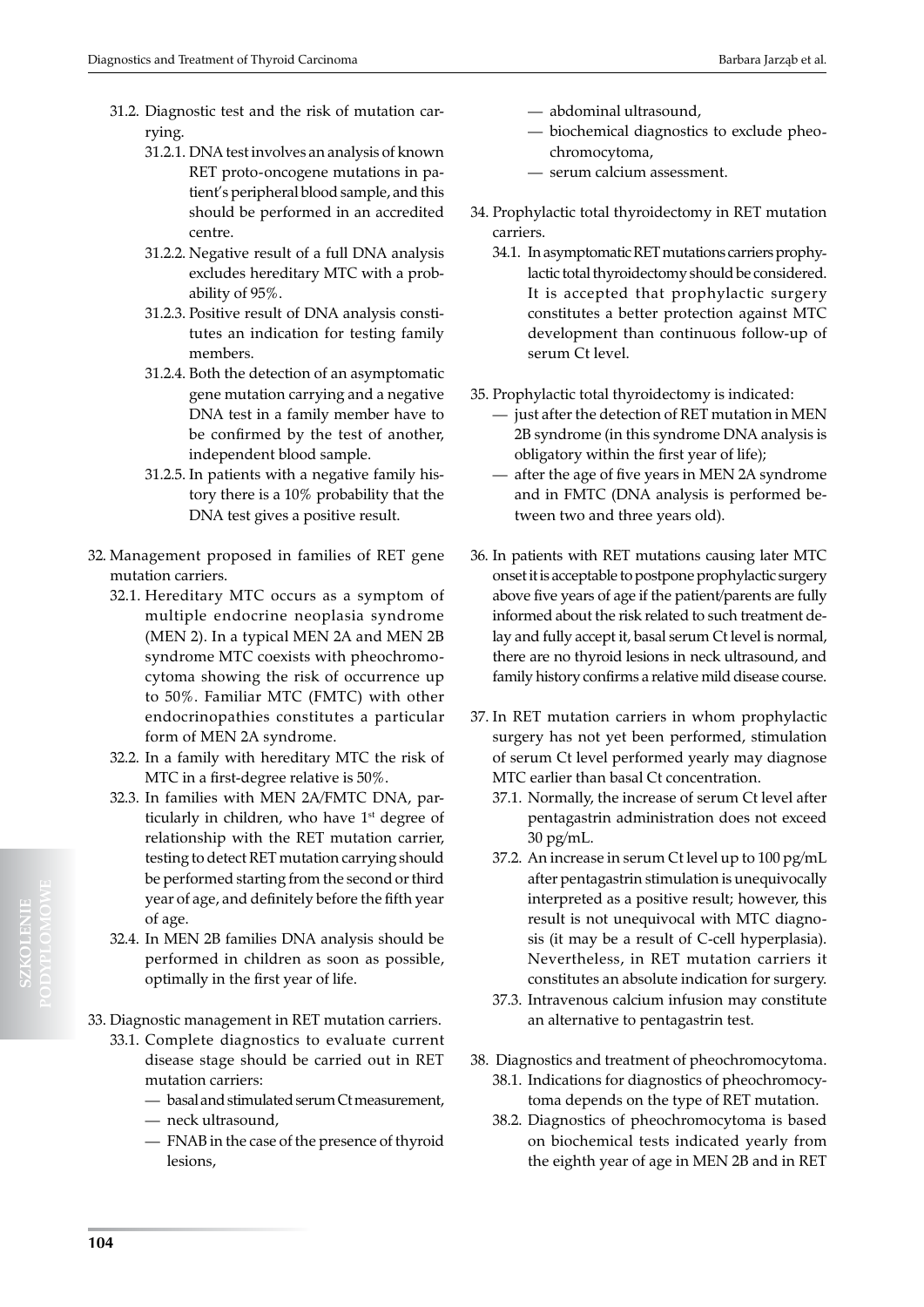codon 634 and 630 carriers in MEN 2A syndrome, whereas in carriers of other types of RET mutation it is from the  $20<sup>th</sup>$  year of age.

- 38.3. Screening abdominal CT is not necessary in MTC patients if there are no clinical symptoms of pheochromocytoma and biochemical tests are negative.
- 38.4. The treatment of pheochromocytoma is based on surgery; optimally tumorectomy is recommended.
- 38.5. If pheochromocytoma and MTC coexist, adrenal surgery should be carried out as the first procedure to avoid symptoms of excessive hormone secretion by an adrenal tumour.

## 39. Surgery for pheochromocytoma.

The operation should be preceded by two-week pharmacological pretreatment.

- 39.1. Tumorectomy should be performed instead of adrenalectomy to preserve the adrenal cortex, especially if the operation concerns the second adrenal gland after previous unilateral adrenalectomy.
- 39.2. If bilateral adrenalectomy is necessary, the patient should be fully informed about the rules of substitutive therapy. One should remember that in hereditary MTC, in the course of MEN 2 syndrome, a significant percentage of deaths are related to adrenal complications — adrenal crisis or adrenal insufficiency.
- 40. Diagnostics and treatment of primary hyperparathyroidism in the course of MEN 2 syndrome.
	- 40.1. Indications for diagnostics of primary hyperparathyroidism depend on the type of RET mutation.
		- 40.1.1. Yearly serum calcium assessment is particularly indicated in RET codon 634 and codon 630 mutation carriers, whereas in FMTC these assessments may be performed rarely.
		- 40.1.2. The treatment of hyperparathyroidism in the course of MEN 2A syndrome is based on generally accepted rules. One should remember that hyperparathyroidism is often caused by parathyroid hyperplasia, so the risk of unsuccessful surgery is higher than in a case of a single adenoma.
- 41. Surgery of clinically apparent MTC.
	- 41.1. If MTC is clinically apparent (the presence of a thyroid nodule and a positive result of FNAB),

thyroid surgery should always involve total thyroidectomy accompanied by central neck dissection, both in hereditary and sporadic MTC.

- 41.2. The extent of lateral neck lymphadenectomy depends on the presence of lymph node metastases in neck ultrasound and serum Ct level.
- 41.3. There are no unequivocal indications for lateral neck lymphadenectomy if no enlarged lymph nodes have been found and simultaneously preoperative serum Ct concentration is < 200 pg/mL.
- 41.4. When planning the radicalness of a local surgery the surgeon should know the result of abdominal CT scan if serum Ct level is  $> 400$  pg/mL.
- 42. Surgery in early detected MTC.
	- 42.1. If the reason for surgery is elevated serum Ct level in a patient with nodular goitre, total thyroidectomy should be carried out.
	- 42.2. If a small MTC lesion < 10 mm has been incidentally diagnosed after the operation of less than total thyroidectomy and postoperatively both basal and stimulated serum Ct levels are within the normal ranges and there are no other risk factors, secondary total thyroidectomy may be not performed.
- 43. Prophylactic surgery in RET mutation carriers.
	- 43.1. Indications for prophylactic thyroidectomy given in point 35 and 36 should consider joint interpretation of DNA analysis (a type of RET mutation), current Ct concentration, the patient's age, and her/his family history. Therefore, surgery that generally in thyroid cancer should be performed in specialised centres, in such specific cases has to be carried out in referral centres highly experienced in that field.
	- 43.2. Prophylactic total thyroidectomy performed in a timely manner (*see* point 35) may be carried out without central neck dissection if basal serum Ct level is normal and there are no symptoms of nodal involvement.
	- 43.3. If at the age of five years a RET mutation carrier predisposing to MEN2A/FMTC does not show any increase in basal serum Ct concentration, pentagastrin stimulation test is useful to assess whether surgery may be postponed; however, a type of RET mutation should be taken into consideration.
	- 43.4. If prophylactic operation has been not performed at the optimal age, given in point 35,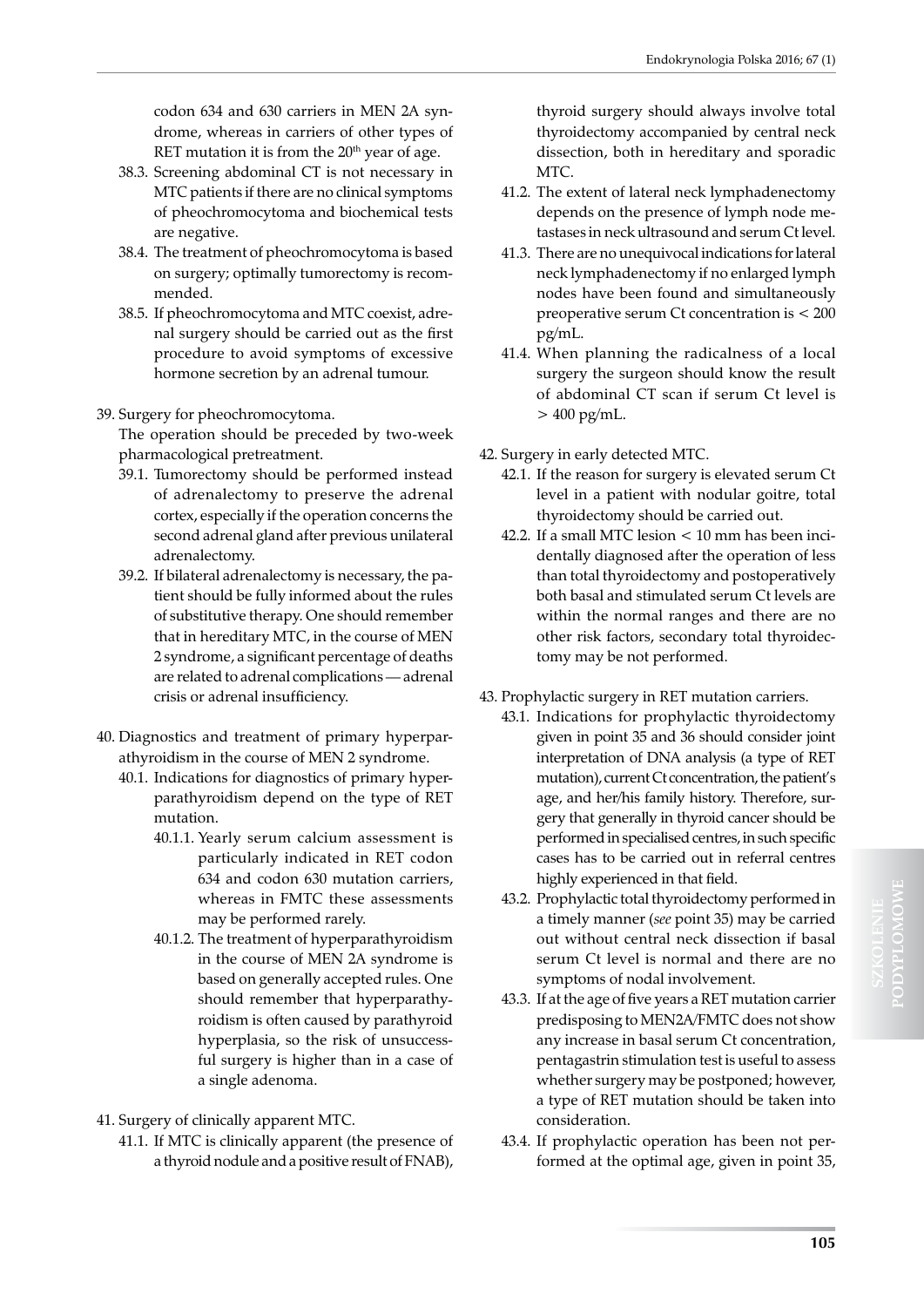and basal serum Ct level is normal, pentagastrin stimulation test carried out yearly, which decreases the risk of the omission of the optimal time for surgery.

- 44. Postoperative evaluation and follow-up of MTC patients.
	- 44.1. Postoperative serum Ct assessment.
		- 44.1.1. Normalisation of a postoperative Ct concentration is the best indicator of the radicalness of surgery and a positive prognostic factor.
		- 44.1.2. Although the authors of these Recommendations are aware that some specialists consider the stimulated pentagastrin test as unnecessary, the experience of many European centres, summed up at the ETA-CRN meeting in Lisbon in 2009, speaks in favour of doing this test in patients with a normal basal Ct level. The negative result of pentagastrin stimulation test (some authors believe that no Ct increase is optimal) is a reliable prognostic factor.
		- 44.1.3. One should remember that Ct concentrations > 300–500 pg/mL require serum dilution to achieve a reliable result.
		- 44.1.4. It is recommended that a serum Ct doubling time be estimated, which demonstrates a prognostic and predictive value.
	- 44.2. Further MTC follow-up involves:
		- serum Ct evaluation,
		- neck ultrasound,
		- serum CEA level (only when Ct is elevated),
		- imagine tests only when serum Ct level is  $> 150$  pg/mL.
	- 44.3. Management in the case of asymptomatic increase in serum Ct level.
		- 44.3.1. Ct level is a very sensitive marker of tumour mass.
		- 44.3.2. At Ct level  $\lt$  150 pg/mL there in no justification for imagine tests such as CT, MRI, or PET/CT because they are not able to detect minute cancer foci.
		- 44.3.3. At Ct level of 150–1000 pg/mL one should be aware of a possible false negative result in the localisation of cancer foci by imaging tests.
		- 44.3.4. At the increase of Ct level > 500–1000 pg/mL the chance for the localisation of cancer foci is growing.
		- 44.3.5. In the case of asymptomatic Ct increase central neck dissection may be

considered (if it has not already been performed) and/or elective lateral neck lymphadenectomy.

- 44.3.6. One should notice that a common reason of the increase in serum Ct level is liver micrometastases.
- 45. Management in recurrent MTC.
	- 45.1. Surgery constitutes a basic treatment of a local and locoregional recurrence.
	- 45.2. If local/Locoregional recurrence is accompanied by distant metastases, the indications for surgery are relative.
	- 45.3. Disseminated MTC is rarely related to a single metastatic lesion, thus surgical treatment of metastatic disease, particularly liver metastases, is not justified.
	- 45.4. Adjuvant teleradiotherapy is indicated only in the case of non-radical surgery at the micro- or macroscopic level. Palliative teleradiotherapy is often used in bone and brain metastases, and rarely in other metastatic locations.
	- 45.5. Classical chemotherapy may be used in selective patients only.
	- 45.6. Isotope therapy with different radiopharmaceutics selectively taken up by cancer cells usually constitutes a palliative treatment.
	- 45.7. The effectiveness of somatostatin analogues with reference to MTC stabilisation has not been proven.
	- 45.8. Targeted therapy with the use of tyrosine kinase inhibitors is recommended in MTC patients with locally advanced or disseminated cancer, demonstrating progression fulfilling RECIST criteria.
		- 45.8.1. Treatment under randomised clinical trials should be considered as the first line systemic therapy.
		- 45.8.2. Vandetanib or cabozantinib.
- 46. Treatment of poorly differentiated and undifferentiated (anaplastic) thyroid cancer.
	- 46.1. The prognosis in anaplastic thyroid carcinoma is poor. Radical surgery is rarely manageable, radical radiotherapy is not always possible, and the results of chemotherapy are disappointing.
	- 46.2. Pharmacological treatment.
		- 46.2.1.Chemotherapy is based on doxorubicin, or it uses multidrug regiments. However, the superiority of the latter has not been proven. Simultaneous use of radio- and chemotherapy so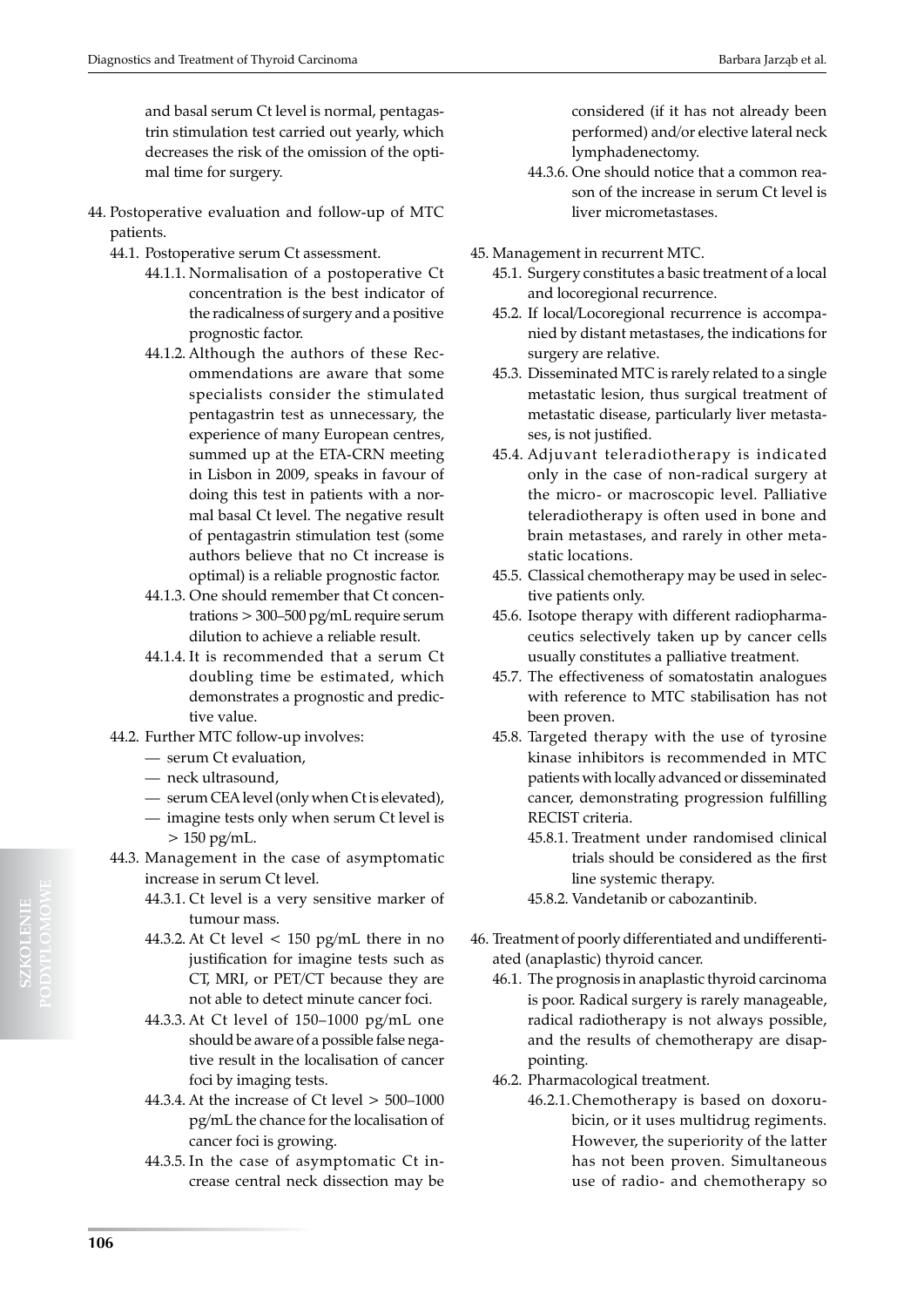far constitutes an experimental treatment.

- 46.2.2. New schemes of chemotherapy and targeted therapy should be applied under clinical trials.
- 47. Diagnostics and treatment of primary thyroid lymphoma.
	- 47.1. In the diagnostics of primary MALT thyroid lymphoma imaging tests such as ultrasound, CT, or MRI are necessary to exclude thyroid involvement in the course of disseminated lymphoma.
	- 47.2. Indications for surgery in primary thyroid lymphoma are not unequivocal and surgery does not improve the long-term outcome.
	- 47.3. Radio and chemotherapy often constitute the basis of treatment, and postoperative indications for them depend on tumour grade and its advancement
- 48. Rehabilitation, psychological care, and psychotherapy. The important issue in patients treated due to thyroid carcinoma is to provide appropriate care with reference to their emotional and sociological being during and after oncological therapy, and to create optimal conditions for complete psychosocial recov-

ery. Centres carrying thyroid cancer treatment should provide psycho-oncological and psychiatric care, if necessary. It is recommended to create schemes of psychotherapy allowing patients to recover and return to their social role after the treatment.

#### **References**

- 1. Baloch ZW, Cibas ES, Clark DP et al. The National Cancer Institute Thyroid fine needle aspiration state of the science conference: a summation. Cytojournal. 20087; 5: 6.
- 2. Słowińska-Klencka D, Wojtaszek-Nowicka M, Sporny S et al. Analysis of clinical significance of equivocal thyroid cytology with a special consideration for FLUS category — five years of new classification of FNA results. Endokrynol Pol 2016; 67: 23–34.
- 3. Stanek-Widera A, Biskup-Frużyńska M, Zembala-Nożyńska E et al. Clinical importance of follicular lesion of undetermined significance (diagnostic category III according to Bethesda System) diagnosed in fine needle aspiration biopsy. Endokrynol Pol 2015; 66 (Suppl. A): A6–7.
- 4. Stanek-Widera A, Biskup-Frużyńska M, Zembala-Nożyńska E et al. "Suspicious for follicular neoplasm" or "follicular neoplasm"? The dilemma of pathologist and a surgeon. Endokrynol Pol 2015; 66 (Suppl. A): A5–6.
- 5. Stanek-Widera A, Biskup-Frużyńska M, Środa M et al. Correspondence of cytological and histopathological diagnoses in diagnostic category V of Bethesda System: "Suspicious for Malignancy" Endokrynol Pol 2015; 66 (Suppl. A): A6.
- Haugen BR, Alexander EK, Bible KC et al. 2015 American Thyroid Association Management Guidelines for Adult Patients with Thyroid Nodules and Differentiated Thyroid Cancer: The American Thyroid Association Guidelines Task Force on Thyroid Nodules and Differentiated Thyroid Cancer. Thyroid 2016; 26: 1–133.
- 7. Bollerslev J, Rejnmark L, Marcocci C, Shoback DM, Stiges-Serra A, van Biosen W, Dekkers OM, European Society of Endocrinology. European Society of Endocrinology Clinical Guideline: Treatment of chronic hypoparathyroidism in adults. Eur J Endocrinol 2015; 173 (2): G1–20.
- 8. Słowińska-Klencka D, Woźniak-Oseła E, Popowicz B et al. Repeat FNA Significantly Lowers Number of False Negative Results in Patients with Benign Nodular Thyroid Disease and Features of Chronic Thyroiditis. Int J Endocrinol 2014; 2014: 967381. DOI: 10.1155/2014/967381.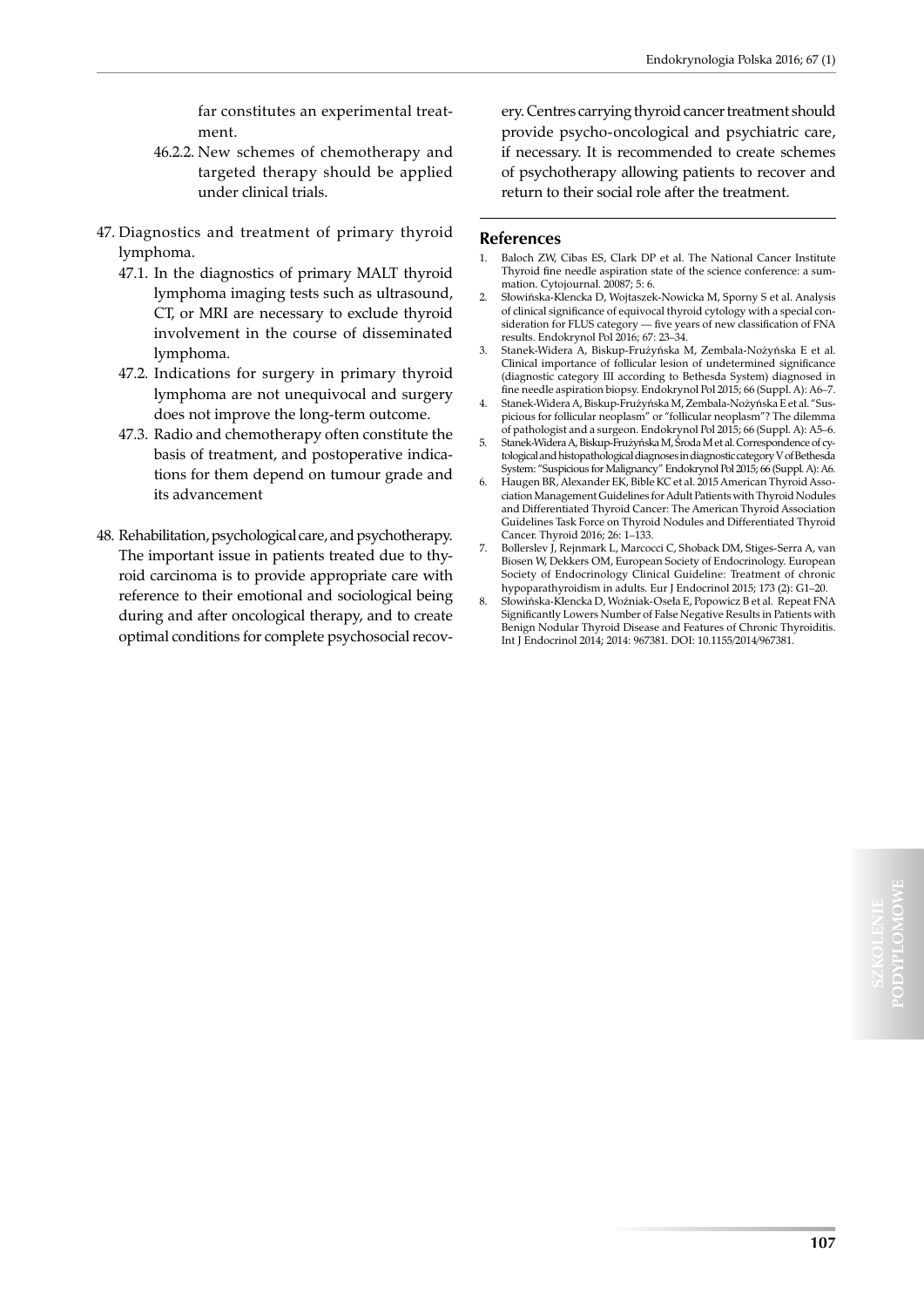# **Diagnostyka i leczenie raka tarczycy**

**Aktualizacja Rekomendacji Polskich Towarzystw Naukowych przygotowana z inicjatywy Polskiej Grupy Nowotworów Endokrynnych** zatwierdzona w wersji ostatecznej w dniach 16–28 listopada 2015 przez Komitet Naukowy V Konferencji "Rak Tarczycy i inne nowotwory złośliwe układu wydzielania wewnętrznego", organizowanej w dniach 14–17 listopada 2015 w Wiśle. Komitet powołany wspólnie przez wszystkie Towarzystwa: Polskie Towarzystwo Endokrynologiczne, Polskie Towarzystwo Onkologiczne, Polskie Towarzystwo Tyreologiczne, Polskie Towarzystwo Patologów Towarzystwo Chirurgów Polskich, Polskie Towarzystwo Chirurgii Onkologicznej, Polskie Towarzystwo Onkologii Klinicznej, Polskie Towarzystwo Radioterapii Onkologicznej, Polskie Towarzystwo Medycyny Nuklearnej, Polskie Towarzystwo Endokrynologii Dziecięcej, Polskie Towarzystwo Chirurgów Dziecięcych, Polskie Towarzystwo Ultrasonograficzne

Gliwice–Wisła, 2015

# **Redaktorzy**

## *Barbara Jarząb<sup>1</sup> , Marek Dedecjus2 , Daria Handkiewicz-Junak1 , Dariusz Lange3 , Andrzej Lewiński<sup>4</sup> , Anna Nasierowska-Guttmejer5 , Marek Ruchała<sup>6</sup> , Dorota Słowińska-Klencka<sup>7</sup> , Janusz Nauman8*

*1 Zakład Medycyny Nuklearnej i Endokrynologii Onkologicznej, Centrum Onkologii-Instytut im. Marii Skłodowskiej-Curie, Oddział w Gliwicach*

*2 Klinika Endokrynologii Onkologicznej i Medycyny Nuklearnej, Centrum Onkologii-Instytut im. Marii Skłodowskiej-Curie, Warszawa*

*3 Zakład Patologii Nowotworów, Centrum Onkologii-Instytut im. Marii Skłodowskiej-Curie, Oddział w Gliwicach 4 Klinika Endokrynologii i Chorób Metabolicznych, Instytut Centrum Zdrowia Matki Polki, Uniwersytet Medyczny, Łódź 5 Zakład Patomorfologii, Centralny Szpital Kliniczny, MSW, Warszawa* 

*6 Katedra i Klinika Endokrynologii, Przemiany Materii i Chorób Wewnętrznych, Wydział Lekarski II, Uniwersytet Medyczny, Poznań*

*7 Zakład Morfometrii Gruczołów Dokrewnych, Katedra Endokrynologii i Chorób Metabolicznych, Uniwersytet Medyczny, Łódź 8 Katedra i Klinika Chorób Wewnętrznych i Endokrynologii, Warszawski Uniwersytet Medyczny*

# **Współautorzy**

Zbigniew Adamczewski', Maciej Bagłaj<sup>2</sup>, Agata Bałdys-Waligórska<sup>3</sup>, Marcin Barczyński<del>'</del>, *Tomasz Bednarczuk5 , Andrzej Cichocki6 , Agnieszka Czarniecka7 , Rafał Czepczyński<sup>8</sup> , Aneta Gawlik<sup>9</sup> , Alicja Hubalewska-Dydejczyk<sup>3</sup> , Krystian Jażdżewski<sup>10</sup>, Grzegorz Kamiński11, Małgorzata Karbownik-Lewińska<sup>1</sup> , Beata Kos-Kudła<sup>12</sup>, Andrzej Kułakowski<sup>13</sup>, Krzysztof Kuzdak14, Katarzyna Łącka<sup>8</sup> , Ewa Małecka-Tendera<sup>9</sup> , Marek Niedziela15, Lech Pomorski16, Stanisław Sporny17, Zoran Stojcev18, Anhelli Syrenicz<sup>19</sup>, Jan Włoch<sup>20</sup>, Jolanta Krajewska<sup>21</sup>, Sylwia Szpak-Ulczok21, Michal Kalemba21, Monika Buziak-Bereza3*



**SZKOLENIE**

Polska Grupa Nowotworów Endokrynnych, Wybrzeże Armii Krajowej 15, 44–100 Gliwice, tel.: +48 32 278 93 01, e-mail: ewilk@io.gliwice.pl Przewodnicząca: prof. dr hab. n. med. Barbara Jarząb, tel.: +48 32 278 93 01, faks: +48 32 231 35 12, e-mail: bjarzab@io.gliwice.pl Audyt histopatologiczny: dr hab. n. med. Dariusz Lange, tel.: +48 32 278 94 01, faks: +48 32 231 35 12, e-mail: dlange@io.gliwice.pl.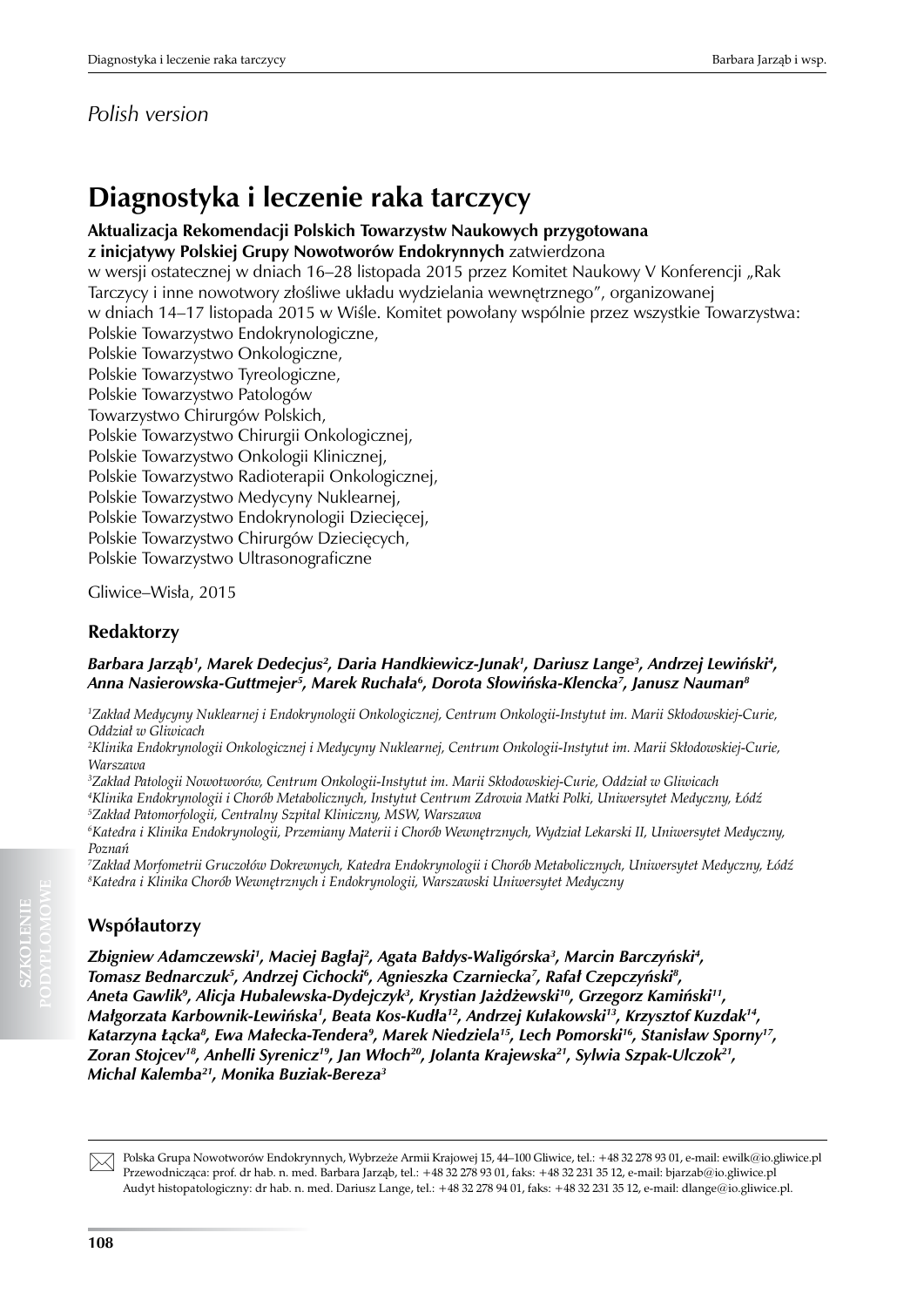*1 Zakład Endokrynologii Onkologicznej Uniwersytetu Medycznego, Łódź*

*2 Klinika Chirurgii i Urologii Dziecięcej, Akademia Medyczna, Wrocław*

*3 Katedra i Klinika Endokrynologii, Uniwersytet Jagielloński Collegium Medicum, Kraków* 

*4 Klinika Chirurgii Endokrynologicznej, III Katedra Chirurgii Ogólnej, Uniwersytet Jagielloński Collegium Medicum, Kraków 5 Katedra i Klinika Chorób Wewnętrznych i Endokrynologii, Warszawski Uniwersytet Medyczny*

*6 Klinika Chirurgii Onkologicznej, Centrum Onkologii-Instytut im. Marii Skłodowskiej-Curie, Warszawa*

*7 Klinika Chirurgii Onkologicznej i Rekonstrukcyjnej, Centrum Onkologii-Instytut im. Marii Skłodowskiej-Curie, Oddział w Gliwicach* 

*8 Katedra i Klinika Endokrynologii, Przemiany Materii i Chorób Wewnętrznych, Wydział Lekarski II, Uniwersytet Medyczny, Poznań* 

*9 Katedra i Klinika Pediatrii i Endokrynologii Dziecięcej, Śląski Uniwersytet Medyczny, Katowice* 

*<sup>10</sup>Zakład Medycyny Genomowej, Warszawski Uniwersytet Medyczny*

*<sup>11</sup>Klinika Endokrynologii i Terapii Izotopowej, Wojskowy Instytut Medyczny, Warszawa* 

*<sup>12</sup>Klinika Endokrynologii, Śląski Uniwersytet Medyczny, Katowice*

*<sup>13</sup>Emerytowany profesor chirurgii onkologicznej*

*<sup>14</sup>Klinika Chirurgii Endokrynologicznej i Ogólnej, Uniwersytet Medyczny, Łódź*

*<sup>15</sup>Klinika Endokrynologii i Reumatologii Dziecięcej, Uniwersytet Medyczny, Poznań*

*<sup>16</sup>Klinika Chirurgii Ogólnej i Onkologicznej, Uniwersytet Medyczny, Łódź* 

*<sup>17</sup>Zakład Patomorfologii Stomatologicznej, Uniwersytet Medyczny, Łódź*

*<sup>18</sup>Oddział Chirurgiczny Ogólny, Chirurgii Naczyniowej, Chirurgii Onkologicznej, Wojewódzki Szpital Specjalistyczny, Słupsk*

*<sup>19</sup>Klinika Endokrynologii, Chorób Metabolicznych i Chorób Wewnętrznych, Pomorski Uniwersytet Medyczny, Szczecin*

*<sup>20</sup>Specjalistyczna Praktyka Lekarska, ul. Witosa 10, Katowice*

*<sup>21</sup>Zakład Medycyny Nuklearnej i Endokrynologii Onkologicznej, Centrum Onkologii-Instytut im. Marii Skłodowskiej-Curie, Oddział w Gliwicach*

#### **Oświadczenie**

Niniejsze rekomendacje są przygotowane przez zespół składający się z delegatów poszczególnych Towarzystw Naukowych, które zgłosiły gotowość do udziału w pracach nad aktualizacją rekomendacji w powyższym zakresie.

Członków Grupy Roboczej wybrano spośród specjalistów zaangażowanych w opiekę medyczną nad chorymi na raka tarczycy. W okresie bezpośrednio poprzedzającym pracę Grupy, Amerykańskie Towarzystwo Tyreologiczne (ATA, *American Thyroid Association*) opublikowało swoje rekomendacje i opatrzyło je szerokim komentarzem uwzględniającym zasady medycyny opartej na dowodach naukowych (EBM, *evidence-based medicine*). Należy też podkreślić, że rekomendacje ATA są zgodne z aktualnymi rekomendacjami National Comprehensive Cancer Network (NCCN). Członkowie Zespołu uznali, że konieczne jest dostosowanie tych zasad do specyficznej sytuacji epidemiologicznej w Polsce i do zasad funkcjonowania polskiej służby zdrowia. Dlatego niniejsze rekomendacje mają charakter konsensusu ekspertów przygotowanego na podstawie informacji ATA zebranych w oparciu o zasady EBM. Eksperci przeanalizowali wcześniejsze polskie Rekomendacje

przygotowane w 2010 roku i inne dostępne dane i po dyskusji podsumowali jej wyniki w postaci poniższych Zaleceń. Należy dodać, że część II, stanowiąca część patomorfologiczną została przedstawiona do akceptacji na stronie internetowej Członkom Polskiego Towarzystwa Patologów, którzy nie zgłosili istotnych poprawek.

Członkowie Grupy zdecydowali, że wyłoniona spośród nich podgrupa corocznie będzie aktualizować rekomendacje według zasad EBM. Rekomendacje powinny pomagać lekarzom w podejmowaniu racjonalnych decyzji w codziennej praktyce, ale ostateczne decyzje dotyczące indywidualnych pacjentów muszą być podejmowane przez lekarza odpowiedzialnego za leczenie, a optymalnie przez zespół terapeutyczny, z uwzględnieniem stanu zdrowia danego pacjenta i po konsultacji z danym pacjentem. Należy podkreślić, że rekomendacje nie mają stanowić sztywnego standardu postępowania narzuconego pracownikom opieki medycznej. Dane z badań klinicznych dotyczące postępowania w wielu sytuacjach klinicznych są skąpe. W takich sytuacjach może być uzasadnione postępowanie odmienne od rekomendowanego, po rzetelnym rozpatrzeniu przez lekarza prowadzącego lub zespołu terapeutycznego możliwych korzyści i szkodliwości takiej decyzji.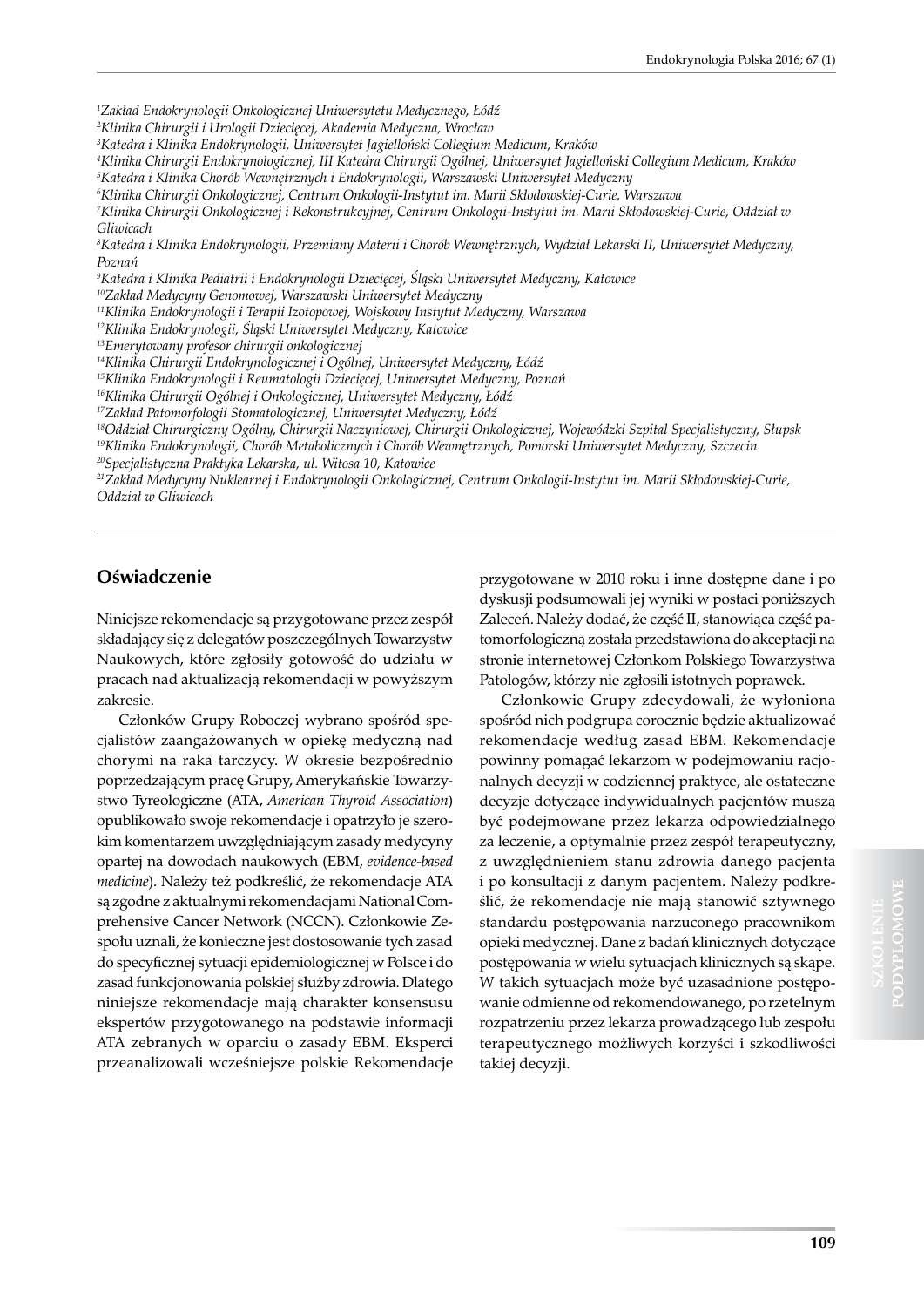## **Część I**

# **Diagnostyka raka tarczycy**

### **Redaktorzy**

#### *Dariusz Lange1 , Stanisław Sporny<sup>2</sup> , Daria Handkiewicz-Junak3 , Barbara Jarząb<sup>3</sup> , Andrzej Lewiński<sup>4</sup> , Anna Nasierowska-Guttmejer5 , Marek Ruchała<sup>6</sup> , Dorota Słowińska-Klencka<sup>7</sup> , Janusz Nauman8*

*1 Zakład Patologii Nowotworów, Centrum Onkologii-Instytut im. Marii Skłodowskiej-Curie, Oddział w Gliwicach 2 Zakład Patomorfologii Stomatologicznej, Uniwersytet Medyczny, Łódź*

*3 Zakład Medycyny Nuklearnej i Endokrynologii Onkologicznej, Centrum Onkologii-Instytut im. Marii Skłodowskiej-Curie, Oddział w Gliwicach*

*4 Klinika Endokrynologii i Chorób Metabolicznych, Instytut Centrum Zdrowia Matki Polki, Uniwersytet Medyczny, Łódź 5 Zakład Patomorfologii, Centralny Szpital Kliniczny, MSW, Warszawa* 

*6 Katedra i Klinika Endokrynologii, Przemiany Materii i Chorób Wewnętrznych, Wydział Lekarski II, Uniwersytet Medyczny, Poznań 7 Zakład Morfometrii Gruczołów Dokrewnych, Katedra Endokrynologii i Chorób Metabolicznych, Uniwersytet Medyczny, Łódź 8 Katedra i Klinika Chorób Wewnętrznych i Endokrynologii, Warszawski Uniwersytet Medyczny*

### **Współautorzy**

*Tomasz Bednarczuk1 , Aneta Gawlik<sup>2</sup> , Alicja Hubalewska-Dydejczyk<sup>3</sup> , Krystian Jażdżewski<sup>4</sup> , Małgorzata Karbownik-Lewińska<sup>5</sup> , Beata Kos-Kudła<sup>6</sup> , Katarzyna Łącka<sup>7</sup> , Ewa Małecka-Tendera<sup>2</sup> , Marek Niedziela<sup>8</sup> , Anhelli Syrenicz<sup>9</sup> , Jolanta Krajewska<sup>10</sup>, Sylwia Szpak-Ulczok<sup>10</sup>, Michal Kalemba10, Monika Buziak-Bereza3 , Mariusz Klencki<sup>11</sup>, Wojciech Rzeszutko12, Maria Rzeszutko12, Krzysztof Kaczka12, Ryszard Anielski13, Jan Sir14, Janusz Dzięcioł15, Andrzej Namiot15, Ewa Zembala-Nożyńska16, Małgorzata Janicka-Jedyńska<sup>17</sup>, Aleksandra Kukulska<sup>10</sup>, Aleksandra Blewąska<sup>10</sup>, Teresa Wojtala10, Tomasz Stęchły<sup>10</sup>, Ewa Paliczka Cieślik<sup>10</sup>, Aleksandra Kropińska<sup>10</sup>, Aleksandra Król10, Tomasz Tomkalski<sup>18</sup>, Aldona Woźniak<sup>19</sup>*

*1 Katedra i Klinika Chorób Wewnętrznych i Endokrynologii, Warszawski Uniwersytet Medyczny*

*2 Katedra i Klinika Pediatrii i Endokrynologii Dziecięcej, Śląski Uniwersytet Medyczny, Katowice*

*3 Katedra i Klinika Endokrynologii, Uniwersytet Jagielloński Collegium Medicum, Kraków* 

*4 Zakład Medycyny Genomowej, Warszawski Uniwersytet Medyczny*

*5 Klinika Endokrynologii i Chorób Metabolicznych, Instytut Centrum Zdrowia Matki Polki, Uniwersytet Medyczny, Łódź*

*6 Klinika Endokrynologii, Śląski Uniwersytet Medyczny, Katowice*

*7 Katedra i Klinika Endokrynologii, Przemiany Materii i Chorób Wewnętrznych, Wydział Lekarski II, Uniwersytet Medyczny, Poznań 8 Klinika Endokrynologii i Reumatologii Dziecięcej, Uniwersytet Medyczny, Poznań*

*9 Klinika Endokrynologii, Chorób Metabolicznych i Chorób Wewnętrznych, Pomorski Uniwersytet Medyczny, Szczecin*

*<sup>10</sup>Zakład Medycyny Nuklearnej i Endokrynologii Onkologicznej, Centrum Onkologii-Instytut im. Marii Skłodowskiej-Curie, Oddział w Gliwicach*

*<sup>11</sup>Zakład Morfometrii Gruczołów Dokrewnych, Katedra Endokrynologii, Uniwersytet Medyczny, Łódź* 

*<sup>12</sup>Klinika Chirurgii Ogólnej i Onkologicznej, Uniwersytet Medyczny, Łódź*

*<sup>13</sup>III Katedra i Klinika Chirurgii Ogólnej, Collegium Medicum, Uniwersytet Jagielloński, Kraków* 

*14Prywatny Gabinet Lekarski, Bydgoszcz*

*<sup>15</sup>Zakład Anatomii Człowieka, Uniwersytet Medyczny, Białystok*

*<sup>16</sup>Zakład Patologii Nowotworów, Centrum Onkologii-Instytut im. Marii Skłodowskiej-Curie, Oddział w Gliwicach <sup>17</sup>Zakład Patomorfologia Klinicznej, Uniwersytet Medyczny, Poznań*

*<sup>18</sup>Oddział Endokrynologii, Diabetologii i Chorób Wewnętrznych, Dolnośląski Szpital Specjalistyczny im. T. Marciniaka — Centrum Medycyny Ratunkowej, Wrocław*

*19Katedra Patomorfologii Klinicznej, Szpital Kliniczny im. H. Święcickiego, Poznań*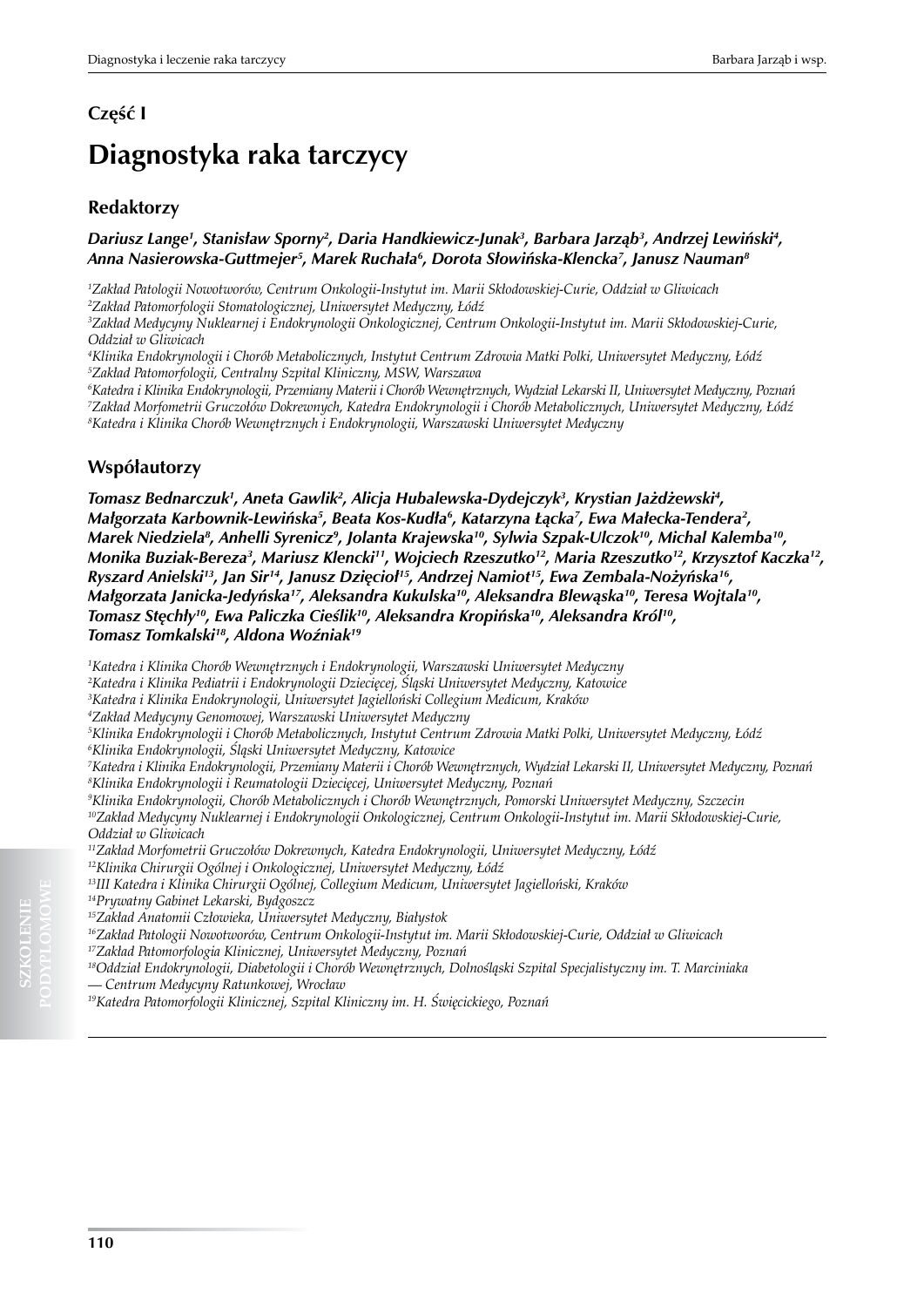- 1. Wskazania do USG tarczycy stanowią:
	- 1.1. Wole guzkowe lub wyczuwalny fizykalnie guzek tarczycy.
	- 1.2. Powiększenie węzłów chłonnych szyjnych, które nie wiąże się z infekcją.
	- 1.3. Powiększenie tarczycy bez wyczuwalnego guzka.
	- 1.4. Zmiana ogniskowa tarczycy wykryta w USG wykonanym z innych wskazań lub w innym badaniu obrazowym.
	- 1.5. Nosicielstwo mutacji RET.
	- 1.6. Wywiad ekspozycji szyi na promieniowanie jonizujące.
	- 1.7. Inne podejrzenie choroby tarczycy.
	- 1.8. USG tarczycy nie jest badaniem przesiewowym. 1.9. USG tarczycy można traktować jako badanie przesiewowe u osób otyłych (BMI > 30 kg/m2 ).
	- 1.10. USG tarczycy powiązane z badaniem fizykalnym jest badaniem wystarczającym dla wykluczenia wola guzkowego.
- 2. Inne przydatne badania diagnostyczne w wolu guzkowym stanowią:
	- 2.1. W każdym przypadku wola guzkowego: TSH, fT $_{\textrm{4}}$ .
	- 2.2. AntyTPO i/lub inne przeciwciała przeciwtarczycowe według doświadczenia ośrodka.
	- 2.3. Oznaczanie kalcytoniny jest użyteczne w diagnostyce wola guzkowego, ale wobec niskiego ryzyka raka rdzeniastego tarczycy nie jest rekomendowane w każdym przypadku. Natomiast oznaczanie kalcytoniny przydatne jest:
		- 2.3.1. Przy klinicznym podejrzeniu raka rdzeniastego i u nosicieli mutacji RET.
		- 2.3.2. Dla wykluczenia raka rdzeniastego tarczycy przed planowaną operacją tarczycy.
	- 2.4. Oznaczenie tyreoglobuliny nie jest rekomendowane, ponieważ nie wnosi istotnej informacji przy podejrzeniu raka tarczycy.
	- 2.5. Scyntygrafia tarczycy 99mTc jest wskazana tylko, jeżeli TSH jest w dolnej granicy normy u chorego z wolem guzkowym.
	- 2.6. Elastografia nie jest rutynowo wymagana przy ocenie zmian ogniskowych w tarczycy, ale może wspomóc wybór miejsca do BACC.
	- 2.7. Badanie MRI i CT nie są rutynowo stosowane w ocenie guzków tarczycy.
	- 2.8. Badanie FDG-PET nie jest zalecane w diagnostyce różnicowej guzków tarczycy.
- 3. Cechy wzmożonego ryzyka złośliwości zmiany ogniskowej tarczycy, oceniane przed wykonaniem BACC, stanowią:
- 3.1. Kliniczne:
	- 3.1.1. Przerzuty do węzłów chłonnych lub przerzuty odległe.
	- 3.1.2. Ekspozycja szyi na promieniowanie jonizujące w wywiadzie.
	- 3.1.3. Wyraźny wzrost guzka, guzek twardy, zrośnięty z otoczeniem.
	- 3.1.4. Wzrost guzka uważa się za znaczący, jeżeli przyrasta on o 20% w każdym wymiarze w ciągu roku. Nie dotyczy to guzków < 1 cm. Niemniej, należy dodać, że guzki łagodne mogą rosnąć w tym samym tempie.

UWAGA! Szybki wzrost guzka (w czasie kilku tygodni) stanowi poważne podejrzenie raka anaplastycznego tarczycy i wymaga pilnej konsultacji onkologicznej.

- 3.1.5. Wielkość guzka > 4 cm.
- 3.1.6. Pojawienie się guzka tarczycy przed 20. rokiem życia.
- 3.1.7. Pojawienie się guzka tarczycy po 60. roku życia.
- 3.1.8. Porażenie nerwów krtaniowych szczególnie jednostronne.
- 3.2. Ultrasonograficzne:
	- 3.2.1. Cechy przerzutowania do węzłów chłonnych szyjnych.
	- 3.2.2. Cechy naciekania okolicznych narządów szyi.
	- 3.2.3. Obecność mikrozwapnień w zmianie ogniskowej tarczycy.
	- 3.2.4. Charakter lity i hipoechogeniczność zmiany ogniskowej.
	- 3.2.5. Kształt zmiany ogniskowej ("wysokość > szerokość").
	- 3.2.6. Nieregularne granice zmiany.
	- 3.2.7. Cechy wzmożonego, chaotycznego przepływu naczyniowego wewnątrz zmiany.
- 4. Wskazania do BACC zmiany ogniskowej stanowią:
	- 4.1. Zmiana ogniskowa o rozmiarach  $\geq 1$  cm w największym wymiarze, jeżeli nie ma innych ognisk o wyższym ryzyku złośliwości, ocenianych według zasad wymienionych w punkcie 3.
	- 4.2. Kliniczne lub ultrasonograficzne cechy złośliwości w zmianie ogniskowej niezależnie od jej rozmiarów (*patrz* też pkt. 3.1.4).
	- 4.3. Jeżeli cechy ryzyka złośliwości stwierdzi się w zmianie ogniskowej o wymiarach < 10 mm, można podjąć monitorowanie ultrasonograficzne tej zmiany w badaniach wykonywanych

**PODYPLOMOWE**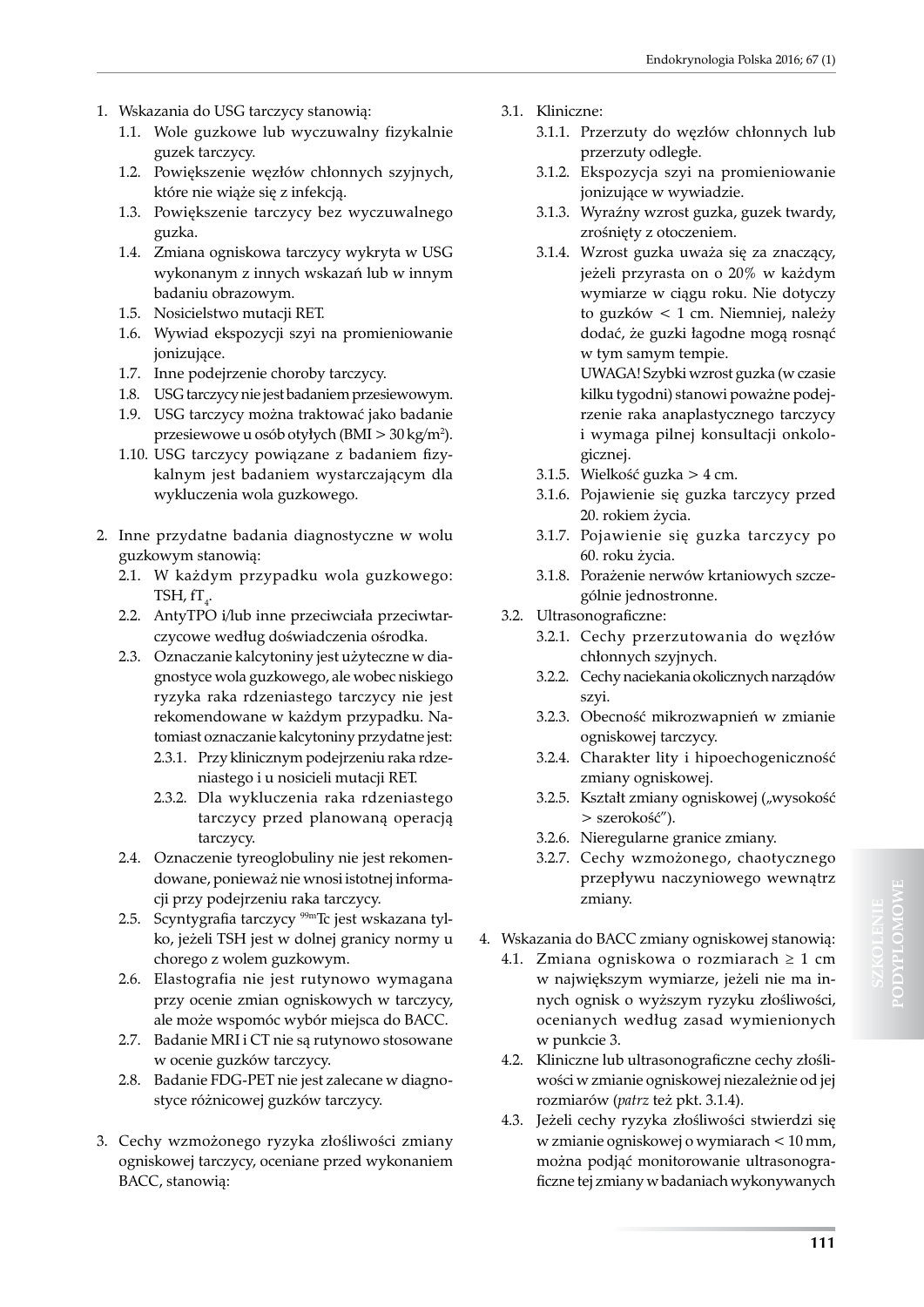co 3–6 miesięcy, w zależności od ryzyka klinicznego, i BACC wykonać dopiero, jeżeli ognisko zwiększy się o  $\geq 1$  cm średnicy.

- 4.4. Zmiany ogniskowe każdej wielkości jeśli stwierdzono przerzuty raka tarczycy do węzłów chłonnych lub odległe, wysokie stężenie kalcytoniny lub nosicielstwo mutacji RET predysponującej do raka rdzeniastego.
- 5. Wskazania do BACC w mnogich zmianach ogniskowych tarczycy podlegają następującym zasadom:
	- 5.1. Ryzyko raka tarczycy jest takie samo u chorego, wykazującego mnogie zmiany ogniskowe w tarczycy, jak u chorego ze zmianą ogniskową pojedynczą.
	- 5.2. Optymalne postępowanie zakłada, że dokonujący biopsji tarczycy podejmie się wyboru zmian ogniskowych o najwyższym ryzyku złośliwości, które powinny być bioptowane jako pierwsze.
	- 5.3. Jeżeli zmiana ogniskowa jest scyntygraficznie autonomiczna (tzw. guzek "gorący") można odstąpić od BACC guzka, gdyż ryzyko złośliwości jest < 2%.
	- 5.4. Ryzyko złośliwości mnogich zmian ogniskowych, które kwalifikują się do BACC można wykluczyć, jeżeli u chorego uzyskano wynik łagodny wszystkich istniejących bioptowanych zmian, gdy taki wynik uzyskano w odniesieniu do co najmniej 4 ognisk, przy czym wszystkie biopsje powinny być wykonane na przestrzeni 3– –6 miesięcy, w zależności od ryzyka klinicznego.
	- 5.5. Elastografia może być pomocna w wyborze ogniska do BACC, niemniej, nie jest badaniem obligatoryjnym.
- 6. Wskazania do BACC po wykryciu ogniska w innych badaniach obrazowych:
	- 6.1. Ognisko wykryte przypadkowo w tarczycy w badaniu USG wykonanym z innych wskazań (np. badanie doplerowskie naczyń szyjnych) podlega tym samym regułom, co przedstawione w punkcie 4.
	- 6.2. Ogniska wykryte w CT lub MRI winny być wstępnie ocenione w USG, a dalsze postępowanie uzależnione jest według tej oceny, zgodnie z punktem 4.
	- 6.3. Ogniska gorące wykryte w FDG-PET, powinny być wstępnie ocenione w USG, a dalsze postępowanie uzależnione jest według tej oceny, zgodnie z punktem 4. Niemniej, wykonanie BACC w ognisku, które w PET przedstawia się jako gorące, jest obligatoryjne.
- 6.4. Ogniska gorące wykryte przypadkowo w badaniu 99mTcMIBI (scyntygrafia serca) powinny być wstępnie ocenione w USG, a dalsze postępowanie uzależnione jest według tej oceny, zgodnie z punktem 4.
- 7. Kiedy można zrezygnować z BACC zmiany ogniskowej w tarczycy?
	- 7.1. W zmianach ogniskowych ≤ 5 mm we wszystkich wymiarach, BACC nie jest rekomendowana ze względu na małe ryzyko kliniczne.
	- 7.2. W torbieli prostej według kryteriów USG.
	- 7.3. W zmianach wykazujących obraz gąbczasty w USG w co najmniej 50% objętości.
	- 7.4. W zmianach ogniskowych, wykazujących w scyntygrafii tarczycy czynność autonomiczną.
- 8. Wszystkie badania BAC tarczycy powinny być wykonane z monitorowaniem ultrasonograficznym (BACC).
- 9. Klasyfikacja cytologiczna punktowanych zmian ogniskowych winna być prowadzona według zaleceń *National Cancer Institute (*NCI) *The Bethesda System for Reporting Thyroid Cytopathology* (BSRTC), które w niniejszych rekomendacjach nazywano "klasyfikacją Bethesda" (tab. I).
- 10. Postępowanie przy wykryciu zmian ogniskowych w tarczycy, poddanych BACC, podlega następującym zasadom:
	- 10.1. Jeżeli BACC daje wynik określany jako łagodny (klasa II wg klasyfikacji Bethesda), a zmiana wykazuje ultrasonograficznie ryzyko złośliwości (zgodnie z pkt. 3.2.), to wskazane jest monitorowanie ultrasonograficzne zmiany i wykonanie ponownej BACC w czasie nie dłuższym niż 3–6 miesięcy, zależnie od ryzyka klinicznego.
	- 10.2. Jeżeli BACC daje wynik nieokreślony (klasa III wg klasyfikacji Bethesda) i obecne są cechy ultrasonograficzne ryzyka złośliwości (pkt. 3.2.), to wskazane jest wykonanie ponownej BACC w odstępie 3–6 miesięcy w zależności od ryzyka klinicznego. W razie podobnego wyniku można rozważyć postępowanie operacyjne (*patrz* pkt. 3.1).
	- 10.3. Jeżeli BACC daje wynik w klasie IV według klasyfikacji Bethesda, należy rozważyć postępowanie operacyjne i badanie histopatologiczne materiału pooperacyjnego, szczególnie gdy współistnieją kliniczne lub ultrasonograficzne cechy ryzyka, przy nieobecności cech wymienionych w punkcie 7.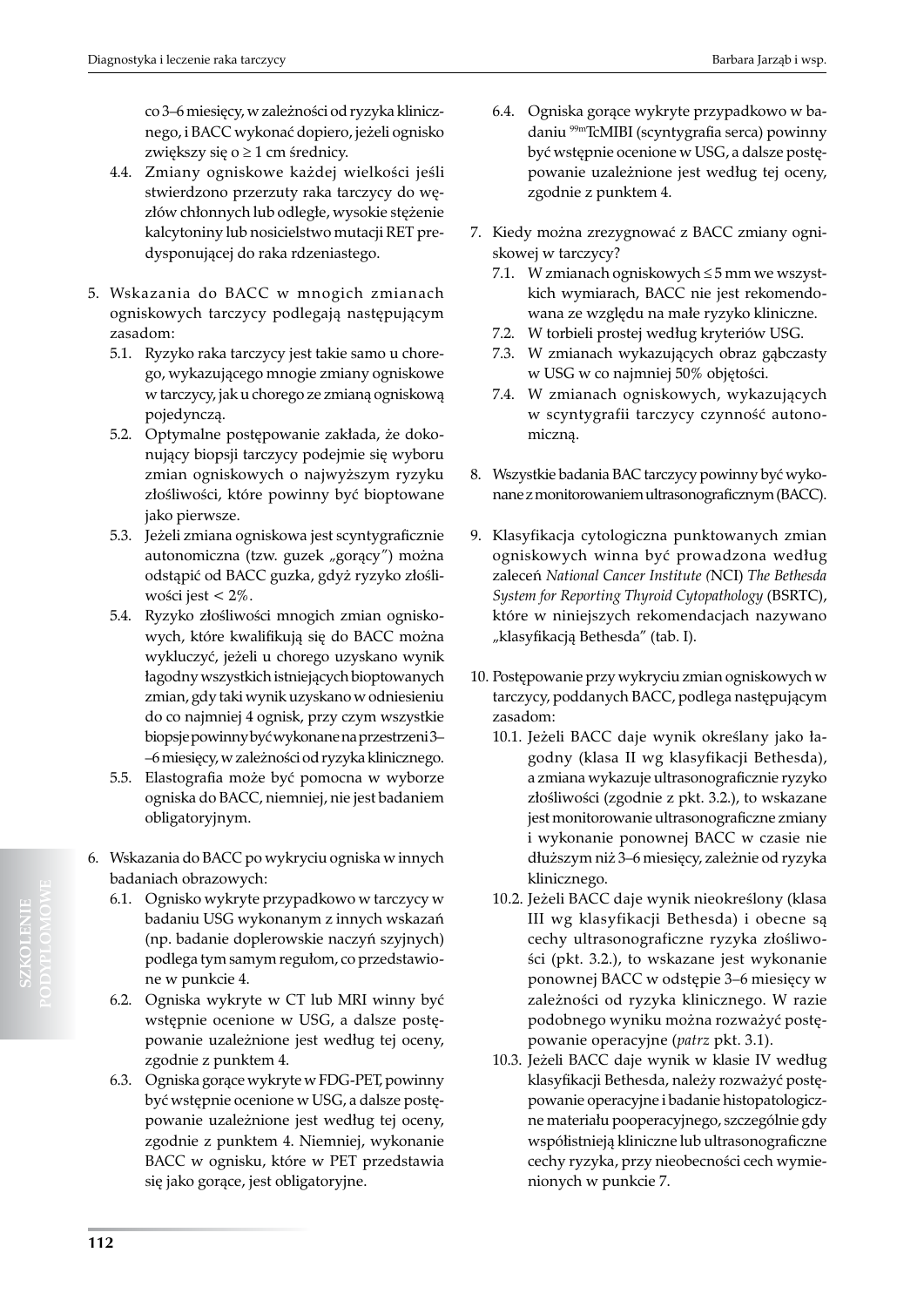| Rekomendowana<br>terminologia<br>wg Bethesda | Akceptowana<br>terminologia                                      | Dawna terminologia<br>(obecnie<br>nieakceptowana)                       | Ryzyko raka<br>u polskich<br>chorych | Rozpoznania wchodzące w skład<br>kategorii i inne uwagi                                                                                                                                                                                                                                       |
|----------------------------------------------|------------------------------------------------------------------|-------------------------------------------------------------------------|--------------------------------------|-----------------------------------------------------------------------------------------------------------------------------------------------------------------------------------------------------------------------------------------------------------------------------------------------|
| Biopsja niediagnostyczna                     |                                                                  |                                                                         | $5 - 10\%$ *                         | Należy uwzględnić kontekst kliniczny                                                                                                                                                                                                                                                          |
| Zmiana łagodna                               | Guzek łagodny                                                    |                                                                         | $< 1\%$ *                            | Wole guzkowe<br>Zapalenia tarczycy, w tym przewlekłe<br>Guzek hiperplastyczny w wolu<br>Guzek koloidowy (jeżeli jest dużo koloidu<br>i wystarczająca liczba komórek)<br>Obraz sugeruje guzek koloidowy (jeżeli<br>jest dużo koloidu bez wystarczającej<br>liczby komórek)<br>Torbiel tarczycy |
| Zmiana pęcherzykowa bliżej<br>nieokreślona   |                                                                  |                                                                         | $2,4 - 5,2%$                         | Ta kategoria powinna być używana<br>tylko w rzadkich przypadkach, kiedy<br>nie jest możliwe uściślenie rozpoznania<br>cytologicznego                                                                                                                                                          |
| Podejrzenie nowotworu<br>pęcherzykowego      | (SFN)<br>Podejrzenie<br>nowotworu oksyfilnego<br>(onkocytarnego) | Nowotwór/guz<br>pęcherzykowy<br>Nowotwór/guz oksyfilny<br>Guz Hurthle'a | $8,2 - 19%$                          | Co najmniej 25% zmian w tej<br>kategorii nie okazuje się rozrostem<br>nowotworowym (guzki hiperplastyczne,<br>zapalenie)<br>Kategoria nie jest stosowana, jeżeli są<br>widoczne cechy charakterystyczne dla<br>jąder raka brodawkowatego                                                      |
| Podejrzenie złośliwości                      | Podejrzenie raka                                                 |                                                                         | 75%                                  | Rozpoznanie obejmuje podejrzenie:<br>- raka brodawkowatego<br>- raka rdzeniastego<br>— chłoniaka<br>- przerzutu do tarczycy<br>- raka anaplastycznego/mięsaka<br>naczyniowego ze względu na<br>obecność martwych tkanek                                                                       |
| Nowotwór złośliwy                            | Rak                                                              |                                                                         | 95-100%*                             | Rozpoznanie obejmuje:<br>- raka brodawkowatego<br>- raka rdzeniastego<br>chłoniaka<br>przerzut do tarczycy<br>raka anaplastycznego/mięsaka<br>naczyniowego                                                                                                                                    |

**Tabela I.** *Proponowana w niniejszych rekomendacjach terminologia rozpoznań w BAC (na podstawie rekomendacji NCI 2008 [1])*

\*Brak polskich danych, w tabeli podano dane według oceny NCI [1]

- 10.4. Jeżeli BACC daje wynik w klasie V według klasyfikacji Bethesda, to niezależnie, czy współistnieją cechy ultrasonograficzne ryzyka, należy rozważyć właściwe postępowanie operacyjne.
- 10.5. Jeżeli BACC daje wynik w klasie VI według klasyfikacji Bethesda należy wdrożyć leczenie operacyjne.

#### 11. Przeprowadzenie i technika BACC

- 11.1. Wymaganie monitorowania ultrasonograficznego BACC.
	- 11.1.1. Dotyczy wszystkich BACC.
	- 11.1.2.Dotyczy wszystkich wykrytych zmian ogniskowych, nie jest wymagane przy

uogólnionym powiększeniu tarczycy ze współistniejącymi rozlanymi zaburzeniami echostruktury, w którym nie da się wyodrębnić zmian ogniskowych.

- 11.1.3. Monitorowanie BACC jest zawsze wymagane przy powtórzeniu BACC z powodu niediagnostycznego wyniku poprzedniej BACC (dla porównania konieczne jest podanie lokalizacji zmiany i daty badania).
- 11.2. Pisemna zgoda chorego na BACC. 11.2.1. Jest zawsze potrzebna.
- 11.3. Informacje wymagane na skierowaniu na BACC.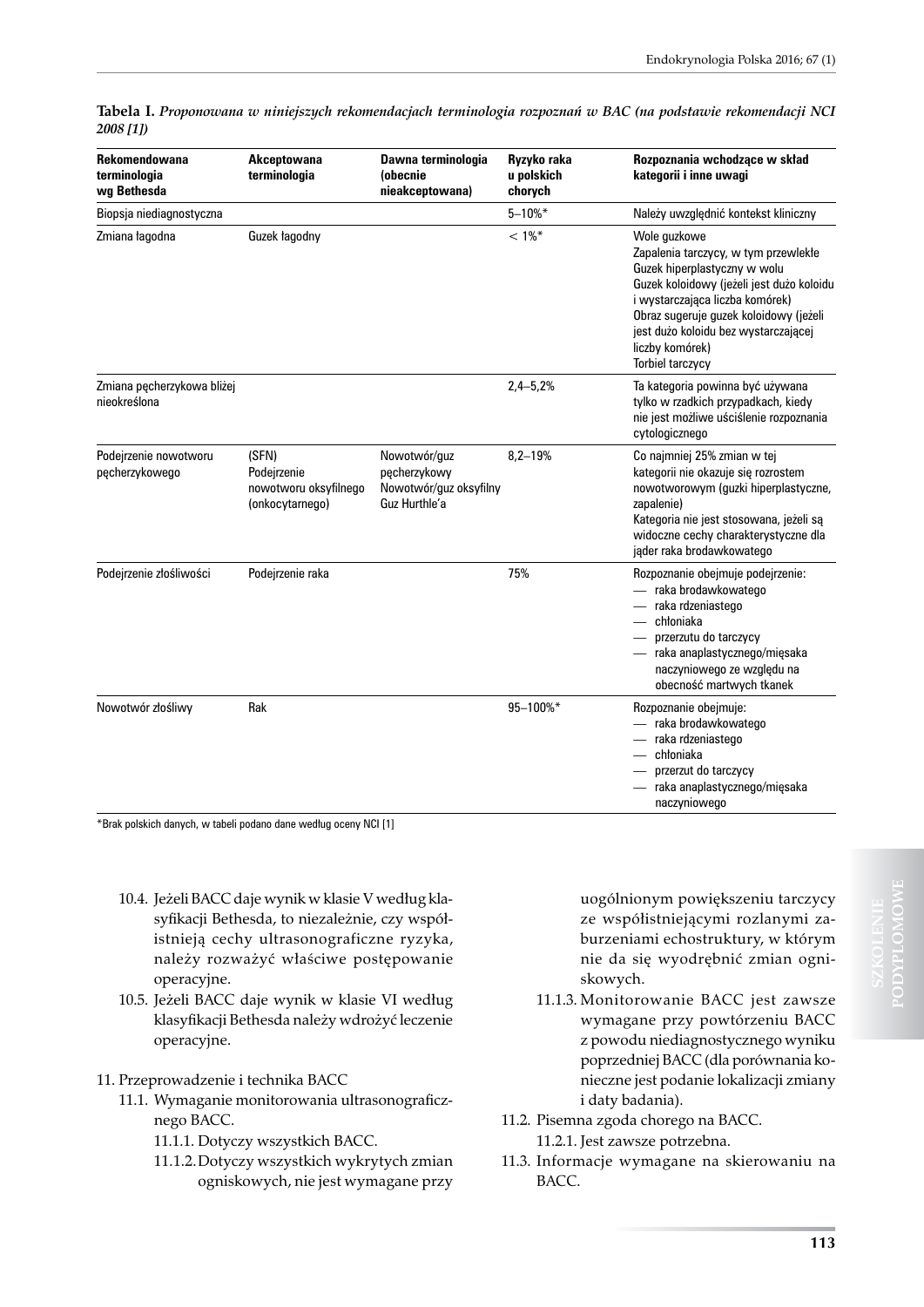- 11.3.1. Nazwisko, imię, adres kierującego na BACC.
- 11.3.1. Nazwisko i imię/identyfikator chorego.
- 11.3.2. Płeć i wiek chorego.
- 11.3.3. Wstępne rozpoznanie kliniczne.
- 11.3.4. Lokalizacja i rozmiar ogniska podejrzanego.
- 11.3.5. Dane z wywiadu (w tym co do innych nowotworów pierwotnych, ekspozycji na promieniowanie, współistniejących chorób tarczycy).
- 11.3.6. Informacja o leczeniu, jeśli może mieć znaczenie dla interpretacji cytologicznej.
- 11.3.7.Informacja o wcześniejszych BACC (data, lokalizacja punktowanego ogniska).
- 12. Wybór miejsca do BACC
	- 12.1. Miejsce BACC ustalane jest za pomocą USG według następujących zasad:
		- 12.1.1. Kryterium głównym nie jest wielkość guzka, ale cechy ryzyka złośliwości (kliniczne i ultrasonograficzne). Patrz rekomendacje NCI [1].
		- 12.1.2. Ponieważ wielkość guzka > 4 cm zwiększa ryzyko jego złośliwości, każdy guzek spełniający to kryterium powinien być bioptowany.
		- 12.1.3. Duży guzek powinien być bioptowany co najmniej 2-krotnie w różnych miejscach.
		- 12.1.4. Torbiel powinna być opróżniona, a ewentualnie uwidaczniająca się część lita poddana BACC.
	- 12.2. W ogniskach mnogich obowiązują następujące zasady:
		- 12.2.1. Jeżeli w wolu wieloguzkowym jest więcej ognisk, kolejność BACC zależy od ultrasonograficznych i klinicznych kryteriów złośliwości.
		- 12.2.2. Jeżeli ogniska są mnogie i podobne ultrasonograficznie, a nie wykazują znacznych cech złośliwości, dopuszczalne jest bioptowanie tylko największego ogniska.
		- 12.2.3. Dopuszczalne jest podzielenie badania BACC na etapy w czasie do 6 miesięcy, optymalnie do 3 miesięcy.
		- 12.2.4. Przy rozlanym charakterze zmian echostruktury wskazania do BACC mają charakter względny i BACC może się ograniczyć do punktowania 1 miejsca. NCI dopuszcza wówczas BACC bez

monitorowania USG, jeżeli tarczyca jest wyraźnie powiększona.

- 12.3. Przy powiększeniu węzłów chłonnych szyjnych:
	- 12.3.1. Jeżeli guzkowi tarczycy towarzyszy podejrzany węzeł chłonny, należy go też nakłuć.
		- 12.3.2. Cechy USG nasuwające podejrzenie przerzutu do węzła chłonnego: wymiar poprzeczny > 5 mm, brak wnęki tłuszczowej, lito-torbielowaty charakter, okrągły kształt, brzeżne lub chaotyczne unaczynienie, zwapnienia.
- 13. Reprezentatywność BACC.
	- 13.1. Ocena reprezentatywności uzyskanego materiału cytologicznego jest niezbędna i musi się odnosić zarówno do aspektu jakościowego, jak i ilościowego.
	- 13.2. Ocena jakościowa wyrażana jest dychotomicznie jako zadowalająca/ niezadowalająca i musi uwzględniać różnice związane z typem ogniska (patrz pkt. 14).
	- 13.3. Należy stosować następujące stopnie oceny ilościowej:
		- 13.3.1. Materiał diagnostyczny: co najmniej 5 grup zawierających przynajmniej po 10 dobrze zachowanych komórek pęcherzykowych. Konieczne uwzględnienie kontekstu klinicznego w tej ocenie.
		- 13.3.2. Materiał diagnostyczny mimo skąpej liczby komórek (patrz też pkt. 14.1).
		- 13.3.3. Ocena materiału ograniczona przez brak/niewielką liczby komórek pęcherzykowych.
		- 13.3.4. Tylko płyn torbieli.
- 14. Kontekst kliniczno-radiologiczny oceny ilościowej BACC.
	- 14.1. Zmiany ogniskowe lite.
		- 14.1.1. Z cytologicznymi cechami struktury komórkowej nasuwającymi podejrzenie złośliwości\* (klasa III wg Bethesda). Wykrycie w rozmazie zaburzeń struktury komórkowej nasuwających podejrzenie złośliwości musi być zawarte w rozpoznaniu, nawet jeżeli liczba komórek jest skąpa (patrz pkt. 13.3.2). \*(**Uwaga:** w oryginalnym tekście NCI jest mowa o atypii, autorzy rekomendacji proponują w zamian określenie "Zaburzenia struktury komórki nasuwające podejrzenie złośliwości").
		- 14.1.2. Z zapaleniem.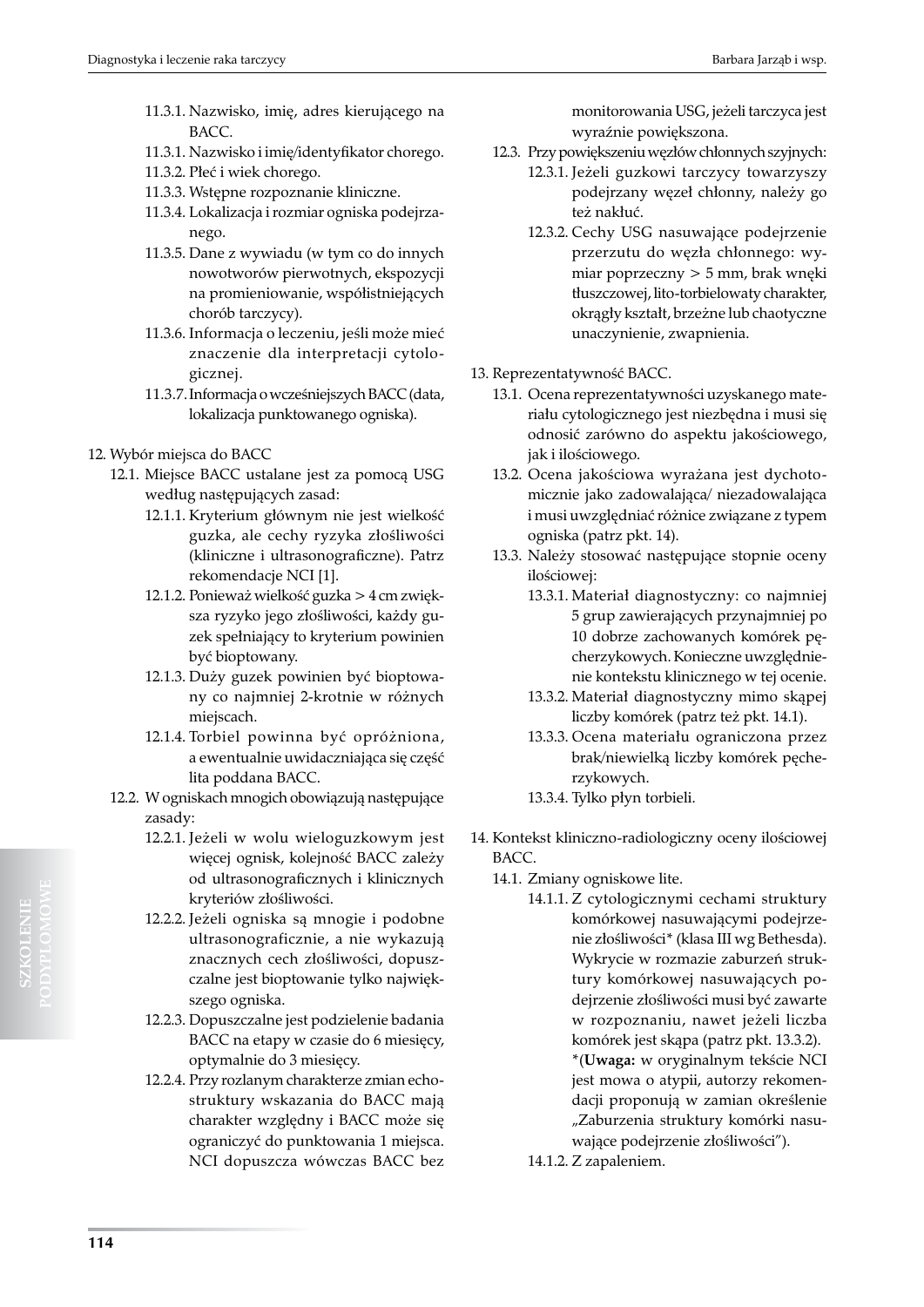Należy wziąć pod uwagę, że w BACC uzyskuje się wtedy mniej komórek pęcherzykowych, nie należy więc bezwzględnie wymagać spełnienia kryterium 13.3.1. W związku z tym właściwe jest zastosowanie uwagi 13.3.2.

14.1.3. Z dużą ilością koloidu.

Obecność dużej ilości koloidu jest wiarygodnym sygnałem łagodności zmiany, dlatego BACC może tu być diagnostyczna mimo niewielkiej liczby komórek.

14.1.4. Z rozrostem pęcherzykowym i niewielką ilością koloidu.

Uwaga 13.3.1. jest optymalna, szczególnie jeżeli jest ona spełniona na jednym rozmazie. Należy jednak wziąć pod uwagę, że zbyt restrykcyjne wymagania co do liczby i jakości komórek zwiększają odsetek BACC niewystarczającej jakości do 20% i więcej.

- 14.2. Torbiele.
	- 14.2.1. Torbiel prosta (czysta wg kryterium USG): ryzyko raka 1–4%.

Aspiracja czystej torbieli bardzo rzadko wiąże się z rozpoznaniem raka.

Stosowanie kryterium 13.3.4 pozwala na przekazanie informacji użytecznej klinicznie. Można dodać informację "materiał niediagnostyczny dla pełnego wykluczenia torbielowatej postaci raka".

- 14.2.2. Zdaniem autorów rekomendacji, w tych przypadkach należy przede wszystkim dążyć do diagnostycznego nakłucia części litej.
- 15. Zalecana terminologia diagnostyczna.

Zaleca się używać 6 klas rozpoznań według klasyfikacji Bethesda.

- 15.1. Biopsja niediagnostyczna, klasa I według klasyfikacji Bethesda.
	- 15.1.1. Biopsja jest określona jako niediagnostyczna, jeżeli nie spełnia kryteriów reprezentatywności (patrz pkt. 13) z uwzględnieniem kontekstu kliniczno- -radiologicznego (patrz pkt. 14)
	- 15.1.2. Biopsja niediagnostyczna może wynikać z 3 przyczyn:
		- niewystarczającej liczby pobranych komórek,
		- braku komórek pęcherzykowych,
		- błędów utrwalenia i przechowania.
- 15.2. Zmiana łagodna, klasa II według klasyfikacji Bethesda.

Termin ten odpowiada ostatecznemu rozpoznaniu rozrostu guzkowego, limfocytarnego lub podostrego zapalenia tarczycy, pojedynczego guzka hiperplastycznego i guzka koloidowego. Ryzyko złośliwości jest minimalne

- 15.2.1. Rozpoznanie "zmiana łagodna" formalnie obejmuje też rozpoznanie gruczolaka pęcherzykowego, dlatego niektóre ośrodki stosują rozpoznanie "BACC negatywna w kierunku rozpoznania procesu złośliwego" lub "zmiana nienowotworowa". W rekomendacjach preferujemy rozpoznanie "Zmiana łagodna".
- 15.2.2. Rozmaz z BACC powinien zawierać wystarczającą liczbę komórek. Jeśli jest ich niewiele, a w powtórzonej BACC także uzyskuje się głównie koloid i mało komórek nienasuwających podejrzenia złośliwości, rekomendujemy rozpoznanie: obraz sugeruje zmianę/ guzek koloidowy.
- 15.3. Zmiana pęcherzykowa bliżej nieokreślona, klasa III według klasyfikacji Bethesda.
	- 15.3.1. Ta kategoria rozpoznania winna być stosowana tylko w razie konieczności, jak najrzadziej (patrz też 14.1.1.).
	- 15.3.2. Jest kategorią z wykluczenia, w której zawierają się takie obrazy cytologiczne BACC tarczycy, które nie wypełniają kryteriów ilościowych lub jakościowych kwalifikujących do kategorii podejrzenie nowotworu pęcherzykowego.
	- 15.3.3. Kryteria rozgraniczenia zmian pęcherzykowych bliżej nieokreślonych i podejrzenia nowotworu pęcherzyko- -wego (patrz tab. II).
	- 15.3.4. Zmiana pęcherzykowa bliżej nieokreślona to rozpoznanie zastępcze, które wymaga korekty w korelacji z obrazem klinicznym i ultrasonograficznym w czasie kolejnej BACC. Powtórzenie BACC zależy od wskazań klinicznych, wskazane na ogół po 12 miesiącach, w przedziale 6–24 miesięcy. Nie należy stosować szybkiego powtórzenia BACC, chyba że wymagają tego pilne wskazania kliniczne lub znaczący rozmiar zmiany (patrz pkt. 3.1.4).
	- 15.3.5. Szczególną ostrożność interpretacyjną należy zachować przy rozpoznaniu zmiany pęcherzykowej bliżej nieokreślonej w niewielkich ogniskach, mniejszych niż 1–2 cm.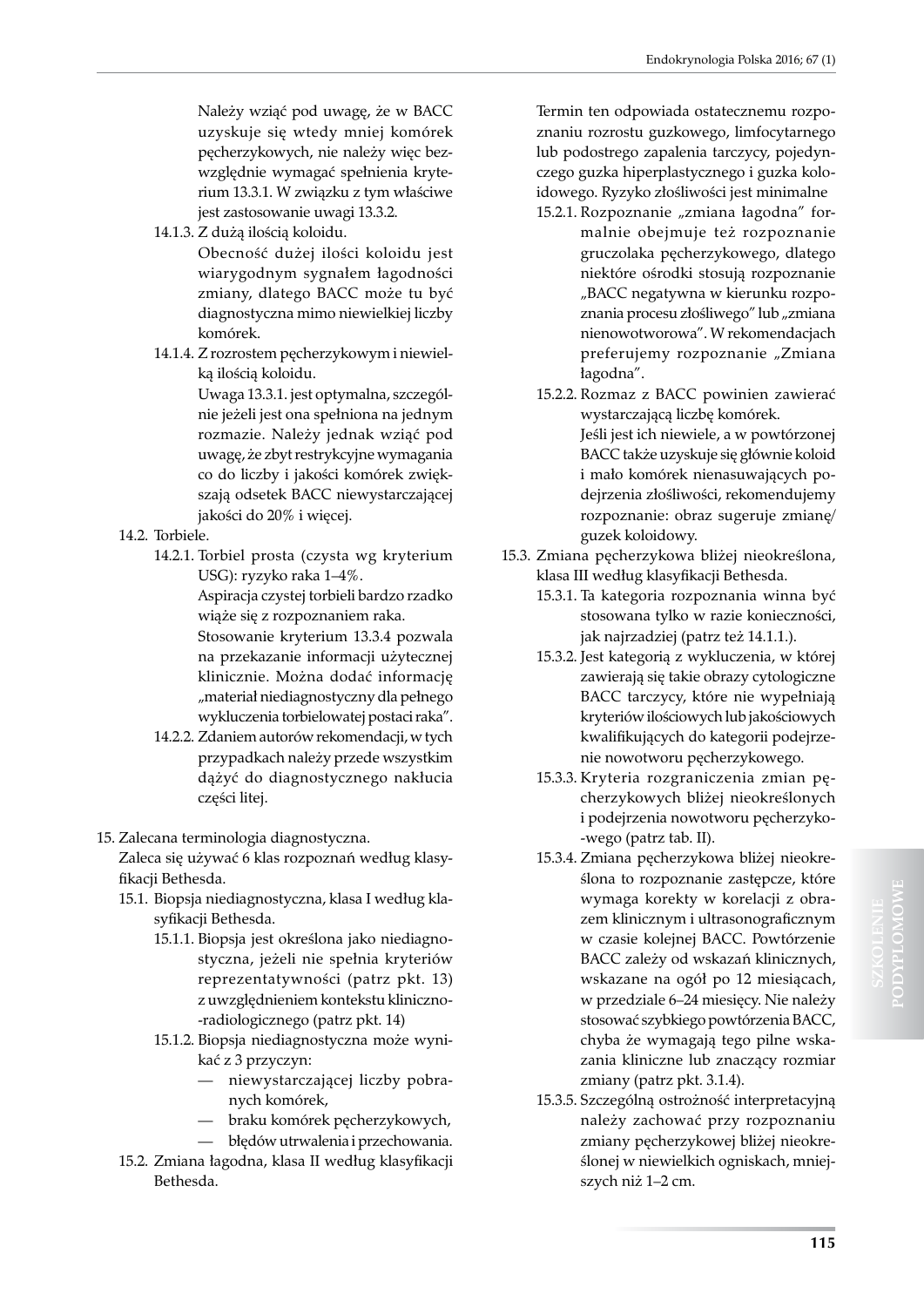| Cecha                                                                         | Zmiana pęcherzykowa bliżej nieokreślona | Podejrzenie nowotworu pęcherzykowego                                      |
|-------------------------------------------------------------------------------|-----------------------------------------|---------------------------------------------------------------------------|
| Aspirat bogatokomórkowy<br>(cecha subiektywna)                                | Raczej tak                              | Tak                                                                       |
| Dominacja małych układów przestrzennych<br>(grupy, gniazda, układy rozetkowe) | Tak                                     | Tak                                                                       |
| Płaty komórek pęcherzykowych                                                  | Mogą być widoczne                       | Nie lub pojedyncze                                                        |
| Koloid w tle                                                                  | Może być widoczny                       | Nie lub śladowy                                                           |
| Makrofagi piankowate                                                          | Mogą być obecne                         | Nie lub pojedyncze                                                        |
| Anizocytoza/anizokarioza                                                      | Nie lub niewielka                       | Nie                                                                       |
| Limfocyty/komórki plazmatyczne                                                | Nie lub nieliczne                       | Nie                                                                       |
| Onkocyty                                                                      | Bez znaczenia                           | Jeżeli > 75% komórek, podejrzenie nowotworu<br>pęcherzykowego oksyfilnego |
|                                                                               |                                         | Onkocyty obligatoryjnie muszą zawierać jąderka                            |
|                                                                               |                                         | Dopuszczalna anizocytoza onkocytów                                        |
|                                                                               |                                         | Układy przestrzenne onkocytów dowolne                                     |
| Wskazania do leczenia operacyjnego                                            | Nie                                     | Tak, po potwierdzeniu rozpoznania przez drugiego<br>patologa              |
| Wskazania do powtórnej BACC                                                   | Tak                                     | Raczej nie                                                                |

- 15.3.6. Ryzyko złośliwości, oceniane przez NCI na 5–10%, w polskich doniesieniach naukowych jest oceniane na 2,4–5,9% [2, 3]. Dlatego, zdaniem autorów niniejszych rekomendacji. rozpoznanie to nie powinno stanowić o zwiększonym ryzyku złośliwości guzka i nie może stanowić *per se* wskazania do leczenia operacyjnego.
- 15.3.7. Czasem zakwalifikowanie do tej kategorii może wynikać z ograniczeń próbki (niska komórkowość, domieszka krwi, błędy utrwalenia), kiedy cechy komórek nie wskazują jednoznacznie na ich łagodny charakter lub wręcz budzą niepokój co do możliwości złośliwego charakteru guzka. Ten niepokój powinien być zawarty w komentarzu patologa. Wówczas może zaistnieć wskazanie do leczenia operacyjnego.
- 15.4. Podejrzenie nowotworu pęcherzykowego, klasa IV według klasyfikacji Bethesda.
	- 15.4.1. NCI zaleca określenie "podejrzenie nowotworu pęcherzykowego" ze względu na fakt, że 25% tych guzków nie jest wcale nowotworem. Kryteria rozpoznania podsumowano w tabeli II.
	- 15.4.2. Ta kategoria obejmuje zarówno zmiany określane wcześniej jako "nowotwór pęcherzykowy/oksyfilny" lub "guz pęcherzykowy/oksyfilny".

Nie powinna natomiast obejmować zmian, w których cechy jądrowe pozwalają rozpoznać raka brodawkowatego.

- 15.4.3. Podejrzenie nowotworu onkocytarnego/oksyfilnego jest stawiane, jeżeli odsetek komórek oksyfilnych przekracza 75%. Uważa się, że to rozpoznanie oznacza wyższe ryzyko złośliwości niż podejrzenie nowotworu pęcherzykowego.
- 15.4.4. Przy podejrzeniu nowotworu pęcherzykowego ryzyko występowania złośliwości w Polsce wynosi, w zależności od ośrodka, od 8,2% do 19% [2, 4]. Dlatego decyzję o operacji można podjąć w zależności od własnego doświadczenia ośrodka.
- 15.4.5. Rozpoznanie "podejrzenie nowotworu pęcherzykowego" powinno być stawiane w przypadkach, w których patolog przewiduje konieczność postępowania operacyjnego dla uzyskania materiału i ostatecznego rozpoznania histopatologicznego.
- 15.4.6. Przy tym rozpoznaniu ryzyko złośliwości musi być oceniane indywidualnie z uwzględnieniem kontekstu kliniczno- -epidemiologicznego.
- 15.4.7. Jeżeli podejrzenie nowotworu pęcherzykowego w BACC stanowi wskazanie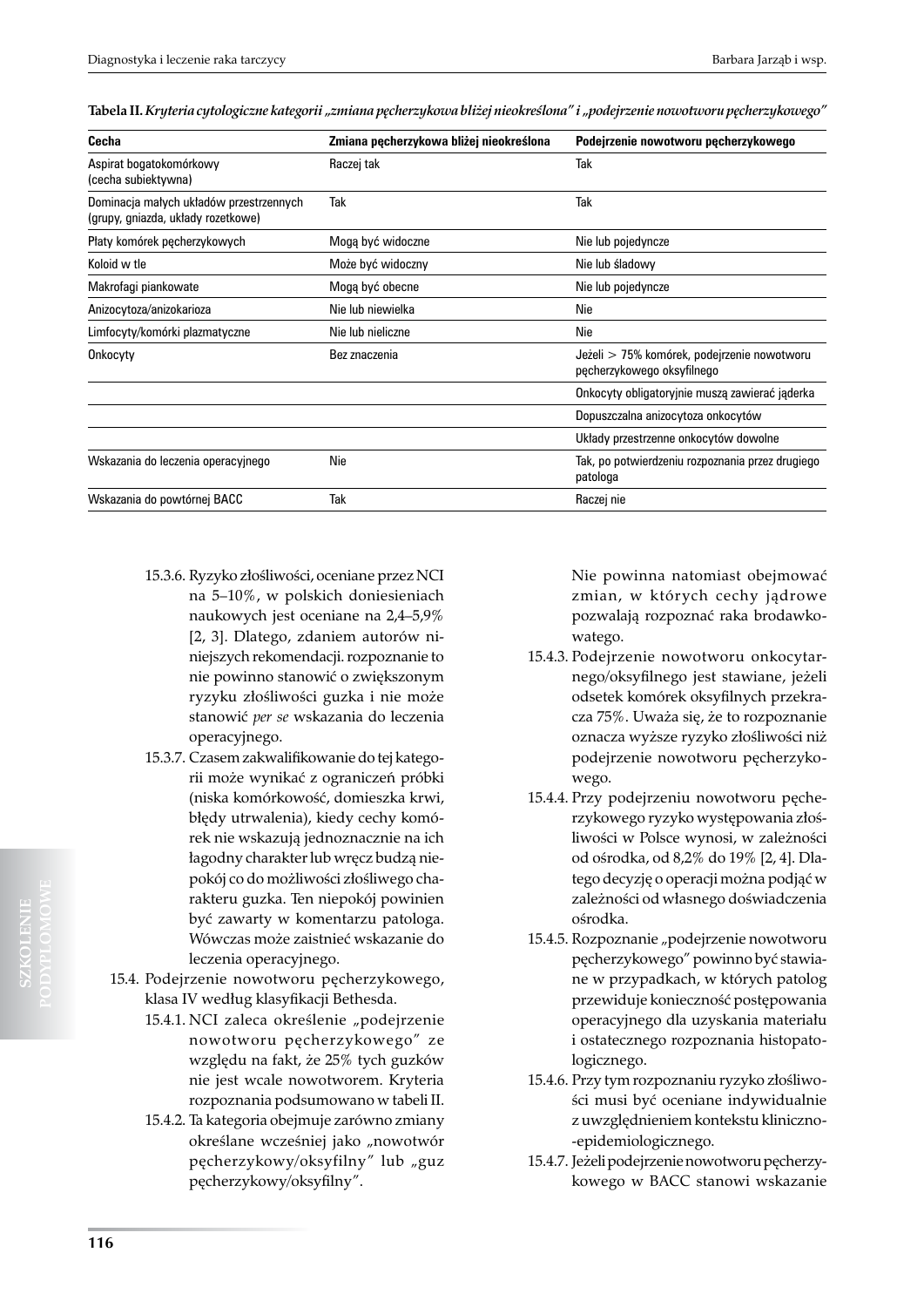do leczenia operacyjnego, przydatne jest potwierdzenie rozpoznania przez drugiego patologa.

- 15.4.8. Rozpoznanie to może odpowiadać ostatecznym rozpoznaniom histopatologicznym gruczolaka pęcherzykowego, raka pęcherzykowego i wariantu pęcherzykowego raka brodawkowatego oraz ich wariantów oksyfilnych, jednak obraz ten może być uzyskany także w zmianach nienowotworowych, takich jak guzek rozrostowy o wysokiej komórkowości czy limfocytarne zapalenie tarczycy (w których często stwierdza się cechy zaburzonej struktury komórki) (patrz pkt. 14.1.1.). Dlatego określenie "podejrzenie nowotworu pęcherzykowego", rekomendowane przez NCI [1], jest właściwsze niż określenie "guz pęcherzykowy" lub "nowotwór pęcherzykowy" (te określenia mogą być obecnie stosowane wyłącznie w sensie klinicznym, nie mogą stanowić rozpoznania cytologicznego).
	- Rekomendujemy stosowanie skrótu SFN (*suspected follicular neoplasia*) lub określenia klasa IV według klasyfikacji Bethesda ze względu na drażniące i niepokojące chorych brzmienie dosłownego tłumaczenia polskiego.
	- Rozpoznanie "podejrzenie nowotworu pęcherzykowego" obejmuje także podklasę "podejrzenie nowotworu oksyfilnego", które dokładniej powinno brzmieć "podejrzenie wariantu onkocytarnego (oksyfilnego) nowotworu pęcherzykowego.
- 15.4.9. Naszym zdaniem należy unikać rozpoznania "Guz Huerthle'a" w stosunku do podejrzenia nowotworu oksyfilnego.
- 15.5. Podejrzenie złośliwości, klasa V według klasyfikacji Bethesda.
	- 15.5.1. Takie rozpoznanie oznacza, że ujawniono cechy morfologiczne nowotworu złośliwego, ale nie są spełnione wszystkie kryteria pozwalające na rozpoznanie nowotworu złośliwego. Ryzyko złośliwości wynosi 50% wedle oceny Uniwersytetu Medycznego w Łodzi [2] oraz 75% wedle oceny zespołu z Instytutu Onkologii w Gliwicach [5].
	- 15.5.2. Podejrzenie raka brodawkowatego najczęściej dotyczy jego wariantu pęcherzykowego.
- 15.5.3. Podejrzeniu raka rdzeniastego powinno towarzyszyć oznaczenie kalcytoniny we krwi (stężenie podstawowe Ct > 100 pg/ml pozwala rozpoznać raka rdzeniastego tarczycy z wysokim prawdopodobieństwem).
- 15.5.4. Podejrzenie chłoniaka złośliwego winno prowadzić do powtórzenia BACC i wykorzystania cytometrii przepływowej.
- 15.6. Nowotwór złośliwy, kategoria VI według klasyfikacji Bethesda.
	- 15.6.1. Kategoria obejmuje rozpoznanie raka brodawkowatego, anaplastycznego i przerzutu.
	- 15.6.2. Rak rdzeniasty, określenie punktu wyjścia przerzutu innego nowotworu i chłoniak wymagają badania immunocytochemicznego.
	- 15.6.3. Przy tym rozpoznaniu decyzja o leczeniu operacyjnym jest oczywista.
- 16. Raport z BACC. Raport z BACC musi zawierać:
	- 16.1. Informację o lokalizacji i cechach bioptowanych guzków, umożliwiającą ich identyfikację.
	- 16.2. Informację o ocenie reprezentatywności BACC, zarówno jakościowej, jak i ilościowej.
	- 16.3. Opis badania cytologicznego każdej z badanych zmian ogniskowych.
	- 16.4. Wniosek diagnostyczny z zakwalifikowaniem do jednej z VI klas rozpoznań (patrz pkt. 15).
	- 16.5. Uwaga! Wskazane jest dołączenie komentarza do raportu z BACC.
- 17. Nieakceptowana terminologia diagnostyczna.
	- 17.1. Nie należy stosować stwierdzeń:
		- 17.1.1. "komórek atypowych nie znaleziono", "treść krwista", "cech złośliwości nie wykryto".
		- 17.1.2. We wszystkich przykładach wymienionych w 17.1.1. należy jednoznacznie wypowiedzieć się, czy jest to zmiana łagodna czy biopsja niediagnostyczna.
		- 17.1.3. Nie wolno także stosować stwierdzenia "obraz budzi podejrzenie nowotworu pęcherzykowego".
		- 17.1.4. Stwierdzenie jak 17.1.3. nie daje klinicyście informacji, czy patomorfolog stawia formalnie rozpoznanie "podejrzenie nowotworu pęcherzykowego" czy też ma tylko przesłanki w tym kierunku, które nie są wystarczające dla tego rozpoznania cytologicznego. W tych przypadkach patolog powinien raczej zastanowić się czy nie lepiej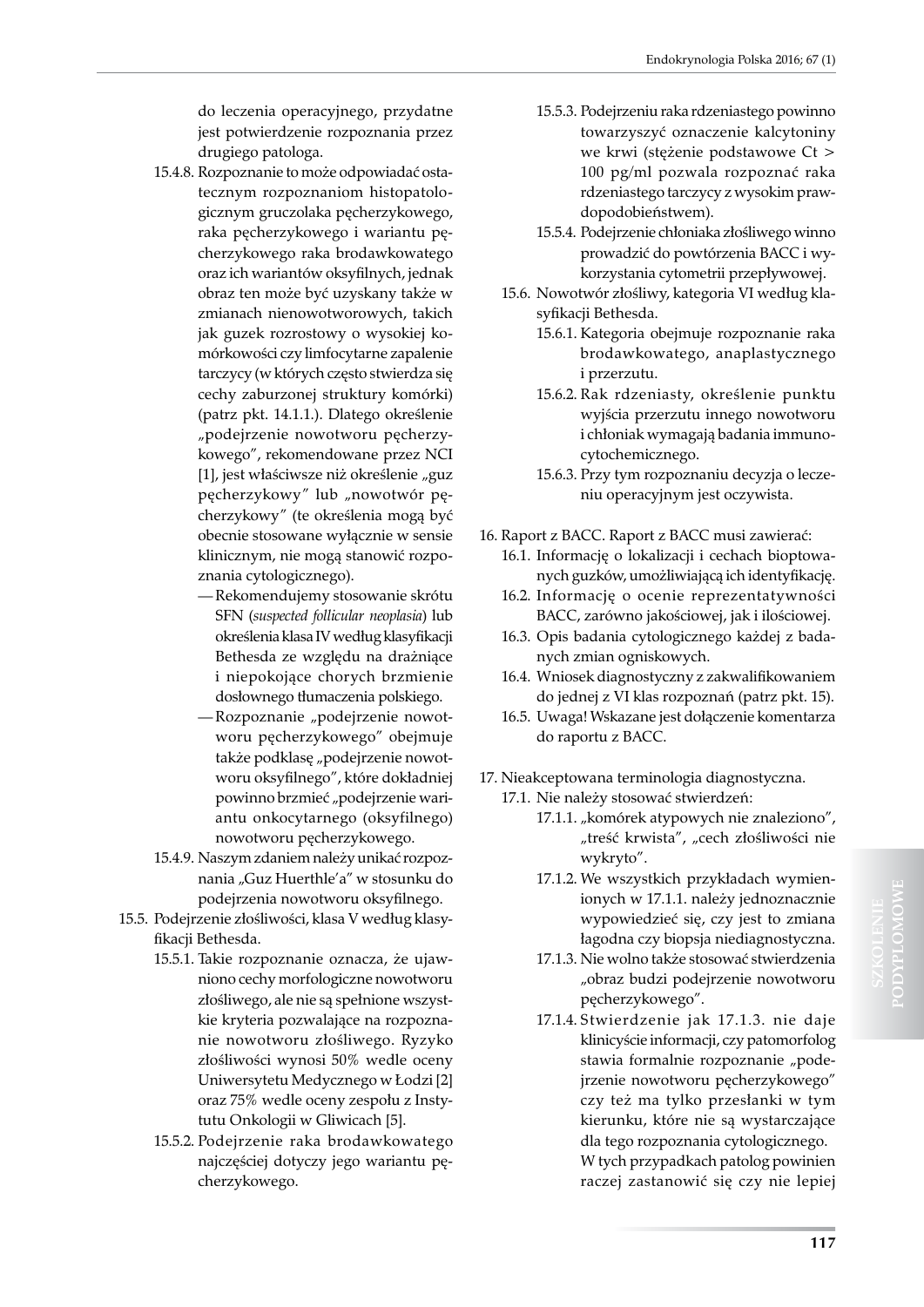postawić rozpoznanie "zmiana pęcherzykowa bliżej nieokreślona", które jest jasne dla klinicysty, gdyż informuje go, że guzek trzeba dalej diagnozować.

Dopuszczalne jest dodanie "nie można wykluczyć podejrzenia nowotworu pęcherzykowego" czy "rozważano podejrzenie nowotworu pęcherzykowego, ale nie wszystkie kryteria są spełnione"

- 18. Wiarygodność diagnostyczna i ograniczenia BACC.
	- 18.1. Rozgraniczenie raka pęcherzykowego i gruczolaka pęcherzykowego jest w badaniu cytologicznym niemożliwe.
	- 18.2. Ryzyko wyniku fałszywie ujemnego w raku wynosi 1–11%, średnio 5%. Lekarz winien ocenić klinicznie cechy złośliwości skłaniające do leczenia operacyjnego.
	- 18.3. Ryzyko to wynika najczęściej z powodu niewystarczającej ilości materiału do oceny, ale także błędu pobrania, błędów interpretacyjnych i występowania torbielowatej postaci raka.
	- 18.4. Ryzyko wyniku fałszywie dodatniego wynosi 1%.

#### 19. Przeciwskazania do BACC.

- 19.1. Bezwzględne.
	- 19.1.1. Ciężka skaza krwotoczna.
	- 19.1.2. Ropne ogniska skóry szyi.
	- 19.1.3. Brak współpracy i zgody chorego.
- 19.2. Stosowanie leków przeciwzakrzepowych.

19.2.1. Acenokumarol, warfaryna.

Autorzy niniejszych rekomendacji uważają, po zasięgnięciu konsultacji u specjalistów z tego zakresu, że stosowanie acenokumarolu i warfaryny nie stanowi bezwzględnego przeciwwskazania do BACC, szczególnie, jeżeli stosuje się igłę o średnicy 0,4 mm przy INR w zakresie 2,5–3.

Można także rozważyć przejście na heparynę drobnocząsteczkową.

- 19.2.2. Heparyna drobnocząsteczkowa. Konieczne zachowanie przerwy 8 go- -dzin.
- 19.2.3. Dabigatran (Pradaxa). Konieczne zachowanie przerwy 12 godzin.
- 19.2.4. Rivaroxaban (Xarelto). Konieczne zachowanie przerwy 24 godziny.
- 19.2.5. Klopidogrel. Jeżeli ze względów kardiologicznych przeciwskazane jest odstawieniu leku,

to w razie bezwzględnych wskazań dopuszcza się biopsję tarczycy u chorego stosującego klopidogrel. Przejście na heparynę drobnocząsteczkową nie jest uzasadnione ze względu na odmienny mechanizm działania

19.2.6. Leki dozwolone:

- kwas acetylosalicylowy w dawkach do 0,3 g,
- niesteroidowe leki przeciwzapalne.

#### 20. Powikłania BACC.

- 20.1. Przemijające.
	- 20.1.1.Krwiak (zapobieganie: uciśnięcie miejsca biopsji bezpośrednio po jej wykonaniu. Przy biopsji zmian głębokich rekomenduje się 30 min. obserwację).
	- 20.1.2. Ból i obrzęk (okład z lodu; paracetamol).
	- 20.1.3. Omdlenie.
	- 20.1.4. Zakażenie (rzadkie nawet u chorych z niedoborem odporności, zagrożeni: pacjenci z HIV, cukrzycą, gruźlicą, ale także z atopowym zapaleniem skóry — infekcje gronkowcowe). Jeśli stan higieniczny skóry nie jest zadowalający, zastosuj jodynę.
- 20.2. Poważne niezwykle rzadkie.
	- 20.2.1. Nigdy nie opisano implementacji raka wzdłuż toru igły przy igle 23 gauge lub mniejszej. Powyższe powikłanie dotyczyło wcześniej głównie biopsji gruboigłowej.
	- 20.2.2. Porażenie nerwu krtaniowego wstecznego (ryzyko 0,036%) — dysfonia i dysfazja rozwija się typowo w drugim dniu po BACC, ustępuje do 4 miesięcy.
	- 20.2.3. Krwotok lub krwiak wymagający interwencji chirurgicznej.

21. Immunocytochemia w BACC. *Patrz* komentarz NCI [1].

22. Dalsze postępowanie po BACC nie diagnostycznej. 22.1. Torbiel.

Jeżeli jest to torbiel ultrasonograficznie prosta bez części litej, a w pierwszej BACC nie uzyskano materiału diagnostycznego, ponowną BACC można rozważyć za 6–18 miesięcy. Ryzyko raka jest bardzo małe, ale nie da się go całkiem wykluczyć.

22.2. Guzek lity. Lity guzek klinicznie łagodny, z niediagnostycznym wynikiem BACC wymaga monito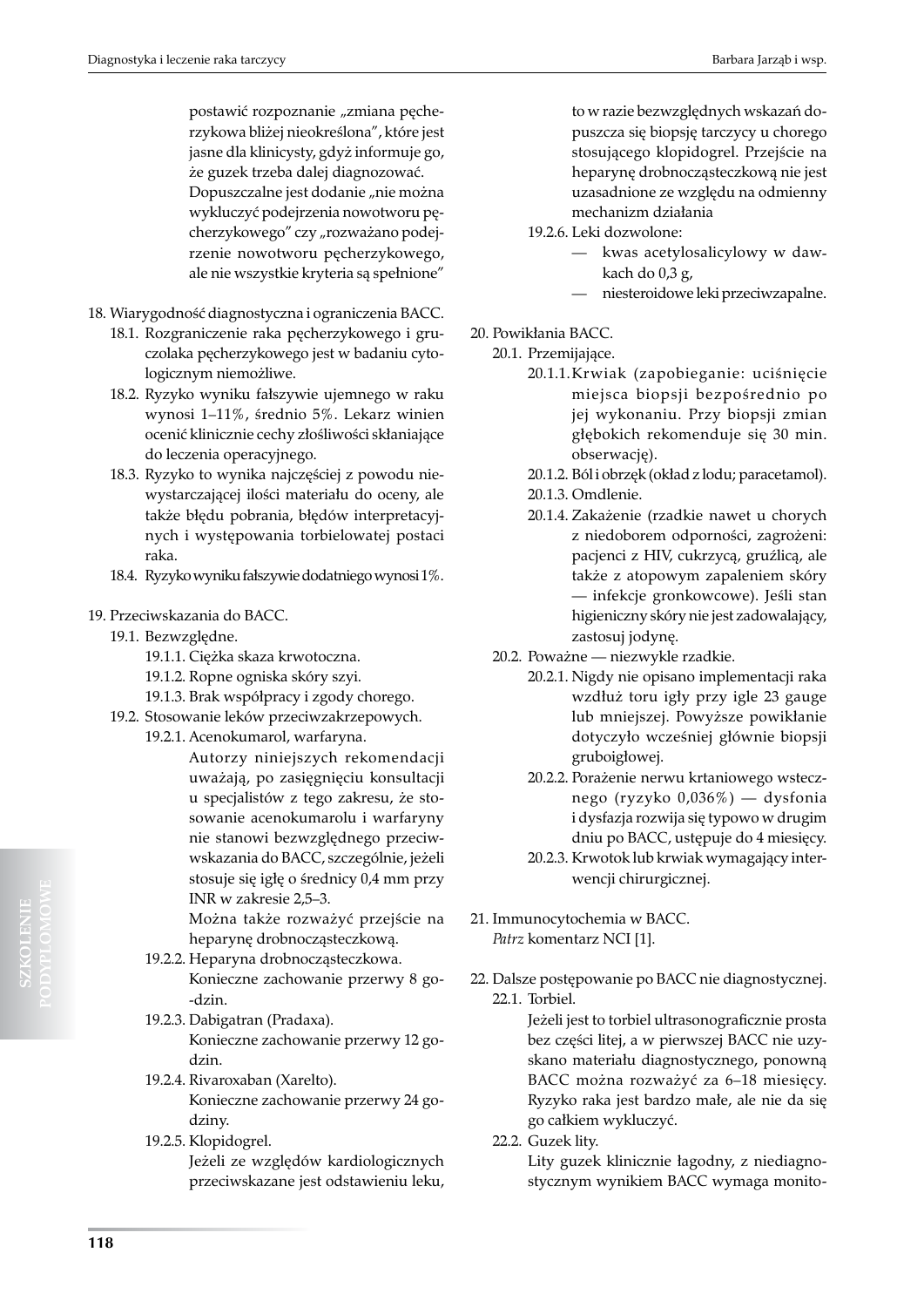rowania klinicznego i ultrasonograficznego oraz kolejnej BACC w zależności od ryzyka klinicznego, na ogół za 3–12 miesięcy.

22.3. Guzek lity ze zwyrodnieniem torbielowatym. Jeżeli w pierwszej BACC nie uzyskano materiału diagnostycznego, ponowna BACC wskazana za 3–12 miesięcy. Należy dążyć do nakłucia części litej.

> W przypadku niediagnostycznej BACC ATA rozważa leczenie operacyjne. Autorzy niniejszych rekomendacji proponują, że należy wówczas oprzeć się o cechy kliniczne ryzyka złośliwości (*patrz* pkt. 3.1).

- 23. Odstęp między niediagnostyczną BACC a drugą BACC.
	- 23.1. Odstęp ten winien wynosić nie mniej niż 3 miesiące, chyba że kliniczne cechy wskazują na szczególnie wysokie ryzyko złośliwości (przy podejrzeniu raka nisko zróżnicowanego lub anaplastycznego lub chłoniaka) lub podejrzenie błędu wykonania jest szczególnie silne.
	- 23.2. W przeważającej części przypadków, w których ryzyko kliniczne nie jest wysokie, kolejna BACC może być wykonana za 6–12 miesięcy.
- 24. Dwie biopsje niediagnostyczne.
	- 24.1. Dwie biopsje niediagnostyczne w torbieli. W prostych torbielach przy dwóch niediagnostycznych BACC należy uwzględnić, że ryzyko raka jest bardzo małe (< 1%), chociaż nie da się go całkiem wykluczyć.
	- 24.2. Dwie biopsje niediagnostyczne w ognisku litym.
		- 24.2.1. Ze względu na brak wykluczenia raka i możliwe większe ryzyko jego ujawnienia należy rozważyć ryzyko kliniczne i w zależności od niego podjąć decyzję o leczeniu operacyjnym.
		- 24.2.2. Przy znaczącym klinicznie wzroście zmiany ogniskowej należy rozważyć leczenie operacyjne, chyba że kontekst kliniczny wyjaśnia brak adekwatnego materiału w BACC.
		- 24.2.3. Przy braku wzrostu ogniska i braku ultrasonograficznych cech złośliwości leczenie operacyjne rozważane jest w kontekście ryzyka klinicznego, decyzja wspólnie z pacjentem.
		- 24.2.4. Jeśli ognisko < 1 cm w którymkolwiek z wymiarów i nie obserwuje się znaczącego wzrostu oraz cech ryzyka klinicznego, operacja nie jest wskazana.
- 25. Dalsze postępowanie kliniczne po rozpoznaniu zmiany łagodnej w BACC.
	- 25.1. Uzyskanie łagodnego wyniku w BACC nie przesądza definitywnie o braku konieczności leczenia operacyjnego.
	- 25.2. Jeżeli wskazania kliniczne i wyniki innych badań, a także preferencja chorego nie prowadzą do interwencji operacyjnej, dalsza obserwacja chorego winna uwzględniać fakt, że ryzyko złośliwości guzka jest wtedy istotnie mniejsze niż w guzku, który nie był nigdy badany cytologicznie i oceniony cytologicznie jako zmiana łagodna.
	- 25.3. Monitorowanie litego guzka łagodnego w BACC.
		- 25.3.1. Zmiana ogniskowa lita, w której w BACC rozpoznano zmianę łagodną wymaga monitorowania klinicznego (badanie fizykalne lub USG) co 6–18 miesięcy.
		- 25.3.2. Powtórzenie BACC w toku dalszej obserwacji nie jest wymagane, jeżeli nie ma wątpliwości klinicznych i jakość pierwszej BACC jest dobra. Ryzyko wyniku fałszywie ujemnego jest oceniane przez Uniwersytet Medyczny w Łodzi na 3,6% [8].
		- 25.3.3. Powtórzenie BACC w ognisku zaburzonej echostruktury, w którym rozpoznano zmianę łagodną, pozwala na upewnienie się co do rozpoznania i zmniejsza ryzyko nierozpoznania raka. Niemniej, takie postępowanie przy braku cech ryzyka klinicznego, wzrostu guzka i pojawienia się nowych cech ryzyka ultrasonograficznego na ogół wskazane jest nie wcześniej niż 6–12 miesięcy od pierwszej BACC.
		- 25.3.4. Wskazania do powtórzenia BACC za 6–12 miesięcy mogą wynikać ze wzrostu guzka lub cech ryzyka klinicznego bądź niższej wiarygodności pierwszej BACC na skutek większego ryzyka nietrafienia w zmianę z powodu jej bardzo małych rozmiarów i/lub położenia w tylnej/ /grzbietowej części płata.
		- 25.3.5. Wzrost guzka nie jest *per se* kryterium jego złośliwości, jednak tworzy wskazania do powtórnej BACC (o ile spełnia kryteria wzrostu znaczącego klinicznie, *patrz niżej*).
		- 25.3.6. Pojawienie się w guzku łagodnym w poprzednim badaniu cytologicznym nowych cech ultrasonograficznych wysokiego ryzyka złośliwości stanowi mocne wskazanie do ponownej BACC.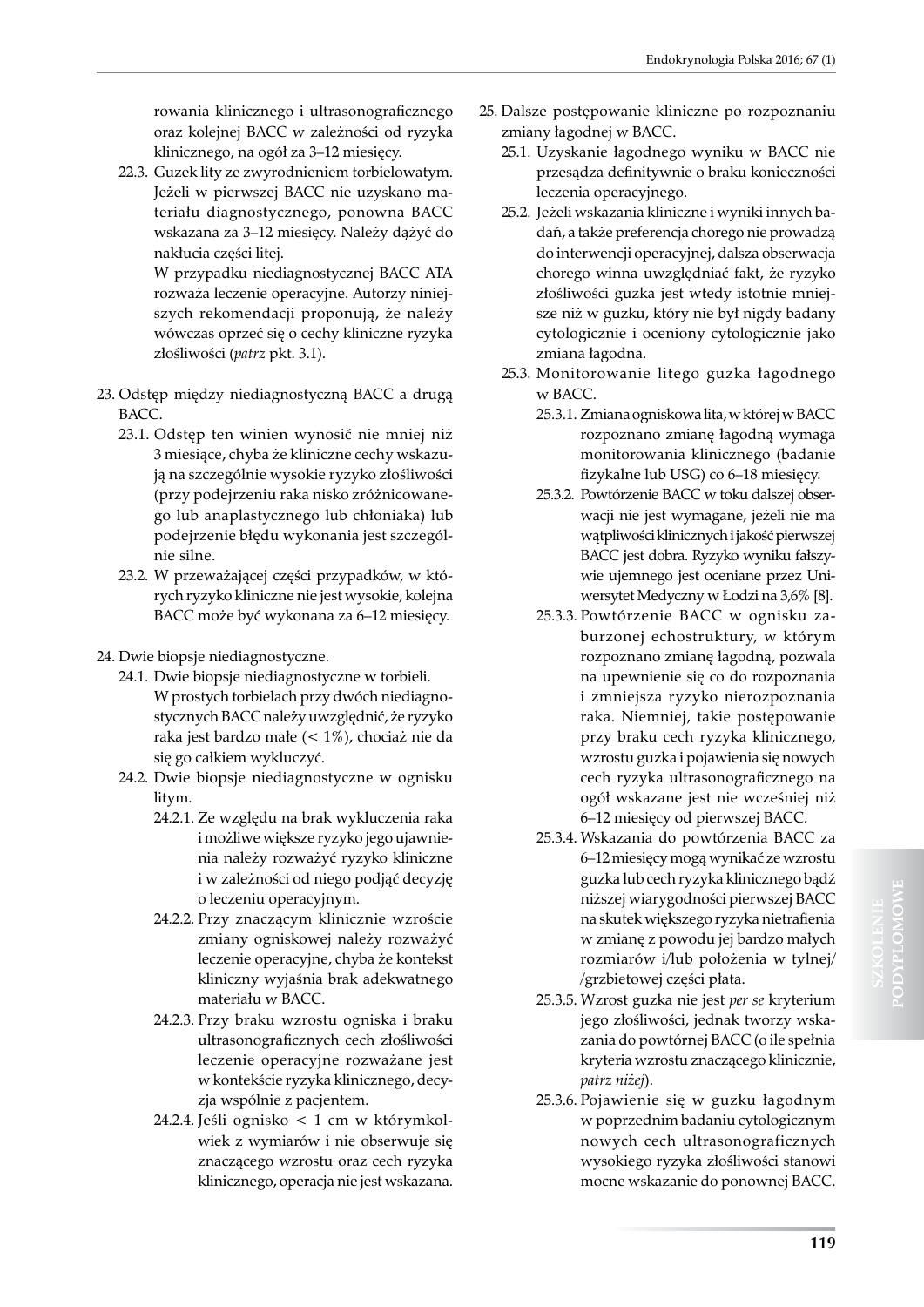- 25.3.7. Zalecenia 25.3.1–6 dotyczą także zmian torbielowato–litych. Kolejna BACC jest wskazana w razie istotnego powiększenia się części litej zmiany torbielowato–litej.
- 25.3.8. Nawet przy znaczącym wzroście guzka dopuszczalne jest postępowanie zachowawcze, jeżeli ponownie uzyskano łagodny wynik BACC.
- 26. Dalsze postępowanie po rozpoznaniu w BACC zmiany pęcherzykowej bliżej nieokreślonej.
	- 26.1. Ryzyko ujawnienia raka przy tym rozpoznaniu prawdopodobnie nie jest w Polsce wyższe od 5% i jest szacowane w polskich opracowaniach na 2,4–5,2% [2, 3].
	- 26.2. Postępowanie zachowawcze (obserwacja i kontrola w USG co 6 miesięcy), ponowna BACC za 6–12 miesięcy, nie wcześniej niż po 3 miesiącach, ze względu na ryzyko zmian wynikających z procesów naprawczych.
	- 26.3. Operacja w guzkach > 4 cm, przy guzkach mniejszych w razie znaczącego wzrostu guzka, lub jeżeli w drugiej BACC rozpoznanie z większym ryzykiem raka.
	- 26.4. Jeżeli guzek z tym rozpoznaniem okazuje się guzkiem autonomicznym w scyntygrafii, można zalecić dalsze postępowanie zachowawcze i leczenie 131I, gdyż ryzyko raka w tym guzku wynosi  $\leq 2\%$ .
- 27. Dalsze postępowanie po uzyskaniu w BACC rozpoznania "podejrzenie nowotworu pęcherzykowego".
	- 27.1. Należy ponownie podkreślić, że to rozpoznanie powinno być stawiane tylko w przypadkach, w których przewiduje się konieczność postępowania operacyjnego dla uzyskania materiału i ostatecznego rozpoznania histopatologicznego.
		- 27.1.1. Przed podjęciem leczenia operacyjnego przydatne jest potwierdzenie rozpoznania podejrzenia nowotworu pęcherzykowego przez drugiego patologa.
		- 27.1.2. Jeżeli uzyskano takie potwierdzenie, ponowna BACC nie wniesie nic do rozpoznania, szczególnie, jeśli będzie wykonana w krótkim odstępie czasowym.
		- 27.1.3. Jeżeli nie ma możliwości skonsultowania wyniku cytologicznego, leczenie operacyjne jest dopuszczalne, jeśli wskazania kliniczne są pilne.
	- 27.2. Wskazania do leczenia operacyjnego przy podejrzeniu nowotworu pęcherzykowego w BACC.
- 27.2.1. Jeżeli w BACC postawiono podejrzenie nowotworu oksyfilnego (wariantu oksyfilnego nowotworu pęcherzykowego), leczenie operacyjne jest wskazane ze względu na nie mniej niż 15% ryzyko ujawnienia raka.
- 27.2.2. W guzkach pęcherzykowych > 2 cm, a szczególnie w guzkach > 3–4 cm, leczenie operacyjne jest optymalną drogą ustalenia charakteru guzka.
- 27.2.3. Badanie śródoperacyjne guzka na ogół nic nie wniesie do rozpoznania.
- 27.2.4. *Jak* 27.4.
- 27.2.4. W guzkach < 1–2 cm (i niektórych < 3– –4 cm), przy nieobecności cech ryzyka klinicznego, rezygnacja z operacji i podjęcie postępowania zachowawczego są dopuszczalne pod warunkiem starannego monitorowania klinicznego i ultrasonograficznego.
- 27.3. Leczenie operacyjne powinno zawsze obejmować wycięcie całego płata, w którym podejrzewa się nowotwór pęcherzykowy i obejmować cieśń. Zakres operacji drugiego płata zależy od obecności guzków/zmian ogniskowych w tym płacie. W razie obecności zmian ogniskowych w drugim płacie należy rozważyć całkowite wycięcie tarczycy, a przynajmniej zastosować subtotalne wycięcie drugiego płata.
- 27.4. Jeżeli nie zdecydowano się na leczenie operacyjne i guzek został poddany obserwacji klinicznej, kolejna BACC może być wykonana nie wcześniej niż po upływie 3–12 miesięcy, na ogół po 6 miesiącach.
- 28. Dalsze postępowanie po rozpoznaniu/podejrzeniu nowotworu złośliwego w BACC.
	- 28.1. Podejrzenie złośliwości (klasa V wg klasyfikacji Bethesda).
		- 28.1.1. Należy rozważyć leczenie operacyjne.
		- 28.1.2. Przed podjęciem leczenia operacyjnego wskazane jest potwierdzenie rozpoznania przez drugiego patologa.
		- 28.1.3. W przypadku podejrzenia o złośliwość można rozważyć badanie śródoperacyjne.
	- 28.2. Nowotwór złośliwy.
		- 28.2.1. Konieczne jest leczenie operacyjne.
		- 28.2.2. Przed podjęciem leczenia operacyjnego wskazane jest potwierdzenie rozpoznania przez drugiego patologa.
		- 28.2.3. Jeżeli przedoperacyjnie rozpoznano raka anaplastycznego, chłoniaka lub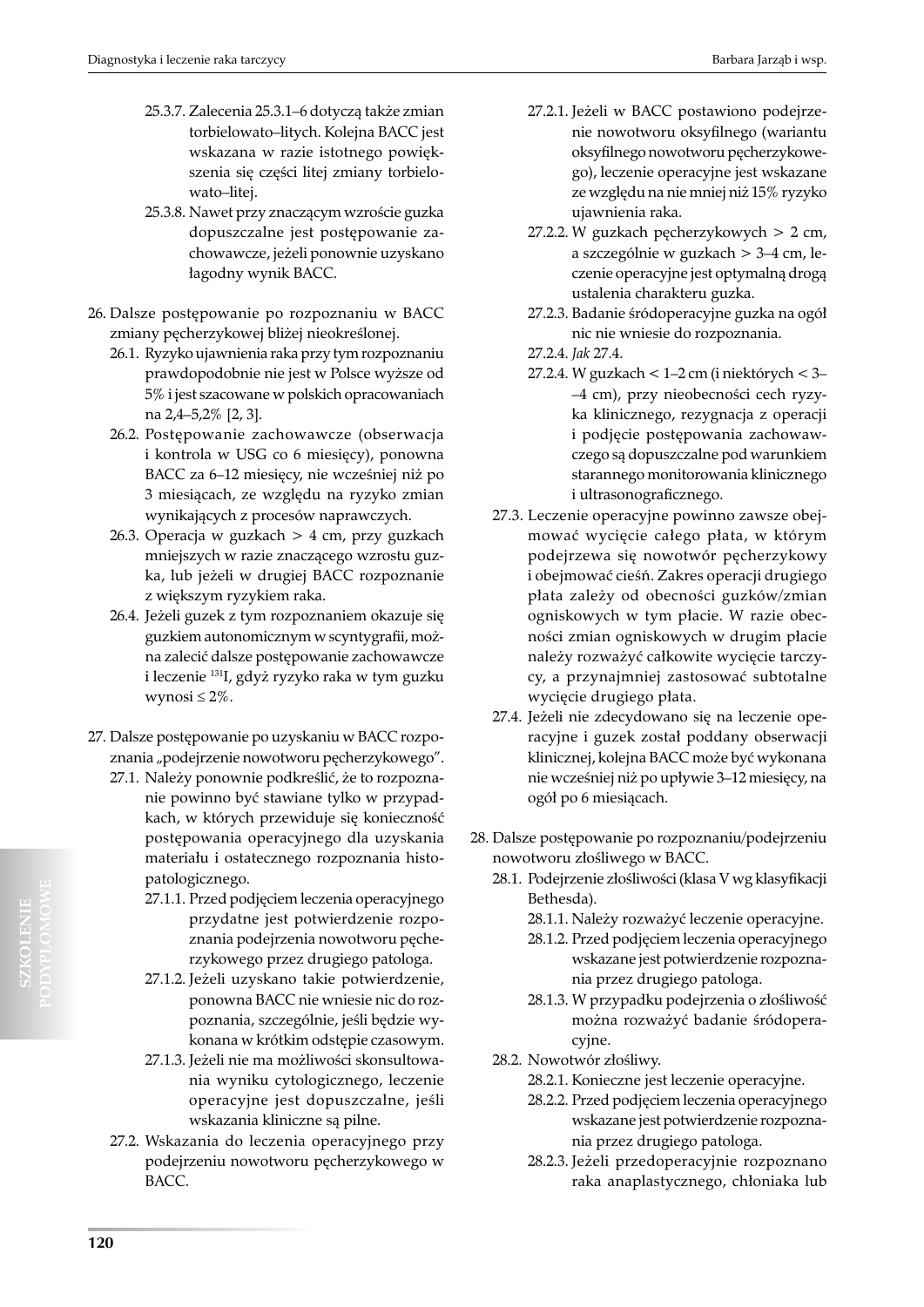przerzut innego nowotworu, przed podjęciem leczenia operacyjnego konieczna jest dalsza diagnostyka dla określenia jego operacyjności i ustalenia dalszego planu leczenia.

- 29. Wskazania i interpretacja BACC u dzieci.
	- 29.1. Jest przedmiotem odrębnych rekomendacji, przygotowywanych przez specjalnie wyznaczoną grupę.
	- 29.2. Niemniej, leczenie operacyjne jest częściej podejmowane u dzieci, gdyż ryzyko złośliwości guzka może być u nich większe i dotyczy także guzków autonomicznych.
- 30. Wskazania i interpretacja kliniczna BACC u ciężarnych.
	- 30.1. Wskazania do BACC są takie same jak u innych kobiet.
		- 30.1.1. U ciężarnych z niskim stężeniem TSH w pierwszym i drugim trymestrze można odłożyć BACC na okres po porodzie z powodu prawdopodobieństwa występowania guzka autonomicznego i niskiego ryzyka raka.
	- 30.2. Rozpoznanie cytologiczne "podejrzenie nowotworu pęcherzykowego" nie stanowi bezwzględnego wskazania do leczenia operacyjnego w czasie ciąży. Operacja, jeśli zostanie uznana za wskazaną, może być odłożona do czasu po porodzie.
	- 30.3. Przy rozpoznaniu nisko zaawansowanego raka brodawkowatego tarczycy w czasie ciąży należy podjąć jego monitorowanie USG. Przy wzroście guza operację należy wykonać w II trymestrze, przed 24. tygodniem ciąży. Przy stabilnym obrazie USG lub rozpoznaniu raka w drugiej połowie ciąży można z operacją poczekać do porodu.
	- 30.4. Przy zachowawczym podejściu do leczenia raka brodawkowatego tarczycy w czasie ciąży można rozważyć podawanie L-tyroksyny.
	- 30.5. W przypadku guzków łagodnych supresyjne leczenie L-tyroksyną w czasie ciąży nie jest zalecane.
- 31. Badanie śródoperacyjne w wolu guzkowym.
	- 31.1. Przez badanie śródoperacyjne rozumiemy cytologię odbitkową i badanie mrożakowe (tylko na kriostacie!). Gdy pracownia dysponuje wyposażeniem najnowszej generacji, za pomocą którego rozpoznanie histopatologiczne możliwe jest do 48 godzin po operacji, można rozważyć rezygnację z badania śródoperacyjnego.
	- 31.2. W zmianach pęcherzykowych bliżej nieokreślonych i podejrzeniu nowotworu pęcherzykowego badanie śródoperacyjne nie jest rekomendowane.
- 32. Rola biopsji gruboigłowej.
	- 32.1. Biopsja gruboigłowa nie poprawia znacząco trafności rozgraniczenia raka i gruczolaka pęcherzykowego.
	- 32.2. Pewien niedostatek w dokładności (trafności) rozpoznania uzyskiwany w BACC w stosunku do biopsji gruboigłowej jest rekompensowany przez łatwość wykonania BACC, jej niższy koszt i mniejszy dyskomfort pacjenta związany z badaniem.
	- 32.3. Biopsja gruboigłowa może stanowić alternatywę w przypadkach, kiedy uzyskanie rozpoznania w inny sposób jest niemożliwe.
- 33. Rola FDG-PET w ocenie złośliwości raka.
	- 33.1. Nie można rekomendować badania FDG-PET dla oceny złośliwości guzka tarczycy.
	- 33.2. Niemniej, jeżeli FDG-PET wykonane z innych wskazań wykaże ogniskowo wzmożony wychwyt glukozy w tarczycy, ryzyko złośliwości jest znaczące.
- 34. Dopuszcza się możliwość wykorzystania badań molekularnych (analizy sekwencji i ekspresji genów) jako metody poszerzającej diagnostykę raka tarczycy. Chory musi być w pełni poinformowany o znaczeniu jej wyników.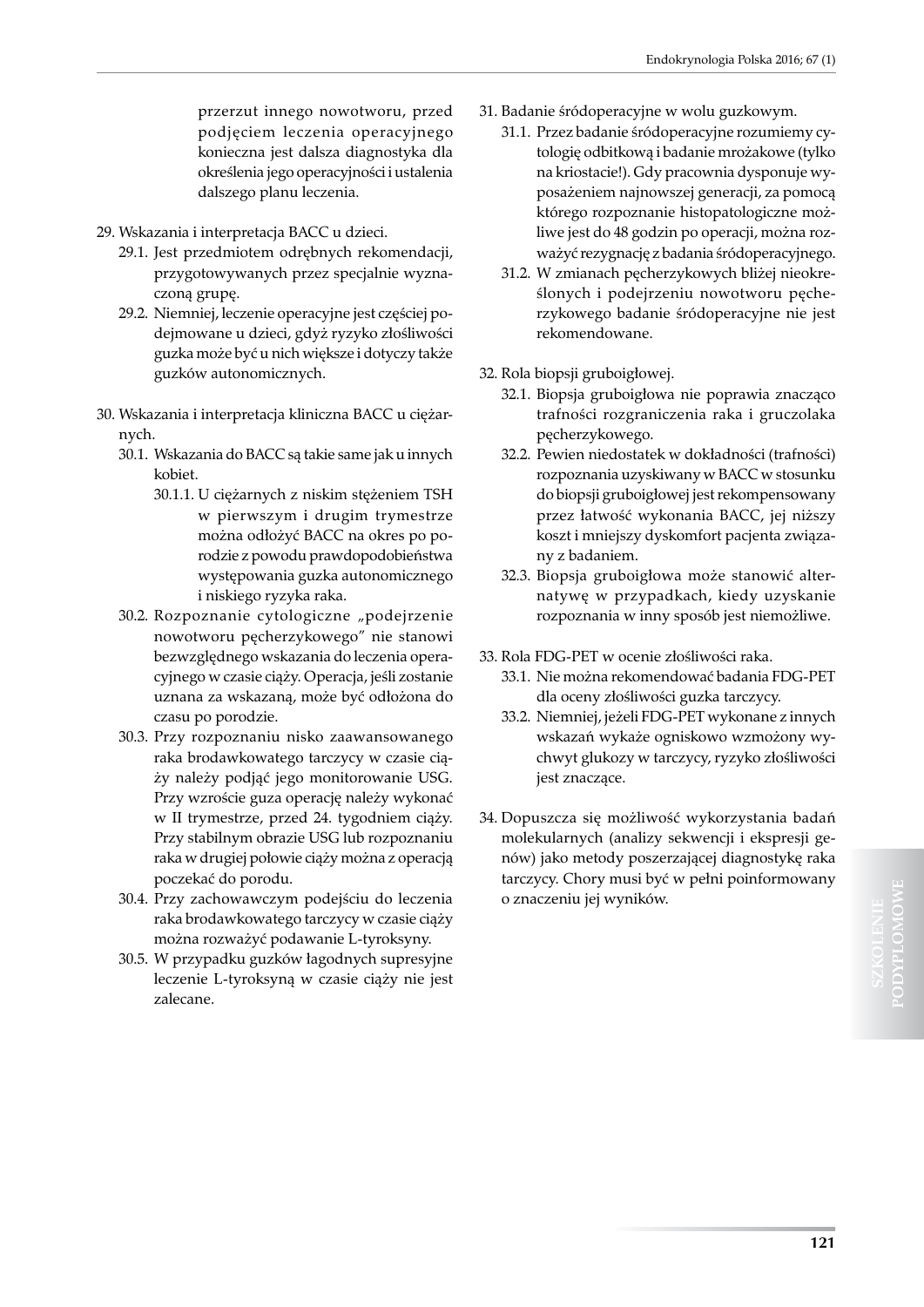## **Część II**

# **Badanie patomorfologiczne materiału pooperacyjnego tarczycy**

## **Redaktorzy**

#### *Dariusz Lange1 , Anna Nasierowska-Guttmejer2 , Stanisław Sporny<sup>3</sup>*

*1 Zakład Patologii Nowotworów, Centrum Onkologii — Instytut im. Marii Skłodowskiej-Curie, Oddział w Gliwicach 2 Zakład Patomorfologii, Centralny Szpital Kliniczny, MSW w Warszawie 3 Zakład Patomorfologii Stomatologicznej, Uniwersytet Medyczny w Łodzi*

## **Współautorzy**

**Treść części II została przedstawiona członkom Polskiego Towarzystwa Patologów na stronie internetowej Towarzystwa i zaakceptowana w imieniu Członków przez jego Przewodniczącą Prof. dr hab. n. med. Annę Nasierowską-Gutmejer.**

- 1. Wytyczne do przygotowania badania histopatologicznego po operacji tarczycy.
	- 1.1. Postępowanie.
		- 1.1.1. Zmierz i zważ materiał pooperacyjny.
		- 1.1.2. Oznacz tuszem powierzchnię i linię odcięcia preparatu w miarę możliwości przed utrwaleniem materiału pooperacyjnego.
		- 1.1.3. Zorientuj topograficznie materiał operacyjny i potnij go na plastry grubości 5 mm.
		- 1.1.4. Sprawdź, czy nie ma przytarczyc w otaczających tarczycę tkankach.
	- 1.2. Opis makroskopowy.
		- 1.2.1. Rodzaj wykonanego zabiegu (lobektomia, wycięcie cieśni, subtotalne wycięcie tarczycy, całkowite wycięcie tarczycy etc.).
		- 1.2.2. Masa, kształt, barwa i konsystencja materiału operacyjnego.
		- 1.2.3. Wygląd powierzchni przekroju (gładka/ /guzowata, liczba guzków i ich charakterystyka: średnica, wygląd, kolorystyka, lite/torbielowate, obecność zwapnień, wylewy krwi, martwica, otorebkowanie, odgraniczenie od otaczającego miąższu, odległość od linii cięcia chirurgicznego).
		- 1.2.4. Ewentualne sporządzenie dokumentacji fotograficznej.
	- 1.3. Pobranie wycinków do badania mikroskopowego.
		- 1.3.1. Dla zmian rozlanych: 3 wycinki z każdego płata i 1 z cieśni.
- 1.3.2. Dla pojedynczego, otorebkowanego guzka o średnicy do 5 cm: wycinki obejmujące cały obwód zmiany w przypadku guzków większych pobierz dodatkowo po 1 wycinku na każdy dodatkowy 1 cm zmiany, większość wycinków powinna zawierać obrzeże guza i otaczający go miąższ.
- 1.3.3. Dla wola guzkowego: po 1 wycinku z każdego guzka (maksymalnie do 5 guzków z każdego płata) zawierającym jego fragment z przylegającym miąższem tarczycy.
- 1.3.4. Dla raka brodawkowatego: pobierz całą tarczycę, w tym oznaczając osobno linie cięcia chirurgicznego.
- 1.3.5. Dla raka innego niż brodawkowaty: 3 wycinki z guza, 3 z tarczycy niezmienionej nowotworowo i 1 z linii cięcia chirurgicznego najbliższej nowotworowi.
- 1.3.6. Pobierz przytarczyce, jeśli są obecne w materiale operacyjnym.
- 1.3.7. Policz i pobierz w całości węzły chłonne.
- 1.3.8. Opisz inne ujawnione makroskopowo struktury (np. grasicę) i pobierz je w całości do badania mikroskopowego.
- 2. Patomorfologiczne badanie śródoperacyjne.
	- 2.1. Decyzja o konieczności lub braku potrzeby przeprowadzenia badania śródoperacyjnego powinna być podejmowana indywidualnie w każdym operowanym przypadku budzącym najmniejsze podejrzenie nowotworu złośliwego.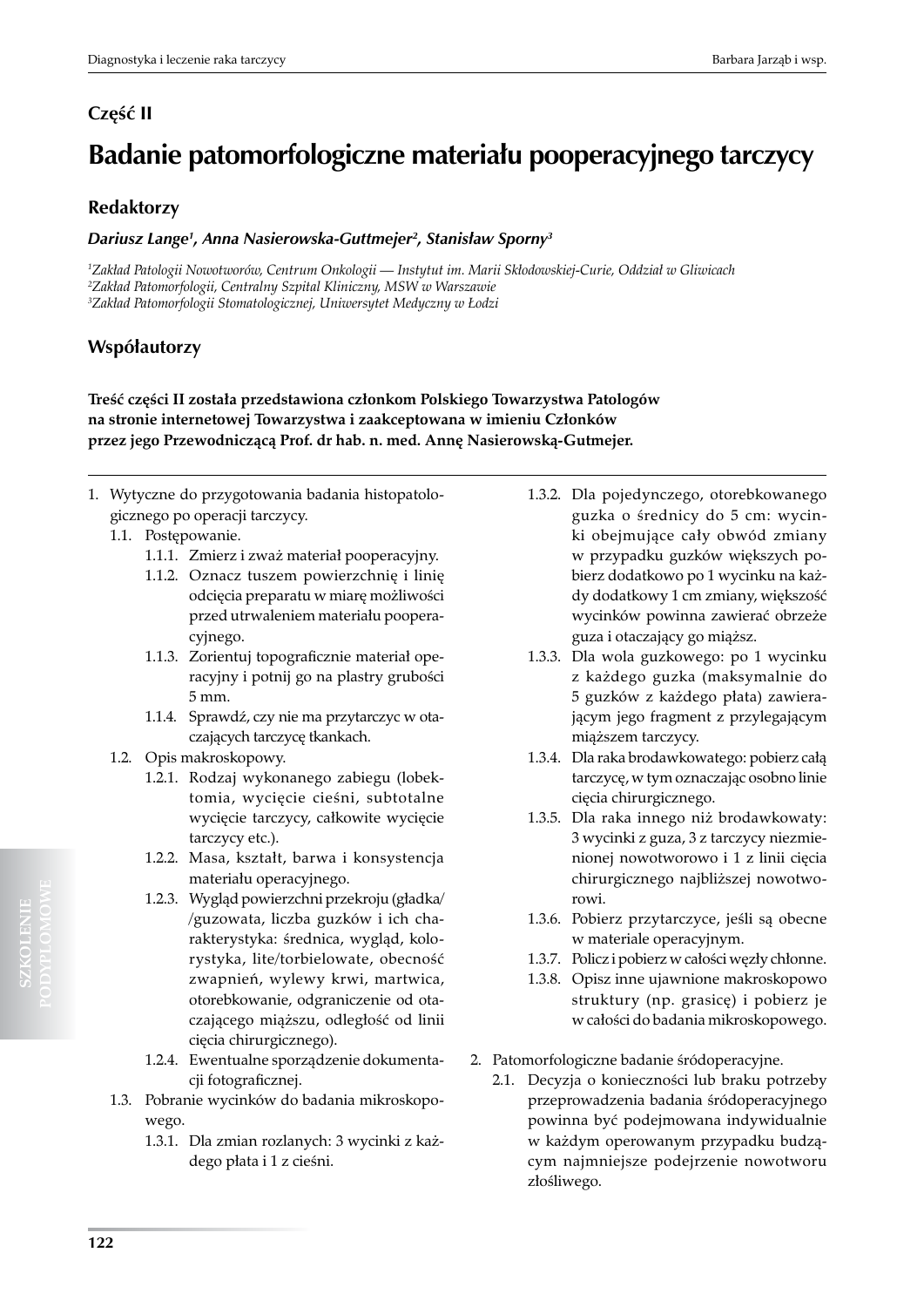- 2.2. Jeśli zakład patologii dysponuje możliwością oceny materiału świeżego, patomorfolog winien dokonać makroskopowej oceny wyciętego narządu. W przypadku wykrycia zmian makroskopowo podejrzanych, trzeba wykonać badanie mikroskopowe na kriostacie.
- 2.3. Śródoperacyjne badanie histopatologiczne pozwala na różnicowanie wola nienowotworowego i raków: brodawkowatego, rdzeniastego i niezróżnicowanego.
- 2.4. Przy podejrzeniu raka pęcherzykowego decyzja o zakresie operacji musi być podejmowana z uwzględnieniem faktu, że ostateczne rozróżnienie gruczolaka i raka pęcherzykowego będzie możliwe w pooperacyjnym badaniu mikroskopowym. W guzach pęcherzykowych wymaga wykazania nacieku komórek nowotworowych w torebce guza i inwazji naczyniowej. Jest to w zasadzie tylko możliwe w preparacie histopatologicznym sporządzonym techniką parafinową.
- 2.5. Dla śródoperacyjnej diagnostyki typu pęcherzykowego raka brodawkowatego tarczycy konieczne jest cytologiczne badanie odbitkowe powierzchni przekroju guza, bowiem można wtedy ujawnić bardzo charakterystyczne cechy jądrowe komórek tego nowotworu (bruzdy i wakuole wewnątrzjądrowe).
- 2.6. Jakkolwiek większość rozpoznań może być ustalona w sposób pewny, to należy pamiętać, że różnicowanie chłoniaków z nisko zróżnicowanymi rakami i rakami rdzeniastymi tarczycy wymaga przeprowadzenia badań immunohistochemicznych, podobnie jak rozpoznanie przerzutów do gruczołu tarczowego (np. raka jasnokomórkowego nerki).
- 3. Badanie histopatologiczne.
	- 3.1. Rozpoznanie histopatologiczne raka tarczycy musi zawierać dokładne określenie typu i podtypu raka tarczycy oraz musi zawierać dane o rozmiarach guza i klasyfikację pTN.
	- 3.2. W razie obecności przerzutów w węzłach chłonnych trzeba podać także liczbę i średnicę zajętych węzłów chłonnych, podać średnicę zmian przerzutowych w węzłach oraz określić, czy komórki nowotworowe przekraczają ich torebkę, a także ustalić wielkość ognisk nowotworowych w tkance pozatarczycowej i pozawęzłowej.
	- 3.3. Rozpoznanie musi mieścić się w przyjętej przez Światową Organizację Zdrowia (WHO, *World Health Organization*) histopatologicznej

klasyfikacji guzów tarczycy z włączeniem nowo wyodrębnionych typów raka o udokumentowanym znaczeniu klinicznym, na przykład *Hobnail variants of PTC, encapsulated follicular variants of PTC without invasion*.

- 3.4. Wniosek z badania histopatologicznego powinien zawierać kwalifikację pTNM zgodnie z wytycznymi Międzynarodowej Unii Przeciwrakowej (UICC, *Union for International Cancer Control*) (tab. III).
- 3.5. W związku z tym w raporcie patomorfologicznym trzeba uwzględnić następujące elementy:
	- 3.5.1. Rodzaj materiału operacyjnego (zgodny z zakresem przeprowadzonego zabiegu) wraz z informacją na temat jego utrwalenia, stanu (uszkodzenia zamierzone i niezamierzone) i oznaczeń topograficznych.
	- 3.5.2. Rozpoznanie histopatologiczne z określeniem podtypu mikroskopowego zmiany oraz dane na temat:
		- lokalizacji guza,
		- wymiarów guza (konieczne 3 wymiary) i wyglądu makroskopowego,
		- wyglądu miąższu poza guzem,
		- obecności i stanu torebki guza, — obecności i skali angioinwazji (licz-
		- ba zajętych naczyń: do 4 naczyń i powyżej 4),
		- naciekania tkanek otaczających tarczycę z podziałem na naciek minimalny, to znaczy otaczających tkanek miękkich i mięśnia mostkowo-tarczowego  $(T_{3})$  oraz rozległy, gdy rak nacieka podskórną tkankę tłuszczową, krtań, tchawicę, przełyk lub nerw krtaniowy wsteczny  $(T_{4a})$ ,
		- radykalności zabiegu, w tym stanu marginesów oznaczonych tuszem z jednoznacznym określeniem czy są wolne czy zajęte,
		- wieloogniskowości zmian guzowatych,
		- zmian patologicznych w utkaniu tarczycy poza guzem.
	- 3.5.3. Obecność, liczba i zmiany w przytarczycach.
	- 3.5.4. Liczba wszystkich węzłów chłonnych, liczba węzłów zajętych, średnicę przerzutów w węzłach chłonnym z określeniem mikroprzerzut dla ogniska o średnicy < 2 mm określenie czy komórki raka przekraczają torebkę węzła.
	- 3.5.5. Opis tkanek pozatarczycowych.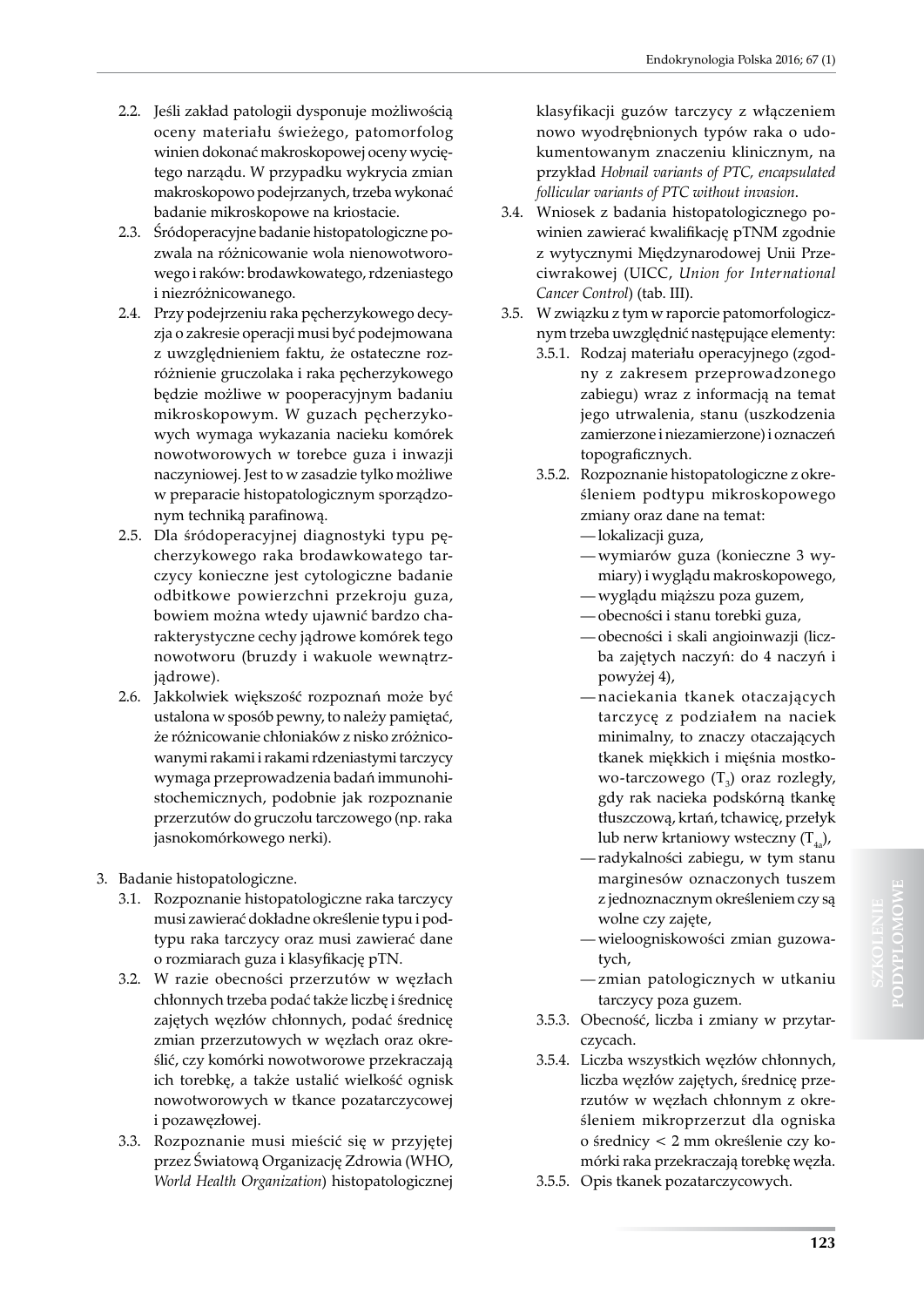#### **Tabela III.** *Klasyfikacja TNM/UICC 2010*

|                  | Cecha T - guz pierwotny                                                                                                                                                                                                                    |
|------------------|--------------------------------------------------------------------------------------------------------------------------------------------------------------------------------------------------------------------------------------------|
| Tх               | Guz pierwotny nie może być oceniony                                                                                                                                                                                                        |
| T0               | Brak cech guza pierwotnego                                                                                                                                                                                                                 |
| T1               | Guz o średnicy do 2 cm w największym wymiarze,<br>ograniczony do tarczycy                                                                                                                                                                  |
| T1a              | Guz o średnicy $\leq 1$ cm, ograniczony do tarczycy                                                                                                                                                                                        |
| T1b              | Guz o średnicy $> 1$ cm do $\leq 2$ cm w największym<br>wymiarze, ograniczony do tarczycy                                                                                                                                                  |
| T <sub>2</sub>   | Guz o średnicy $> 2$ cm, do $\leq 4$ cm w największym<br>wymiarze, ograniczony do tarczycy                                                                                                                                                 |
| T3               | Guz o średnicy > 4 cm w największym wymiarze,<br>ograniczony do tarczycy lub guz każdej wielkości<br>z obecnością minimalnego nacieku pozatarczycowego<br>(okołotarczycowa tkanka tłuszczowa lub mięsień mostkowo-<br>obojczykowo-sutkowy) |
| T <sub>4</sub> a | Guz każdej wielkości naciekający podskórną tkankę<br>tłuszczową, krtań, tchawicę, przełyk lub nerw krtaniowy<br>wsteczny                                                                                                                   |
| T <sub>4</sub> b | Guz każdej wielkości naciekający powięź przedkręgową,<br>zamykający tętnice szyjne i naczynia śródpiersia                                                                                                                                  |
|                  | Rak anaplastyczny tarczycy                                                                                                                                                                                                                 |
| T4a              | Położony wewnątrztarczycowo                                                                                                                                                                                                                |
| T4b              | Naciekający tkanki pozatarczycowe                                                                                                                                                                                                          |
|                  | Cecha N - węzły chłonne                                                                                                                                                                                                                    |
| Νx               | Węzły chłonne nie mogą być ocenione                                                                                                                                                                                                        |
| N0               | Brak przerzutów w węzłach chłonnych                                                                                                                                                                                                        |
| N1               | Obecne przerzuty w węzłach chłonnych                                                                                                                                                                                                       |
| N1a              | Przerzuty w węzłach chłonnych obecne w grupie VI                                                                                                                                                                                           |
| N1b              | Przerzuty w węzłach chłonnych bocznych jednostronnie,<br>obustronnie, po stronie<br>przeciwnej do ogniska pierwotnego (grupa I, II, III, IV, V) lub<br>w węzłach chłonnych śródpiersia (grupa VII)                                         |
|                  | Cecha M - przerzuty odległe                                                                                                                                                                                                                |
| Mx               | Przerzuty odległe nie mogą być ocenione                                                                                                                                                                                                    |
| M0               | Brak przerzutów odległych                                                                                                                                                                                                                  |
| <b>N</b> 41      | ملمما البم بينين بسوم سمم و مردم و Ob                                                                                                                                                                                                      |

| Stage                     | N                                                        | М |
|---------------------------|----------------------------------------------------------|---|
| zaawansowania klinicznego |                                                          |   |
|                           | Tabela IIIA. <i>Klasyfikacja TNM/UICC 2010 — stopnie</i> |   |

| vlayt                                            |                  |                  |                |
|--------------------------------------------------|------------------|------------------|----------------|
| Zróżnicowany rak tarczycy; wiek < 45. roku życia |                  |                  |                |
| Stopień I                                        | Każde T          | Każde N          | M <sub>0</sub> |
| Stopień II                                       | Każde T          | Każde N          | M <sub>1</sub> |
| Zróżnicowany rak tarczycy; wiek > 45. roku życia |                  |                  |                |
| Stopień I                                        | T <sub>1</sub>   | N <sub>0</sub>   | M <sub>0</sub> |
| Stopień II                                       | T <sub>2</sub>   | N <sub>0</sub>   | M <sub>0</sub> |
| Stopień III                                      | T <sub>3</sub>   | N <sub>0</sub>   | M <sub>0</sub> |
|                                                  | $T1-3$           | N1a              | M <sub>0</sub> |
| Stopień IVa                                      | T <sub>4</sub> a | M <sub>0</sub>   | M <sub>0</sub> |
|                                                  | T <sub>4</sub> a | N <sub>1</sub> a | M <sub>0</sub> |
|                                                  | $T1-3$           | N <sub>1</sub> b | M <sub>0</sub> |
|                                                  | T <sub>4</sub> a | N <sub>1</sub> b | M <sub>0</sub> |
| Stopień IVb                                      | T <sub>4</sub> b | Każde N          | M <sub>0</sub> |
| Stopień IVc                                      | Każde T          | Każde N          | M1             |
| Rak anaplastyczny tarczycy                       |                  |                  |                |
| <b>IVA</b>                                       | T <sub>4</sub> a | Każde N          | M <sub>0</sub> |
| <b>IVB</b>                                       | T <sub>4</sub> b | Każde N          | M <sub>0</sub> |
| <b>IVC</b>                                       | Każde T          | Każde N          | M <sub>1</sub> |
| Rak rdzeniasty tarczycy                          |                  |                  |                |
| L                                                | T1               | N <sub>0</sub>   | M <sub>0</sub> |
| Ш                                                | T2, T3           | N <sub>0</sub>   | M <sub>0</sub> |
| Ш                                                | $T1 - T3$        | N <sub>1</sub> a | M <sub>0</sub> |
| <b>IVA</b>                                       | T <sub>4</sub> a | N <sub>0</sub>   | M <sub>0</sub> |
|                                                  | T <sub>4</sub> a | N <sub>1</sub> a | M <sub>0</sub> |
|                                                  | T <sub>1</sub>   | N <sub>1</sub> b | M <sub>0</sub> |
|                                                  | T <sub>2</sub>   | N <sub>1</sub> b | M <sub>0</sub> |
|                                                  | T <sub>3</sub>   | N <sub>1</sub> b | M <sub>0</sub> |
|                                                  | T4a              | N <sub>1</sub> b | M <sub>0</sub> |
| <b>IVB</b>                                       | T <sub>4</sub> b | Każde N          | M <sub>0</sub> |
| <b>IVC</b>                                       | Każde T          | Każde N          | M1             |

M1 Obecne przerzuty odległe

- 3.6. Dodatkowo raport może uwzględniać następujące elementy:
	- 3.6.1. Stopień złośliwości mikroskopowej raka — *grading* (który nie jest powszechnie akceptowany w raku tarczycy i nie należy do standardu).
	- 3.6.2. Aktywność mitotyczną.
	- 3.6.3. Obecność i rozległość martwicy w guzie.
	- 3.6.4. Obecność metaplazji płaskonabłonkowej i zmian jasnokomórkowych.
	- 3.6.5. Obecność i typ zwapnień w guzie, zmiany w jego podścielisku (np. rozległe włóknienie).

3.6.6. Wyniki badań immunohistochemicznych.

3.7. Odczyny immunohistochemiczne odgrywają istotną rolę w diagnostyce nowotworów tarczycy.

Należy przyjąć, że w niektórych typach guzów są one nieodzowne:

- 3.7.1. W przypadku rozpoznania raka rdzeniastego należy obowiązkowo wykonać odczyn przynajmniej na kalcytoninę.
- 3.7.2. W przypadku podejrzenia niektórych typów raka brodawkowatego (np. pęcherzykowy) warto wykonać odczyn na keratynę 19, CD56, galektynę i HBME-1, ale nie jest to obligatoryjne.
- 3.7.3. W przypadku podejrzenia nisko zróżnicowanego raka tarczycy należy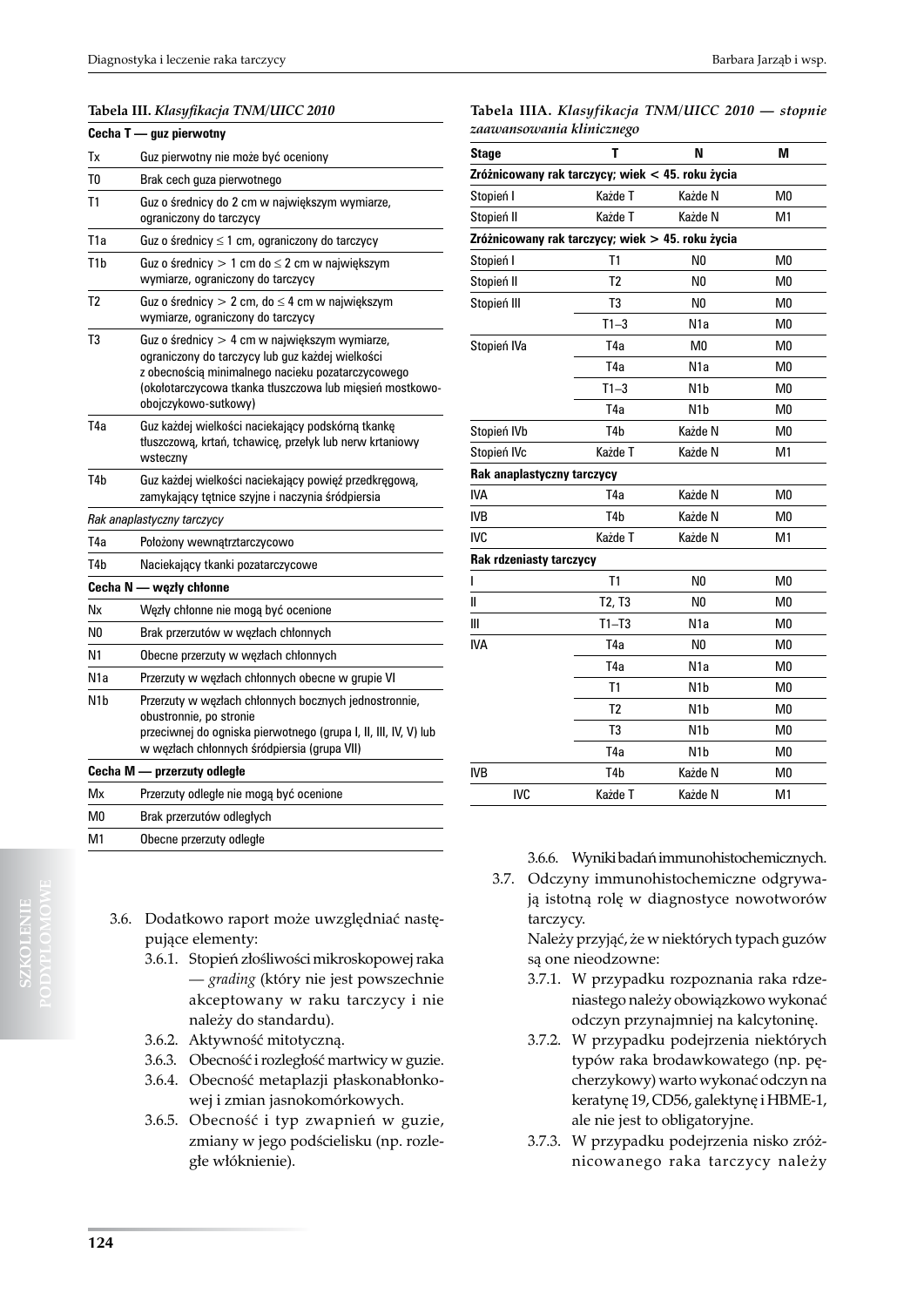wykonać odczyny na tyreoglobulinę i antygen Ki-67.

- 3.7.4. Naciekanie naczyń przez komórki nowotworowe w przypadkach wątpliwych powinno być weryfikowane poprzez wykonanie odczynu na markery komórek śródbłonka (np. CD 34).
- 3.8. W przypadku rozpoznania nisko zróżnicowanego raka tarczycy oraz raka anaplastycznego (niezróżnicowanego) wynik badania histopatologicznego musi zawierać informację, czy w utkaniu tych guzów widoczne są pozostałości zróżnicowanego raka tarczycy.
- 3.9. Ze względu na trudności, jakie łączą się z rozpoznaniem histopatologicznym raka tarczycy, konieczne jest, aby diagnoza została potwierdzona przez drugiego patomorfologa w ośrodku, który podejmuje na tej podstawie dalsze leczenie.
- 3.10. Przypadki trudne, w których istnieją rozbieżne zdania co do rozpoznania raka lub jego typu mikroskopowego, są konsultowane regularnie przez patologów skupionych w Polskiej Grupie ds. Nowotworów Endokrynnych.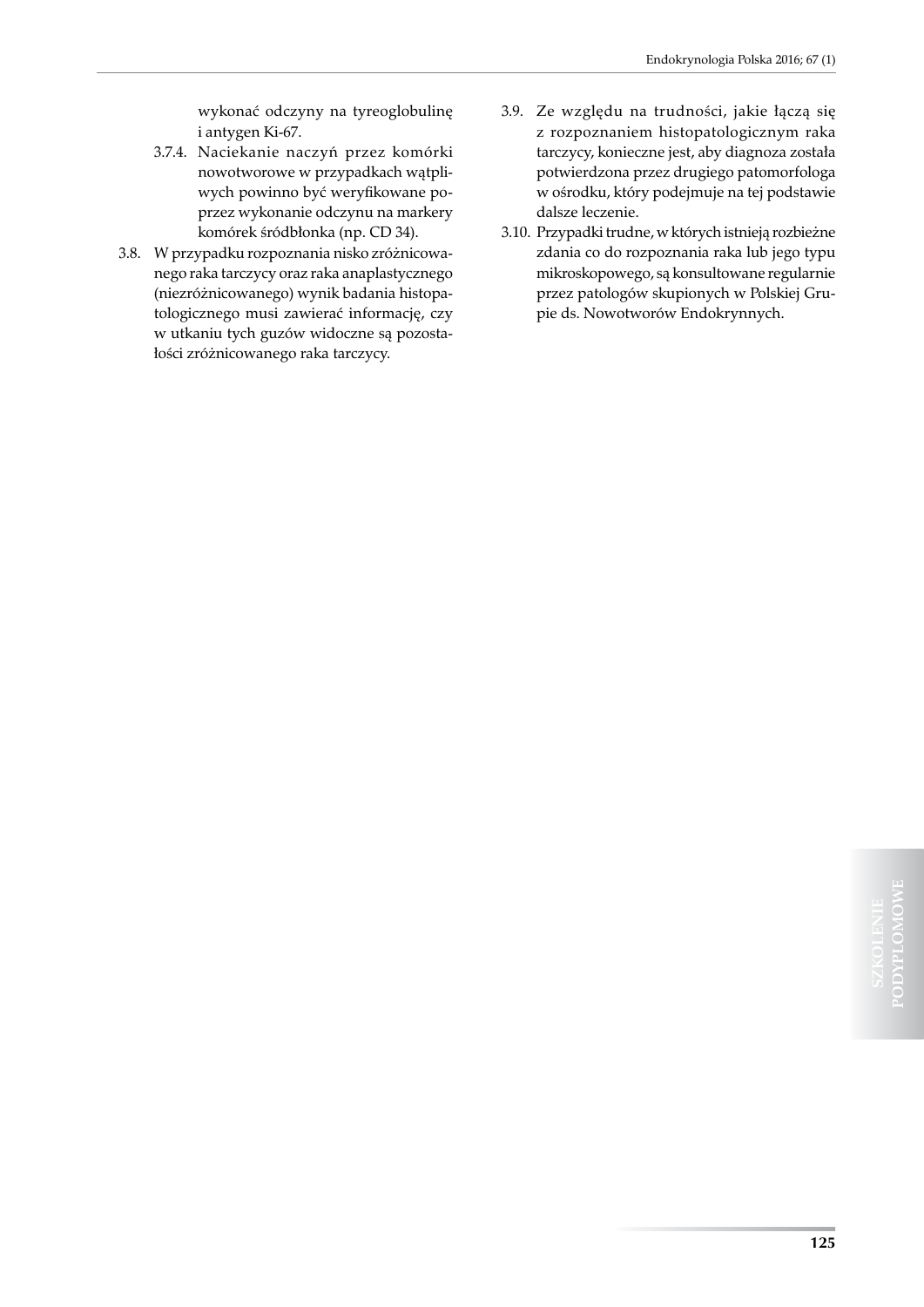## **Leczenie i monitorowanie raka tarczycy**

## **Redaktorzy**

#### Barbara Jarząb', Marek Dedecjus<sup>2</sup>, Daria Handkiewicz-Junak', Andrzej Lewiński<sup>3</sup>, *Marek Ruchała<sup>4</sup> , Janusz Nauman5*

*1 Zakład Medycyny Nuklearnej i Endokrynologii Onkologicznej, Centrum Onkologii — Instytut im. Marii Skłodowskiej-Curie, Oddział w Gliwicach*

*2 Klinika Endokrynologii Onkologicznej i Medycyny Nuklearnej, Centrum Onkologii — Instytut im. Marii Skłodowskiej-Curie, Warszawa*

*3 Klinika Endokrynologii i Chorób Metabolicznych, Instytut Centrum Zdrowia Matki Polki, Uniwersytet Medyczny, Łódź 4 Katedra i Klinika Endokrynologii, Przemiany Materii i Chorób Wewnętrznych, Wydział Lekarski II, Uniwersytet Medyczny, Poznań* 

*5 Katedra i Klinika Chorób Wewnętrznych i Endokrynologii, Warszawski Uniwersytet Medyczny*

## **Współautorzy**

Zbigniew Adamczewski', Maciej Bagłaj<sup>2</sup>, Agata Bałdys-Waligórska<sup>3</sup>, Marcin Barczyński<del>'</del>, *Tomasz Bednarczuk5 , Andrzej Cichocki6 , Agnieszka Czarniecka7 , Rafał Czepczyński<sup>8</sup> , Alicja Hubalewska-Dydejczyk<sup>3</sup> , Grzegorz Kamiński<sup>9</sup> , Andrzej Kułakowski<sup>10</sup>, Krzysztof Kuzdak11, Katarzyna Łącka<sup>8</sup> , Lech Pomorski12, Zoran Stojcev13, Anhelli Syrenicz<sup>14</sup>, Jan Włoch<sup>15</sup>, Jolanta Krajewska16, Sylwia Szpak-Ulczok<sup>16</sup>, Michal Kalemba16, Monika Buziak-Bereza3*

*1 Klinika Endokrynologii i Chorób Metabolicznych, Instytut Centrum Zdrowia Matki Polki, Uniwersytet Medyczny, Łódź 2 Klinika Chirurgii i Urologii Dziecięcej, Uniwersytet Medyczny, Wrocław*

*3 Katedra i Klinika Endokrynologii, Uniwersytet Jagielloński Collegium Medicum, Kraków*

*4 Klinika Chirurgii Endokrynologicznej, III Katedra Chirurgii Ogólnej, Uniwersytet Jagielloński Collegium Medicum, Kraków 5 Katedra i Klinika Chorób Wewnętrznych i Endokrynologii, Warszawski Uniwersytet Medyczny*

*6 Klinika Chirurgii Onkologicznej, Centrum Onkologii-Instytut im. Marii Skłodowskiej-Curie, Warszawa*

*7 Klinika Chirurgii Onkologicznej i Rekonstrukcyjnej, Centrum Onkologii-Instytut im. Marii Skłodowskiej-Curie,* 

*Oddział w Gliwicach* 

*8 Katedra i Klinika Endokrynologii, Przemiany Materii i Chorób Wewnętrznych, Wydział Lekarski II, Uniwersytet Medyczny, Poznań* 

*9 Klinika Endokrynologii i Terapii Izotopowej, Wojskowy Instytut Medyczny, Warszawa* 

*<sup>10</sup>Emerytowany profesor chirurgii onkologicznej*

*<sup>11</sup>Klinika Chirurgii Endokrynologicznej i Ogólnej, Uniwersytet Medyczny, Łódź*

*<sup>12</sup>Klinika Chirurgii Ogólnej i Onkologicznej, Uniwersytet Medyczny, Łódź*

*<sup>13</sup>Oddział Chirurgiczny Ogólny, Chirurgii Naczyniowej, Chirurgii Onkologicznej, Wojewódzki Szpital Specjalistyczny, Słupsk <sup>14</sup>Klinika Endokrynologii, Chorób Metabolicznych i Chorób Wewnętrznych, Pomorski Uniwersytet Medyczny, Szczecin <sup>15</sup>Specjalistyczna Praktyka Lekarska, ul. Witosa 10, Katowice*

*<sup>16</sup>Zakład Medycyny Nuklearnej I Endokrynologii Onkologicznej, Centrum Onkologii-Instytut im. Marii Skłodowskiej-Curie, Oddział w Gliwicach*

- 1. Autorzy przyjmują do rekomendacji polskich klasyfikację ATA 2015 raka zróżnicowanego tarczycy (brodawkowatego lub pęcherzykowego) opartą na ryzyku nawrotu (tab. IV) [6].
- 2. Podobnie, odpowiedź chorego na leczenie winna być klasyfikowana według zasad przyjętych przez ATA w 2015 roku (tab. V) [6].
- 3. Zakres diagnostyki przed leczeniem operacyjnym.
	- 3.1. Badania niezbędne dla przygotowania chorego do leczenia operacyjnego w przypadku rozpoznania lub podejrzenia nowotworu złośliwego tarczycy. 3.1.1. Wywiad i badanie kliniczne.
		- 3.1.2. Badanie USG szyi:
			- tarczycy,
			- węzłów chłonnych szyjnych.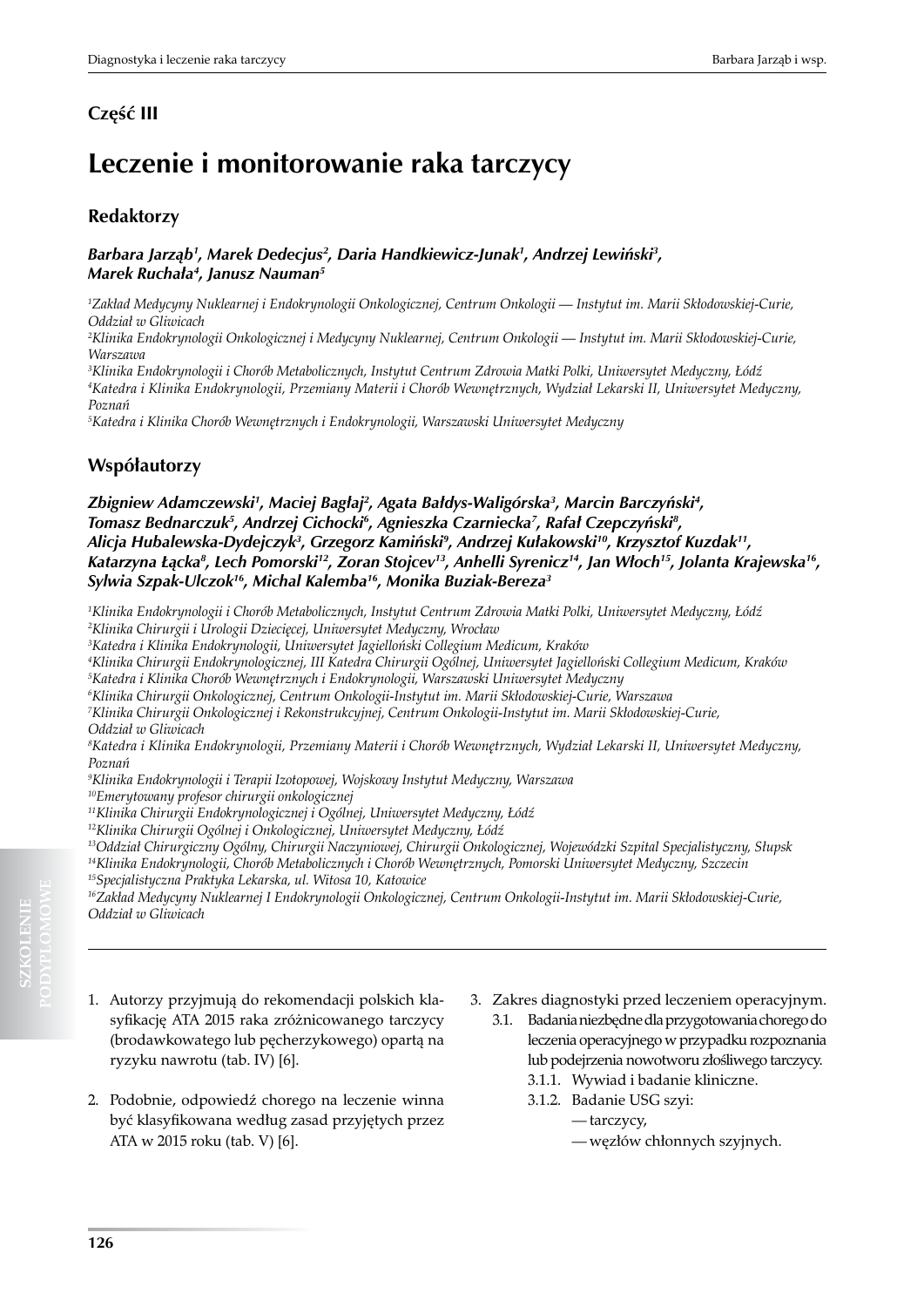| Rak niskiego ryzyka    | Wewnatrztarczycowe położenie guza pierwotnego<br>$\leq$ 5 mikroprzerzutów do wezłów chłonnych (< 0,2 cm)                          |
|------------------------|-----------------------------------------------------------------------------------------------------------------------------------|
| Rak pośredniego ryzyka | Agresywny podtyp histologiczny<br>Niewielki naciek pozatarczycowy<br>Inwazja naczyń<br>$>$ 5 zajetych wezłów chłonnych (0,2–3 cm) |
| Rak wysokiego ryzyka   | Znaczna inwazja pozatarczycowa<br>Niecałkowite wycięcie guza<br>Lub wezel chłonny $>$ 3 cm                                        |

**Tabela IV.** *Klasyfikacja ryzyka nawrotu raka brodawkowatego lub pęcherzykowego tarczycy według ATA 2015 [6]*

#### **Tabela V.** *Klasyfikacja odpowiedzi na leczenie raka brodawkowatego lub pęcherzykowego tarczycy według ATA 2015 [6]*

| Doskonała odpowiedź             | Brak klinicznych, biochemicznych i morfologicznych cech choroby:<br>- prawidłowe wyniki badań obrazowych<br>$-$ Tg (supresja) $<$ 0,2 ng/ml<br>$-$ Tg (stymulacja) $<$ 1 ng/ml                                                                                                                                                                                                                                        |
|---------------------------------|-----------------------------------------------------------------------------------------------------------------------------------------------------------------------------------------------------------------------------------------------------------------------------------------------------------------------------------------------------------------------------------------------------------------------|
| Niepełna odpowiedź biochemiczna | Przetrwałe nieprawidłowe stężenie tyreoglobuliny przy braku morfologicznych ognisk choroby:<br>- prawidłowe wyniki badań obrazowych<br>$-$ Tg (supresia) $>1.0$ ng/ml<br>$-$ Tg (stymulacia) $> 10$ ng/ml<br>rosnace miano przeciwciał antyTg                                                                                                                                                                         |
| Niepełna odpowiedź strukturalna | Przetrwała lub nowo zdiagnozowana choroba lokoregionalna lub przerzuty odległe:                                                                                                                                                                                                                                                                                                                                       |
|                                 | nieprawidłowe wyniki badań obrazowych niezależnie od wartości Tg i miana przeciwciał<br>antyTg                                                                                                                                                                                                                                                                                                                        |
| Odpowiedź nieokreślona          | Niespecyficzne wyniki badań morfologicznych i biochemicznych, których nie można sklasyfikować<br>jako łagodne lub złośliwe:<br>niespecyficzne wyniki badań obrazowych<br>- niewielki wychwyt <sup>131</sup> l w loży tarczycy<br>Tg niestymulowana wykrywalna, ale $< 1.0$ ng/ml<br>Tg stymulowana wykrywalna, ale $< 10$ ng/ml<br>miano przeciwciał antyTg stabilne lub zanikające przy braku morfologicznej choroby |

- 3.1.3. Biopsja aspiracyjna cienkoigłowa, prowadzona pod kontrolą USG (*patrz* część I rekomendacji):
	- zmian ogniskowych w tarczycy, — podejrzanych węzłów chłonnych.
- 3.1.4. Badanie TSH w celu wykluczenia zaburzeń czynnościowych tarczycy.
- 3.1.5. Oznaczenie stężenia wapnia całkowitego w surowicy.
- 3.1.6. Oznaczenie kalcytoniny w surowicy krwi (*patrz też* cześć I, pkt. 2.3).
- 3.1.7. Badanie RTG klatki piersiowej w 2 projekcjach.
- 3.1.8. Badanie laryngologiczne w celu oceny funkcji strun głosowych.
- 3.2. Badania przydatne w rozpoznaniu różnicowym i ocenie zaawansowania nowotworów złośliwych:
	- 3.2.1. Badanie CT szyi i górnego śródpiersia, dla oceny operacyjności, jeżeli istnieje podejrzenie raka w stadium cT4 lub cN1b bądź cM1.

Uwaga: w przypadku raków zróżnicowanych wskazane jest badanie CT bez kontrastu, jeżeli scyntygrafia lub leczenie 131I będzie prowadzone w ciągu najbliższych 6 tygodni.

3.2.2. Badanie CT nie jest rutynowym badaniem przedoperacyjnym wskazanym w każdym przypadku raka tarczycy.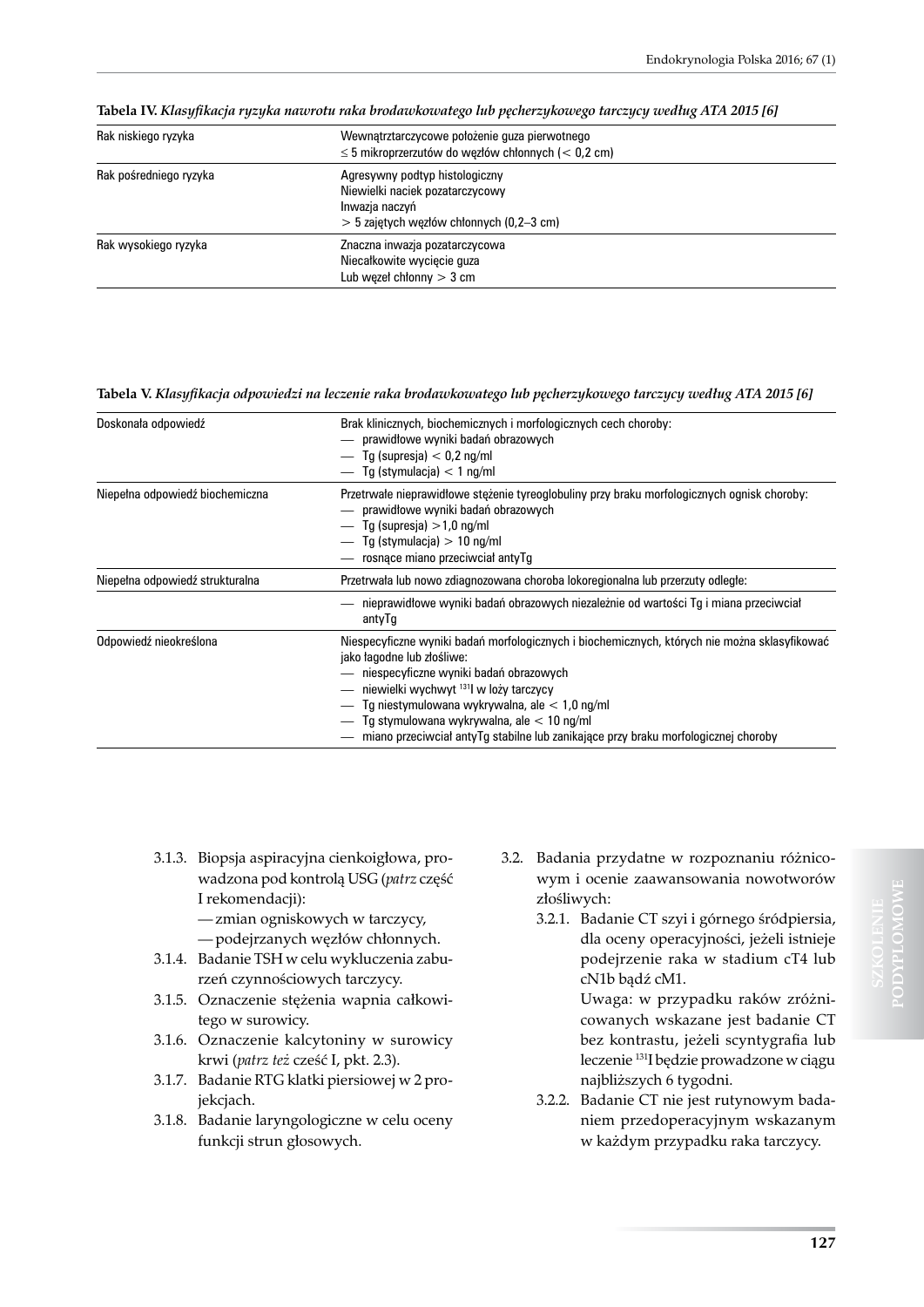- 3.2.3. Ocena obecności przerzutów odległych w innych badaniach obrazowych tylko w razie wskazań.
- 3.2.4. W przypadku raka rdzeniastego tarczycy przedoperacyjne wykluczenie współistnienia guza chromochłonnego nadnerczy.
- 3.3. Rola badania stężenia osoczowego kalcytoniny (*patrz też* część II rekomendacji)
	- 3.3.1. Badanie stężenia kalcytoniny jest niezbędne w przypadku podejrzenia raka rdzeniastego tarczycy, tj. kiedy stwierdza się u chorego:
		- dodatni wywiad rodzinny,
		- wole guzkowe u chorego z guzem chromochłonnym,
		- uporczywą niewyjaśnioną biegunkę w wywiadzie,
		- podejrzenie w kierunku raka rdzeniastego tarczycy w badaniu cytologicznym,
		- przy rozpoznaniu cytologicznym nowotworu pęcherzykowego, zwłaszcza oksyfilnego.
	- 3.3.2. Zalecenie oznaczania kalcytoniny u chorego kwalifikowanego do operacji tarczycy redukuje maksymalnie ryzyko nierozpoznania raka rdzeniastego tarczycy przed operacją wola.

Autorzy niniejszych rekomendacji proponują to zalecenie jako rozwiązanie kompromisowe wobec sprzecznych stanowisk: stanowiska ETA zalecającego oznaczanie kalcytoniny w każdym przypadku wola guzkowego i stanowiska ATA, które traktuje to badanie jako badanie o nieudowodnionej przydatności.

- 3.3.3. Jeżeli stężenie kalcytoniny przekracza 100 pg/ml, wynik ten niemal jednoznacznie wskazuje na raka rdzeniastego tarczycy. Niemniej, konieczne jest różnicowanie z rzadkimi przypadkami raka neuroendokrynnego wydzielającego kalcytoninę, szczególnie raka płuc.
- 3.3.4. Przy stężeniach kalcytoniny między 10–100 pg/ml należy brać pod uwagę ryzyko wyniku fałszywie dodatniego pod kątem podejrzenia raka rdzeniastego tarczycy.
- 4. Operacje tarczycy u chorych z rozpoznaniem lub podejrzeniem raka.
- 4.1. Zasady ogólne.
	- 4.1.1. Najważniejszym elementem strategii chirurgicznej jest staranna diagnostyka przedoperacyjna w kierunku raka w każdym przypadku operacji tarczycy (*patrz* część I rekomendacji).
	- 4.1.2. Podejmowanie leczenia operacyjnego tarczycy bez wcześniejszej BACC może być dopuszczalne tylko w wyjątkowych sytuacjach.
	- 4.1.3. Jeżeli BACC poprzedzająca leczenie operacyjne była ujemna lub nie dawała podstaw do jednoznacznego rozpoznania raka, a utrzymuje się podejrzenie nowotworu złośliwego, badanie śródoperacyjne stwierdzanych guzów tarczycy może być pomocne, niemniej, nie jest badaniem obligatoryjnym.
	- 4.1.4. W leczeniu operacyjnym należy się kierować zasadą wzrastającej rozległości operacji przy wzroście ryzyka nowotworu złośliwego oraz przy rosnącym zaawansowaniu klinicznym nowotworu złośliwego.

4.1.4.1. Chirurg przygotowujący się do operacji tarczycy, w czasie której nie może wykluczyć ryzyka wola złośliwego, winien kierować się zasadą unikania powikłań, przede wszystkim unikania niedoczynności przytarczyc.

4.1.5. W przypadku raka i dążenia do wykonywania zabiegu pierwotnego wycięcia całego gruczołu tarczowego obowiązują następujące zasady.

> 4.1.5.1. Całkowite wycięcie płata tarczycy z cieśnią może być dopuszczalnym postępowaniem chirurgicznym u chorych, u których zdiagnozowano przedoperacyjnie raka brodawkowatego w pojedynczej zmianie ogniskowej o wymiarach ≤ 10 mm, w stadium cN0, kiedy nie ma ewidentnych wskazań do operacji obustronnej, a zespół leczący uzyskał zgodę pacjenta na takie postępowanie.

> 4.1.5.2. Zabieg całkowitego wycięcia tarczycy z powodu raka powinien być wykonywany przez doświadczonego chirurga lub w wyspecjalizowanych ośrodkach, dysponujących odpowiednim doświadczeniem operacyjnym i zapleczem diagnostycznym.

4.2. Postępowanie operacyjne przy podejrzeniu nowotworu pęcherzykowego w BACC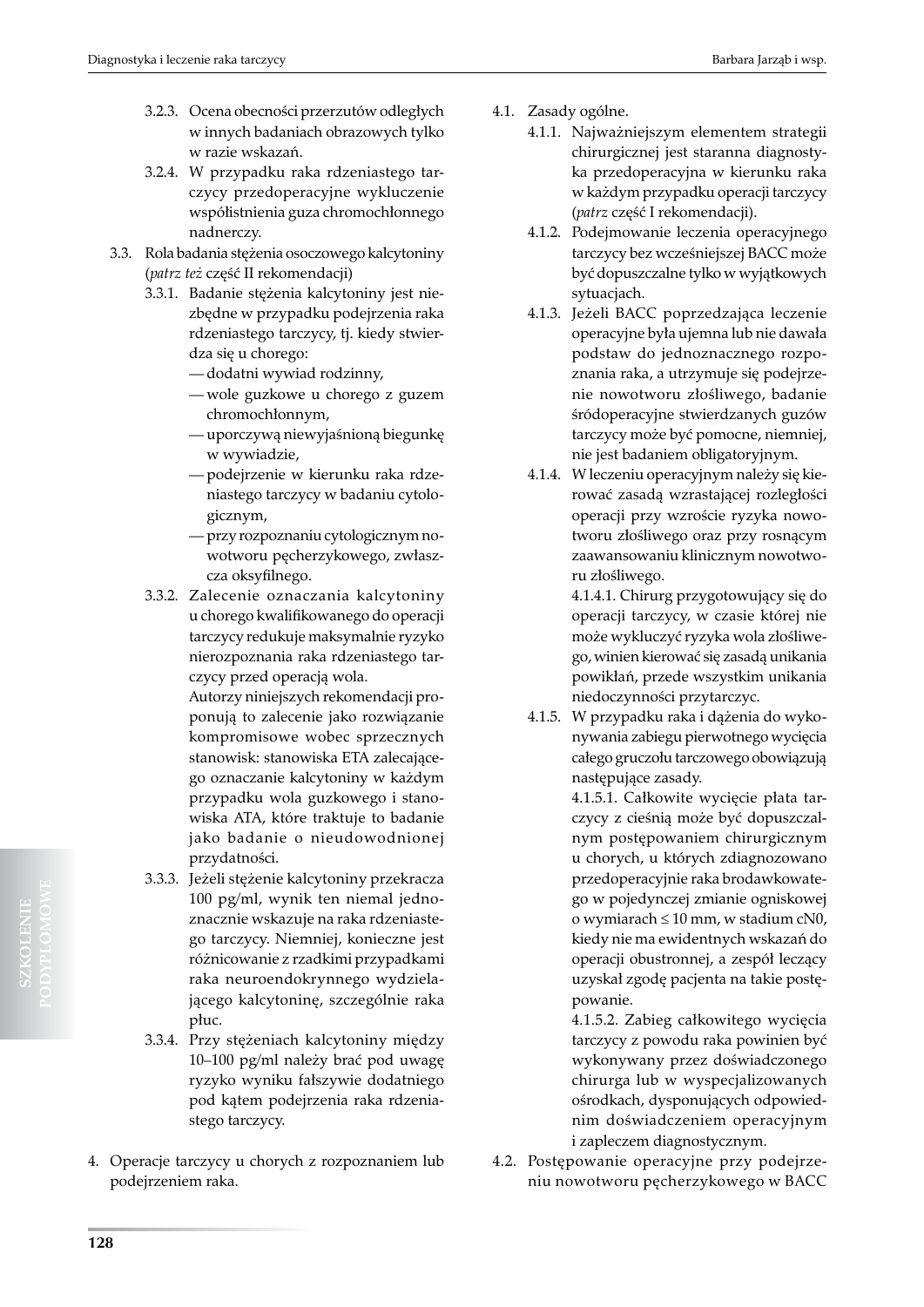(klasa IV wg klasyfikacji Bethesda, dawne nazwy: guzek pęcherzykowy, nowotwór pęcherzykowy, guzek oksyfilny, nowotwór oksyfilny).

- 4.2.1. W przypadku podejrzenia nowotworu pęcherzykowego w badaniu cytologicznym (w tym nowotworu pęcherzykowego oksyfilnego) nie ma możliwości dalszego przedoperacyjnego cytologicznego różnicowania guza łagodnego i złośliwego.
- 4.2.2. Zasada operowania wszystkich guzków, w których postawiono cytologiczne rozpoznanie "podejrzenie nowotworu pęcherzykowego", proponowana w rekomendacjach amerykańskich, nie może być dosłownie realizowana w Polsce ze względu na jej sytuację epidemiologiczną: przebyty okres niedoboru jodu w latach 80.–90. spowodował obecnie zwiększenie częstości występowania niezłośliwych guzków tarczycy, które w BACC były wcześniej określane jako guzki pęcherzykowe, co według aktualnie proponowanego nazewnictwa odpowiada rozpoznaniu "podejrzenie nowotworu pęcherzykowego". Publikowane polskie dane wskazują, że ryzyko raka w guzku pęcherzykowym wynosi około 8,2–19%.
- 4.2.3. W guzkach z rozpoznaniem cytologicznym "zmiany pęcherzykowej bliżej nieokreślonej" i "podejrzenia nowotworu pęcherzykowego", które mają charakter guzków autonomicznych w scyntygrafii, ryzyko złośliwości jest niewielkie i dlatego nie ma w tej sytuacji bezwzględnych wskazań do leczenia operacyjnego.
- 4.2.4. W niewielkich guzkach (< 1–2 cm średnicy) z rozpoznaniem cytologicznym "podejrzenia nowotworu pęcherzykowego", dobrze kontrolowanych przez stałą obserwację, a w razie potrzeby przez kolejną biopsję, dopuszczalne jest odstąpienie od leczenia operacyjnego ze względu na małe ryzyko kliniczne.
- 4.2.5. Leczenie operacyjne jest konieczne w guzkach oksyfilnych (obecnie rekomendowane rozpoznanie: podejrzenie nowotworu pęcherzykowego oksyfilnego), szczególnie jeżeli mają średnicę > 1 cm, gdyż ryzyko złośliwości jest w nich wyższe.
- 4.2.6. Przy rozpoznaniu "podejrzenie nowotworu pęcherzykowego" minimalny zakres operacji obejmuje w guzku pojedynczym całkowite wycięcie płata z cieśnią, a jego rozszerzenie na drugi płat (prawie całkowite lub całkowite wycięcie drugiego płata tarczycy) zależy od indywidualnej oceny ryzyka nowotworu złośliwego oraz obecności zmian ogniskowych w drugim płacie.
- 4.2.7. Jeżeli diagnozę "podejrzenie nowotworu pęcherzykowego" postawiono w przypadku wola guzkowego, zlokalizowanego tylko w jednym płacie tarczycy, w którym podejrzenie dotyczy tylko pojedynczej zmiany ogniskowej, można rozważyć całkowite lub prawie całkowite usunięcie tego płata i cieśni tarczycy. Alternatywnie, dopuszczalne jest całkowite wycięcie płata tarczycy z cieśnią po stronie "podejrzenia nowotworu pęcherzykowego" oraz subtotalne wycięcie drugiego płata tarczycy.
- 4.2.8. Przy podejrzeniu nowotworu pęcherzykowego lub nowotworu pęcherzykowego oksyfilnego w jednym z guzków wola wieloguzkowego podjęcie obustronnego subtotalnego wycięcia tarczycy jest niewłaściwe, należy postępować według punktu 4.2.7.
- 4.2.9. Przy rozpoznaniu cytologicznym "zmiana pęcherzykowa bliżej nieokreślona" (*patrz* część 1) leczenie operacyjne nie jest obligatoryjne, ale może wynikać ze wskazań klinicznych.
- 4.2.10. Jak już wspomniano powyżej, pożądane jest oznaczenie stężenia kalcytoniny we krwi w przypadku zmian pęcherzykowych (zarówno przy rozpoznaniu "zmiana pęcherzykowa bliżej nieokreślona", jak i "podejrzenie nowotworu pęcherzykowego", a szczególnie "podejrzenie nowotworu pęcherzykowego oksyfilnego"), zwłaszcza jeżeli odstąpiono od operacji (ze względu na fakt, że niektóre z nich mogą być rakiem rdzeniastym tarczycy).
- 4.3. Całkowite wycięcie tarczycy jest postępowaniem właściwym w następujących przypadkach:
	- 4.3.1. Jako operacja pierwotna, w przypadku raka tarczycy rozpoznanego lub podejrzanego przedoperacyjnie na podstawie BACC.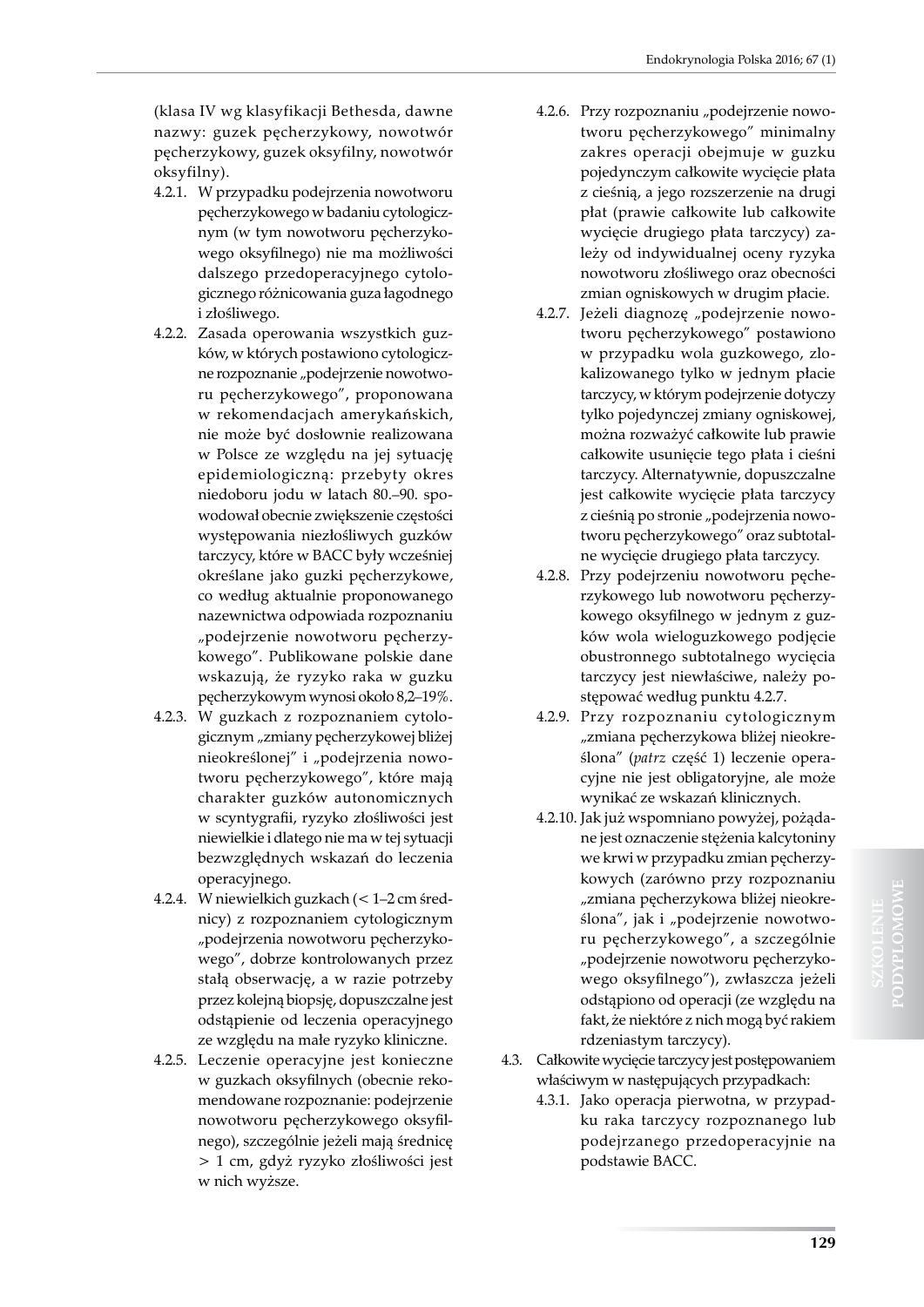- 4.3.2. Całkowite wtórne wycięcie tarczycy można rozważyć konsyliarnie w przypadku raka tarczycy rozpoznanego po operacji o mniejszym zakresie niż całkowite lub prawie całkowite wycięcie tarczycy (z wyjątkami określonymi poniżej).
- 4.3.3. Od zasady całkowitego wtórnego wycięcia tarczycy można odstąpić, jeżeli rozpoznanie raka tarczycy niskiego ryzyka postawiono u chorego, u którego wykonano wcześniej operację całkowitego wycięcia płata z cieśnią, całkowitego wycięcia płata z cieśnią oraz prawie całkowitego wycięcia drugiego płata tarczycy lub subtotalnego wycięcia obu płatów tarczycy w następujących sytuacjach:

4.3.3.1. Jednoogniskowego raka brodawkowatego o średnicy do 1 cm (pT1<sub>a</sub>), jeżeli nie ma przerzutów do węzłów chłonnych i przerzutów odległych i przeprowadzono staranne badanie histopatologiczne materiału pooperacyjnego w celu wykluczenia wzrostu wieloogniskowego.

4.3.3.2. Raka wysoko zróżnicowanego o wyższym zaawansowaniu cechy T (T2), jeżeli pozostałości obydwu płatów nie mają w badaniu USG większej objętości niż 1 ml po każdej stronie, a dostępne dane wskazują na pełną radykalność operacji i raka niskiego ryzyka.

4.3.3.3. Raka o wyższym zaawansowaniu, jeżeli dostępne dane kliniczne wskazują, że przeprowadzenie operacji radykalnej nie jest możliwe (szczególnie w rakach nisko i niezróżnicowanych).

4.3.4. Wyjątek od zasady całkowitego wycięcia tarczycy może też dotyczyć minimalnie inwazyjnego raka pęcherzykowego o średnicy do 1 cm (pT1<sub>a</sub>), stwierdzonego po całkowitym wycięciu płata lub subtotalnym wycięciu tarczycy, któremu nie towarzyszą przerzuty odległe lub węzłowe. Nie udowodniono jednoznacznie poprawy rokowania odległego po wtórnym wycięciu tarczycy w tym przypadku i zakres koniecznego leczenia operacyjnego powinien zostać ustalony indywidualnie w postępowaniu konsyliarnym.

- 4.4. Ocena radykalności przeprowadzanego leczenia operacyjnego w kontekście wskazań do wtórnego całkowitego wycięcia tarczycy.
	- 4.4.1. Wtórne całkowite wycięcie tarczycy należy traktować jako postępowanie nieoptymalne, uzasadnione jedynie w wybranych przypadkach.
	- 4.4.2. Wtórne całkowite wycięcie tarczycy należy rozważyć konsyliarnie, jeżeli istniały wskazania do całkowitego wycięcia tarczycy, a została przeprowadzona operacja o mniejszym zakresie.
	- 4.4.3. Jeżeli zakres operacji nie jest jednoznaczny, ocena radykalności zabiegu opiera się na łącznej interpretacji pooperacyjnego badania histopatologicznego, badania USG, pooperacyjnej scyntygrafii szyi oraz badania stężenia tyreoglobuliny. Badania chorego powinny być wykonane nie wcześniej niż 1–2 miesiące po operacji, dla scyntygrafii szyi i oceny stężenia Tg konieczna jest stymulacja TSH.

4.3.3.1. Przeprowadzoną operację można uznać za prawie całkowite wycięcie tarczycy, jeżeli w USG objętość pozostawionego resztkowego miąższu nie przekracza 1 ml po każdej stronie. Ocena radykalności leczenia operacyjnego przeprowadzana za pomocą badania USG winna też obejmować ocenę węzłów chłonnych szyjnych (*patrz* poniżej).

- 4.4.4. Ocena jodochwytności i pooperacyjna scyntygrafia tarczycy, wykonane w warunkach stymulacji TSH, są pomocne w ocenie zakresu wykonanej operacji, ale nie mogą stanowić kryterium bezwzględnego jej radykalności. U chorego operowanego z całkowitym wycięciem tarczycy jodochwytność po rhTSH jest na ogół mniejsza niż 1%. W warunkach stymulacji TSH uzyskanej przez przerwę w stosowaniu tyroksyny należy oczekiwać jodochwytności < 5%, a jodochwytność < 2% jest dobrym dowodem całkowitego wycięcia tarczycy. Niemniej, wyższa jodochwytność przy małej objętości pozostałego miąższu gruczołowego w USG nie jest *per se* wskazaniem do reoperacji.
- 4.4.5. Wtórne całkowite wycięcie tarczycy można rozważyć w razie stwierdzenia

**SZKOLENIE**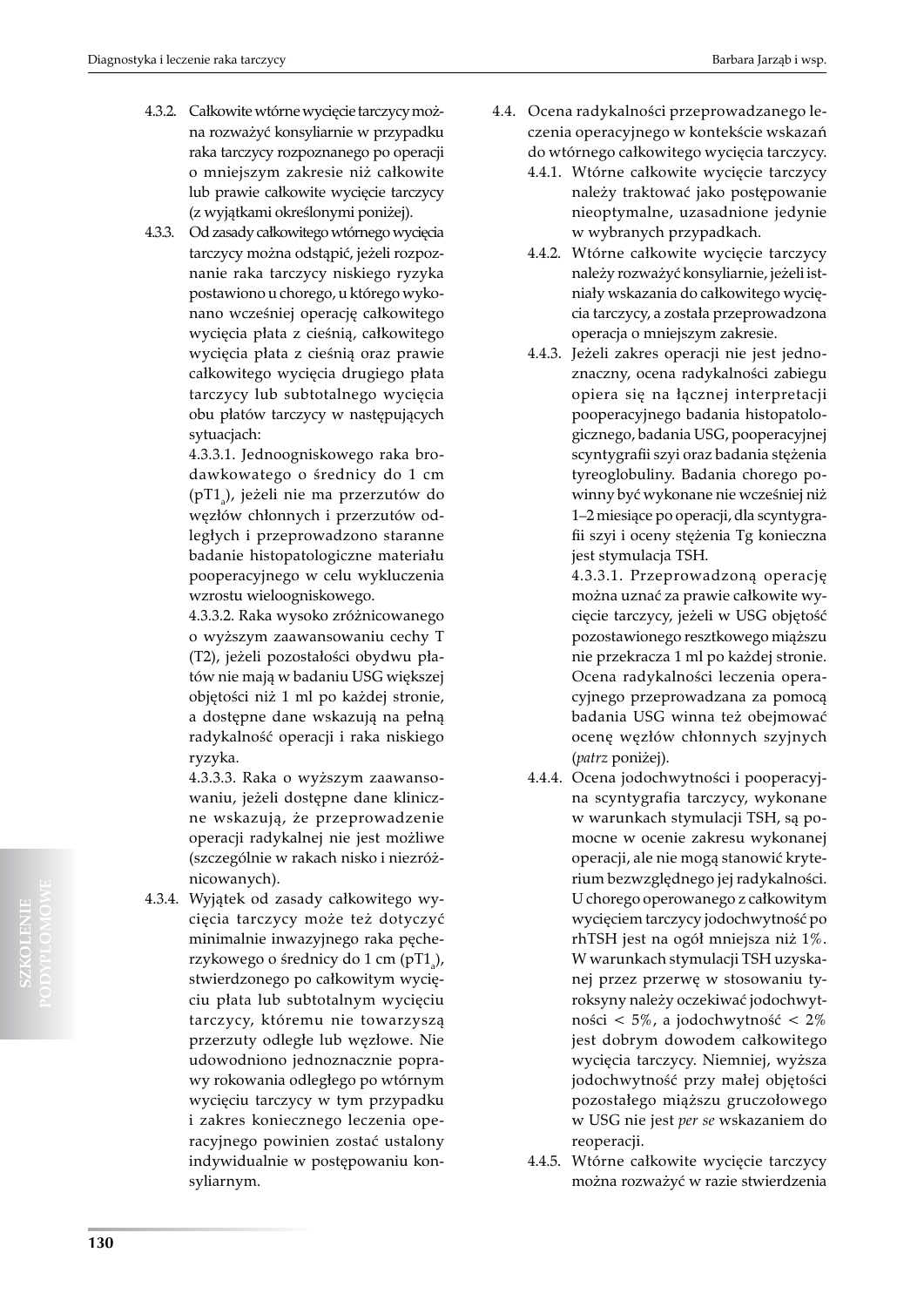w badaniu USG pozostałości tarczycy wyraźnie większych od 1 ml po każdej stronie (badanie winno być wykonane po ustąpieniu obrzęku pooperacyjnego) i przy rozpoznaniu raka  $>$  T<sub>1</sub> oraz raka pośredniego i wysokiego ryzyka wznowy.

- 5. W czasie operacji wykonywanej z powodu rozpoznania i podejrzenia raka tarczycy obowiązują następujące zasady:
	- 5.1. W trakcie operacji zalecana jest wizualizacja nerwu krtaniowego wstecznego. Należy także dążyć do zachowania gałęzi zewnętrznej nerwu krtaniowego górnego w trakcie preparowania tkanek w okolicy bieguna górnego tarczycy.
	- 5.2. Można korzystać ze śródoperacyjnej elektrostymulacji nerwu (z neuromonitoringiem lub bez) w celu ułatwienia identyfikacji nerwu i oceny jego czynności.
	- 5.3. Należy dążyć do zachowania prawidłowo unaczynionych przytarczyc w trakcie operacji.
- 6. Operacje na układzie chłonnym w pierwotnym raku tarczycy.
	- 6.1. Operacja centralnych węzłów chłonnych szyi.
		- 6.1.1. Operacja węzłów centralnych szyi z powodu raka tarczycy powinna obejmować węzły grupy VI, przedziału środkowego szyi — przedkrtaniowe, przedtchawicze, okołotchawicze i około tarczycowe. Taka operacja zmniejsza ryzyko nawrotu choroby i wpływa na znaczące zmniejszenie pooperacyjnego stężenia tyreoglobuliny, niemniej, rekomendacje ATA uważają ją za niepotrzebną w raku niskiego ryzyka.

6.1.1.1. Jeżeli są cechy zajęcia tej grupy węzłowej lub węzłów bocznych szyi, operacja ma charakter interwencji leczniczej i jest bezwzględnie wskazana przy każdym zaawansowaniu guza pierwotnego.

6.1.1.2. Jeżeli nie ma cech zajęcia tej grupy węzłowej lub węzłów bocznych szyi, operacja ma charakter operacji profilaktycznej i, zdaniem ATA, nie jest wskazana w raku niskiego ryzyka.

6.1.2. Od wykonania operacji profilaktycznej można odstąpić, jeżeli zaawansowanie choroby nowotworowej jest niewielkie (szczególnie w rakach o średnicy do

1 cm) i nie ma cech zajęcia węzłowego w przedoperacyjnym USG i ocenie śródoperacyjnej.

- 6.1.3. Za redukcją wskazań do profilaktycznej limfadenektomii centralnej w nisko zaawansowanym raku brodawkowatym tarczycy przemawia jej związek z częstością trwałych powikłań pooperacyjnych.
- 6.1.4. Rekomendacje ATA pozwalają na odstąpienie od profilaktycznej (elektywnej) operacji centralnych węzłów chłonnych w raku niskiego ryzyka, w tym także w raku brodawkowatym w stadium cT2.
- 6.1.5. Centralna limfadenektomia nie jest rutynowo konieczna w raku pęcherzykowym wysoko zróżnicowanym, jeżeli rozpoznanie jest znane przedoperacyjnie, a śródoperacyjna ocena węzłów tego przedziału nie nasuwa podejrzenia przerzutów.
- 6.2. Operacja bocznych węzłów chłonnych szyi w rakach zróżnicowanych.
	- 6.2.1. Jedno- lub obustronna operacja węzłów bocznych szyi jako zmodyfikowana (bez wycięcia żyły szyjnej, mięśnia mostkowo-obojczykowo-sutkowego i nerwu XI) limfadenektomia szyjna w pełnym zakresie jest wskazana po potwierdzeniu obecności przerzutu (po dodatniej przedoperacyjnej BACC lub dodatniej biopsji śródoperacyjnej).
	- 6.2.2. W raku zróżnicowanym tarczycy selektywne wycięcie zajętych przerzutowo węzłów chłonnych, zamiast wykonania limfadenektomii bocznej zmodyfikowanej nie powinno mieć miejsca.
	- 6.2.3. Śródoperacyjna obustronna biopsja chirurgiczna węzłów bocznych szyi jest wskazana dla wykluczenia przerzutów do węzłów bocznych szyjnych. Jeżeli jest ujemna, pozwala na rozpoznanie stadium  $N_{0}$ ; jeśli jest dodatnia, stanowi wskazanie do zmodyfikowanej limfadenektomii bocznej po tej stronie. Taka limfadenektomia ma wówczas charakter operacji leczniczej (selektywnej — nazwa ta nie oznacza selektywnego wycięcia zajętych węzłów chłonnych, które nie jest polecane w tej sytuacji).

6.2.3.1. Pooperacyjne rozpoznanie mikroskopowe pojedynczego niewielkiego przerzutu węzłowego nie stanowi wskazania do wtórnej limfadenektomii, jeżeli nie ma innych jawnych klinicznie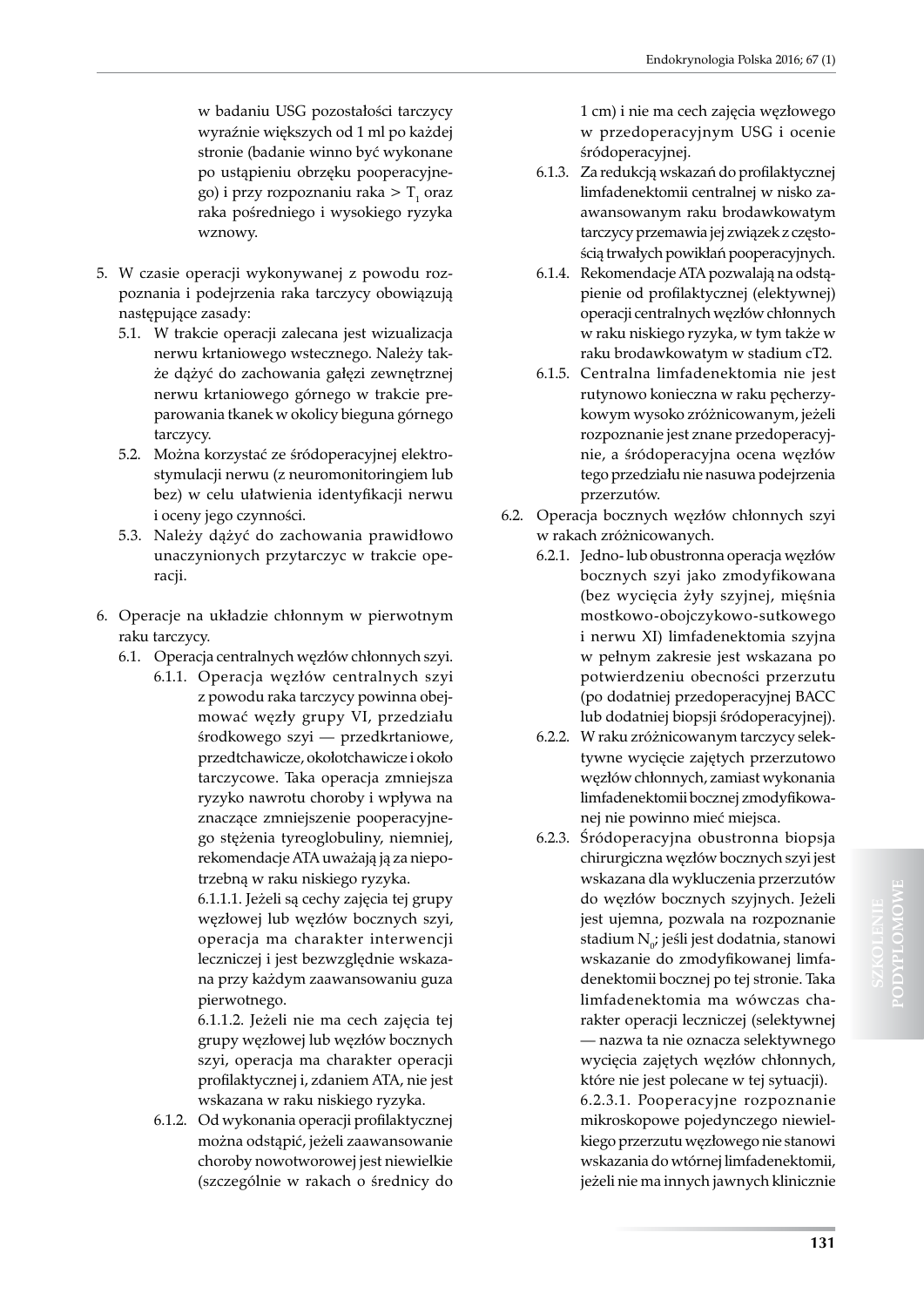przerzutów i istnieje możliwość leczenia uzupełniającego jodem promieniotwórczym. Podobnie, jeżeli stwierdzi się mikroprzerzuty (< 0,2 cm) w < 5 węzłach chłonnych szyi.

6.2.3.2. Wykazanie przerzutów w węzłach środkowych nie wymaga operacji węzłów chłonnych bocznych, jeżeli nie ma cech ich zajęcia.

- 6.3. Zakres limfadenektomii w raku rdzeniastym tarczycy.
	- 6.3.1. W dziedzicznym raku rdzeniastym zakres limfadenektomii zależy od wielkości guza, stężenia kalcytoniny i typu mutacji RET w raku dziedzicznym i został szczegółowo opisany w dalszej części rekomendacji.
	- 6.3.2. Ogólnie można przyjąć, że limfadenektomia centralna wykonywana jest w raku rdzeniastym rutynowo poza przypadkami operowanymi w bardzo wczesnym stadium rozwoju raka. Limfadenektomia boczna po stronie guza jest wskazana zawsze, jeżeli powiększone węzły chłonne wskazują na podejrzenie przerzutów lub są one rozpoznane w BACC. Często rozważa się ją też elektywnie, jeżeli ognisko pierwotne przekracza 1 cm średnicy, a stężenie kalcytoniny jest wysokie. W zaawansowanym raku rdzeniastym z wysokim stężeniem kalcytoniny należy rozważyć rutynową obustronną limfadenektomię szyjną boczną.
	- 6.3.3. W przypadku operacji profilaktycznego wycięcia tarczycy, wykonywanych u nosicieli mutacji protoonkogenu RET, wskazania do elektywnej limfadenektomii zależą od typu mutacji germinalnej RET (czyli od postaci raka dziedzicznego) oraz od wieku, w którym jest wykonywana operacja, a także od aktualnego stężenia kalcytoniny.
- 6.4. Zakres limfadenektomii w raku nisko zróżnicowanym i niezróżnicowanym.
	- 6.4.1. W rakach nisko zróżnicowanym i niezróżnicowanym (anaplastycznym) wskazana jest elektywna limfadenektomia. Niemniej, na ogół zaawansowanie choroby jednoznacznie wskazuje na zajęcie węzłów, a na zakres operacji wpływa także resekcyjność przerzutów. W raku niezróżnicowanym (anapla-

stycznym) może okazać się konieczna limfadenektomia sposobem Crile'a.

- 6.5. Operacja węzłów chłonnych śródpiersia.
	- 6.5.1. Węzły chłonne śródpiersia operuje się w przypadku podejrzenia lub potwierdzenia przerzutów w tej lokalizacji. Nie ma wskazań do operacji elektywnych ani też konieczności przedoperacyjnego wykonywania CT klatki piersiowej.
- 7. Operacje wielonarządowe.
	- 7.1. W rakach zróżnicowanych operacje wielonarządowe można wykonywać w przypadku stwierdzenia nacieku sąsiednich narządów (tchawica, przełyk, naczynia krwionośne), jeżeli istnieje szansa kompletnego wycięcia guza (tzw. resekcja R0). W raku niezróżnicowanym, potwierdzonym histopatologicznie, stwierdzenie nacieku sąsiednich narządów wymaga leczenia skojarzonego.
- 8. Powikłania po leczeniu operacyjnym raka tarczycy.
	- 8.1. Do najczęstszych powikłań po leczeniu operacyjnym należą porażenie nerwu krtaniowego wstecznego i niedoczynność przytarczyc.
		- 8.1.1. Oba powikłania mogą mieć charakter przemijający lub trwały. Częstość powikłań trwałych jest ważnym miernikiem doświadczenia ośrodka, niemniej, jest też związana z zaawansowaniem choroby u leczonych chorych.
		- 8.1.2. Dla ogólnej częstości powikłań bardziej istotne jest częste wykonywanie limfadenektomii centralnej i bocznej niż całkowitej tyreoidektomii.
	- 8.2. Porażenie nerwu krtaniowego wstecznego.
		- 8.2.1. Badanie laryngologiczne powinno się wykonać przed każdą operacją i po niej w celu oceny funkcji strun głosowych i wskazań do leczenia tego powikłania.
		- 8.2.2. W razie stwierdzenia porażenia konieczna jest rehabilitacja foniatryczna, a w trwałych powikłaniach rozważenie operacji łagodzących.
		- 8.2.3. Obustronne porażenie strun głosowych na ogół wymaga tracheotomii bezpośrednio po operacji.
	- 8.3. Niedoczynność przytarczyc.
		- 8.3.1. Zasady leczenia niedoczynności przytarczyc podano za rekomendacjami Europejskiego Towarzystwa Endokrynologicznego (ESE, *European Society of Endocrinology*) [7].

**SZKOLENIE**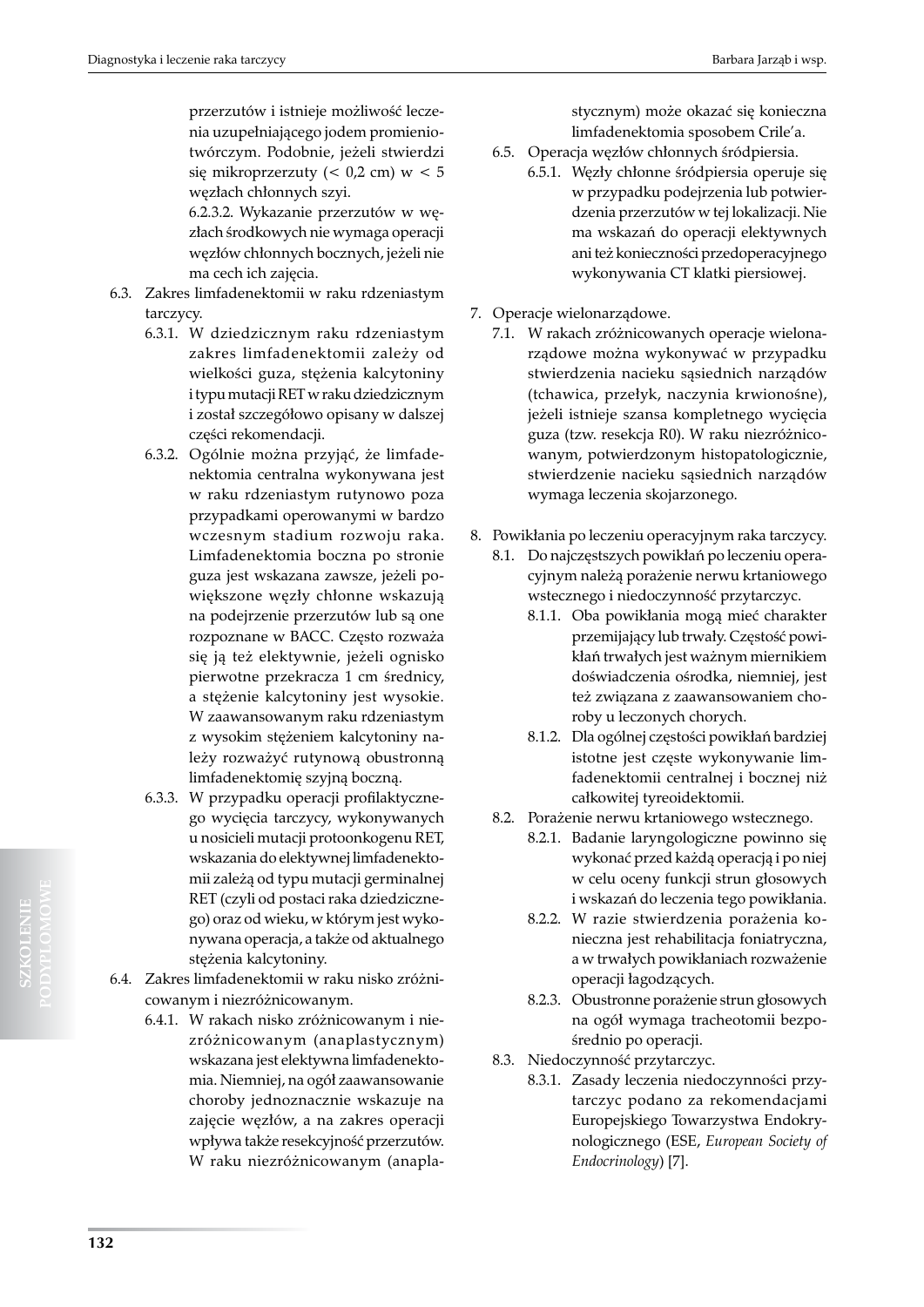- 8.3.2. W bezpośrednim okresie pooperacyjnym konieczne jest monitorowanie stężenia wapnia zjonizowanego (lub skorygowanego) w surowicy krwi dla oceny funkcji przytarczyc.
- 8.3.3. Oznaczenie stężenia PTH w bezpośrednim okresie pooperacyjnym może pomóc prognozować ryzyko niedoczynności przytarczyc.
- 8.3.4. Jeżeli niedoczynność przytarczyc trwa dłużej niż kilka dni po operacji, jej nasilenie powinno się ocenić, wykonując rozszerzone badania — poza stężeniem wapnia, należy oznaczyć także stężenie parathormonu (PTH) i fosforu nieorganicznego w surowicy krwi [7].
- 8.3.5. Przemijająca niedoczynność przytarczyc trwa na ogół 1–6 miesięcy, ale może ustąpić nawet później, po 1–2 latach. Dlatego ocenę wskazań do kontynuacji leczenia należy ponowić po upływie 6 miesięcy, roku i 2 lat od operacji.
- 8.3.6. Należy dążyć do utrzymywania stężenia wapnia zjonizowanego (lub skorygowanego) w dolnym zakresie normy lub nieco poniżej, tak aby nie występowały objawy kliniczne niedoboru wapnia. Kalciuria powinna być utrzymywana w zakresie normy właściwej dla płci. W zakresie normy powinno znajdować się również stężenie fosforu nieorganicznego i magnezu, a iloczyn wapniowo-fosforanowy powinien być poniżej 4,4 mmol²/l² (55 mg²/dl²).
- 8.3.7. W leczeniu niedoczynności przytarczyc należy stosować suplementy wapnia oraz aktywne analogi witaminy D.
- 8.3.8. Biochemiczne monitorowanie niedoczynności przytarczyc powinno polegać na oznaczaniu stężenia wapnia zjonizowanego (lub skorygowanego), fosforu, magnezu i kreatyniny co kilka miesięcy (np. co 3–6 mies.). W przypadku zmiany terapii kontrolę biochemiczną należy przeprowadzić do 2 tygodni. Wapń w dobowej zbiórce moczu można oznaczać rzadziej (np. co 1–2 lata).
- 8.3.9. W przypadku hiperfosfatemii i/lub podwyższonego iloczynu wapniowo- -fosforanowego można rozważyć dietę niskofosforanową i/lub korektę substytucji wapnia i witaminy D. W przypadku hiperkalciurii należy rozważyć dietę

o obniżonej zawartości sodu, obniżenie substytucji wapniem i/lub dołączenie diuretyku tiazydowego.

- 8.3.10. Ponieważ stosowanie aktywnych analogów witaminy D nie zapewnia adekwatnego stężenia 25-OH-D<sub>3</sub> na poziomie tkankowym, należy dążyć do wyrównania 25-OH-D<sub>3</sub> powyżej stężenia surowiczego 20 ng/ml.
- 8.3.11. Oznaczenie stężenia PTH w przebiegu monitorowania pozwala odróżnić niedoczynność przytarczyc od innych przyczyn hipokalcemii, a jeżeli jest prawidłowe, tworzy wskazania do stopniowego zmniejszania dawek substytucyjnych.
- 9. Ocenę zaawansowania raka tarczycy aktualizuje się na kolejnych etapach diagnostyki i leczenia.
	- 9.1. Według klasyfikacji TNM z podaniem roku ostatniej aktualizacji. Obecnie obowiązuje aktualizacja UICC z 2010 (tab. III).
	- 9.2. I równolegle na podstawie klasyfikacji ryzyka nawrotu choroby według ATA 2015 (tab. IV).
- 10. Leczenie jodem promieniotwórczym 131I.
	- 10.1. W leczeniu jodem promieniotwórczym obowiązuje ogólna zasada: chory powinien otrzymać wyczerpującą informację o celu leczenia, jego przebiegu, w tym zasadach ochrony radiologicznej, możliwych konsekwencjach leczenia i przeciwwskazaniach do niego. Zgoda chorego na to leczenie jest wymagana.
		- 10.1.1. Cele leczenia jodem promieniotwórczym:
			- zniszczenie resztek tarczycy pozostałych po leczeniu operacyjnym (ablacja resztkowej tarczycy),
			- sterylizacja pozostałych mikro- -ognisk raka w loży tarczycy i węzłach chłonnych (leczenie uzupełniające),
			- sterylizacja mikroprzerzutów odległych (leczenie uzupełniające).
		- 10.1.2. Rodzaje leczenia jodem promieniotwórczym:
			- leczenie uzupełniające (w tej kategorii mieści się także leczenie ablacyjne),
			- leczenie radykalne,
			- leczenie paliatywne.

Pierwsze leczenie jodem promieniotwórczym może być zastosowane po operacji jako ablacja resztkowej tarczycy u chorych niskiego ryzyka.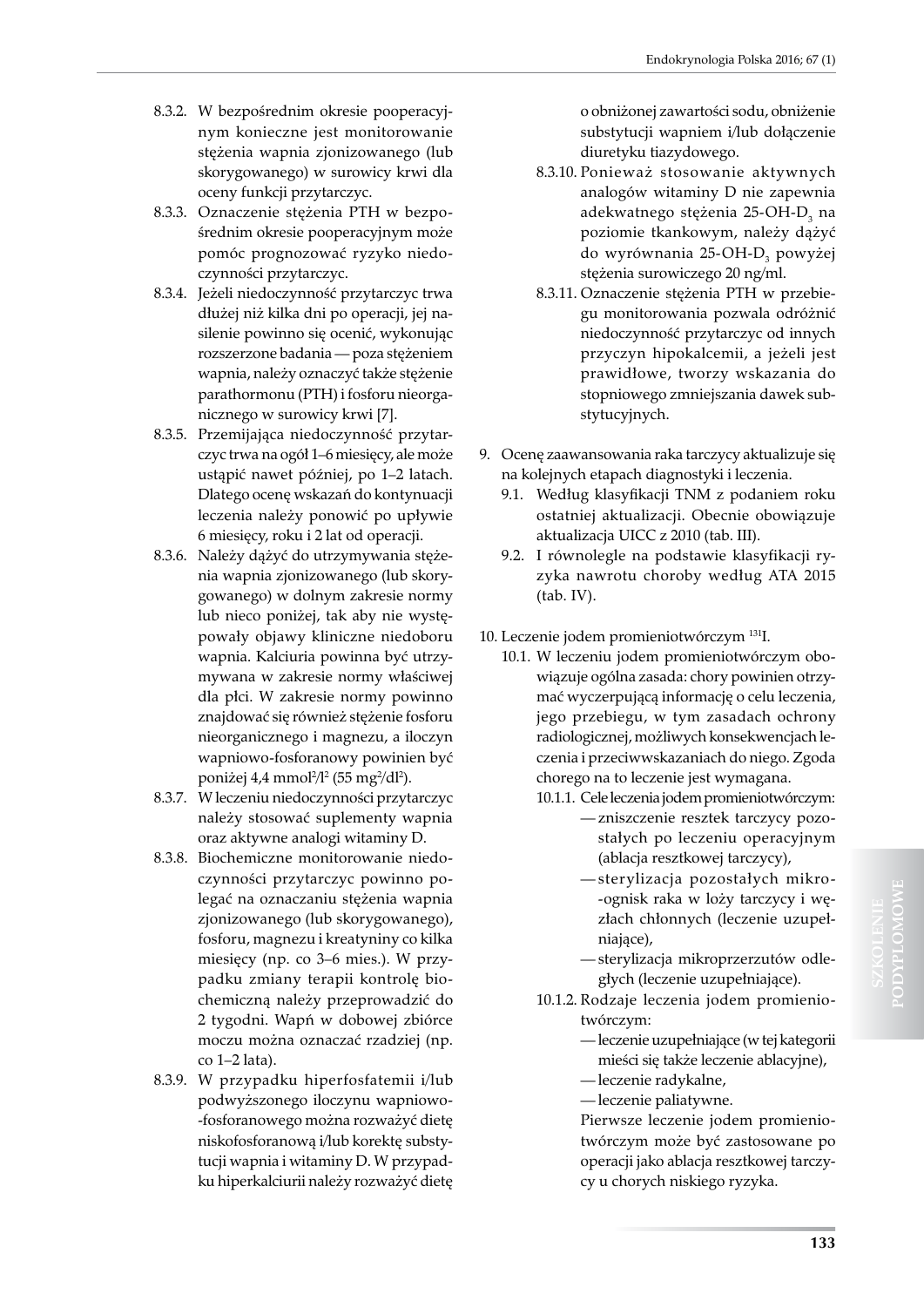- 10.2. Wskazania do leczenia jodem promieniotwórczym:
	- 10.2.1. Wskazania do leczenia 131I mogą być rozważane tylko u chorych na zróżnicowane raki tarczycy.
	- 10.2.2. Nie ma wskazań do leczenia jodem promieniotwórczym u chorych na raka anaplastycznego i rdzeniastego.
- 10.3. Leczenie uzupełniające jodem promieniotwórczym.
	- 10.3.1. Leczenie uzupełniające jodem promieniotwórczym dotyczy chorych operowanych radykalnie, u których po przeprowadzonym leczeniu operacyjnym nie stwierdza się cech choroby nowotworowej niemniej zakłada się możliwość istnienia mikrorozsiewu. Z definicji nie dotyczy ono chorych z jawnymi przerzutami odległymi.
	- 10.3.2. Konieczne jest rozróżnienie między leczeniem uzupełniającym, rozumianym jako typ leczenia onkologicznego, a ablacją resztkowej tarczycy:

10.3.2.1. Ablacja resztkowych komórek tarczycy pozostałych po leczeniu operacyjnymi może być rozważona w raku niskiego ryzyka. Ważnym efektem tego leczenia jest umożliwienie dokładnego monitorowania dalszego przebiegu choroby za pomocą oznaczania tyreoglobuliny.

10.3.2.2. Leczenie uzupełniające zakłada w swoim celu sterylizację ewentualnych mikroognisk raka, których nie stwierdza się, wykonując inne badania.

- 10.3.3. Leczenie pooperacyjne jodem promieniotwórczym winno być rozważone u wszystkich chorych na raka brodawkowatego i raka pęcherzykowego tarczycy w stadium pT3-4N0 oraz u wszystkich chorych w stadium pN1, niezależnie od wielkości guza pierwotnego, po wcześniejszej operacji całkowitego wycięcia tarczycy, jako leczenie uzupełniające.
- 10.3.4. Dobre dotychczasowe doświadczenie polskich ośrodków przemawia za rutynowymi wskazaniami do leczenia pooperacyjnego jodem promieniotwórczym także u chorych na raka p $T_{1b}$ -T<sub>2</sub>  $\rm N_{0}M_{0'}$  niemniej należy zwrócić uwagę, że jednoznacznie nie udowodniono jego skuteczności w zakresie przedłużenia życia.

Zdaniem autorów, niedostateczna liczba badań klinicznych dokumentujących skuteczność leczenia jodem promieniotwórczym w grupie chorych niskiego ryzyka wynika z przekonania o jego korzystnym działaniu, co ze względów etycznych uniemożliwia podjęcie kontrolowanych badań klinicznych. Decyzja o leczeniu jodem promieniotwórczym powinna być uzgodniona z chorym.

U chorych niskiego ryzyka w stadium pT1b-T2N0M0 można odstąpić od leczenia izotopowego po operacji radykalnej, jeżeli wykazują oni doskonałą odpowiedź na leczenie (całkowite wycięcie tarczycy, nieobecność przerzutów do węzłów chłonnych zweryfikowana w biopsji śródoperacyjnej), jeżeli nie obserwuje się znaczącej jodochwytności w loży tarczycy, a stężenie tyreoglobuliny po stymulacji TSH jest mniejsze od 1–2 ng/ml.

- 10.3.5. U chorych na raka niskiego ryzyka to znaczy pT1aN0M0, którzy cechują się bardzo małym ryzykiem wznowy, leczenie 131I nie jest konieczne.
- 10.3.6. Leczenie jodem promieniotwórczym może stanowić także uzupełnienie operacji niecałkowitego wycięcia tarczycy, o ile u chorego operowanego wcześniej nieradykalnie istnieją przeciwwskazania do wtórnego całkowitego wycięcia tarczycy lub nie wyraża on na nie zgody.
- 10.4. Wskazania do ablacji tarczycy u chorego z przerzutami odległymi. Jeśli u chorego wykryto przerzuty odległe, któ-

re nie wykazują jodochwytności w scyntygrafii diagnostycznej, a jednocześnie stwierdza się znaczącą jodochwytność w loży po usunięciu tarczycy, konieczne jest zniszczenie resztkowego gruczołu przez podanie ablacyjnej dawki jodu promieniotwórczego przed ostateczną oceną jodochwytności przerzutów.

- 10.5. Aktywności jodu promieniotwórczego stosowane w leczeniu uzupełniającym.
	- 10.5.1. Zakres aktywności jodu 131I stosowanego w leczeniu ablacyjnym waha się między 1,1 a 3,7 GBq (30–100 mCi). W piśmiennictwie nie ma jak dotąd przekonujących danych, które uzasadniałyby przyjęcie konkretnej dawki stałej. Najwięcej pozytywnych doświad-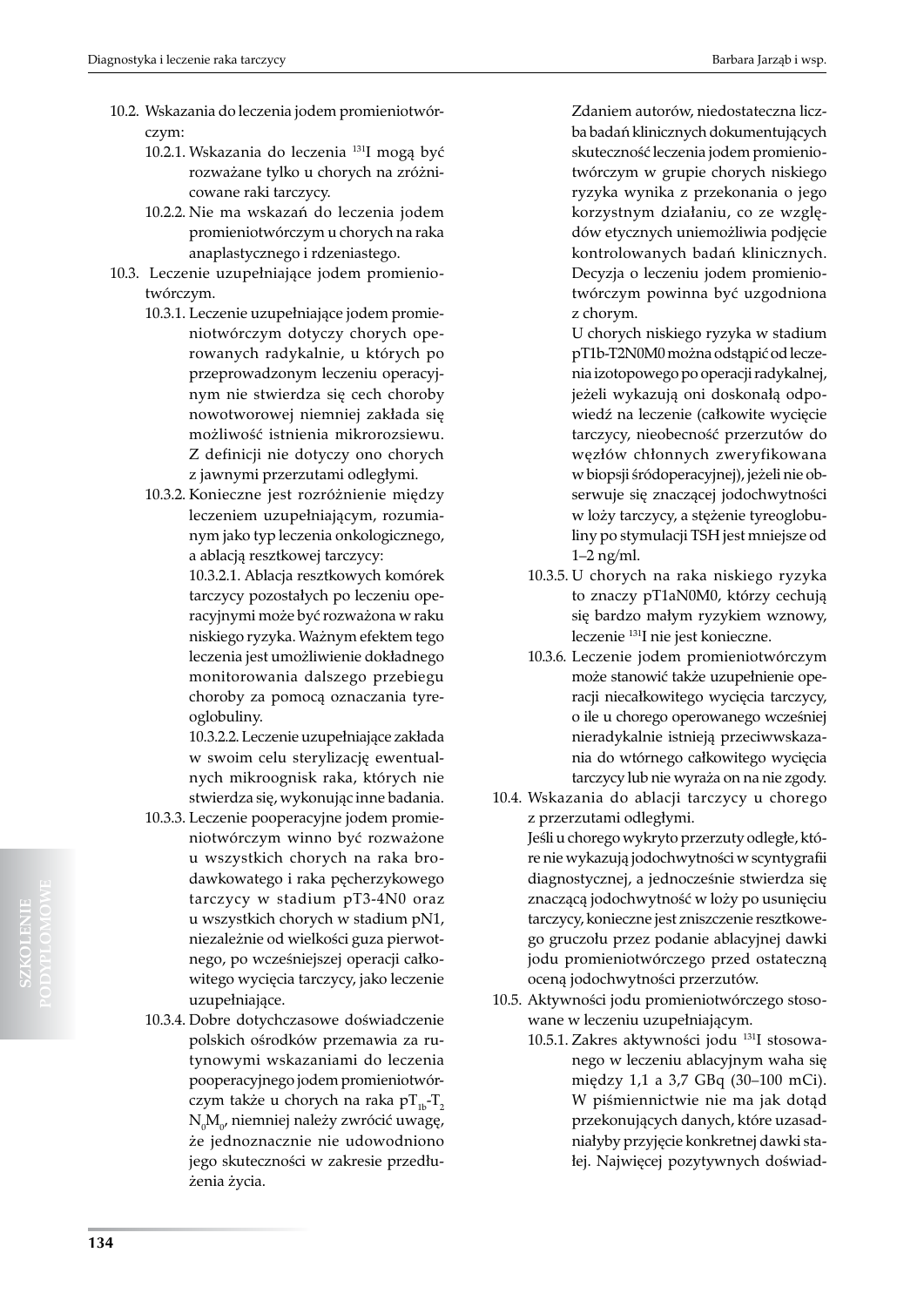czeń polskich zebrano, stosując dawki jodu promieniotwórczego o aktywności 2,2–3,7 GBq (60–100 mCi).

10.5.1.1. Niższe aktywności jodu promieniotwórczego mogą być stosowane u chorych z grupy najniższego ryzyka, z zachowaniem zasady, że aktywność podana jednorazowo nie może być mniejsza niż 1,1 GBq (30 mCi).

10.5.1.2. Przygotowanie do leczenia ablacyjnego lub uzupełniającego za pomocą tyreotropiny alfa jest optymalne pod względem jakości życia chorego.

10.5.1.3. Jeżeli ryzyko mikrorozsiewu raka jest duże, zastosowanie wyższych aktywności jodu promieniotwórczego może być uzasadnione, szczególnie w raku wysokiego ryzyka.

- 10.6. Wskazania do leczenia jodem promieniotwórczym rozsiewu raka tarczycy.
	- 10.6.1. Leczenie rozsiewu raków zróżnicowanych tarczycy może być prowadzone z intencją radykalną lub paliatywną.
	- 10.6.2. Leczenie radykalne jest możliwe u tych chorych na zróżnicowane raki tarczycy, u których stwierdza się obecność przerzutów gromadzących jod w wystarczającym stopniu, aby dawka pochłoniętej energii jonizującej mogła mieć działanie sterylizujące — mikrorozsiewu raka lub rozsiewu, w którym żaden z przerzutów nie przekracza 1 cm średnicy i wszystkie są jodochwytne.
	- 10.6.3. Leczenie paliatywne wskazane jest u chorych na zróżnicowane raki tarczycy z nieoperacyjnym guzem pierwotnym, nieoperacyjną wznową miejscową lub obecnością przerzutów odległych gromadzących jod w stopniu niewystarczającym, aby dawka pochłoniętej energii mogła mieć działanie sterylizujące. Podawany jod promieniotwórczy może wówczas zmniejszyć objętość guza i spowolnić rozwój nowotworu oraz złagodzić objawy choroby (ból).
- 10.7. Kwalifikacja do leczenia jodem promieniotwórczym.

Chory powinien otrzymać wyczerpującą informację o celu leczenia, jego przebiegu, w tym zasadach ochrony radiologicznej, możliwych konsekwencjach leczenia i przeciwwskazaniach do niego.

10.7.1. Przed podjęciem leczenia jodem promieniotwórczym raka tarczycy należy przeprowadzić badania kwalifikujące chorego do tego leczenia i określić jego cele.

- W każdym przypadku są potrzebne: — wywiad i badanie przedmiotowe,
- badanie USG szyi,
- oznaczanie stężenia tyreoglobuliny wraz z oceną autoprzeciwciał anty-Tg,
- badanie morfologii krwi i stężenia wapnia zjonizowanego lub całkowitego.
- 10.7.2. Badania obrazujące konieczne w razie podejrzenia przerzutów:
	- badanie CT lub MR wybranych okolic,
	- badanie scyntygraficzne w kierunku przerzutów do kośćca (na ogół scyntygrafia 99mTcMDP lub PET  $z^{18}F$ ),
	- badanie FDG-PET-CT w wybranych przypadkach.
- 10.7.3. Badanie wydalania jodu z moczem pozwala na wykluczenie kontaminacji jodem stabilnym.

10.7.3.1. Nie istnieją dane, które pozwalałyby ocenić, czy przy obecnym stanie podaży jodu w Polsce niezbędna jest dieta nisko jodowa przed leczeniem radiojodem. Należy jednak podkreślić, że skuteczność leczenia jodem promieniotwórczym jest w Polsce dobra, porównywalna z danymi europejskimi, mimo że dieta ta nie była dotąd zalecana. W miarę dalszego wzrostu dostępności jodu w pożywieniu takie wskazania mogą się pojawić.

10.7.3.2. Dieta nisko jodowa może być zalecana na 1–2 tygodnie przed leczeniem jodem promieniotwórczym (*patrz*  www.thyca.org).

- 10.8. Przeciwwskazania do leczenia jodem promieniotwórczym.
	- 10.8.1. Przeciwwskazania bezwzględne obejmują ciążę (u pacjentek płodnych należy ją wykluczyć, wykonując test ciążowy) oraz karmienie piersią (odstęp między zakończeniem karmienia piersią i leczeniem izotopowym powinien wynieść co najmniej 3 tygodnie).
- 10.9. Przebieg leczenia izotopowego.
	- 10.9.1. Leczenie raka tarczycy jodem 131 prowadzą uprawnione ośrodki.
	- 10.9.2. Leczenie jodem promieniotwórczym jest w raku tarczycy możliwe tylko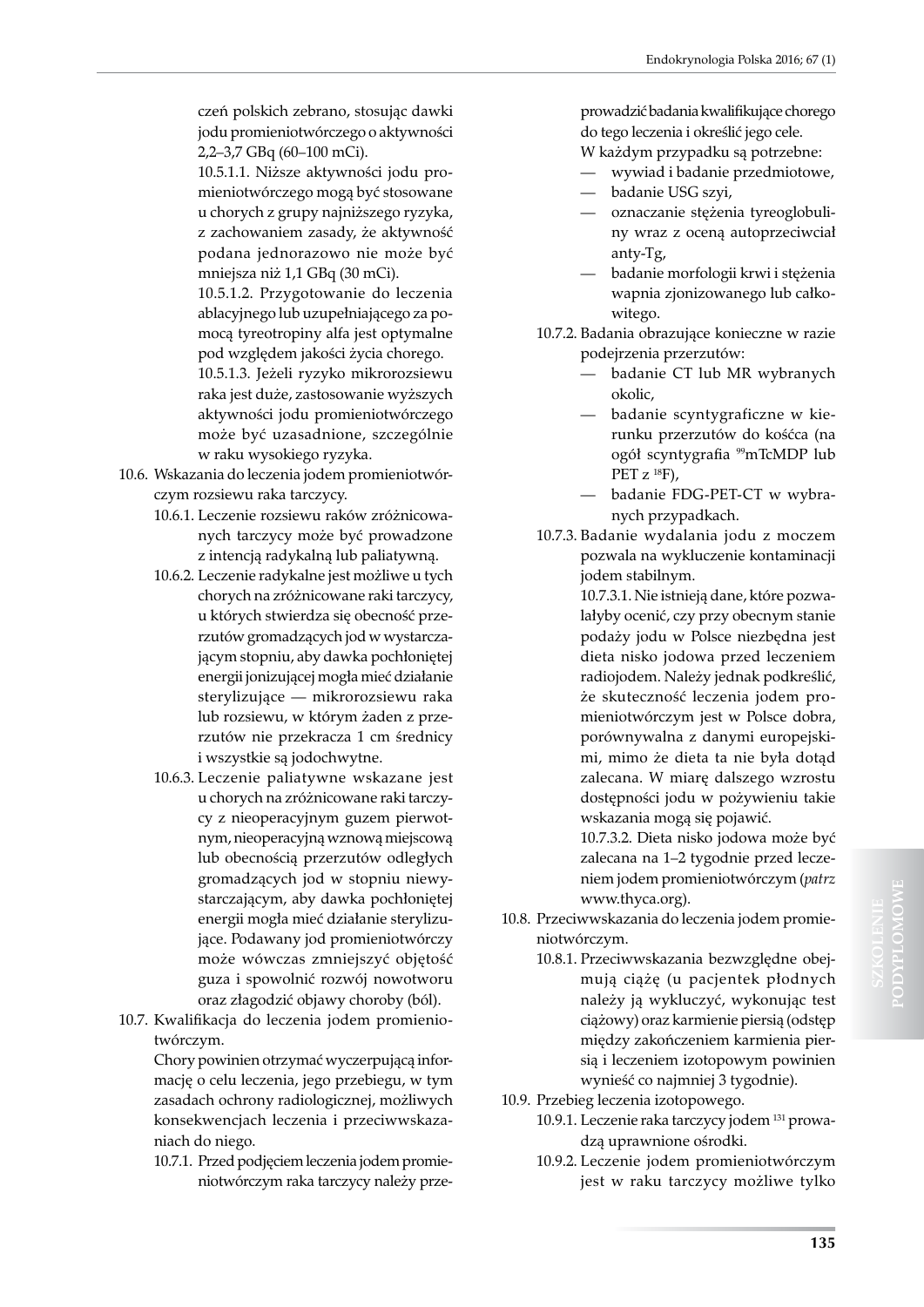wtedy, gdy zapewni się dostateczną stymulację komórek nowotworowych przez endogenną lub egzogenną tyreotropinę (rhTSH).

10.9.2.1. Rekombinowany TSH — tyreotropina alfa umożliwia prowadzenie leczenia uzupełniającego bez przerywania terapii L-tyroksyną, co zabezpiecza przed wystąpieniem działań niepożądanych związanych z ujawnieniem niedoczynności tarczycy i zmniejsza ekspozycję tkanek zdrowych na promieniowanie jonizujące.

10.9.2.2. Leczenie z zastosowaniem tyreotropiny alfa:

Chory nie przerywa stosowanego leczenia L-tyroksyną. Jedno opakowanie zawiera dwie ampułki tyreotropiny alfa po 0,9 mg każda. W pierwszym dniu, po wykonaniu wymienionych powyżej badań, pacjent otrzymuje domięśniowo 0,9 mg tyreotropiny alfa rozpuszczonej w 1 ml dołączonego rozpuszczalnika; dawkę tę powtarza się po 24 godzinach.

10.9.2.3. Leczenie jodem promieniotwórczym przeprowadza się po kolejnych 24 godzinach. Scyntygrafię całego ciała wykonuje się nie wcześniej niż po 3 dniach od podania jodu. Krew na oznaczenie stężenia tyreoglobuliny pobiera się w 2–6 dniu od rozpoczęcia podawania tyreotropiny alfa. Niektóre ośrodki pobierają krew w drugim dniu, inne decydują się na 6. dzień, chociaż mają świadomość, że badanie Tg po leczeniu radiojodem może być fałszywie dodatnie. Decyzję należy pozostawić według indywidualnego doświadczenia ośrodków.

10.9.2.3. Leczenie po przerwie w stosowaniu tyroksyny:

Leczenie po przerwie w stosowaniu tyroksyny jest u dorosłych chorych leczonych uzupełniająco rozwiązaniem drugiego wyboru, stosowanym tylko w przypadku niemożliwości zastosowania stymulacji alfa-tyreotropiną. Leczenie przeprowadza się po 4–6-tygodniowej przerwie w stosowaniu tyroksyny (w czasie pierwszych 2–4 tygodni podaje się trójjodotyroninę w dawkach utrzymujących eutyreozę, w ciągu ostatnich 2 tygodni chory nie otrzy-

muje żadnego hormonu tarczycy). Warunkiem dopuszczenia do leczenia jest osiągnięcie stężenia TSH 20–30 U/l.

- 10.10.Kiedy przeprowadzać leczenie jodem promieniotwórczym.
	- 10.10.1. Optymalny czas do jego przeprowadzenia to minimum 4 tygodnie po zakończonym leczeniu operacyjnym, gdy zagoiła się rana, ustąpił obrzęk pooperacyjny, obniżyło się stężenie tyreoglobuliny oraz ustąpiły bezpośrednie i przejściowe powikłania pooperacyjne.
	- 10.10.2. Niemniej, także terapia do 3 miesięcy po zabiegu operacyjnym jest leczeniem wystarczającym, a jeżeli okres ten przekracza rok od zabiegu operacyjnego, jest to leczenie opóźnione.
	- 10.10.3. Jeżeli po roku od leczenia operacyjnego chory nadal pozostaje w remisji, mimo że nie otrzymał 131I po operacji, wskazania do przeprowadzenia leczenia uzupełniającego stają się wątpliwe.
- 10.11. Scyntygrafia poterapeutyczna.

Przeprowadzone leczenie musi być zakończone wykonaniem scyntygrafii poterapeutycznej) w celu oceny ognisk jodochwytnych w ciele chorego.

- 10.12. Informacja dla chorego po zakończonym leczeniu izotopowym.
	- 10.12.1. Po zakończonym leczeniu izotopowym chory winien otrzymać informacje wynikające z przeprowadzonych badań (USG szyi, stężenie TSH, stymulowane stężenie Tg, scyntygrafia poterapeutyczna, in.) odpowiadające na następujące pytania:
		- czy przeprowadzone badania wskazują na utrzymywanie się resztkowej choroby nowotworowej,
		- jeżeli stwierdzana jest jodochwytność na szyi, jak ją interpretować,
		- jeżeli nie stwierdza się przetrwałej choroby nowotworowej, do jakiej kategorii ryzyka nawrotu kwalifikuje się chory,
		- kiedy i gdzie przewidywane są badania kontrolne.
	- 10.12.2. Po leczeniu izotopowym chory powinien otrzymać pełną informację,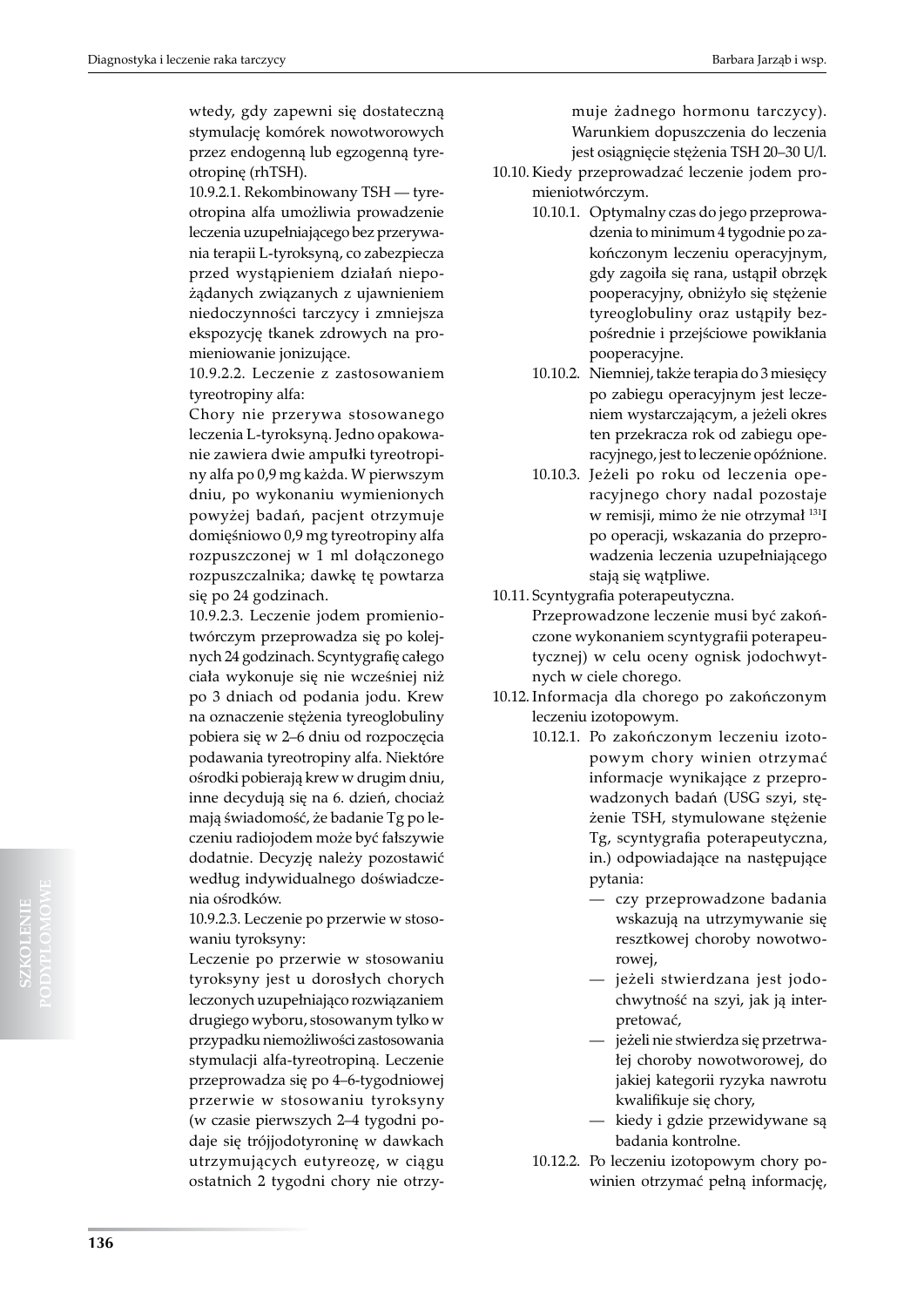czy i jak długo musi unikać kontaktu z innymi osobami, szczególnie z dziećmi i kobietami w ciąży. Przeciętnie w leczeniu pooperacyjnym okres 1–2 tygodni jest wystarczający. Należy przestrzegać zasady, aby poinformować chorego jak powinien zachowywać się w domu, żeby uniknąć skażenia.

- 10.13. Leczenie izotopowe rozsiewu/wznowy miejscowej zróżnicowanego raka tarczycy.
	- 10.13.1. W przypadku leczenia przerzutów, terapia jodem 131I prowadzona jest najczęściej po przerwie w stosowaniu L-tyroksyny.
	- 10.13.2. Leczenie przerzutów z użyciem tyreotropiny alfa może się odbywać w ramach badań klinicznych, prowadzonych w ośrodkach dysponujących pełną możliwością monitorowania i leczenia powikłań onkologicznych oraz oceny skuteczności przeprowadzonego leczenia.
- 10.14. Dozymetria leczenia izotopowego.
	- 10.14.1. Obecnie nie ma ustalonych reguł dozymetrycznego planowania leczenia izotopowego oraz brak jest wypracowanej, powszechnie akceptowanej metody indywidualnego wyboru aktywności leczniczej zapewniającej optymalną dawkę energii jonizującej, zdolnej wysterylizować ogniska raka bez nadmiernych działań niepożądanych dla zdrowych narządów ciała. Dlatego dozymetria przed leczeniem jodem promieniotwórczym nie jest obligatoryjna.
- 10.15. Powikłania leczenia jodem promieniotwórczym i zalecenia dla ich unikania.
	- 10.15.1. Przy przekroczeniu skumulowanej aktywności 18,5 GBq (500 mCi) należy rozważyć przesłanki przemawiające za dalszym leczeniem, uwzględniając wzrastające ryzyko indukcji nowotworu wtórnego. Należy uwzględnić, że po przekroczeniu skumulowanej dawki 600 mCi dla przetrwałej choroby przerzutowej traktuje się ją jako oporną na jod promieniotwórczy.
	- 10.15.2. Po terapii jodem promieniotwórczym antykoncepcja jest wskazana przez 6–12 miesięcy u kobiet i przez 4–6 miesięcy u mężczyzn.
- 11. Teleradioterapia.
	- 11.1. Teleradioterapia na obszar szyi i śródpiersia jest wskazana:
		- w niezróżnicowanym/anaplastycznym raku tarczycy,
		- po operacji nieradykalnej w raku zróżnicowanym, gdy nie jest możliwa operacja wtórna ani leczenie jodem promieniotwórczym,
		- może być rozważona po operacji nieradykalnej w raku rdzeniastym.
	- 11.2. Teleradioterapia uzupełniająca.
		- 11.2.1. W rakach zróżnicowanych operowanych radykalnie na ogół nie ma wskazań do teleradioterapii uzupełniającej.
		- 11.2.2. W raku rdzeniastym nie udowodniono skuteczności uzupełniającej radioterapii po operacji radykalnej.
		- 11.2.3. Można ją rozważać u chorych z przerzutami do węzłów chłonnych, u których po operacji stężenie kalcytoniny nie normalizuje się, a nie ma danych sygnalizujących obecność przerzutów odległych.
	- 11.3. Prowadzenie teleradioterapii.
		- 11.3.1. W teleradioterapii radykalnej stosuje się zazwyczaj 50–60 Gy w obszarze odpływu chłonki i 60–66 Gy na obszar loży guza/tarczycy.
		- 11.3.2. W ośrodkach, które dysponują taką możliwością, zalecane jest zastosowanie radioterapii konformalnej z modulowaną intensywnością dawki.
		- 11.3.3. Teleradioterapia paliatywna jest stosowana w nieoperacyjnym raku tarczycy.
		- 11.3.4. Teleradioterapia paliatywna przerzutów, w tym teleradioterapia przeciwbólowa, jest stosowana w raku tarczycy według zasad stosowanych w innych nowotworach.
- 12. Ocena skuteczności przeprowadzonego leczenia skojarzonego.
	- 12.1. Ocena remisji po zakończeniu leczenia pierwotnego.
		- 12.1.1. Remisję raka tarczycy (brodawkowatego i pęcherzykowego) można zdiagnozować, jeżeli chory po operacji całkowitego wycięcia tarczycy i leczeniu uzupełniającym jodem promieniotwórczym nie wykazuje cech choroby w badaniach obrazowych ani wzrostu stężenia tyreoglobuliny po stymulacji TSH, a badanie to jest w pełni wiarygodne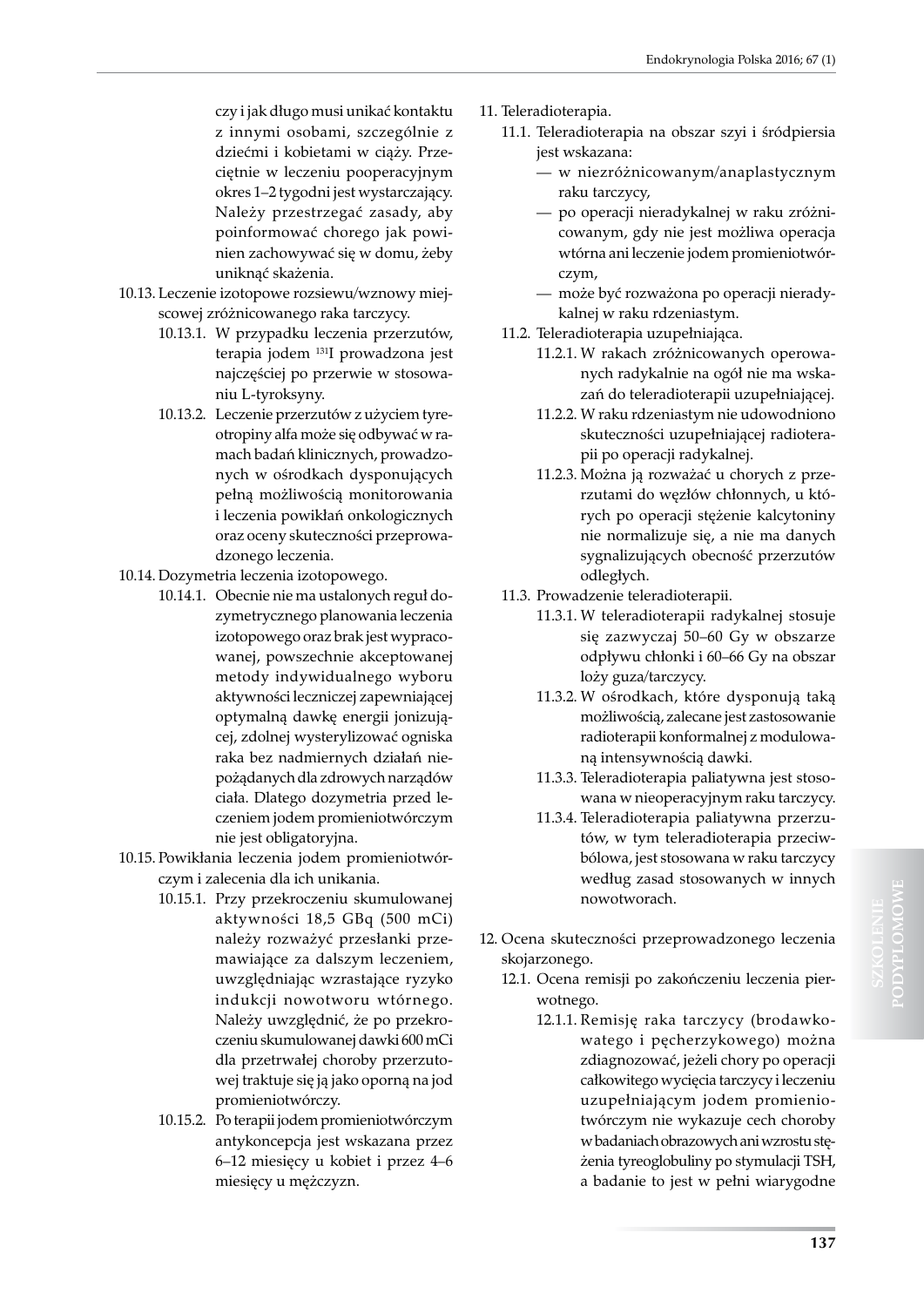ze względu na nieobecność przeciwciał przeciwtyreoglobulinowych — jednym słowem, jeżeli stwierdza się doskonałą odpowiedź na leczenie.

- 12.1.2. U chorych niewykazujących wzrostu stężenia Tg w czasie leczenia L-tyroksyną badanie to należy wykonać około 12 miesięcy po leczeniu uzupełniającym jodem promieniotwórczym.
- 12.1.3. Scyntygrafia szyi i całego ciała jodem promieniotwórczym nie stanowią istotnego elementu oceny remisji po zakończeniu leczenia pierwotnego.
- 12.1.4. Śladowe gromadzenie jodu promieniotwórczego w loży tarczycy nie jest jednoznaczne z nieskuteczną ablacją ani nie stanowi *per se* wskazania do kolejnego leczenia jodem promieniotwórczym, jeżeli inne badania nie wskazują na przetrwałą chorobę nowotworową, a stymulowane stężenie tyreoglobuliny nie przekracza 1–2 ng/ml i pozostałości tarczycy są niewielkie w ocenie USG.
- 12.1.5. Remisję można prognozować z dużym prawdopodobieństwem już w czasie leczenia uzupełniającego jodem promieniotwórczym u chorego po radykalnym leczeniu chirurgicznym, u którego jodochwytność obserwuje się wyłącznie w loży tarczycy, a stymulowane stężenie Tg nie przekracza 1–2 ng/ml po stymulacji rhTSH lub 10 ng/ml po stymulacji endogennej.
- 13. Monitorowanie chorych, u których stwierdzono doskonałą odpowiedź na leczenie.

Kryterium utrzymywania remisji stwierdzonej po zakończeniu leczenia pierwotnego jest łączne stwierdzenie ujemnego wyniku badania USG szyi i stężenia stymulowanej tyreoglobuliny < 1 ng/ml przy braku innych cech przetrwałej lub nawrotowej choroby nowotworowej.

- 13.1. Wydaje się, że co najmniej jedno badanie potwierdzające powinno być wykonane w okresie 3–5 lat po pierwszym potwierdzeniu remisji.
- 13.2. Scyntygrafia całego ciała nie jest obecnie wykonywana rutynowo dla monitorowania dalszego przebiegu choroby u chorych z doskonałą odpowiedzią na leczenie.
	- 13.2.1. Niemniej, autorzy niniejszych rekomendacji uważają, że nie ma potrzeby rezygnowania z wykonywania scyntygrafii całego ciała równocześnie

z badaniem oceniającym skuteczność leczenia przez oznaczenie stymulowanego stężenia Tg, gdyż w razie stwierdzenia wzrostu stężenia Tg otrzymuje się informację o istnieniu i lokalizacji ognisk jodochwytnych.

- 13.2.2. U chorego, u którego w pierwszej ocenie wykonanej po zakończeniu leczenia rozpoznano doskonałą odpowiedź na leczenie i dalszy przebieg choroby był bezobjawowy, większość kontroli stężenia tyreoglobuliny wykonuje się w czasie leczenia L-tyroksyną bez dalszych stymulacji TSH.
- 14. Interpretacja wyników badań stężenia tyreoglobuliny w surowicy krwi u chorego na raka tarczycy.
	- 14.1. Ponieważ decydującym kryterium dla wykrycia wznowy choroby podczas monitorowania przebiegu zróżnicowanych raków tarczycy jest narastanie stężenia tyreoglobuliny w czasie, należy dołożyć starań, aby badanie to odbywało się w jednym ośrodku i jedną metodą.
		- 14.1.1. Optymalnie należy używać metod standaryzowanych wobec standardu międzynarodowego CRM 457. Każde laboratorium powinno też scharakteryzować czułość funkcjonalną stosowanej przez siebie metody oznaczania Tg.
	- 14.2. Monitorowaniu stężenia Tg winno towarzyszyć badanie przeciwciał przeciwtyreoglobulinowych, które należy wykonywać nie rzadziej niż raz na rok.
		- 14.2.1. W obecności przeciwciał przeciwtyreoglobulinowych niskie stężenie tyreoglobuliny nie może być w pełni wiarygodnym kryterium odpowiedzi na leczenie.
	- 14.3. Interpretacja stężenia Tg winna uwzględniać wcześniejsze stężenia Tg, stan przeciwciał przeciwtyreoglobulinowych, aktualne i wcześniejsze stężenie TSH oraz wcześniejszy zakres operacji i leczenia jodem radioaktywnym.
	- 14.4. Ultraczułe metody oznaczania tyreoglobuliny (czułość funkcjonalna 0,1 ng/ml) są rekomendowane.
	- 14.5. W pierwszych 5 latach u chorych z doskonałą odpowiedzią na leczenie należy zachować cykl badania stężenia Tg co 6 miesięcy, w kolejnych co rok, a po upływie 10 lat można rozważyć badanie co 2 lata przy nieobecności innych czynników ryzyka. W razie podejrzenia wznowy odstępy powinny być częstsze.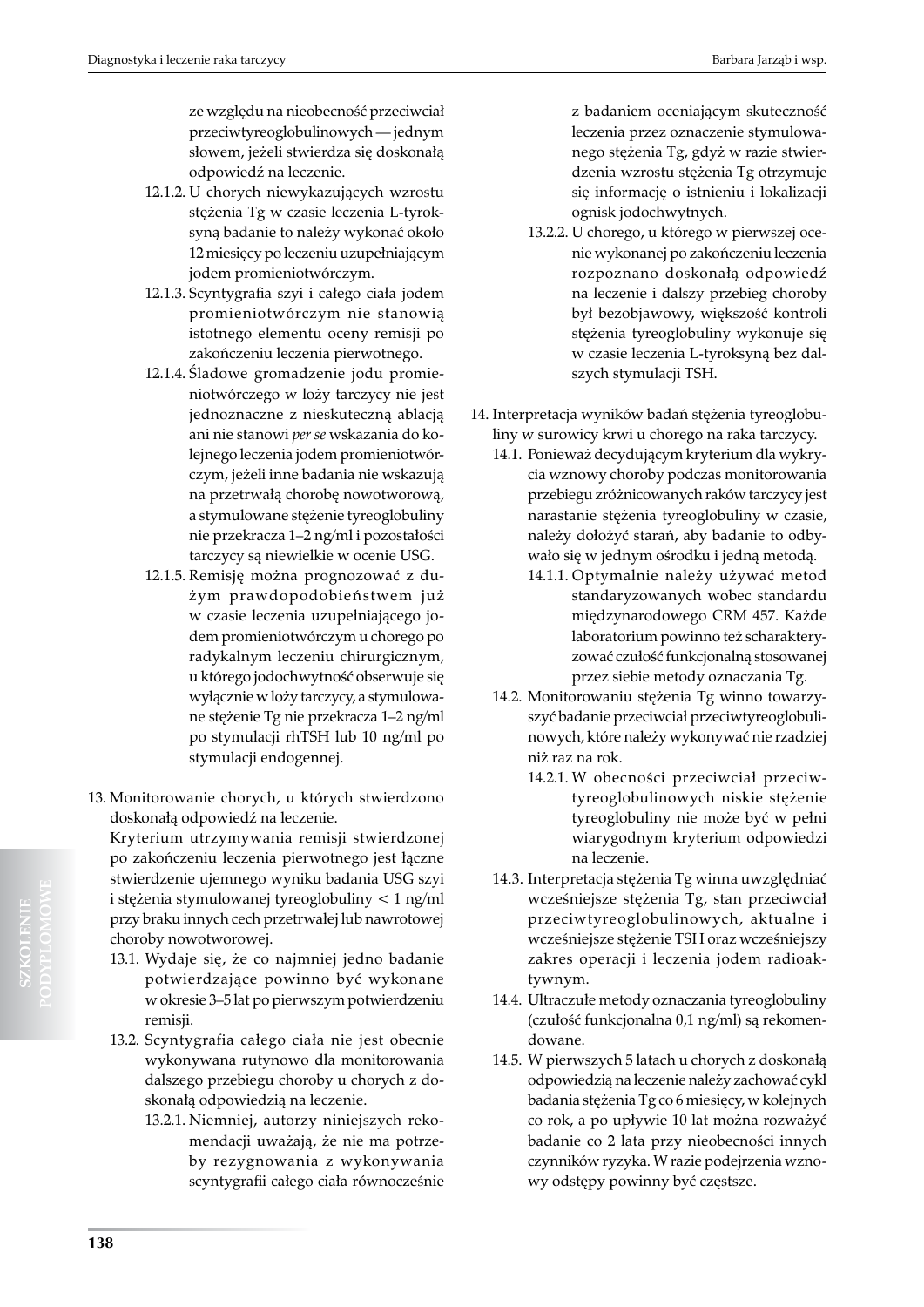- 14.6. Jeżeli chory nie przebył całkowitego wycięcia tarczycy i/lub leczenia jodem promieniotwórczym, stężenie Tg może być u niego wyższe od 1 ng/ml i jedynie narastanie stężenia Tg może nasuwać podejrzenie progresji raka.
- 14.7. Stężenie tyreoglobuliny nie może być jedynym badaniem monitorującym remisję u chorych na raka tarczycy. Oprócz wywiadu i badania fizykalnego winno mu towarzyszyć co najmniej badanie USG szyi, wykonywane w podobnym rytmie czasowym.
- 15. Zasady monitorowania chorego na raka tarczycy, u którego stwierdza się obecność przeciwciał przeciwtyreoglobulinowych.
	- 15.1. USG szyi jest głównym badaniem monitorującym u chorych na raka tarczycy po operacji radykalnej, u których obecność przeciwciał przeciwtyreoglobulinowych uniemożliwia wiarygodne oparcie się na badaniu stężenia Tg.
- 16. USG szyi w ocenie skuteczności leczenia i w monitorowaniu.

Badanie USG szyi powinno być wykonywane co 6 miesięcy przez pierwszych 5 lat, a potem co rok. W razie podejrzenia wznowy odstępy powinny być częstsze. Stwierdzenie zmian ogniskowych w loży tarczycy lub powiększenia węzłów chłonnych jest wskazaniem do BACC, szczególnie jeżeli w badaniu węzłów chłonnych szyjnych stwierdza się cechy nasilające prawdopodobieństwo przerzutu (okrągły kształt, brak wnęki, zwapnienia, heterogenność, zwyrodnienie torbielowate).

- 16.1. Jeżeli podejrzany węzeł chłonny ma rozmiar < 1 cm, można przyjąć strategię obserwacyjną i wykonać BACC dopiero w razie jego dalszego wzrostu.
- 16.2. Badanie Tg w popłuczynach z BACC może być pomocne w rozpoznaniu przerzutu węzłowego.
- 16.3. Prawidłowe stężenie Tg we krwi nie wyklucza przerzutowego charakteru węzła.
- 17. Scyntygrafia jodem promieniotwórczym.
	- 17.1. Badania izotopowe (szczególnie scyntygrafia szyi i całego ciała) są na ogół przydatne dla pierwszej oceny skuteczności leczenia izotopowego, a nie są obligatoryjne.
		- 17.1.1. Niemniej, jeżeli badania wykonane w czasie leczenia izotopowego wskazywały na bardzo niskie ryzyko wznowy u chorego z niskim zaawansowaniem

raka, operowanego radykalnie, można od nich odstąpić.

- 17.1.2. W razie wykrycia wzrostu stężenia tyreoglobuliny (badanej w czasie leczenia L tyroksyną lub podczas stymulacji TSH) scyntygrafia szyi i całego ciała jest niezbędna dla wykrycia i lokalizacji ognisk jodochwytnych i określenia wskazań do leczenia jodem promieniotwórczym.
- 17.1.3. Rutynowe okresowe wykonywanie scyntygrafii całego ciała dla dalszego monitorowania chorych w remisji nie jest konieczne, gdyż szansa wykrycia jodochwytnego nawrotu bez wcześniejszego wzrostu stężenia Tg jest niewielka.
- 18. Tomografia komputerowa i rezonans magnetyczny:
	- 18.1. Badanie CT i/lub MR wykonywane jest przy podejrzeniu nawrotu wynikającym ze wzrostu stężenia Tg lub innych przesłanek. Niemniej, należy pamiętać, że wykonanie badania CT z kontrastem upośledza jodochwytność ognisk raka na okres co najmniej 2 miesięcy, a nawet dłuższy.
	- 18.2. Przy wzroście stężenia Tg w pierwszej kolejności wykonywane jest badanie CT płuc.
	- 18.3. Podejrzenie przerzutów do kości wynikające z wywiadu lub badania fizykalnego czy też wykonanych badań dodatkowych jest wskazaniem do scyntygrafii kośćca.
	- 18.4. Badanie FDG-PET-CT jest przydatne w lokalizacji wznowy i przerzutów raka tarczycy, przede wszystkim u chorych, u których wzrostowi stężenia tyreoglobuliny nie towarzyszy wykrycie zmian ogniskowych w klasycznych badaniach obrazujących ani w scyntygrafii jodowej całego ciała. Należy dodać, że u części chorych wzmożony metabolizm glukozy ujawnia się dopiero po stymulacji TSH, a także, że nasilenie metabolizmu glukozy w ogniskach raka ma negatywne znaczenie prognostyczne.
	- 18.5. Ujemny wynik FDG-PET-CT nie wyklucza rozsiewu raka zróżnicowanego tarczycy.
- 19. Leczenie tyroksyną chorych na raki zróżnicowane.
	- 19.1. Leczenie hormonalne L-tyroksyną stanowi istotny element leczenia skojarzonego raka tarczycy.
	- 19.2. Celem leczenia L-tyroksyną chorych na raka tarczycy jest:
		- uzupełnienie istniejących niedoborów hormonalnych (leczenie substytucyjne),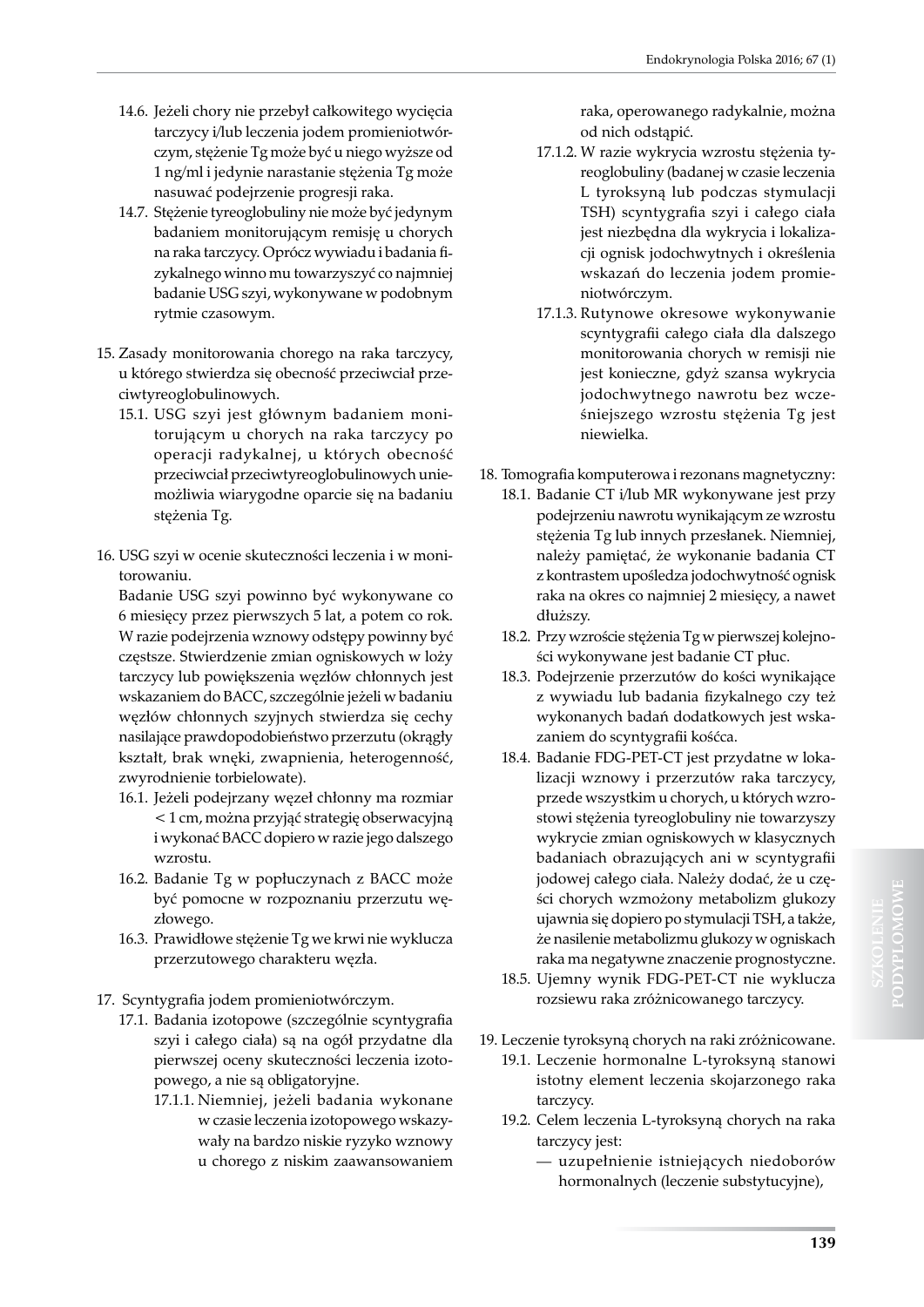- zmniejszenie ryzyka nawrotu choroby wynikającego z faktu, że TSH jest czynnikiem wzrostowym dla komórek raka (leczenie supresyjne obecnie rozważane jest jedynie u chorych wysokiego ryzyka lub u chorych niewykazujących doskonałej odpowiedzi na leczenie).
- 20. Wskazania do supresji TSH.
	- 20.1. Pełna supresja TSH (< 0,1 m/UL) jest konieczna z następujących wskazań:
		- u chorych z utrzymującymi się jawnymi objawami choroby nowotworowej,
		- u chorych, u których nie ma cech jawnej choroby, ale stymulowane stężenie tyreoglobuliny jest podwyższone (> 1–2 ng/ml).

W obu przypadkach wskazania te powinny być równoważone z przeciwwskazaniami klinicznymi do supresyjnego leczenia L-tyroksyną.

- 20.2. Pełna supresja TSH może być rozważona u osób, u których ryzyko wznowy jest wysokie, jeżeli nie ma u nich przeciwwskazań do stosowania leczenia supresyjnego.
- 20.3. Dowody na bezpieczeństwo rezygnacji z leczenia supresyjnego opublikowano u chorych z grupy najmniejszego ryzyka:
	- u chorych z zaawansowaniem pT1aN0M0,
	- u chorych z zaawansowaniem pT1b-T2N0, leczonych radykalnie, u których stwierdzono doskonałą odpowiedź na leczenie.

U tych chorych należy stosować substytucyjne dawki L-tyroksyny. Dopuszczalne jest także stosowanie niepełnej supresji (TSH 0,1– –0,4 mU/l), przy czym decyzja ta powinna być spersonalizowana.

- 20.4. U tych chorych, u których doskonałą odpowiedź na leczenie potwierdzono wszystkimi możliwymi metodami, w tym niskim stymulowanym stężeniem tyreoglobuliny w nieobecności przeciwciał przeciw tyreoglobulinie i stwierdza się utrzymywanie remisji przez co najmniej 5 lat, można zastosować leczenie substytucyjne.
- 20.5. U wszystkich chorych, którzy przebyli leczenie z powodu raka tarczycy, należy unikać wzrostu stężenia TSH powyżej 2–2,5 mU/l za wyjątkiem krótkich okresów, kiedy stymulacja TSH jest niezbędna dla przeprowadzenia badań kontrolnych.
- 20.6. U chorych, u których stosuje się pełne leczenie supresyjne, w celu zapobiegania przerostowi serca można rozważyć dołączenie leku beta-

-antagonistycznego lub inhibitora konwertazy angiotensyny.

21. Dawkowanie L-tyroksyny.

Dawkę L-tyroksyny ustala się indywidualnie i podaje się jednorazowo na czczo, na 20–30 minut przed jedzeniem.

- 21.1. Mimo że poszczególne preparaty zarejestrowane w Polsce są traktowane jako równorzędne, istnieją pewne niewielkie różnice w ich biodostępności i dlatego nie powinno się bez uzasadnienia i świadomej decyzji lekarskiej zamieniać jednego z nich na drugi, gdyż może to się odbić na precyzyjnej kontroli docelowego stężenia TSH.
- 21.2. Jeżeli dawka L-tyroksyny wymaga modyfikacji, należy dokonywać niewielkich zmian w dawkowaniu (na ogół nie więcej niż o 25 µg dziennie), a kolejne badanie stężenia TSH planować za 6–8 tygodni.
- 21.3. Kontrolę stężenia TSH należy wykonywać co 3–6 miesięcy, z oznaczeniem testem III generacji, rano, przed przyjęciem kolejnej dawki L-tyroksyny.
- 21.4. Należy monitorować nasilenie objawów niepożądanych ze strony układu sercowo-naczyniowego, kości i innych, a w razie wskazań wdrożyć odpowiednie leczenie.
- 22. Leczenie L-tyroksyną w innych typach raka tarczycy.

Chorzy na raka rdzeniastego, nisko zróżnicowanego i anaplastycznego wymagają jedynie substytucyjnych dawek L-tyroksyny.

23. Rak tarczycy u dzieci.

Rak (brodawkowaty) tarczycy jest u dzieci i młodzieży często bardziej zaawansowany niż u dorosłych, a jednocześnie charakteryzuje się dobrym rokowaniem, zwłaszcza jeżeli leczenie jest wystarczająco radykalne. W związku z tym autorzy rekomendacji wyodrębnili spośród siebie grupę pediatryczną i przygotowali odrębne rekomendacje.

- 24. Nawrót raka i przetrwała/progresywna choroba nowotworowa.
	- 24.1. W rakach zróżnicowanych tarczycy ryzyko nawrotu raka jest największe w ciągu pierwszych 5 lat, niemniej należy się z nim liczyć przez całe życie pacjenta i dlatego chorzy wymagają stałej kontroli w ośrodku leczącym. Taka kontrola winna być przeprowadzona w okresie 5 lat, 10 lat i 20 lat po operacji.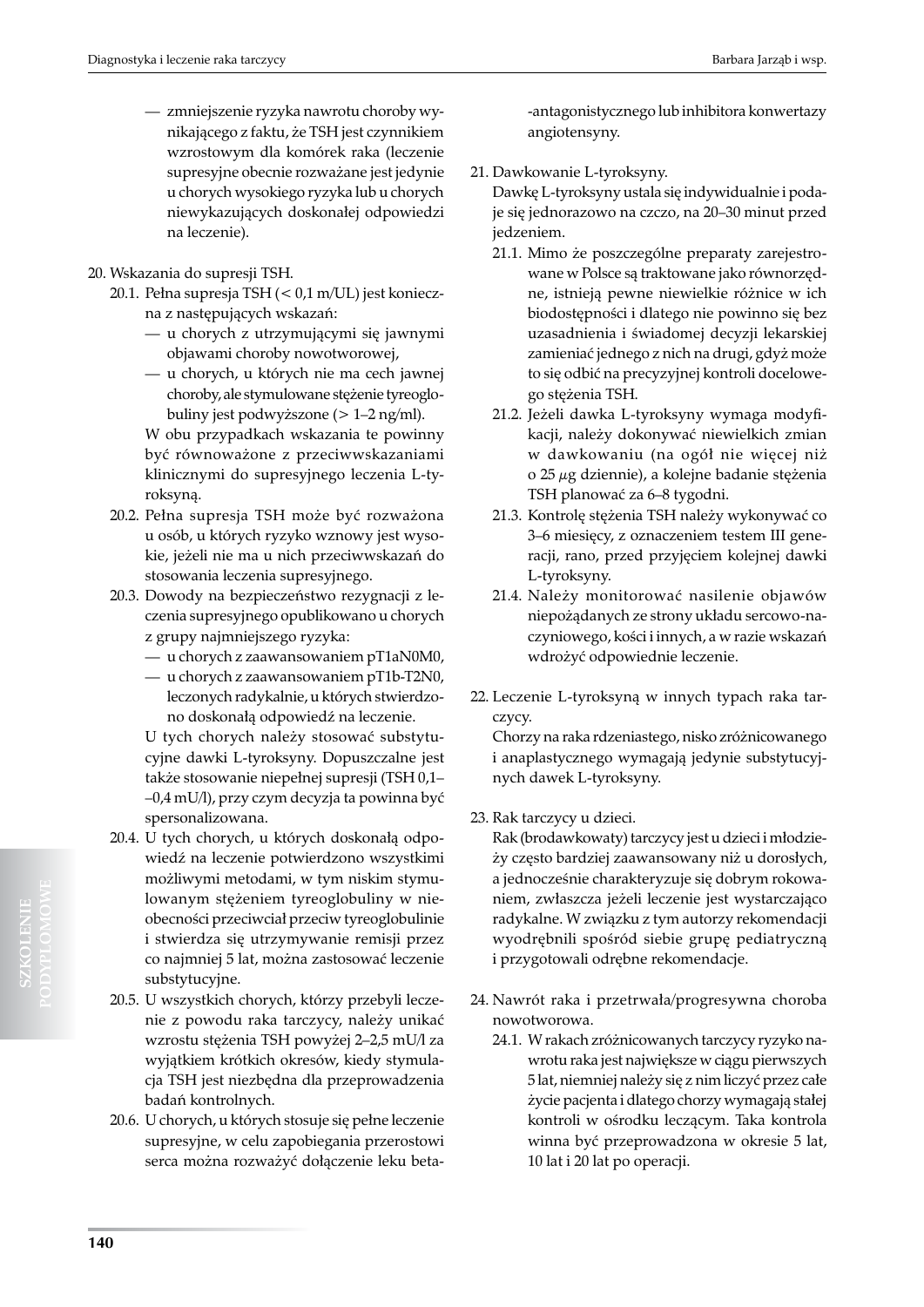- 24.2. Optymalne rozwiązanie zakłada prowadzenie badań kontrolnych w ośrodku prowadzącym wcześniej leczenie pierwotne.
- 25. Leczenie wznowy lokoregionalnej w rakach zróżnicowanych.
	- 25.1. Podstawą terapii wznowy miejscowej/lokoregionalnej jest leczenie operacyjne. Leczenie jodem promieniotwórczym stosuje się, o ile są do niego wskazania.
	- 25.2. W razie nieresekcyjności, przy braku jodochwytności oraz w przypadku progresji występującej mimo wcześniejszego leczenia, stosuje się teleradioterapię.

26. Leczenie przerzutów odległych raka tarczycy.

- 26.1. Leczenie jodem promieniotwórczym jest wskazane, jeżeli wszystkie ogniska raka wykazują jodochwytność.
- 26.2. W leczeniu pojedynczego przerzutu należy rozważyć leczenie operacyjne, jeżeli jego resekcja jest możliwa i z wysokim prawdopodobieństwem wykluczono inne przerzuty.

W pojedynczym przerzucie do mózgu decyzja o leczeniu operacyjnym powinna być indywidualizowana, gdyż przy trudnym dostępie do guza bardziej korzystne może być leczenie jodem promieniotwórczym, o ile przerzut jest jodochwytny.

W tym zakresie opinia autorów rekomendacji odbiega od konsensusu europejskiego, który zaleca leczenie neurochirurgiczne jako pierwsze.

- 26.3. Indukcja jodochwytności kwasem retinowym nie jest uznaną metodą leczenia i nie powinno się jej stosować poza badaniami klinicznymi.
- 27. W leczeniu paliatywnym przerzutów stosuje się teleradioterapię.
- 28. Leczenie farmakologiczne zróżnicowanych raków tarczycy.
	- 28.1. Leczenie L-tyroksyną jest hormonalnym leczeniem raków zróżnicowanych tarczycy (*patrz powyżej* pkt. 19).
	- 28.2. Nie ma udokumentowanych naukowo wskazań do chemioterapii w rakach zróżnicowanych.
	- 28.3. Terapia z zastosowaniem leków celowanych molekularnie jest rekomendowana u chorych z zaawansowaną miejscowo lub rozsianą chorobą oporną na leczenie jodem promie-

niotwórczym spełniającą kryteria progresji według *Response Evaluation Criteria In Solid Tumors* (RECIST)

28.3.1. W pierwszej kolejności rekomenduje się leczenie w ramach kontrolowanych badań klinicznych.

28.3.2. Sorafenib lub lenvatinib.

29. Rak rdzeniasty tarczycy.

- 29.1. Postępowanie w raku rdzeniastym tarczycy wykazuje wiele odrębności w porównaniu z rakami zróżnicowanymi ze względu na:
	- 29.1.1. Wysoką swoistość i czułość oznaczania kalcytoniny, pozwalającą na zastosowanie tego badania zarówno w wykrywaniu raka, precyzowaniu rozległości niezbędnego leczenia operacyjnego, jak i wczesnym wykrywaniu wznowy/ /progresji raka i prognozowaniu.
	- 29.1.2.Szersze stosowanie elektywnej limfadenektomii niż w rakach zróżnicowanych i kierowanie się stężeniem kalcytoniny przy wskazaniach do jej stosowania.
	- 29.1.3. Dużą komponentę dziedziczną i możliwość diagnostyki DNA, w tym wykrywania predyspozycji dziedzicznej u członków rodziny i związaną z tym konieczność wykonywania operacji profilaktycznych.
	- 29.1.4. Wysokie ryzyko współistnienia guza chromochłonnego u chorych na dziedziczną postać choroby.
	- 29.1.5. Inne wskazania i inne typy stosowanej terapii izotopowej.
- 30. Rozpoznanie raka rdzeniastego tarczycy.
	- 30.1. Rozpoznanie raka rdzeniastego w BACC często jest utrudnione ze względu na fakt, że wymaga badania immunocytochemicznego z przeciwciałami przeciw kalcytoninie.
	- 30.2. Rozpoznanie raka rdzeniastego może opierać się na badaniu kalcytoniny we krwi i jest bardzo prawdopodobne, jeżeli stężenie Ct  $> 100$  pg/ml.
	- 30.3. Wykonanie testu stymulacji Ct pozwala na różnicowanie przypadków wątpliwych i zwiększa skuteczność diagnostyki przedoperacyjnej raka rdzeniastego oraz jego monitorowania.
	- 30.4. Badanie stężenia kalcytoniny w popłuczynach z igły biopsyjnej wspomaga rozpoznanie raka rdzeniastego tarczycy.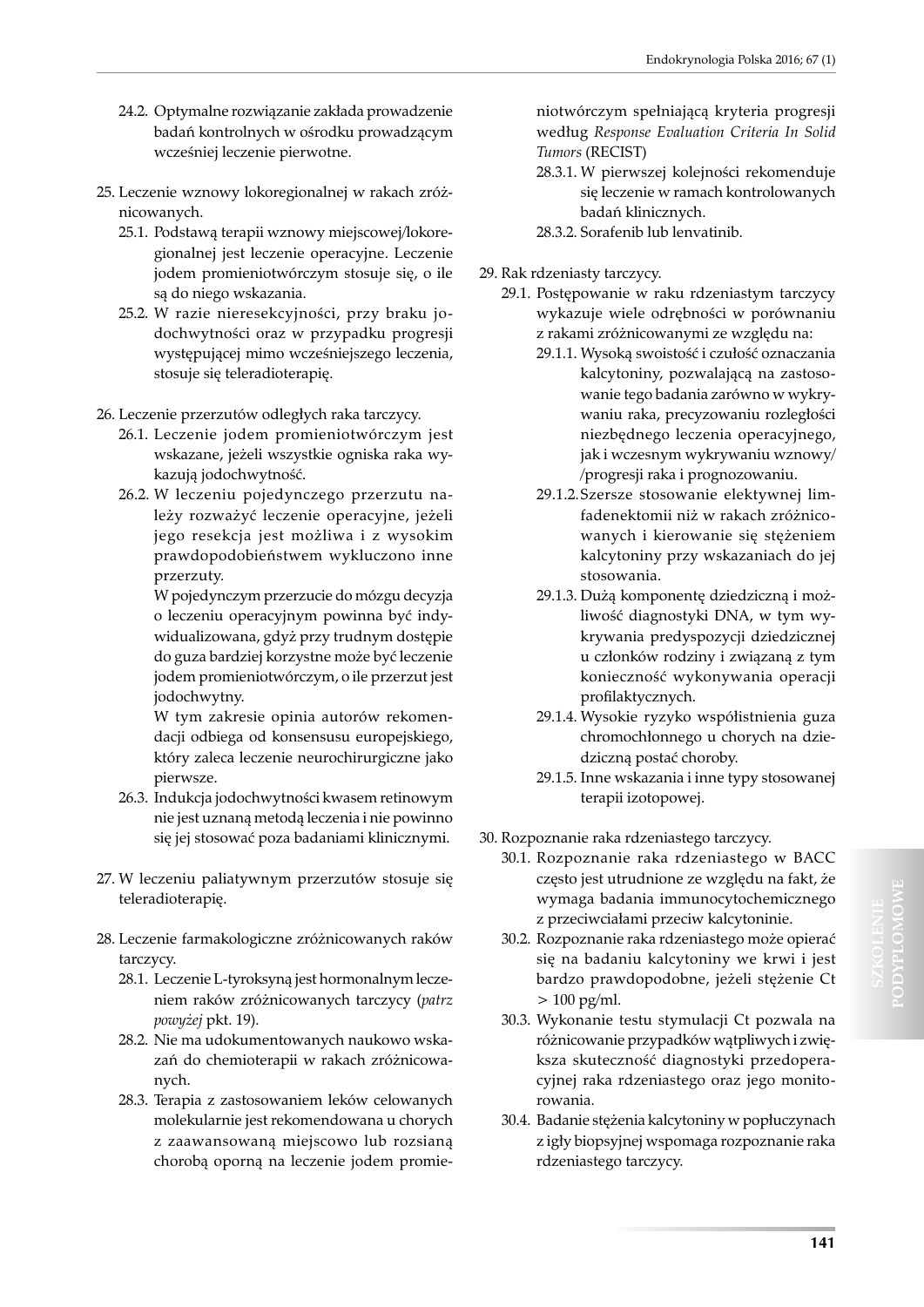- 31. Diagnostyka DNA w raku rdzeniastym tarczycy.
	- 31.1. U każdego chorego z rozpoznanym rakiem rdzeniastym tarczycy należy wykonać badanie DNA, nawet w przypadku braku danych z wywiadu i badania przedmiotowego wskazujących na istnienie raka dziedzicznego.
	- 31.2. Zakres badań i ryzyko ujawnienia nosicielstwa.
		- 31.2.1. Badanie obejmuje analizę znanych mutacji protoonkogenu RET w DNA chorego (materiał do badania stanowi krew obwodowa) i powinno być wykonane w akredytowanym ośrodku.
		- 31.2.2. Wynik ujemny pełnego badania DNA wyklucza postać dziedziczną z około 95-procentowym prawdopodobieństwem.
		- 31.2.3. Dodatni wynik badania DNA daje podstawę do badań przesiewowych u rodziny.
		- 31.2.4. Zarówno wykrycie bezobjawowego nosicielstwa mutacji, jak i wynik ujemny u członka rodziny chorego powinno się potwierdzić w kolejnej, pobranej niezależnie próbce krwi.
		- 31.2.5. U chorych z ujemnym wywiadem w kierunku postaci dziedzicznej istnieje około 10-procentowe prawdopodobieństwo, że wynik badania w kierunku predyspozycji genetycznej okaże się dodatni.
- 32. Postępowanie w rodzinach nosicieli mutacji RET.
	- 32.1. Dziedziczny rak rdzeniasty tarczycy występuje jako objaw zespołu mnogich nowotworów gruczołów wewnątrzwydzielniczych MEN 2. W typowym MEN 2A i MEN 2B rak rdzeniasty współistnieje z guzem chromochłonnym, ujawniającym się w rodzinie, ryzyko u pojedynczego chorego wynosi do 50%. Rodzinny rak rdzeniasty bez innych endokrynopatii traktowany jest jako szczególna postać zespołu MEN 2A.
	- 32.2. W rodzinie chorego na dziedziczną postać raka rdzeniastego tarczycy ryzyko choroby u krewnych I stopnia wynosi 50%.
	- 32.3. W rodzinach z MEN2A/FMTC należy przeprowadzać badania nosicielstwa mutacji RET u krewnych, a szczególnie dzieci począwszy od ich 2.–3. roku życia, spokrewnionych z nosicielem mutacji RET w I stopniu, koniecznie przed 5. rokiem życia.
	- 32.4. W rodzinach MEN 2B należy przeprowadzić badanie nosicielstwa mutacji u dzieci jak najszybciej, optymalnie przed ukończeniem 1. roku życia.
- 33. Postępowanie diagnostyczne u nosicieli mutacji RET.
	- 33.1. U nosicieli mutacji RET należy przeprowadzić pełne badania w celu oceny aktualnego zaawansowania choroby:
		- badanie stężenia kalcytoniny we krwi podstawowe i stymulowane,
		- USG szyi,
		- BACC w przypadku zmian ogniskowych w tarczycy,
		- USG jamy brzusznej,
		- diagnostykę biochemiczną w kierunku guza chromochłonnego,
		- badanie stężenia wapnia.
- 34. Operacja profilaktycznego wycięcia tarczycy u nosicieli mutacji RET.
	- 34.1. U bezobjawowych nosicieli mutacji RET rozważyć operację profilaktyczną całkowitego wycięcia tarczycy. Przyjęto, że operacja profilaktyczna u nosicieli mutacji RET stanowi lepsze zabezpieczenie przed rozwojem choroby nowotworowej niż stałe monitorowanie stężenia kalcytoniny w surowicy.
- 35. Operacja profilaktycznego całkowitego wycięcia tarczycy jest wskazana:
	- natychmiast po wykryciu mutacji w MEN 2B (w tym zespole badanie DNA jest konieczne w ciągu 1. rż.);
	- po ukończeniu 5. roku życia w zespole MEN 2A i w rodzinnym raku rdzeniastym (badanie DNA wykonuje się między 3. a 5. rż.).
- 36. U chorych z mutacjami RET powodującymi późniejszy rozwój raka rdzeniastego tarczycy możliwe jest przesunięcie operacji profilaktycznej powyżej 5. roku życia, o ile chory/rodzice chorego zostali w pełni poinformowani o ryzyku związanym z takim przesunięciem i je zaakceptowali, a podstawowe stężenie kalcytoniny jest prawidłowe, nie ma zmian ogniskowych w USG tarczycy i historia rodziny wskazuje na stosunkowo łagodny przebieg choroby.
- 37. U nosicieli mutacji RET, u których nie wykonano jeszcze profilaktycznego wycięcia tarczycy, coroczne wykonywanie badania stymulowanej kalcytoniny wcześniej informuje o rozwoju choroby niż badanie podstawowego stężenia kalcytoniny.
	- 37.1. Prawidłowo wzrost stężenia Ct po podaniu pentagastryny nie przekracza 30 pg/ml.
	- 37.2. Wzrost stężenia Ct do wartości > 100 pg/ml po stymulacji pentagastryną interpretowany jest jednoznacznie jako wynik dodatni, nie jest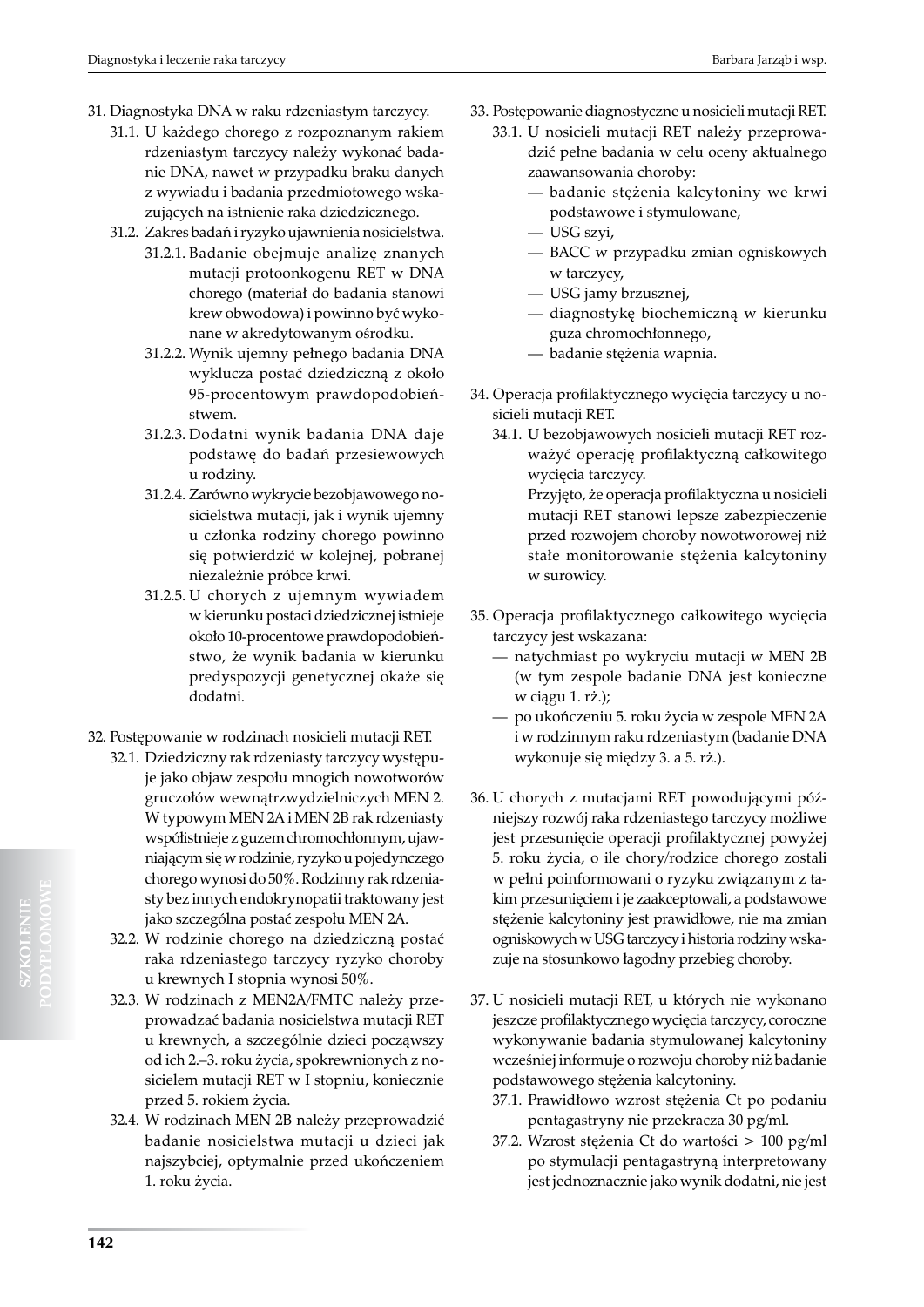jednak jednoznaczny z rozpoznaniem raka rdzeniastego (może być efektem hiperplazji komórek C). Niemniej, u nosicieli mutacji RET stanowi jednoznaczne wskazanie do operacji tarczycy.

- 37.3. Alternatywnie do próby pentagastrynowej można przeprowadzać stymulację stężenia Ct przez dożylne podanie soli wapnia.
- 38. Wykrywanie i leczenie guzów chromochłonnych w zespole MEN 2.
	- 38.1. Wskazania do badań w kierunku guza chromochłonnego zależą od typu stwierdzonej mutacji RET.
	- 38.2. Wykrywanie guzów chromochłonnych opiera się na badaniach biochemicznych wskazanych corocznie od 8. roku życia w MEN 2B oraz MEN 2A RET 634 i RET 630 oraz od 20. roku życia u nosicieli pozostałych mutacji.
	- 38.3. Przesiewowe badanie CT brzucha nie jest konieczne u chorego z rakiem rdzeniastym tarczycy, jeśli nie ma objawów, a badania biochemiczne są ujemne.
	- 38.4. Terapia guzów chromochłonnych polega na leczeniu operacyjnym, optymalnie wykonuje się operację subtotalnej resekcji.
	- 38.5. Jeżeli u chorego współistnieje guz chromochłonny i rak rdzeniasty tarczycy, najpierw należy przeprowadzić operację nadnerczy, aby uniknąć zaostrzenia objawów guza chromochłonnego.
- 39. Leczenie operacyjne guza chromochłonnego.

Operację guza chromochłonnego musi poprzedzać co najmniej 2-tygodniowe leczenie przygotowujące.

- 39.1. Przy resekcji guzów chromochłonnych należy dążyć do wyłuszczenia oszczędzającego korę nadnerczy, jeżeli po wycięciu jednostronnym operacja dotyczy drugiego nadnercza.
- 39.2. Jeżeli konieczna jest obustronna adrenalektomia, choremu należy dokładnie przekazać zasady terapii substytucyjnej. Należy pamiętać, że w dziedzicznym raku rdzeniastym, przebiegającym jako zespół MEN 2, znaczący odsetek zgonów wiąże się z powikłaniami nadnerczowymi — przełomem nadciśnieniowym lub niewydolnością kory nadnerczy.
- 40. Wykrywanie i leczenie nadczynności przytarczyc w zespole MEN 2.
	- 40.1. Wskazania do badań w kierunku nadczynności przytarczyc zależą od typu stwierdzonej mutacji RET.
- 40.1.1. Coroczne badania surowiczego stężenia wapnia są uzasadnione przede wszystkim u nosicieli mutacji RET 634 u RET 630, u nosicieli mutacji predysponujących do FMTC mogą być wykonywane rzadziej.
- 40.1.2. Leczenie nadczynności przytarczyc w zespole MEN 2A odbywa się na ogólnie przyjętych zasadach. Należy jednak pamiętać, że przyczyną często jest hiperplazja przytarczyc i ryzyko niepowodzenia leczenia operacyjnego jest większe niż przy operacji pojedynczego gruczolaka.
- 41. Leczenie operacyjne jawnego klinicznie raka rdzeniastego tarczycy.
	- 41.1. Jeżeli rak rdzeniasty jest jawny klinicznie (guzek tarczycy z dodatnią BACC), operacja tarczycy powinna być zawsze całkowitą tyreoidektomią, której towarzyszy limfadenektomia centralna, zarówno w raku dziedzicznym, jak i sporadycznym.
	- 41.2. Zakres limfadenektomii bocznej zależy od ujawnienia przerzutów w USG szyi oraz od stężenia kalcytoniny we krwi.
	- 41.3. Nie ma jednoznacznych wskazań do limfadenektomii bocznej jeżeli nie ma powiększonych węzłów chłonnych bocznych szyi i jednocześnie przedoperacyjne stężenie kalcytoniny wynosi < 200 pg/ml.
	- 41.4. Planując radykalność zabiegu miejscowego, chirurg powinien dysponować CT jamy brzusznej dla oceny przerzutów odległych, jeżeli Ct > 400 pg/ml.
- 42. Leczenie operacyjne we wczesnym raku rdzeniastym tarczycy.
	- 42.1. Jeżeli operację tarczycy przeprowadzono z powodu wykrycia zwiększonego stężenia kalcytoniny u chorego z wolem guzkowym, to powinno dojść do całkowitego wycięcia tarczycy.
	- 42.2. Jeżeli niewielkie, < 10 mm, ognisko raka rdzeniastego tarczycy wykryto przypadkowo po operacji mniej niż całkowitego wycięcia tarczycy, a pooperacyjne podstawowe i stymulowane stężenie kalcytoniny jest prawidłowe, można rozważyć odstąpienie od całkowitego wtórnego wycięcia tarczycy, jeżeli nie ma innych czynników ryzyka.
- 43. Profilaktyczne leczenie operacyjne nosicieli mutacji RET.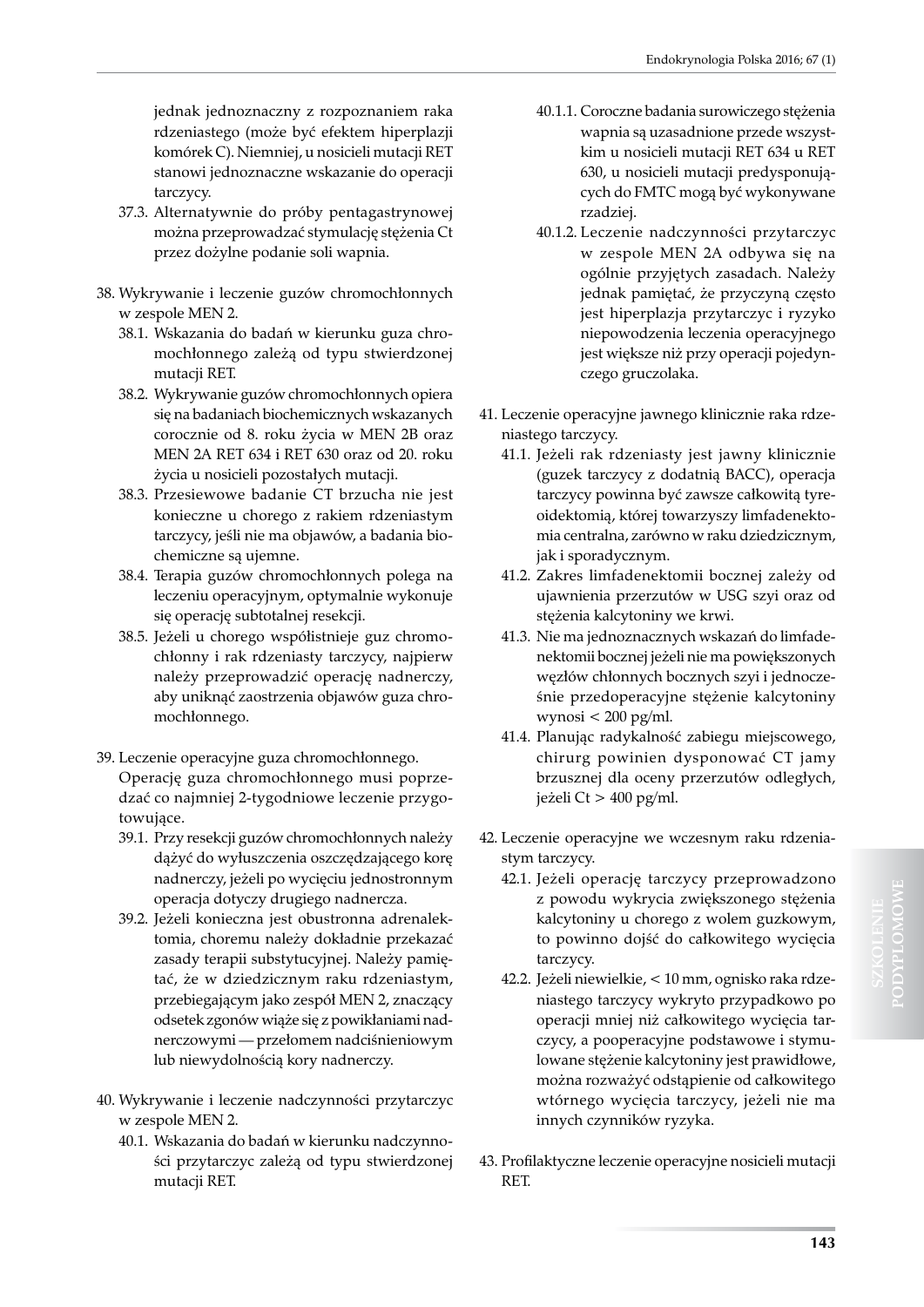- 43.1. Wskazania do profilaktycznego wycięcia tarczycy, opisane w punkcie 35 winny uwzględniać łączną interpretację badania DNA (typ mutacji RET), aktualnego stężenia kalcytoniny i aktualnego wieku chorego oraz historii choroby jego rodziny. Z tego względu leczenie operacyjne, które z zasady w raku tarczycy winno się odbywać w wyspecjalizowanych ośrodkach, w tym konkretnym wskazaniu winno być przeprowadzone w ośrodkach referencyjnych dysponujących dużym doświadczeniem w tym zakresie.
- 43.2. Profilaktyczne całkowite wycięcie tarczycy wykonywane o czasie (*patrz* pkt. 35 i 36) może być przeprowadzone bez limfadenektomii centralnej, jeżeli podstawowe stężenie kalcytoniny jest prawidłowe i nie ma cech zajęcia węzłów chłonnych.
- 43.3. Jeżeli w wieku 5 lat nosiciel mutacji predysponującej do MEN 2A/FMTC nie wykazuje wzrostu stężenia podstawowego Ct, wykonanie próby pentagastrynowej jest przydatne dla określenia, czy można odsunąć operację w czasie, ale winno także uwzględniać typ mutacji RET.
- 43.4. Jeżeli operacji profilaktycznej nie wykonano w wieku optymalnym, określonym w pkt. 35, a podstawowe stężenie Ct jest prawidłowe, coroczne powtarzanie próby pentagastrynowej zmniejsza ryzyko przeoczenia optymalnego terminu dla jej podjęcia.
- 44. Ocena pooperacyjna i monitorowanie chorych na raka rdzeniastego tarczycy.
	- 44.1. Pooperacyjna ocena stężenia kalcytoniny.
		- 44.1.1. Normalizacja pooperacyjnego stężenia kalcytoniny jest najlepszym dowodem radykalności przeprowadzonej operacji i korzystnym czynnikiem rokowniczym.
		- 44.1.2.Jakkolwiek autorzy rekomendacji są świadomi, że część specjalistów uważa wykonywanie próby pentagastrynowej za niepotrzebne, to doświadczenie wielu ośrodków europejskich, podsumowane na Konferencji ETA-CRN w Lizbonie w 2009 roku, przemawia za wykonaniem tej próby u chorych z prawidłowym podstawowym stężeniem Ct. Ujemny wynik próby (niektórzy autorzy uważają, że optymalnie nie obserwuje się żadnego wzrostu Ct) jest dobrym czynnikiem rokowniczym.
- 44.1.3. Należy pamiętać, że powyżej stężenia 300–500 pg/ml konieczne jest rozcieńczanie surowicy dla uzyskania wiarygodnego pomiaru stężenia Ct.
- 44.1.4. Należy dążyć do wyznaczenia czasu podwojenia stężenia Ct we krwi, które ma wartość rokowniczą i predykcyjną.
- 44.2. Na dalsze monitorowanie składa się:
	- badanie stężenia kalcytoniny,
	- USG szyi,
	- badanie stężenia CEA (jeżeli wzrasta stężenie Ct),
	- badania obrazowe tylko w razie wzrostu stężenia Ct > 150 pg/ml.
- 44.3. Postępowanie przy bezobjawowym wzroście stężenia Ct we krwi.
	- 44.3.1. Kalcytonina jest bardzo czułym markerem masy komórek nowotworowych.
	- 44.3.2. Przy stężeniu < 150 pg/ml nie ma uzasadnienia dla wykonywania badań CT, MR lub PET, gdyż nie są one w stanie wykryć małego ogniska.
	- 44.3.3. Przy stężeniach 150–1000 pg/ml należy liczyć się z ryzykiem wyniku fałszywie ujemnego przy próbie lokalizacji ogniska nowotworowego.
	- 44.3.4. Przy wzroście stężenia Ct > 500–1000 pg/ml wzrasta szansa lokalizacji ogniska nowotworowego.
	- 44.3.5. Przy bezobjawowym wzroście stężenia Ct we krwi można rozważyć limfadenektomię szyjną centralną (jeżeli nie była wcześniej wykonywana) i/lub elektywną limfadenektomię boczną.
	- 44.3.6. Należy jednak mieć na względzie, że częstą przyczyną wzrostu stężenia Ct we krwi są mikroprzeruty do wątroby.
- 45. Postępowanie w nawrotowym raku rdzeniastym tarczycy.
	- 45.1. Podstawą leczenia nawrotu miejscowego i lokoregionalnego jest leczenie operacyjne.
	- 45.2. Jeżeli wznowie miejscowej/lokoregionalnej towarzyszą przerzuty odległe, wskazania do operacji szyi/śródpiersia mają charakter względny.
	- 45.3. Rozsiew raka rdzeniastego bardzo rzadko ma charakter izolowanego przerzutu i leczenie operacyjne przerzutów (szczególnie przerzutów do wątroby) jest na ogół nieuzasadnione.
	- 45.4. Teleradioterapia uzupełniająca jest wskazana jedynie w przypadku makro- lub mikroskopowo nieradykalnej operacji. Teleradioterapia paliatywna jest często stosowana w przypadku